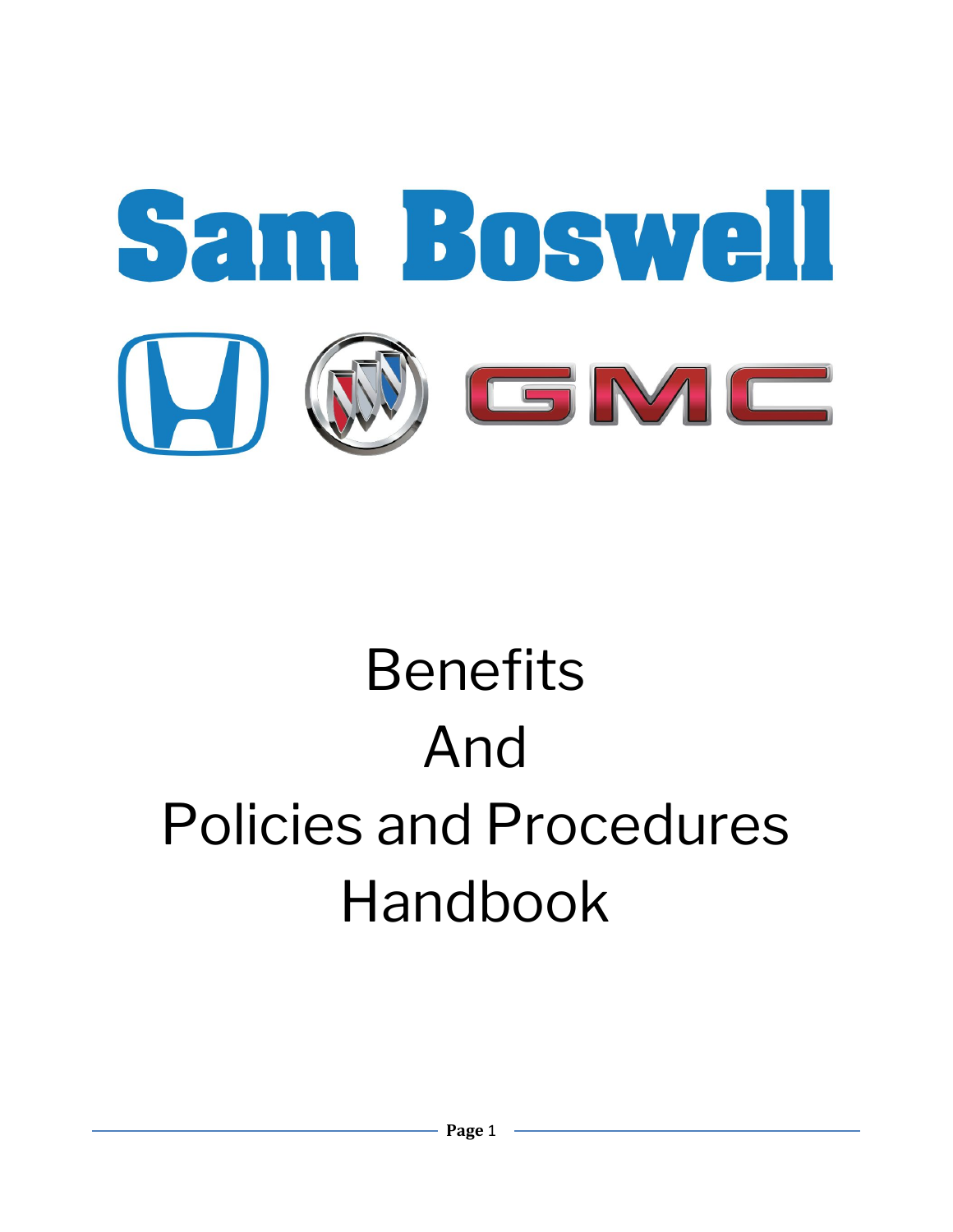April 27, 2020

#### **NOTICE TO EMPLOYEES**

*This handbook has been written to serve as the guide for the employer/employee relationship. The rules set out in this manual are as complete as we can reasonably make them; however, they are not necessarily all-inclusive, because circumstances that we have not anticipated may arise. The company may vary from the policies and provisions in this manual if, in its sole discretion, the circumstances require.*

*This manual provides answers to most of the questions you may have about benefit programs, as well as the company policies and procedures. In addition to clarifying responsibilities, we hope this employee manual also gives you an indication of the company's interest in the welfare of all who work here. If you wish to discuss or have questions regarding the policies or procedures of the company, please have your handbook ready and the item in question located prior to discussing it with your immediate supervisor. If you need further information, you and your supervisor may ask to meet with the General Manager or Dealer Principal.*

*It is very important for your supervisor or the General Manager or Dealer Principal to know immediately if any person is abusing any of the guidelines set forth in this handbook.*

*This handbook supersedes all previous handbooks, policies and practices that are in any way inconsistent with the contents of this handbook. We reserve the right to add, change or delete benefits and policies as we deem appropriate. We will try to inform you of any changes as they occur.*

*Some subjects described in this handbook are covered in detail in official policy documents. Refer to these documents for specific information because the handbook only briefly summarizes those guidelines and benefits. Please note that the terms of the written insurance policies are controlling and override any statements made in this or other documents.*

*Sam Boswell Honda Buick GMC will be referred to as the "Company" for the remainder of this handbook.*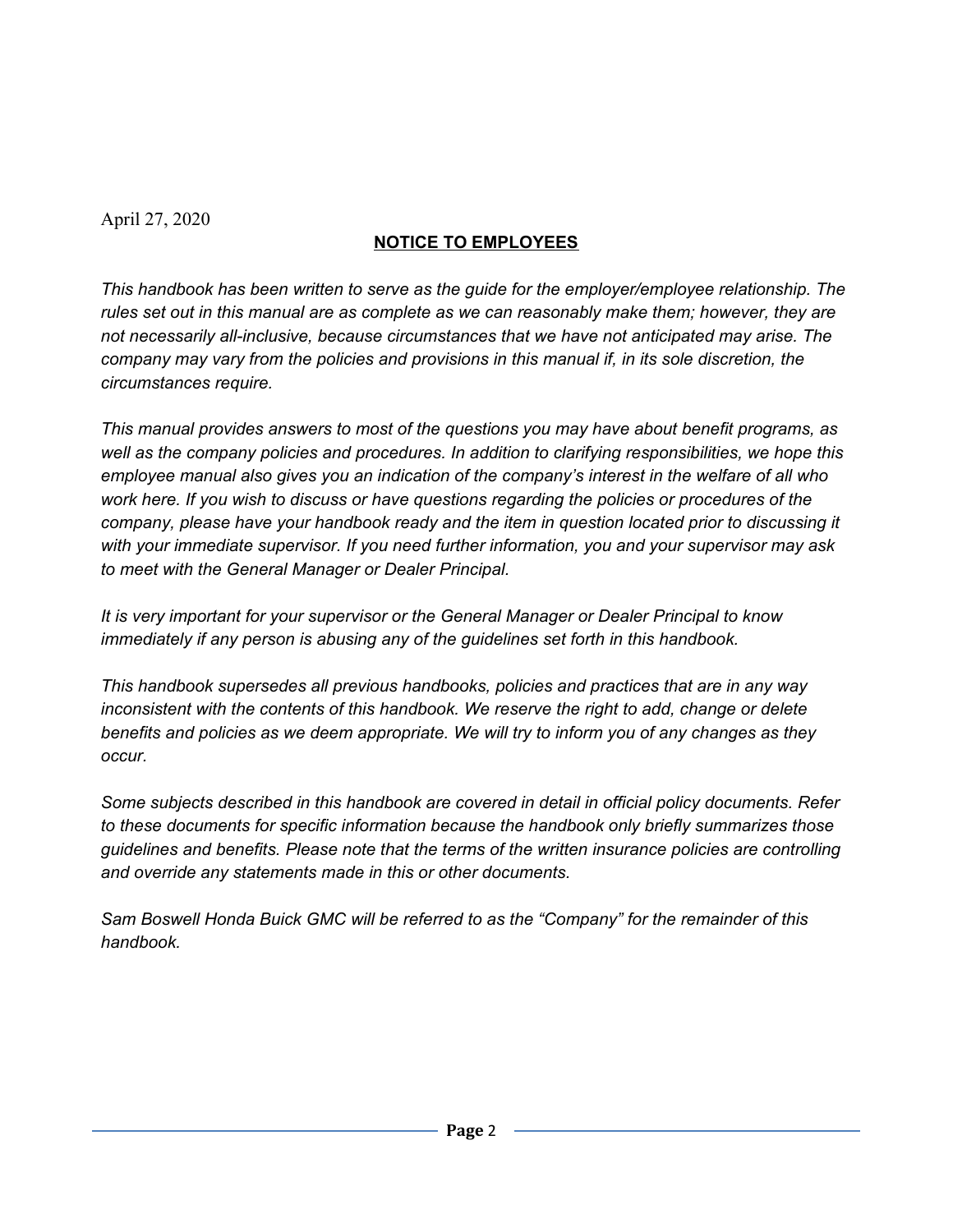# **Table of Contents**

#### 1. **Introduction**

- 1.1. Welcome Letter
- 1.2. History of Sam Boswell Honda Buick GMC
- 1.3. Mission / Values

#### 2. **Employment and Hiring Related Policies**

- 2.1. Employment Status Definitions
- 2.2. Equal Opportunity / Discrimination
- 2.3. Harassment Policies
- 2.4. Drug Free Workplace Substance Abuse Policy
- 2.5. Safety Policy /Injury On The Job
- 2.6. Workplace Safety
- 2.7. Firearms and Weapons
- 2.8. Teen Worker Safety
- 2.9. Hiring From Within
- 2.10. Outside Applications
- 2.11. Background and Reference Checks
- 2.12. Department of Corrections Contractors
- 2.13. Legal Requirements
- 2.14. Employee Personnel Files
- 2.15. Emergency Evacuation Plan

#### 3. **Workplace Policies and Expectations**

- 3.1. Warnings for Failure to Follow Policies & Disciplinary Procedures
- 3.2. Performance Evaluations
- 3.3. Work Hours and Attendance
- 3.4. Tipping
- 3.5. Taking Company Property off the Premises
- 3.6. Authority to Enter into Contracts / Purchase Orders
- 3.7. Gas Purchases
- 3.8. Bird Dog Fees
- 3.9. Driving a Company or Customer Vehicle
- 3.10. Care of Customer Vehicles
- 3.11. Loaner Vehicles and Rental Cars
- 3.12. Payment for Parts and Service Work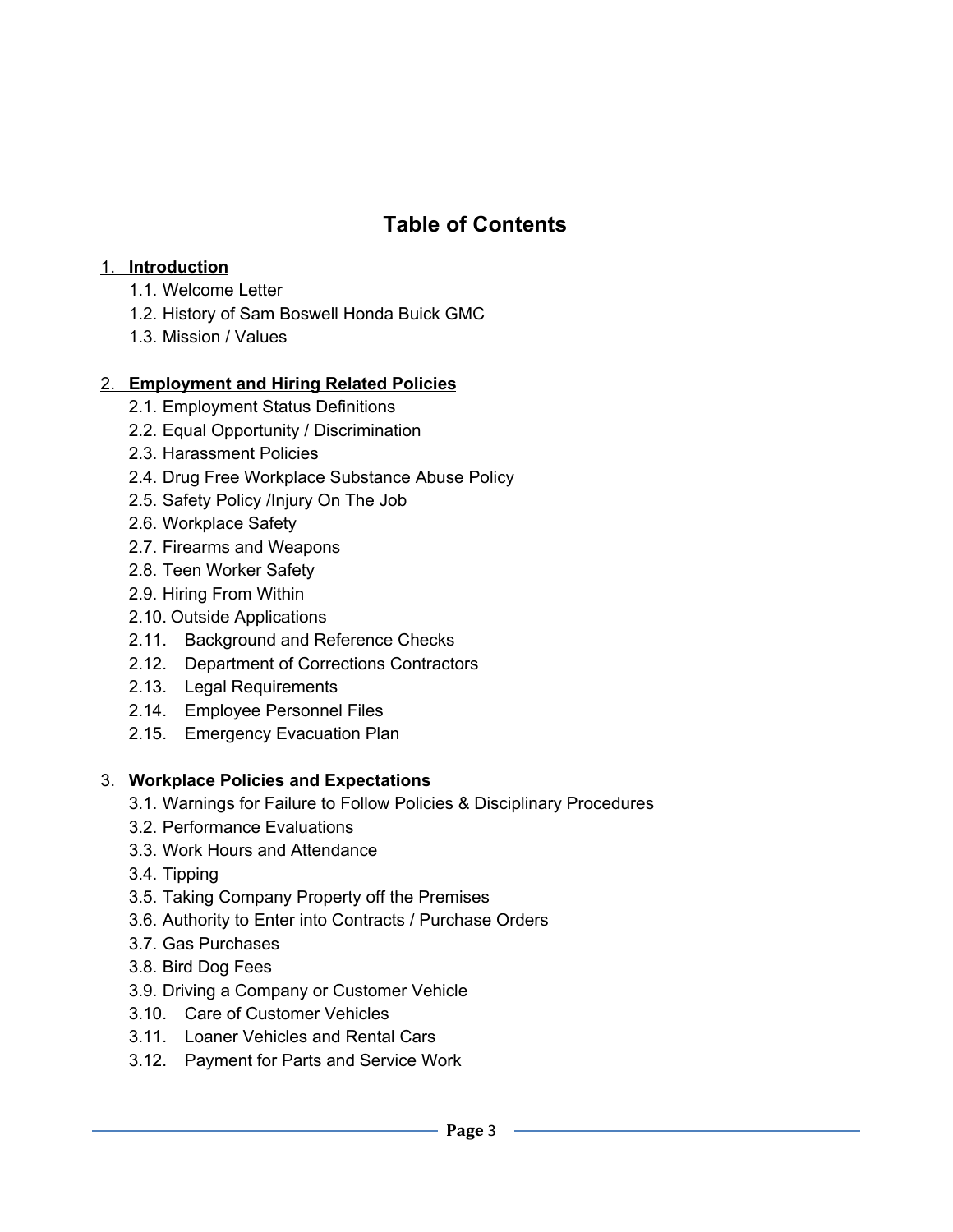- 3.13. Vehicle Consignment
- 3.14. Customer Complaints
- 3.15. Customer Satisfaction Index (CSI)
- 3.16. Solicitation
- 3.17. Security
- 3.18. Gifts
- 3.19. Parking Areas
- 3.20. Check Cashing and Change
- 3.21. Cash Handling
- 3.22. Children in the Workplace

#### 4. **Employee Conduct Standards**

- 4.1. Employee Conduct
- 4.2. Customer Relations / Confidential Information
- 4.3. Dress Code
- 4.4. Housekeeping
- 4.5. Telephones
- 4.6. Personal Mail
- 4.7. Internet / Computer Usage / Intellectual Property
- 4.8. Social Media Policy
- 4.9. Lost and Found Items / Employee Theft
- 4.10. Care of Dealership Tools and Equipment
- 4.11 Bulletin Boards
- 4.12 Other Jobs / Conflict of Interest
- 4.13 Smoke Free Workplace
- 4.14 Visitors
- 4.15 No-Fraternization Policy

#### 5. **Employee Compensation**

- 5.1. Pay Day and Pay Policies
- 5.2. Clocking In and Out
- 5.3. Employee Breaks
- 5.4. Bonuses / Commissions

#### 6. **Employee Benefits**

- 6.1. Health, Dental and Other Insurance
- 6.2. Social Security Insurance
- 6.3. 401(k) Plan
- 6.4. Short Term Disability
- 6.5. Long Term Disability
- 6.6. Life Insurance
- 6.7. AFLAC
- 6.8. Financial Education Resources
- 6.9. Repairs on Employee Vehicles and Parts Purchased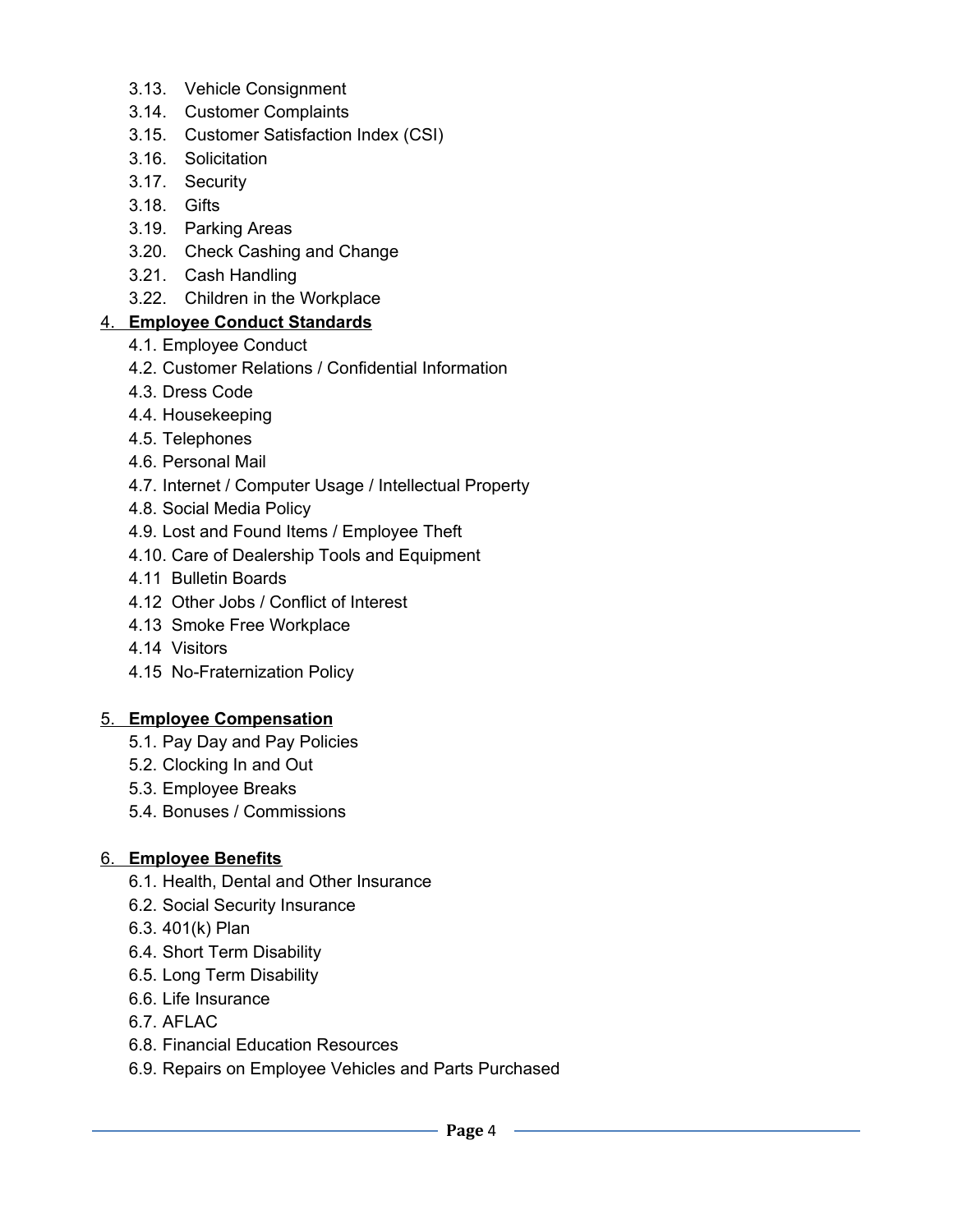- 6.10. Sale of Vehicles to Employees
- 6.11. Amenities
- 6.12. Longevity Appreciation Recognition
- 6.13. Accounts Receivable Account / Open Accounts
- 6.14. Travel Related Expenses and Reimbursements
- 6.15. Tuition Reimbursement
- 6.16. Training and Continuing Education
- 6.17. Demo / Demo Allowance
- 6.18. Demo Policy and Agreement
- 6.19. Car Detailing and Clean Up

#### 7. **Time Off / Leaves of Absences**

- 7.1. Leave Without Pay and Family and Medical Leave of Absence (FMLA)
- 7.2. Civic Duties
- 7.3. Vacation
- 7.4. Holidays
- 7.5. Absences / Sick Days
- 7.6. Military Leave
- 7.7. Bereavement Pay
- 7.8. Maternity Leave

#### 8. **Employee Relations and Communication**

- 8.1. Suggestions and Grievances
- 8.2. Steps to Follow If You Have A Problem
- 8.3. Dispute Resolution Procedures

#### 9. **Resignation /Termination of Employment**

- 9.1. Types of Termination and Separation of Service
- 9.2. Leaving Procedures
- 9.3. Exit Interview
- 9.4. Rehire

#### 10. **Federal Trade Commission Safeguards Rule Security Plan**

11. **Drug-Free Workplace Substance Abuse Policy AND Procedures And Policy Statement**

#### *SUPPORTING MATERIALS:*

*-ACKNOWLEDGEMENTS AND AGREEMENT TO SIGN AND RETURN*

- *DRUG FREE WORKPLACE ACKNOWLEDGEMENT*
- *SUBSTANCE USE TESTING CONSENT FORM*
- *EMPLOYEE CONFIDENTIALITY AGREEMENT #1*
- *EMPLOYEE CONFIDENTIALITY AGREEMENT #2*
- *EMPLOYEE ACKNOWLEDGMENT*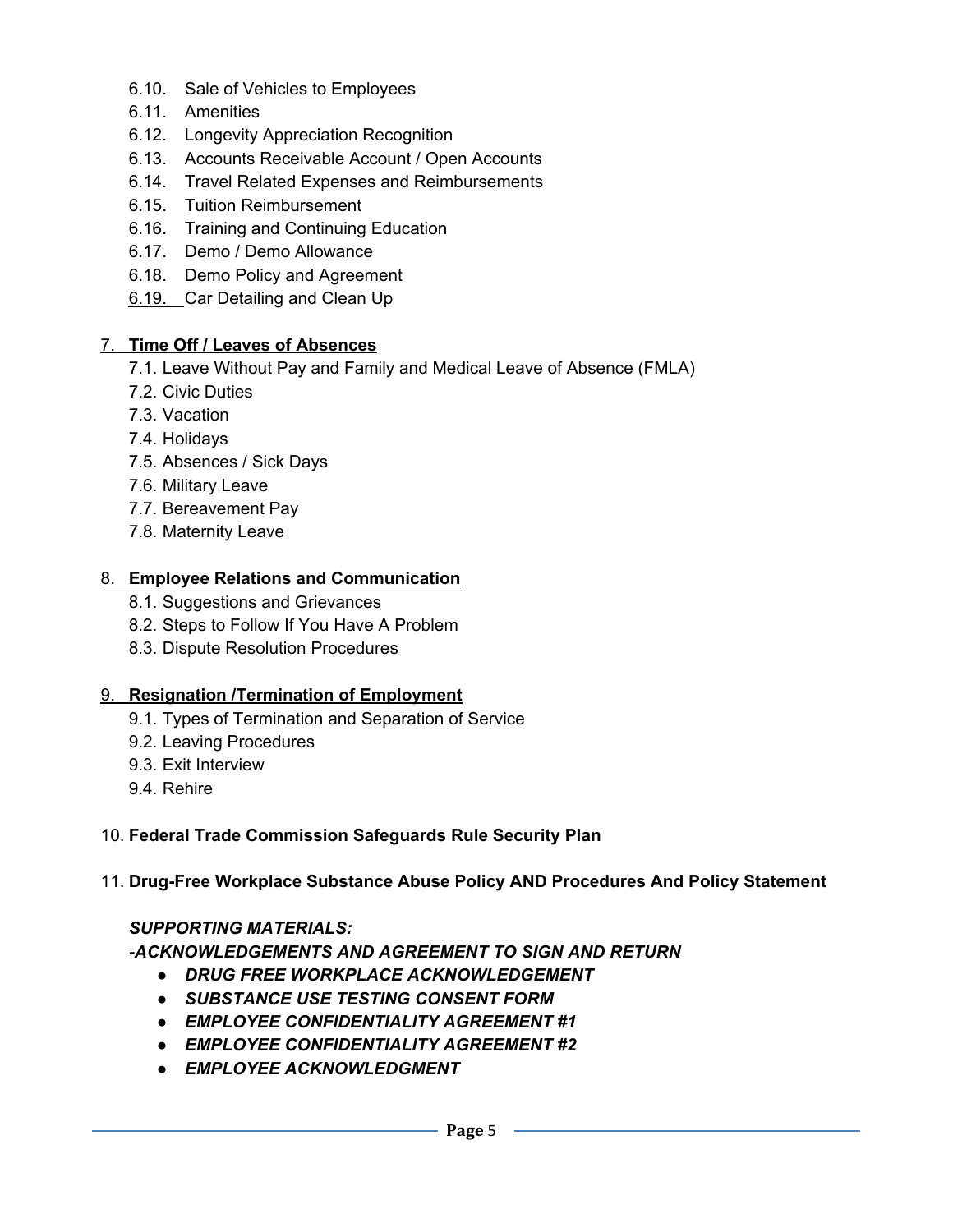- *BINDING ARBITRATION AGREEMENT*
- *EQUAL EMPLOYMENT OPPORTUNITY / ANTI-DISCRIMINATION POLICY*
- *AUTHORIZATION TO RELEASE INFORMATION*
- *DISCLOSURE OF INTENT TO OBTAIN A CONSUMER REPORT*
- *NO HARASSMENT POLICY AND PROCEDURES*
- *SALES STAFF MEMO*
- *DEDUCTION AUTHORIZATION*
- *TRAINING REIMBURSEMENT AND PAY BACK ACKNOWLEDGEMENT*

## **SECTION 1: INTRODUCTION**

#### **1.1 WELCOME FROM LEADERSHIP TEAM**

Whether you have just joined our staff or have been at Sam Boswell Honda Buick GMC for a while, we are confident that you will find our company a dynamic and rewarding place in which to work, and we look forward to a productive and successful association. You are part of an organization that has established an outstanding reputation for quality products and services, and credit for this goes to every one of our employees. We know that your contributions will assist us in remaining a leader in this community and in our industry. We hope that you, too, will find satisfaction and take pride in your work here.

As an employee, you can expect certain things from the dealership: competitive wages, valuable benefits and good working conditions. Your job carries with it certain responsibilities, including: providing the best and most courteous service possible to all customers, cooperating with fellow employees and the management, exhibiting quality workmanship, and abiding by the rules and regulations which are necessary for the benefit of all dealership employees. Please remember that your success, as well as that of the dealership, depends upon all employees providing the desired services to customers better and faster than our competition.

Compensation and personal satisfaction gained from doing a job well are only some of the reasons most people work. Most likely, many other factors count significantly among your reasons for working. Pleasant relationships and working conditions, career development and promotion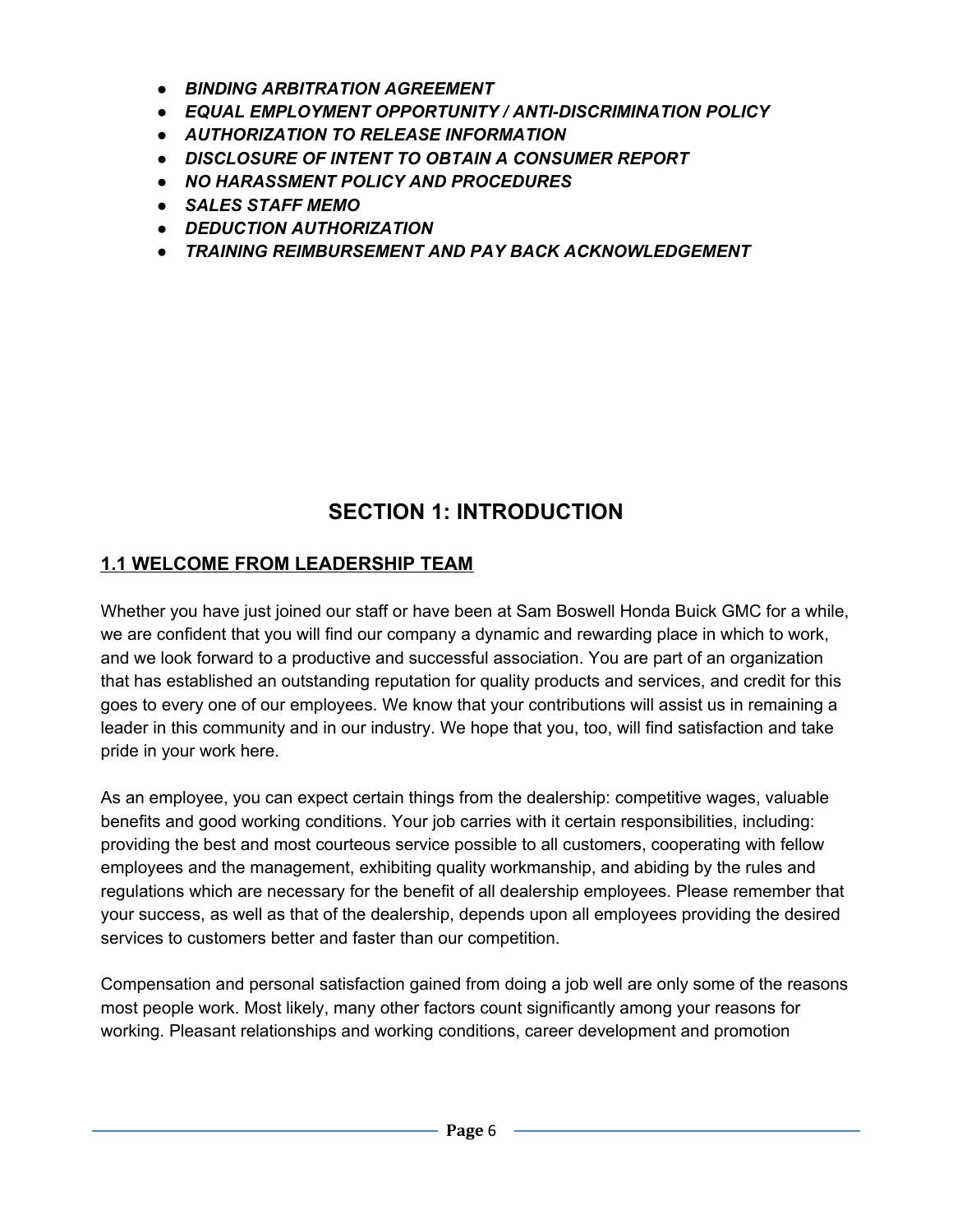opportunities, and health benefits are just a few. The Company is committed to doing its part to assure you a satisfying work experience.

#### **1.2 HISTORY OF SAM BOSWELL HONDA BUICK GMC**

Sam Boswell Honda is a second generation, family-owned and –operated business that has proudly served the automotive needs of Enterprise, Fort Rucker, and the Wiregrass area for 43 years. Sam Boswell, the founder of Sam Boswell Honda, is a military veteran as are many of our employees. We realize that freedom isn't free, and proudly support the military, Fort Rucker, and veteran's organizations. Sam left the military in 1969 and began working at a local dealership as a sales consultant. Success in that position led to a management position and a lucrative career, but his dream was to own a dealership. That dream was realized in 1989 when he became the minority owner of Tommy Thomas Honda (previously Honda of Enterprise), then bought the controlling interest in 1995 and changed the name to Sam Boswell Honda. O'Neal Boswell, Sam's son, had moved away in 1986 to attend college and start his own successful business, Performance Solutions; he returned to Enterprise in 2007 to help with the business. It was decided that O'Neal would take over operation and ownership of the business, and he has continued to carry on the legacy of serving people's automotive needs with honesty and integrity. The dealership has flourished under his ownership, going from selling an average of 40 units per month in 2009 to selling an average of 135 units per month in 2014 – an increase of more than 230%. Likewise, revenue for the parts and service departments has increased more than 160% for the same time period. In March 2020, O'Neal purchased Action Buick GMC. The company is committed to doing the "right" thing, as illustrated in our tagline: "Vehicles you can depend on, People you can trust."

#### **1.3 MISSION STATEMENT AND VALUES**

Our mission is simple: we strive to be a company that our community and our customers want to exist, and that our associates are proud to be a part of.

Our objective is to achieve this every day by providing exceptional customer care and service, by providing our employees with a great work atmosphere, and by strongly supporting and giving back to the community. We have found great success with the processes and ways of doing business as outlined in this handbook.

# **"Vehicles you can depend on, People you can trust"**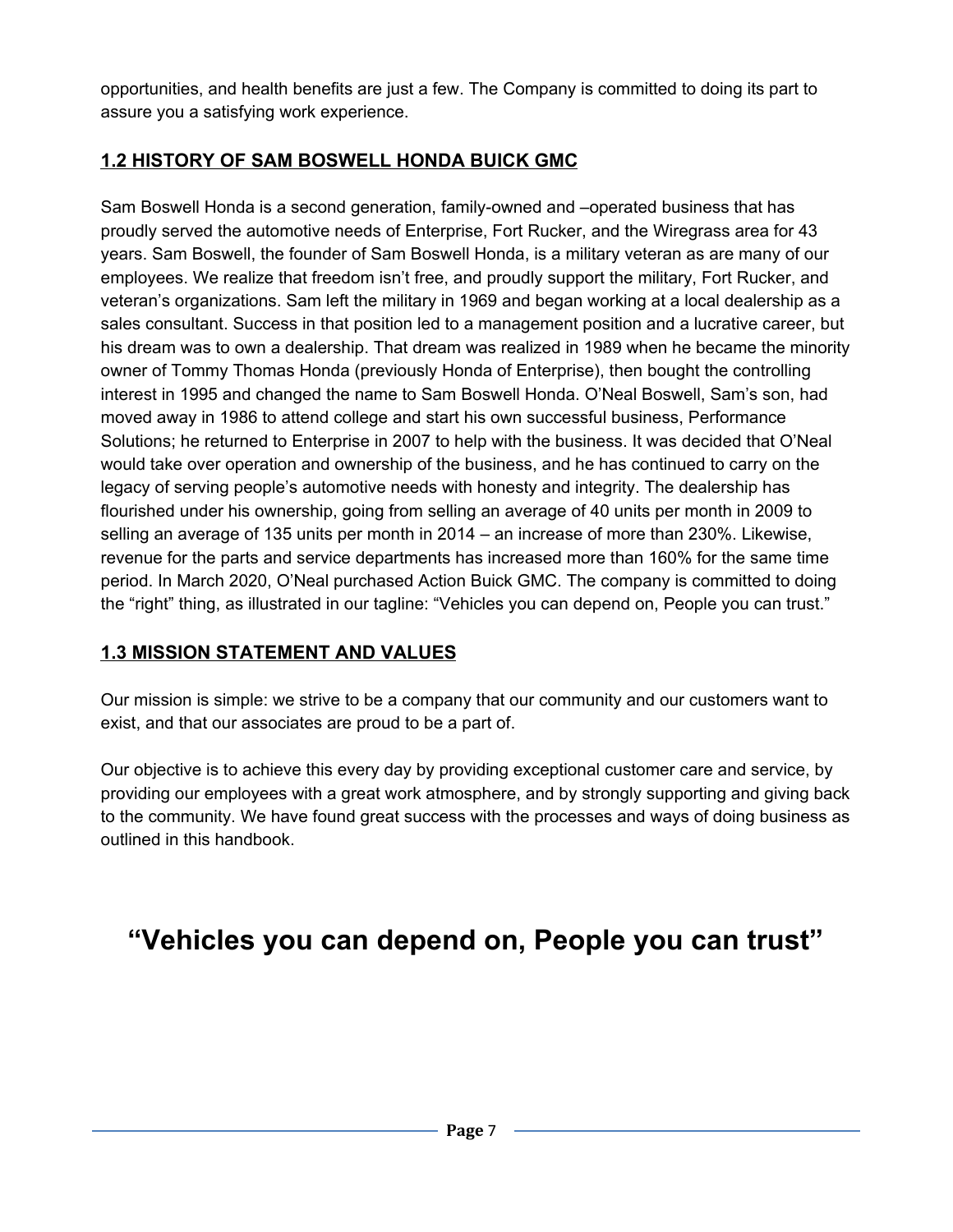# **SECTION 2: EMPLOYMENT AND HIRING RELATED POLICIES**

## **2.1 EMPLOYEE STATUS DEFINITIONS**

New employees are hired on the basis of their ability and we hope that you will develop your skills and abilities with the company. Each employee is the best or has the ability to be the best person for their individual job, and each person and every job is important for the security of every person's job.

There is a benefits waiting period for new employees who have been employed with us less than 90 days. This is a trial period for both you and the dealership; this will give you time to become familiar with the job and the dealership, and will allow us to determine whether you can perform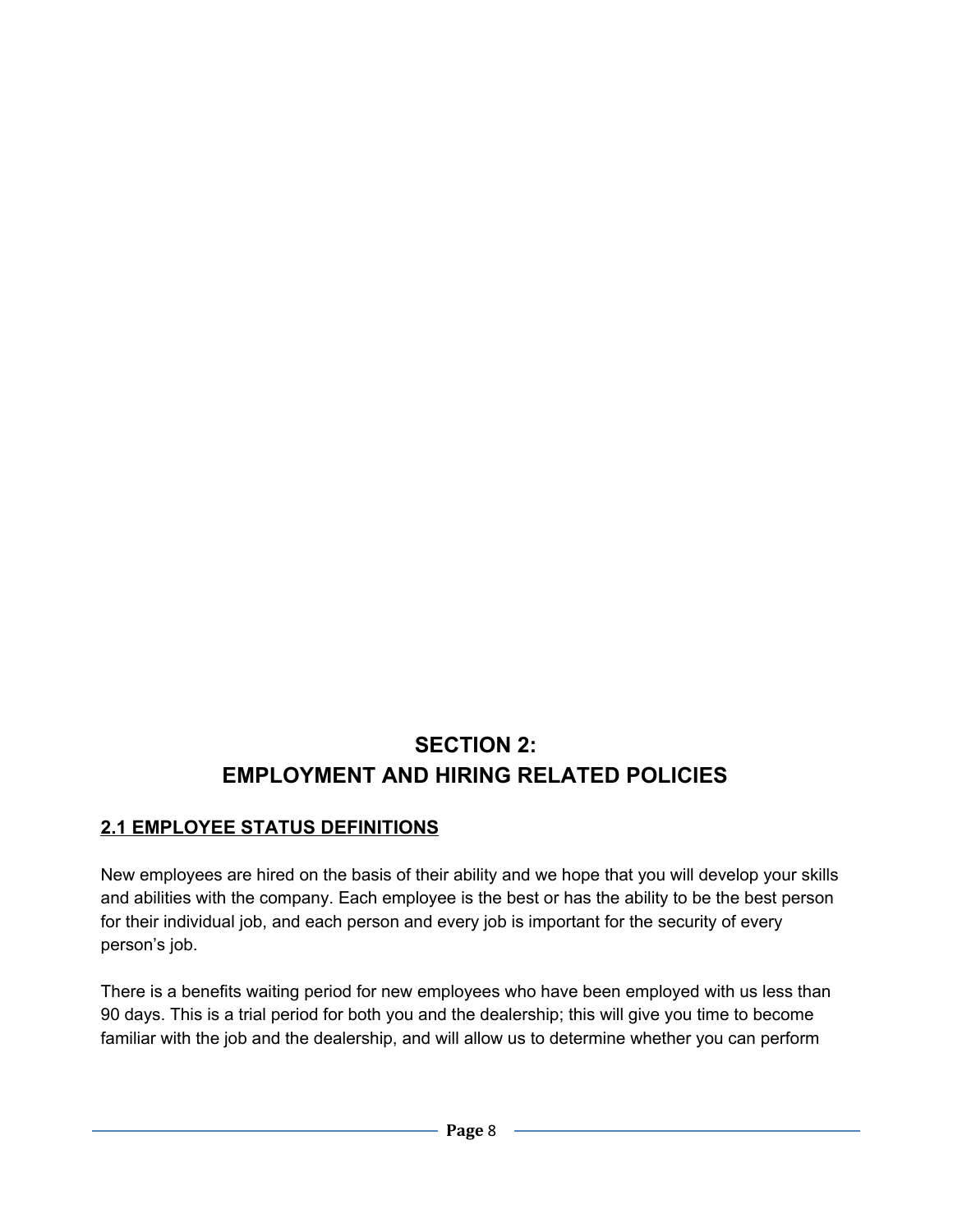your assigned job satisfactorily. During this time, we will be reviewing your job performance, attendance, attitude, relationships with customers and employees, and overall interest in your job.

A temporary employee will normally be employed for 90 days or less. A part time employee is normally scheduled less than 8 hours per day or at least 17.5 hours but less than 40 hours per week. Full time employees are employees who are normally scheduled to work 40 hours per week. The preliminary designation between full time and part time will be made at the time of hiring and a final designation will be made after the benefits waiting period. An employee may change categories at any time, based on mutual agreement of the employee and management.

All full time employees are entitled to employee benefits after the 90 day benefit waiting period. Temporary and part time employees do not qualify for benefits.

#### **2.2 EQUAL EMPLOYMENT OPPORTUNITY / DISCRIMINATION**

This dealership is committed to providing equal opportunities in all of our employment practices, including selection, hiring, promotion and compensation, to all qualified applicants and employees. The dealership does not discriminate against anyone, regardless of race, religion, color, age, sex, national origin, marital status or family or family responsibilities, disability or handicap, service in the military or veteran's status, etc. or any other status protected by law. The existence of discrimination is a primary factor in determining whether an employee has been treated fairly. Federal and state laws prohibit employee selection, advancement, compensation, etc., on the basis of certain factors, and for good reason; the prohibited factors are irrelevant to the selection of the best candidate or employee for the position. While an employer must be "discriminating" in selecting the person best qualified for the position, the decision must not be based to any extent on any prohibited factors. Employers may be discriminating, but may not unlawfully discriminate.

Our non-discrimination policy also extends to our customers. Every customer must be treated properly and with respect regardless of their race, color, sex / gender, religion, national origin, citizenship status, age or disability. Failure to comply with this policy is grounds for immediate dismissal.

If you believe you have been discriminated against, you must follow the steps outlined in Section 8 of this handbook, and report the discrimination to your supervisor immediately. If you feel uncomfortable doing so or if your supervisor is the source of the problem, condones the problem, or ignores the problem, report to the Office Manager / Controller.

If neither of these alternatives is satisfactory to you, then you can direct your questions, problems, complaints, or reports to the General Manager or Dealer Principal. You are not required to directly confront the person who is the source of your report, question, or complaint before notifying any of those individuals listed. Nevertheless, you are required to make a reasonable effort to make the discriminatory conduct known should it exist.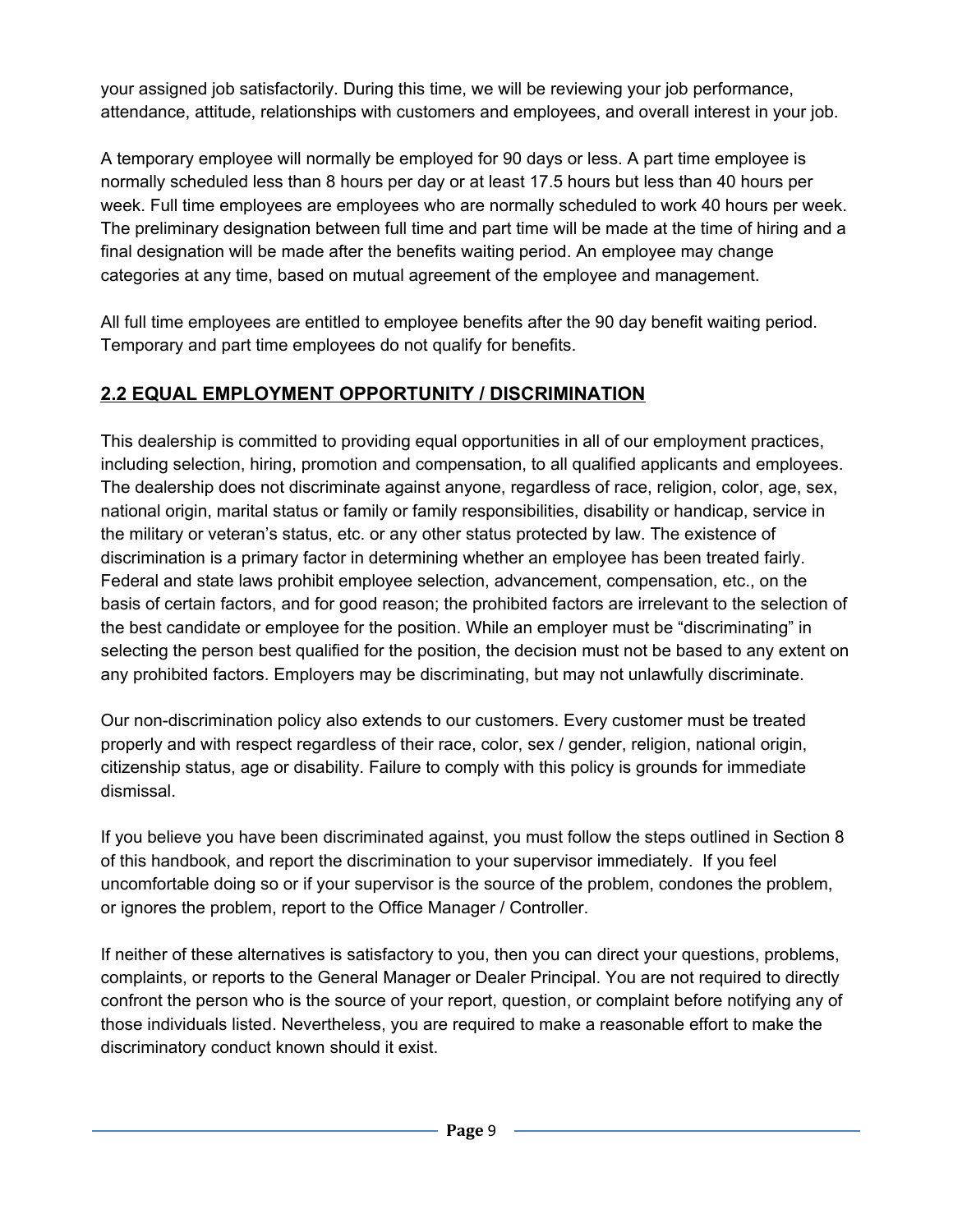You will not be subject to any form of retaliation for making a complaint concerning yourself or another employee, or otherwise assisting an investigation. However, if an individual intentionally falsely accuses someone of discrimination, appropriate disciplinary action up to and including termination will be taken against the accuser.

The Company will not pay wages to any employee at a rate less than the company pays employees of the opposite sex for comparable skills and experience.

#### **2.3 HARASSMENT POLICY**

All employees should be able to enjoy a work place free of harassment, and this company does not and will not tolerate harassment of any of our employees, applicants or customers. **EMPLOYEE HARASSMENT** is any unwelcome conduct that illegally discriminates against you or another employee, unreasonably interferes with an individual's work performance, or creates an intimidating, hostile, or offensive work environment. This would include discrimination or harassment based upon an individual's age, race, color, creed, national origin, religion, gender, gender identity, genetic characteristics, physical or mental disability, or other protected classifications.

**SEXUAL HARASSMENT** is defined as unwelcome sexual advances, requests for sexual favors, or other verbal or physical conduct of sexual nature where submission to such conduct is made, either explicitly or implicitly, a term or condition of an individual's employment; or submission to or rejection of such conduct is used or threatened to be used as the basis for employment decisions affecting such individual; or such unreasonable conduct interferes with an individual's work performance or creates an intimidating, hostile, or offensive work environment. In other words, no manager has the authority to suggest, in any way, to any employee, that the employee's continued employment or future advancement will be affected in any way by the employee entering into (or refusing to enter into) any form of personal relationship with the manager.

Customers are also covered under the harassment policy. Customers should be able to transact business with the dealership without any form of harassment, be it verbal, physical touching, or unwanted or unwelcome advances. Any employees who witness this behavior should report it to their supervisor immediately for investigation; customer reports will also be investigated. If merited, disciplinary action will be taken.

*Any disciplinary action taken in response to the findings of a harassment complaint will be based on the individual circumstances of each situation. Disciplinary actions may include, but are not limited to: written warnings, suspensions without pay, or termination. In addition, if it is determined that a person has falsely and intentionally accused someone of harassment, appropriate disciplinary action will be taken, which may include termination.*

If you feel that you are being harassed in any way by another employee or by a customer or vendor, you should make your feelings known to your supervisor immediately. The matter will be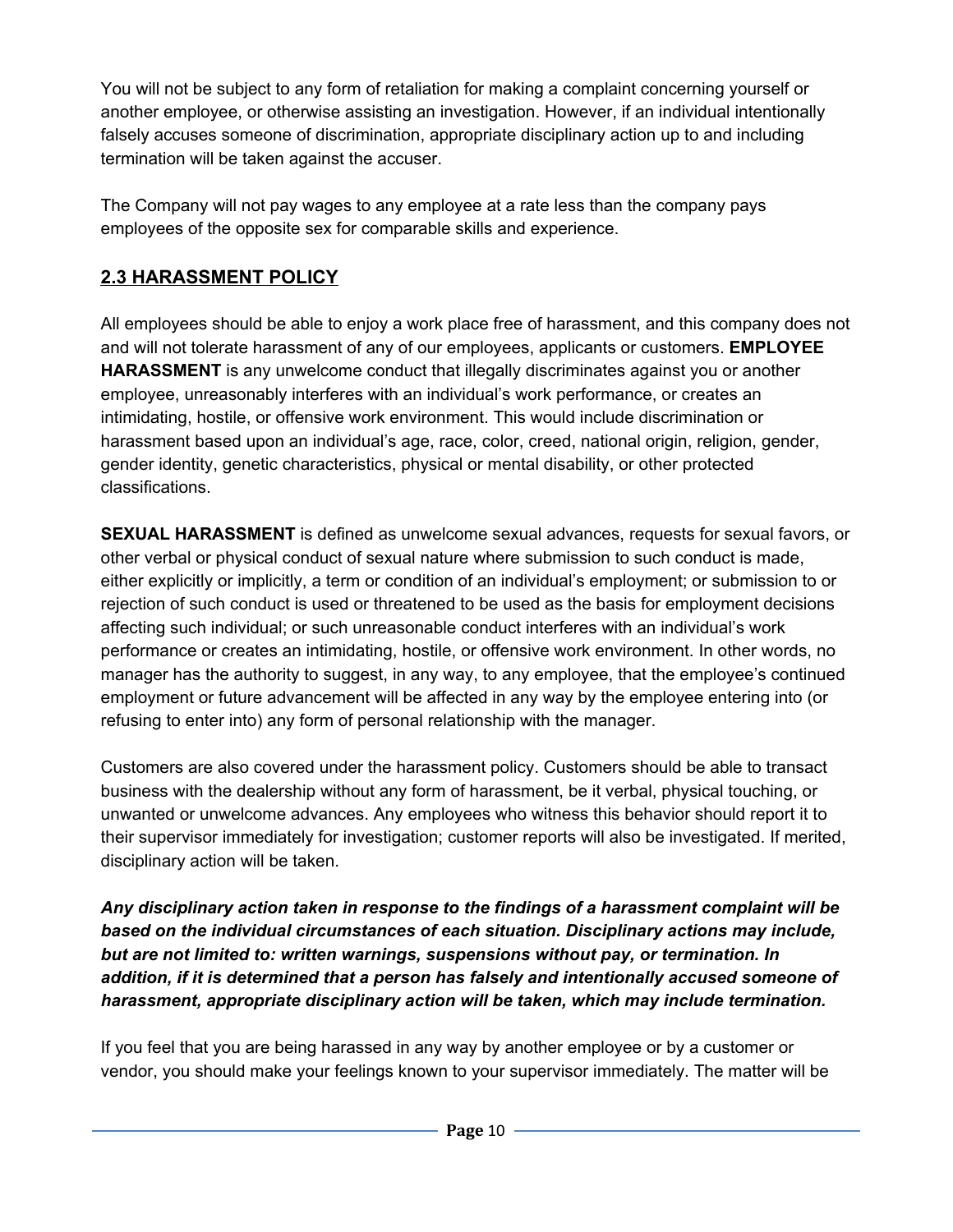thoroughly investigated and where appropriate, disciplinary action will be taken. If you do not feel that you can discuss the matter with your supervisor or if you are not satisfied with the way your complaint has been handled, please contact the Controller, General Manager or Dealer Principal. Upon receipt of a complaint under this policy, the company will initiate an investigation of the situation and document the responses of all individuals involved. If your complaint is not handled to your satisfaction, then you should follow-up with a written statement to the company president, Controller, or Dealer Principal.

You may be assured that your complaint will be kept as confidential as possible. You will not be subject to any penalties or any form of retaliation for making a complaint concerning yourself or another employee, or otherwise assisting an investigation. However, if an individual intentionally falsely accuses someone of harassment, appropriate disciplinary action up to and including termination will be taken against the accuser.

Because of the nature of harassment, things that may be offensive to one employee may not be offensive to another. In addition, harassment can sometimes take subtle forms and may not occur in front of witnesses. Please don't assume that a manager or another employee is aware of any improper conduct; notify your supervisor or the General Manager or Dealer Principal immediately. It is your responsibility to bring your complaints and concerns to the dealership's attention so that they may be resolved. Further steps and guidelines for employee relations can be found in Section 8 of the handbook.

#### **2.4 DRUG FREE WORKPLACE SUBSTANCE AND ALCOHOL ABUSE POLICY**

Effective August 1, 2006 The Company has qualified as a Drug-Free Workplace in compliance with Sections 25-5-330 through 340, Code of Alabama, 1975.

The Drug-Free Workplace Substance Abuse Policy and Procedures and Policy Statement are found in section 11 of this handbook, and are also posted in the break room on the bulletin board for your use.

Reporting to work or performing any business on behalf of the company under the influence of alcohol or any illegal drug which may pose a significant risk to the employee, the company, and / or the public is strictly prohibited. All employees are prohibited from possessing, distributing, manufacturing, or using illegal drugs while on company property (including parking areas and grounds), while otherwise performing their duties away from the dealership, and while in company or customer vehicles. Possession of any drug related material, equipment or paraphernalia is also prohibited. When a manager has reasonable suspicion that an employee has violated this policy and is in possession of prohibited items, or at any time the dealership management believes appropriate, the General Manager or Dealer Principal will be notified and without prior notice a search will be conducted. Searches on dealership premises and of dealership property can be conducted at any time. All employees will be expected to cooperate as a condition of continued employment, with possible searches of personal vehicles on dealership premises, purses, clothing,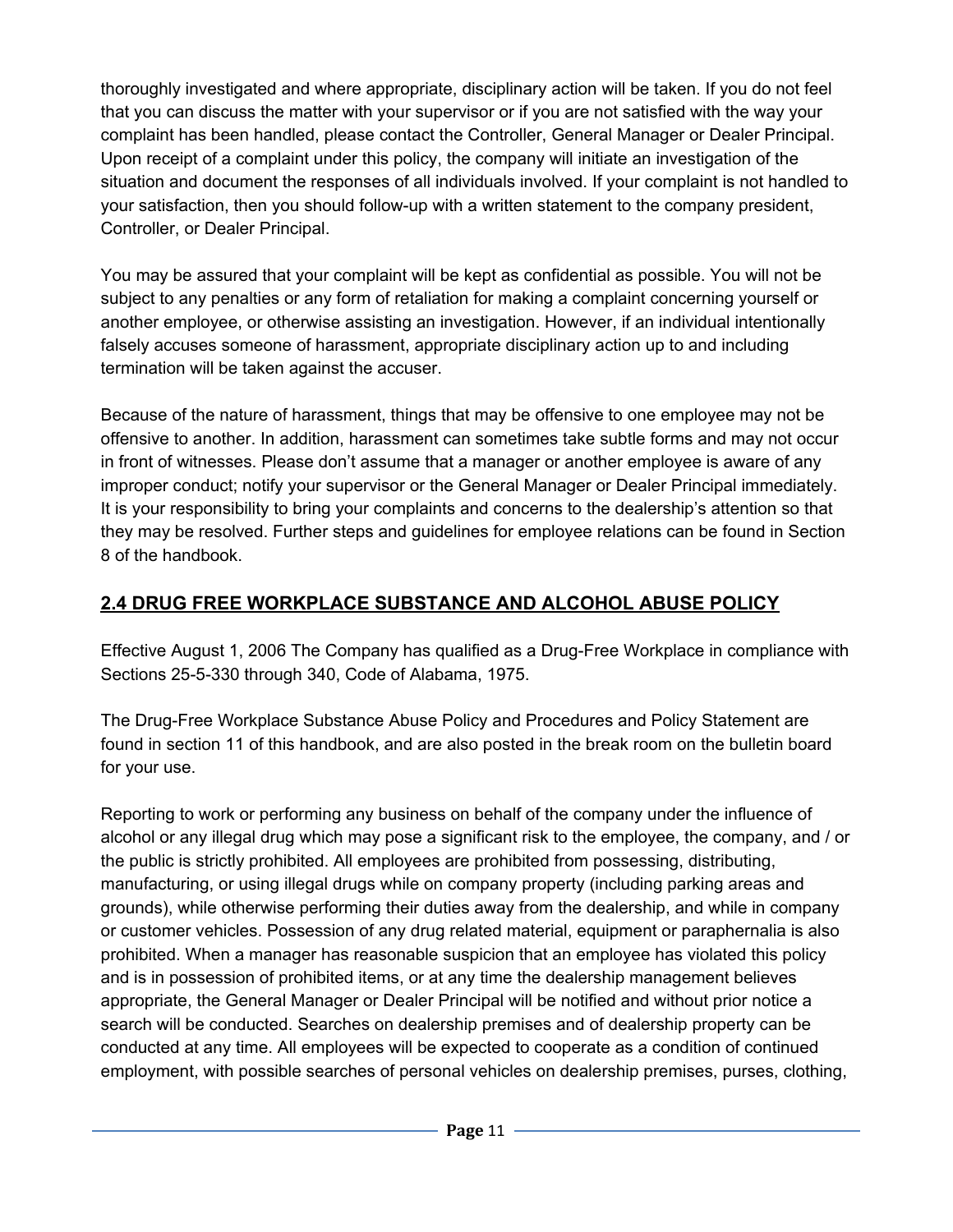briefcases, files and computer files, work areas, lunch and tool boxes, lockers, desks, and/or any other personal belongings. It is in everyone's best interest to ensure that the dealership remains free of prohibited substances and items.

Never drive a vehicle or operate machinery while taking prescription drugs that might cause dizziness or drowsiness. Violation of this policy will result in termination.

The sale, purchase, transfer or possession of an illegal drug or unauthorized controlled substances is a violation of the law. The dealership will report information concerning such possession, distribution, or use to law enforcement officials and will turn over to the custody of law enforcement officials any such substances found during a search of an individual or property. The dealership will cooperate fully in the prosecution and / or conviction of any violation of the law.

This policy applies to all employees of the dealership regardless of rank or position and includes temporary and part time employees as well as full time employees. *Refer to Section 11 of this guide for further policies and procedures related to a Drug Free Workplace.*

## **2.5 SAFETY POLICY / INJURY ON THE JOB**

Safety is everyone's responsibility. It is the responsibility of each employee to conduct all tasks in a safe and efficient manner complying with all local, state and federal safety and health regulations and program standards, and with any special safety concerns for use in a particular area or with a client. It is the policy of The Company to help provide a safe working environment for all employees. The need exists for recognizing that *no job is so important and no order is so urgent that we cannot take time to perform our work safely.*

To accomplish this, management will provide reasonable safeguards to help ensure safe working conditions and support the safe and efficient development of all work activities.

Employees are expected to use the safety equipment provided. Rules of conduct and rules of safety shall be observed. Safety equipment shall not be destroyed, disabled, or abused.

Safety is a primary concern, so please use common sense at all times and in all jobs. Management requires that every person in the organization assumes the responsibility of individual and organizational safety. Failure to follow company safety and health guidelines or engaging in conduct that places the employee, client or company property at risk can lead to employee disciplinary action and / or termination. If safety precautions are called for, please follow them carefully. Several important safety rules to follow, but not limited to, are:

- Always wear appropriate and required apparel and devices
- Never remove safety guards or devices from machinery
- Never use equipment unless trained and authorized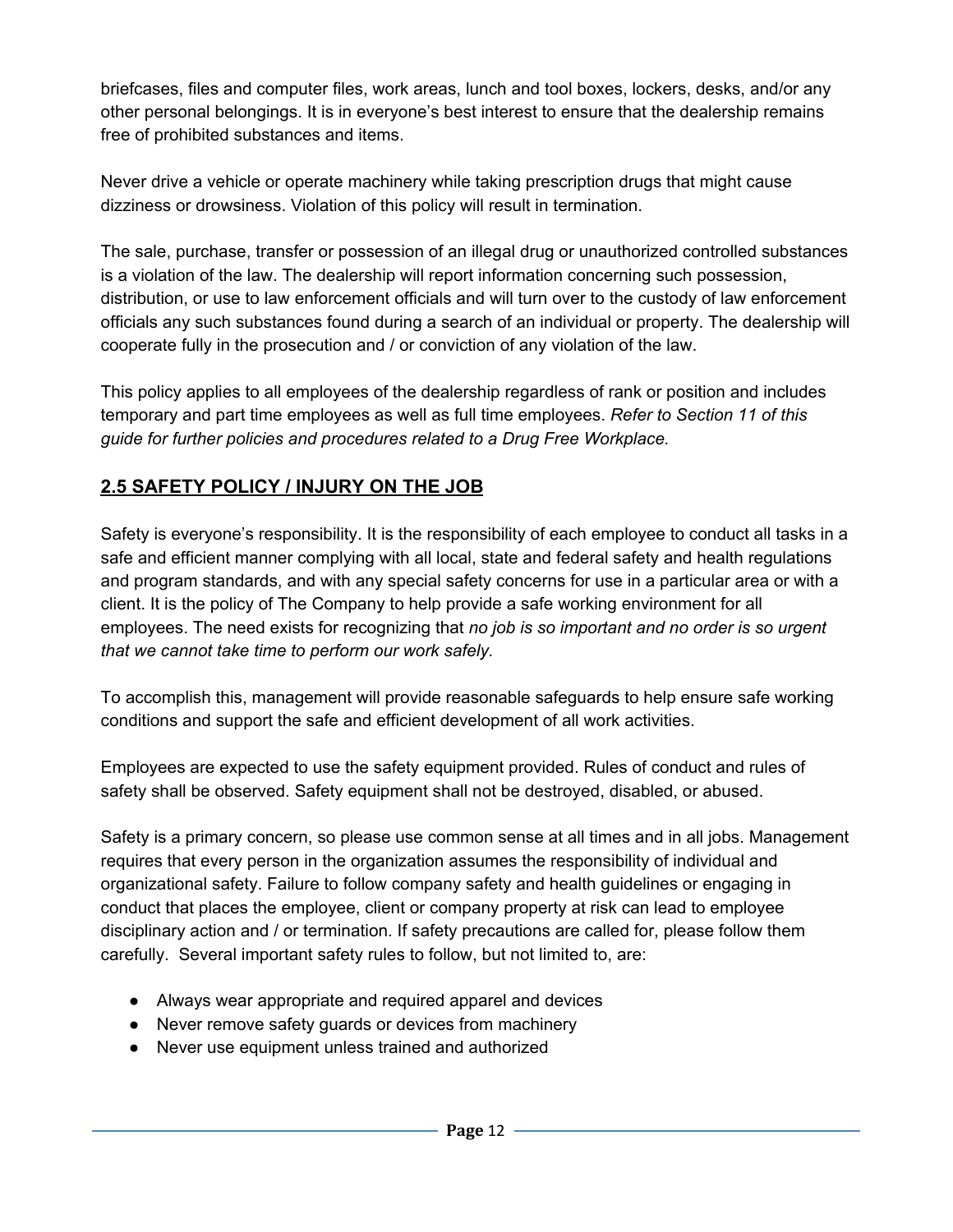- Know where all fire extinguishers are kept and keep fire extinguishers, aisles and doors clear
- Keeps areas clean and free of clutter
- Use proper lifting techniques
- Use equipment only for its intended purpose
- Store flammable and hazardous waste materials in proper containers
- Turn off equipment when not in use
- Most importantly, use sound judgment in all activities

If you are injured or see another employee get injured, report it to your supervisor. It is the responsibility of the employee to complete an Accident and Incident Report for each safety and health infraction that occurs by an employee or that the employee witnesses. A report of injury must be written up for workman's compensation insurance, even if medical attention is declined at that time. If a report is not made at the time of injury and problems arise later from that injury, the workman's comp insurance is within their rights to reject the claim. If medical attention is required, check with your supervisor or the Controller to see which doctor / medical facility is designated for our workman's comp injuries. Failure to use the doctor or medical facility designated by the workman's comp insurance will result in the employee being financially responsible for all bills incurred. Failure to report such infractions may result in employee disciplinary action, including termination.

If your job requires that you use hazardous or toxic materials, you are expected to be familiar with and comply with all federal, state and local laws and regulations concerning their safe handling and disposal. Please be sure to familiarize yourself with proper handling and safety procedures. Also, be sure to review the MSDSs for chemicals used in your department.

Management shall have the responsibility to develop and the authority to implement a safety and health program in the interest of a safer work environment.

The joint cooperation of employees and management in observance of this policy will help provide safe working conditions, help reduce work-related accidents, and will be to the mutual advantage of all.

#### **2.6 WORKPLACE SAFETY**

The Company has a longstanding commitment to provide a safe and productive work environment. This policy outlines the practice and procedure designed to correct instances of identified safety concerns in the workplace.

#### **Employee Assistance and Drug-Free Awareness**

As noted in Section 2.4 and outlined in detail in Section 11, this organization supports a Drug Free workplace. Alcohol and drug abuse poses a threat to the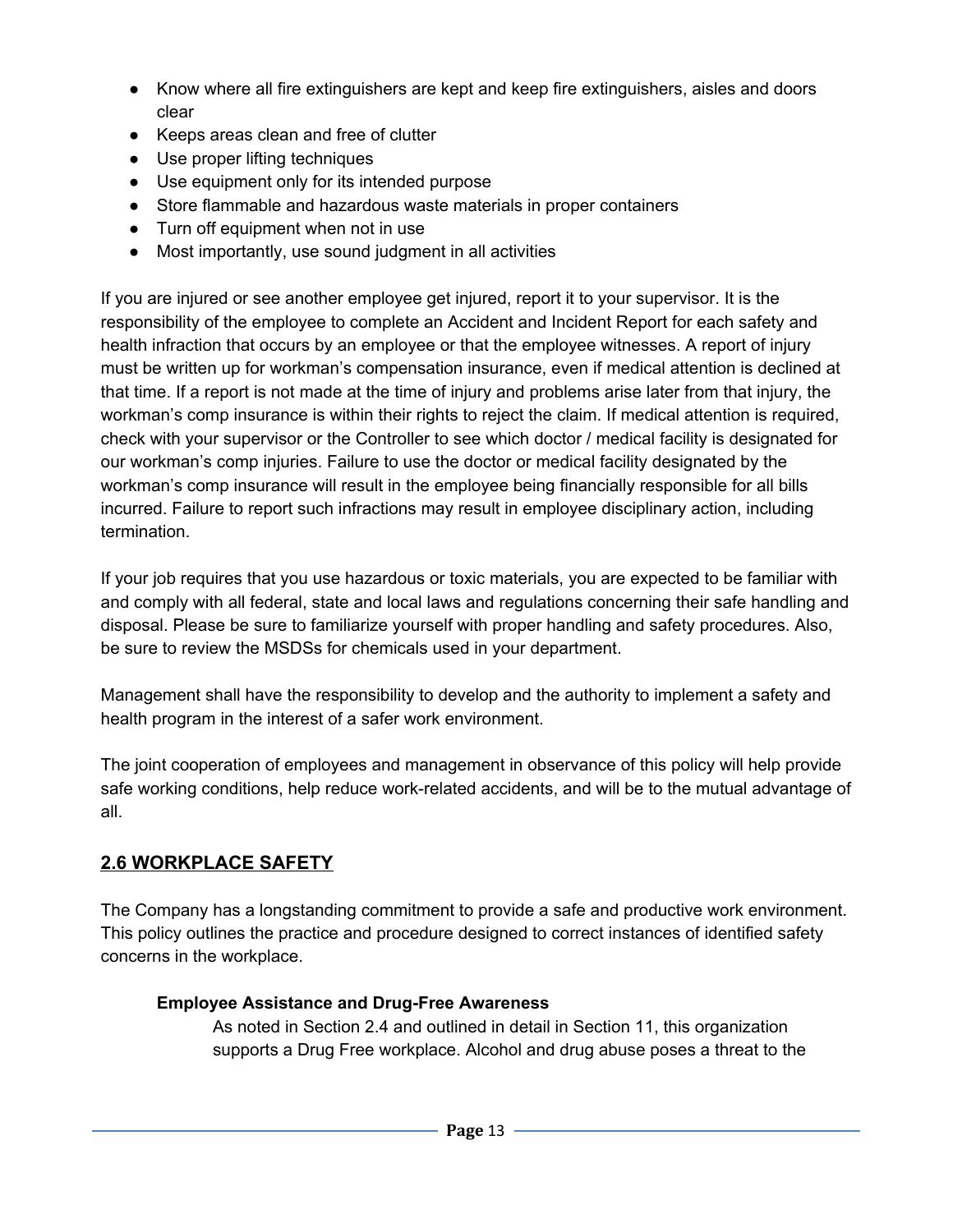health and safety of employees and to the security of our equipment and facilities. The company will assist and support employees who voluntarily seek help for such problems before they become subject to discipline and / or termination under this or other policies. Such employees may be allowed to use accrued paid time off, placed on leaves of absence, referred to treatment providers and otherwise accommodated as required by law. Such employees may be required to document that they are successfully following prescribed treatment and to take and pass follow-up tests. These tests will be mandatory if the employee holds a job that is safety sensitive or requires driving, or if they have violated this policy previously.

#### **Workplace Bullying**

The Company defines bullying as "repeated inappropriate behavior, either direct or indirect, whether verbal, physical or otherwise, conducted by one or more persons against another or others, at the work place and/or in the course of employment." Such behavior violates employee conduct policies, which clearly states that all employees will be treated with dignity and respect.

The purpose of this policy is to communicate to all employees, including members of management, that the Company will not tolerate bullying behavior. Employees found in violation of this policy will be disciplined up to and including termination.

Bullying may be intentional or unintentional. However, it must be noted that where an allegation of bullying is made, the intention of the alleged bully is irrelevant and will not be given consideration when meting out discipline. As in sexual harassment, it is the effect of the behavior upon the individual that is important. The Company considers the following types of behavior examples of bullying:

- **Verbal Bullying:** Slandering, ridiculing or maligning a person or his/her family; persistent name calling that is hurtful, insulting or humiliating; using a person as the butt of jokes; abusive and offensive remarks.
- **Physical Bullying:** Pushing, shoving, kicking, poking, tripping, assault or threat of physical assault; damage to a person's work area or property.
- **Gesture Bullying:** Nonverbal threatening gestures or glances that convey threatening messages.
- **Exclusion**: Socially or physically excluding or disregarding a person in work-related activities.

#### **Violence in the Workplace**

All employees, customers, vendors and business associates must be treated with courtesy and respect at all times. Employees are expected to refrain from conduct that may be dangerous to others.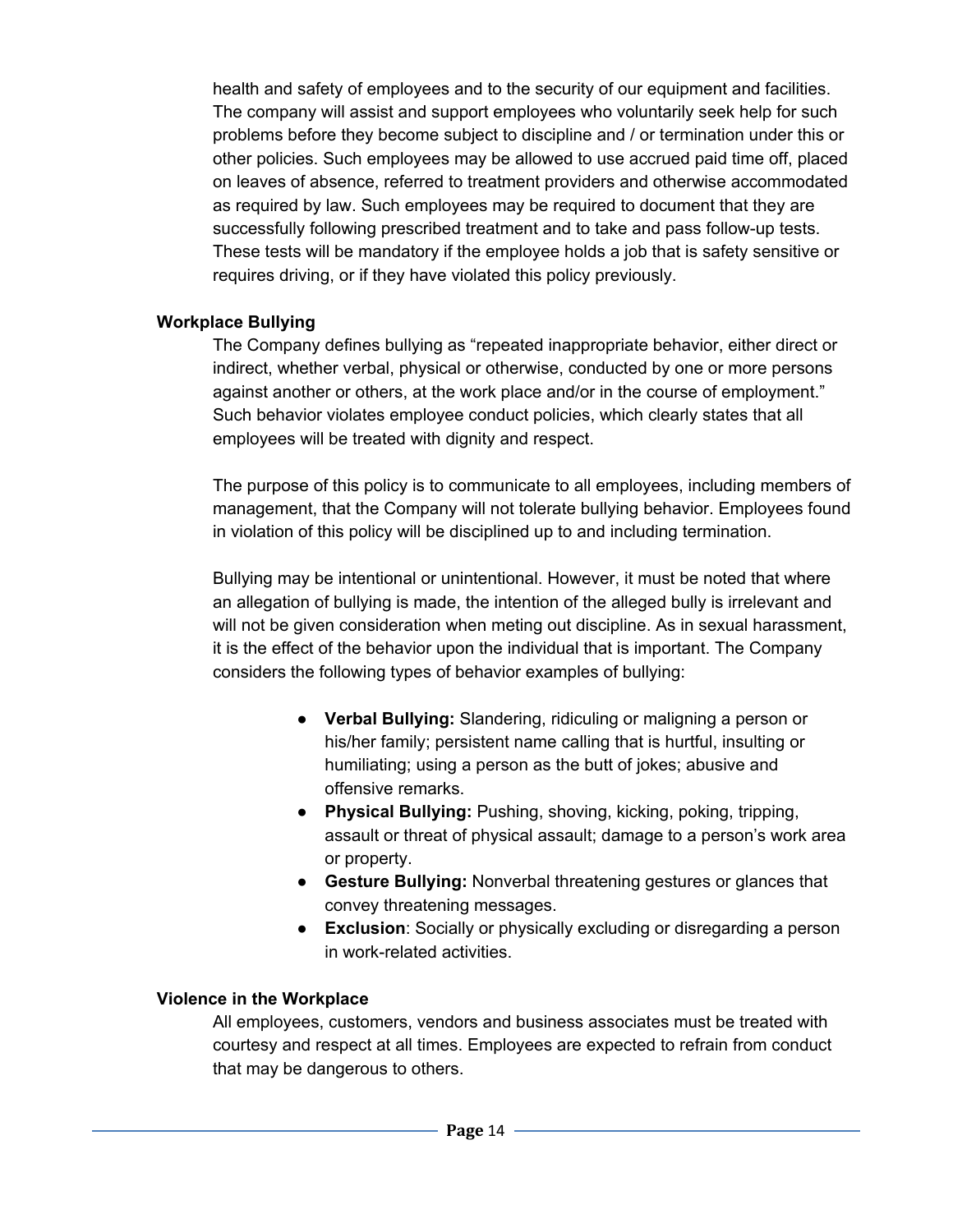Conduct that threatens, intimidates or coerces another employee, customer, vendor or business associate will not be tolerated. Company resources may not be used to threaten, stalk, or harass anyone at the workplace or outside the workplace. The Company treats threats coming from an abusive personal relationship the same as it does other forms of violence.

Direct or indirect threats of violence, incidents of actual violence, and suspicious individuals or activities should be reported as soon as possible to a supervisor, department manager, Controller, General Manager or Dealer Principal. When reporting a threat or incident of violence, the employee should be as specific and detailed as possible. Employees should not place themselves in peril, nor should they attempt to intercede during an incident.

Employees should **promptly** inform the General Manager or Dealer Principal of any protective restraining orders that they have obtained that lists the workplace as a protected area. Employees are encouraged to report safety concerns with regards to intimate personal violence. The Company will not retaliate against employees making good-faith reports. The Company is committed to supporting victims of intimate partner violence by providing referrals to community resources and providing time off for reasons related to intimate partner violence.

The Company will promptly and thoroughly investigate all reports of threats of violence or incidents of actual violence and of suspicious individuals or activities. The identity of the individual making the report will be protected as much as possible. The Company will not retaliate against employees making good-faith reports of violence, threats or suspicious individuals or activities. In order to maintain workplace safety and the integrity of its investigation, the Company may suspend employees suspected of workplace violence or threats of violence, either with or without pay, pending investigation.

Anyone found to be responsible for threats or actual violence or other conduct that is in violation of these guidelines will be subject to prompt disciplinary action, up to and including termination of employment.

The Company encourages employees to bring their disputes to the attention of their supervisor or the Controller before the situation escalates. The Company will not discipline employees for raising concerns. Please refer to Section 8.3 for steps on how to report / deal with a problem.

#### **2.7 FIREARMS AND WEAPONS**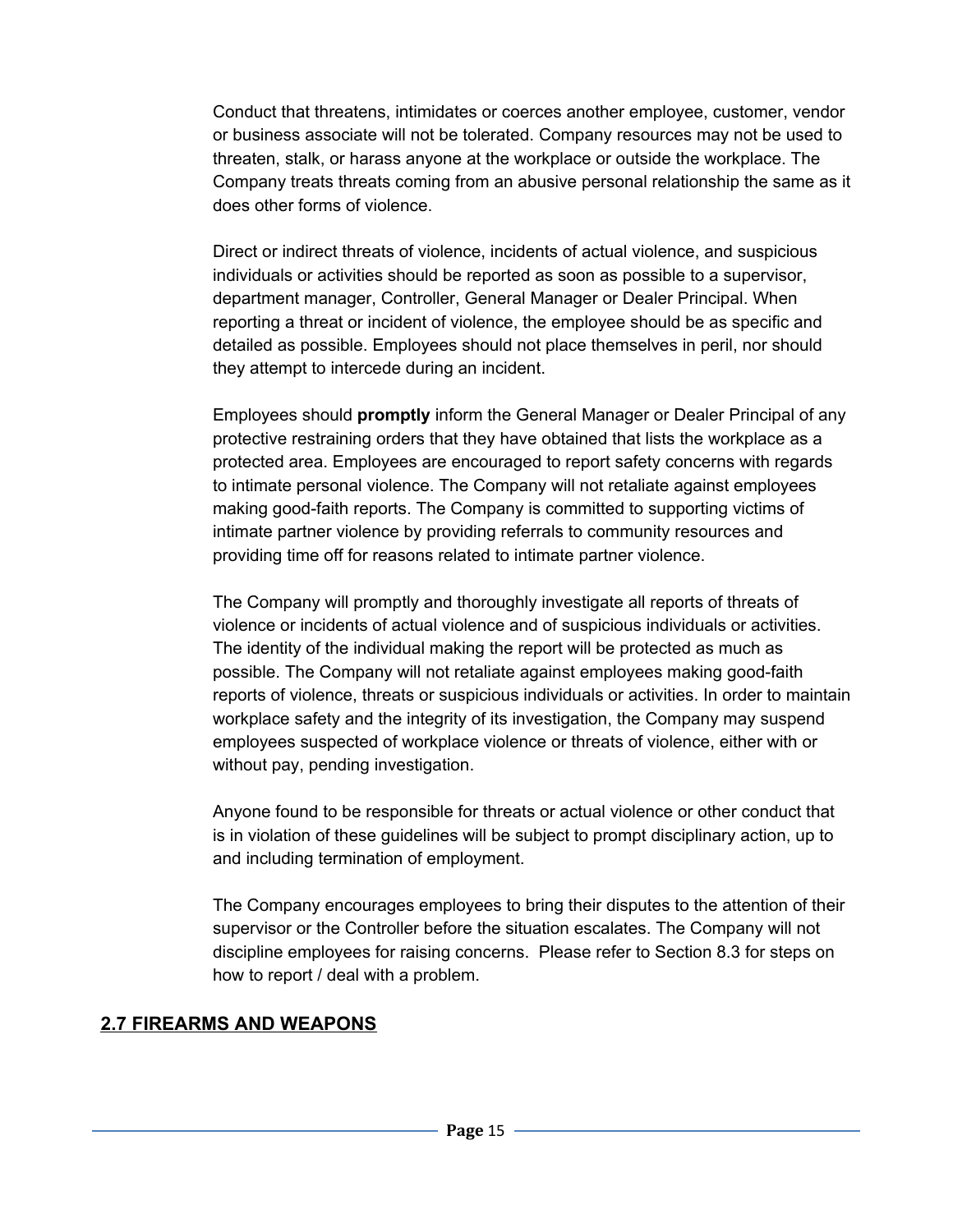Ensuring a safe work environment and the prevention of workplace violence is of paramount importance to the Company. Weapons inside the workplace pose a potential threat to the safety and security of our employees. Possession of firearms of any type and other weapons on dealership premises or in dealership vehicles is strictly prohibited at all times. This policy applies to both on- or off-site while you are engaged in work or business.

The carrying of a fire arm of any kind while inside a company building or leased space, on company property, inside a company-owned vehicle, or while conducting company business on- or off-site, is strictly prohibited, is a violation of company policy, and will subject an employee to discipline, up to and including termination.

Pursuant to Alabama Act 2013-283, the Company may not restrict an employee from transporting or storing lawfully possessed firearms in the employee's *privately-owned* vehicle, while the vehicle is in company designated parking areas, if and only if *all* of the following requirements are satisfied:

- 1.) The employee's vehicle is operated or parked where it is permitted to be; and
- 2.) The firearm is either:
	- a. kept inside the vehicle or out of sight, while the employee is attending the vehicle; or
	- b. kept out of sight, locked in a compartment, container, or in the interior of the vehicle or in a compartment or container securely affixed to the vehicle, when the vehicle is attended; and
- 3.) The employee has a valid Concealed Weapons Permit; or
- 4.) If the employee does not have a valid Concealed Weapons Permit, they may have in their vehicle a firearm that is not a pistol and is legal for hunting in Alabama if:
	- a. The employee has a valid Alabama hunting license; and
	- b. The firearm is unloaded at all times; and
	- c. It is during season in which hunting is permitted in Alabama law; and
	- d. The employee has not been convicted of any crime of violence, nor is subject to a Domestic Violence Order, as those terms are defined by law; and
	- e. The employee has no prior documented incidents or workplace threats or violence; and
	- f. The employee has not been committed to a psychiatric hospital or similar treatment facility for inpatient or outpatient treatment.

If you do not meet requirements of both (1) and (2) and one of either (3) or (4), you are prohibited from having a firearm in a vehicle on company property.

Please note that neither the law nor dealership policy allows persons to possess firearms in vehicles owned by another individual.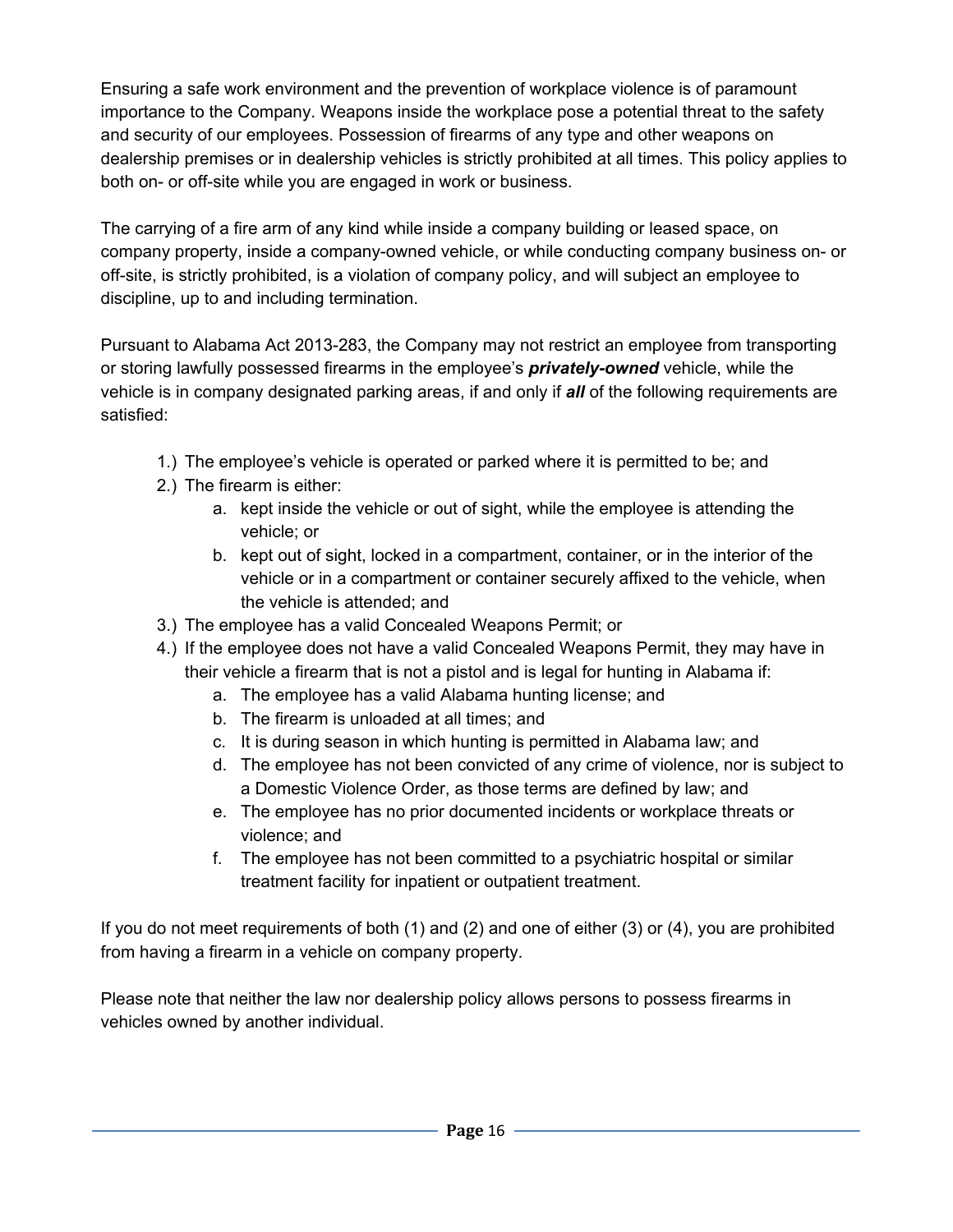In the event the Company believes an employee poses a risk of danger to themselves or others, the Company reserves the right to make further inquiry as to whether an employee has a weapon on company property. In the event the Company learns that an employee has a firearm in his or her vehicle, the Company has the right to question any employee in order to determine that the mentioned conditions are satisfied.

If it is found that the employee is not in compliance with the law and company policy, the employee may be subject to disciplinary actions, up to and including terminations.

In order to protect you, your coworkers, our customers, and the dealership, the Company reserves the right to inspect all lockers, desks, tool boxes, purses, briefcases, computers, vehicles, and any other personal property which is brought onto dealership property.

#### *Reporting weapons in the building*

Any employee who is aware of a weapon of any type or form within the building or that an employee has a weapon in their possession while engaging in company business on- or off-site, has an obligation to report this information to his / her manager or the Dealer Principal. It is the responsibility of the Dealer Principal to do what is necessary to ensure the safety of all individuals in the company.

#### *Other Weapons*

To further ensure a safe working environment, weapons of any type, including, but not limited to: knives with a 3-inch or longer blade, fighting weapons *i.e*. nunchuks, daggers, etc., brass knuckles and stun guns are strictly prohibited inside a company building or leased office space, on company property, inside a company-owned vehicle, or while conducting company business, on- or off-site, is strictly prohibited and is considered an intolerable offense and subject to discipline, up to and including termination.

#### **2.8 TEEN WORKER SAFETY**

Hiring teenage workers presents employers with added responsibility associated with inexperienced employees. Most teenagers work only at summer jobs, however, many supplement incomes during school months. Some tasks present more of a hazard than others do. Many hazardous activities are prohibited by the Fair Labor Standards Act (FSLA). Some simple steps used to help prevent injuries to working teens are:

1. Understand and comply with the child labor laws and occupational safety and health regulations that apply to your business. The FSLA limits the hours that minors under 16 years of age can work and prohibits employing minors under age 18 for certain hazardous occupations.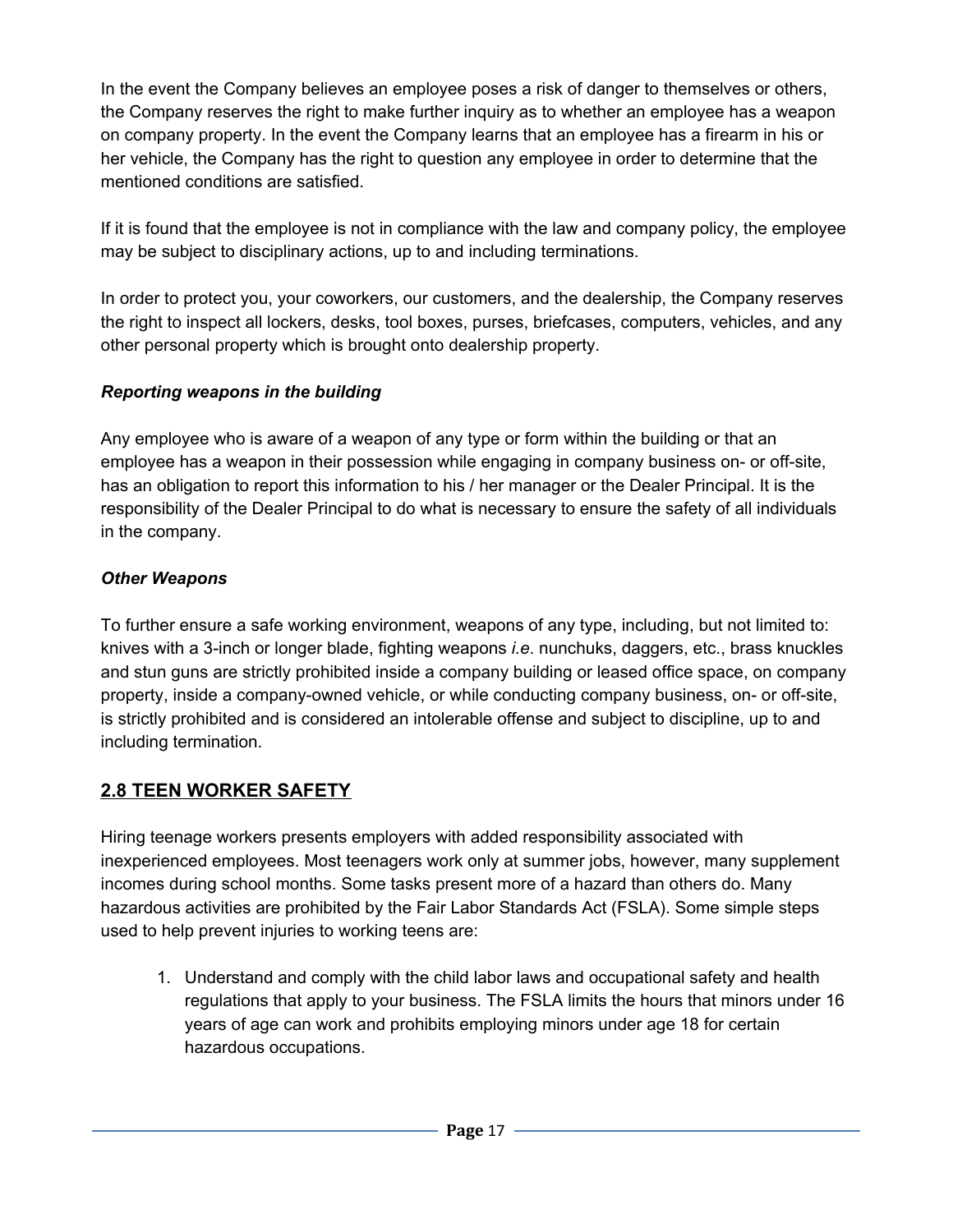- 2. **Stress safety**, particularly by first-line supervisors, who have the greatest opportunity to influence teens and their work habits. Make sure that adolescent workers are appropriately trained and supervised to help prevent injuries and reduce hazardous exposures.
- 3. Work with supervisors and experienced workers to develop an injury and illness prevention program and to help identify safety and health problems. Many injuries can be prevented through simple work re-design.
- 4. Assess and eliminate hazards for adolescent workers. The FLSA prohibits assigning teens to tasks and from using tools that have accounted for a large number of injuries.
- 5. Train adolescent workers to recognize hazards and use safe work practices. This is especially important since teens may have little work experience, and new workers are at a disproportionate risk of injury.

The FSLA child labor provisions are designed to protect minors by restricting the types of jobs and the number of hours they may work.

Seventeen hazardous non-farm jobs have been identified by the Secretary of Labor. Teen workers under the age of 18 are prohibited from the identified tasks. They may not work at jobs that involve:

- 1. Manufacturing and storing of explosives;
- 2. Driving a motor vehicle or being an outside helper on a motor vehicle;
- 3. Coal mining;
- 4. Logging or sawmilling;
- 5. Power-driven woodworking machine;
- 6. Exposure to radioactive substances and to ionizing radiation;
- 7. Power-driven hoisting apparatus;
- 8. Power-driven metal-forming, punching, or shearing machine;
- 9. Mining, other than coal mining;
- 10. Meat packing or processing (including power-driven meat slicing machines);
- 11. Power-driven bakery machines;
- 12. Power-driven paper-product machines;
- 13. Manufacturing brick, tile, or related products;
- 14. Power-driven circular saws, band saws, or guillotine shears;
- 15. Wrecking, demolition, and shipbreaking operations;
- 16. Roofing operations;
- 17. Excavation operations.

Limited exemptions are provided for apprentices and student learners under specified standards.

A youth **18 years or older** may perform any job, whether hazardous or not.

A youth **16 or 17 years old** may perform any **non-hazardous** job.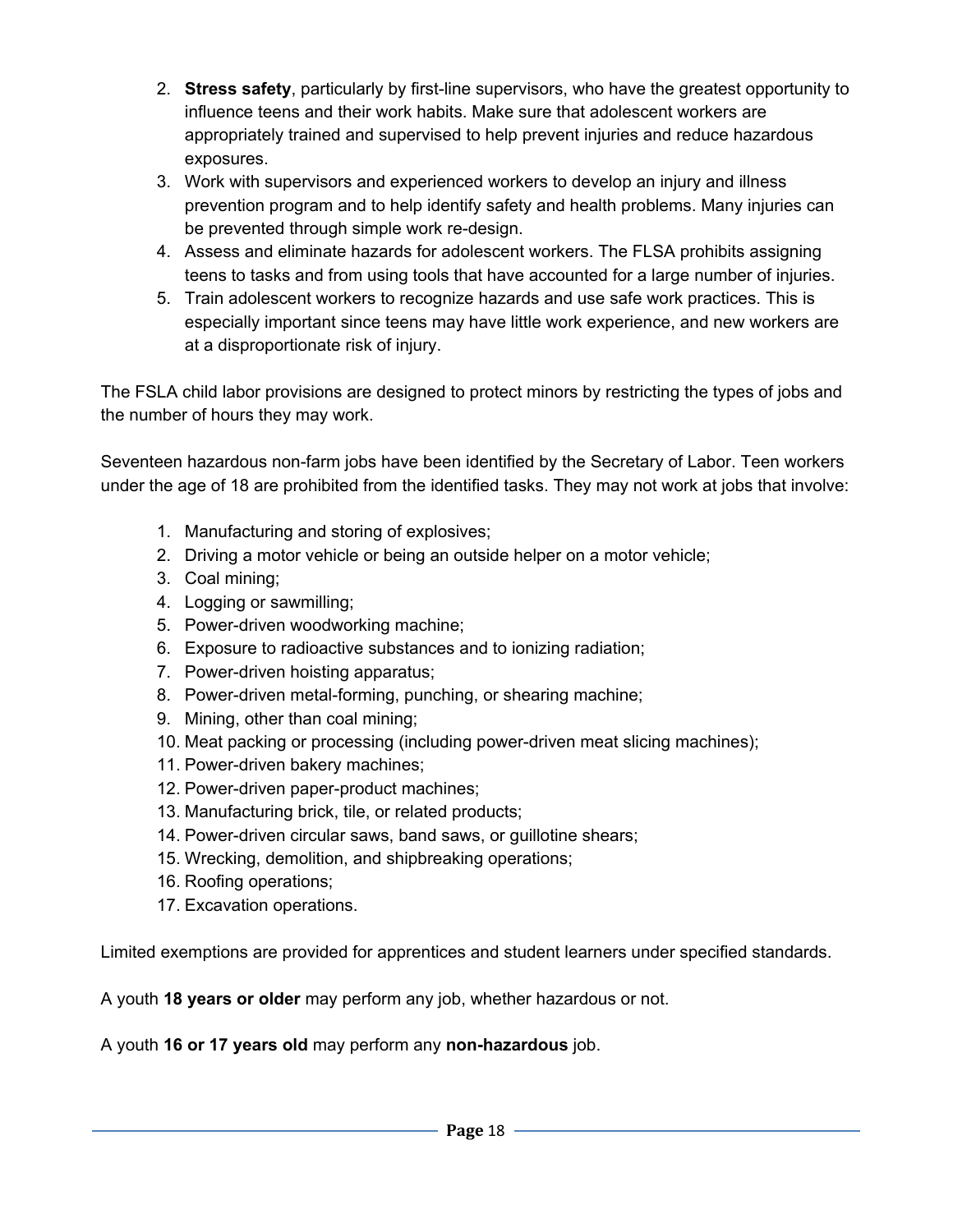Currently, 16 year olds may not drive on public roads as part of their job. Seventeen year olds may drive as much as one-third of their work day or twenty percent of their workweek. Seventeen year olds may, as part of their job, drive cars and light trucks, but only during daylight hours. The teen worker must hold a state license valid for the type of driving being performed, have successfully completed state approved driver education, and **have no record of any moving violations at the time of hire**. In addition, the driving performed by a 17 year old employee may **not** involve:

- Towing vehicles;
- Route deliveries or route sales;
- The transportation for hire of property, goods, or passengers;
- Urgent, time sensitive deliveries;
- Transporting more than three passengers, including employees of the employer;
- Driving beyond a 30 mile radius from the youth's place if employment;
- More than two trips away from the primary place of employment in any single day for the purpose of delivery the employer's goods to customers;
- More than two trips away from the primary place of employment in any single day for the purpose of transporting passengers, other than employees of the employer.

#### **Hours Limitations**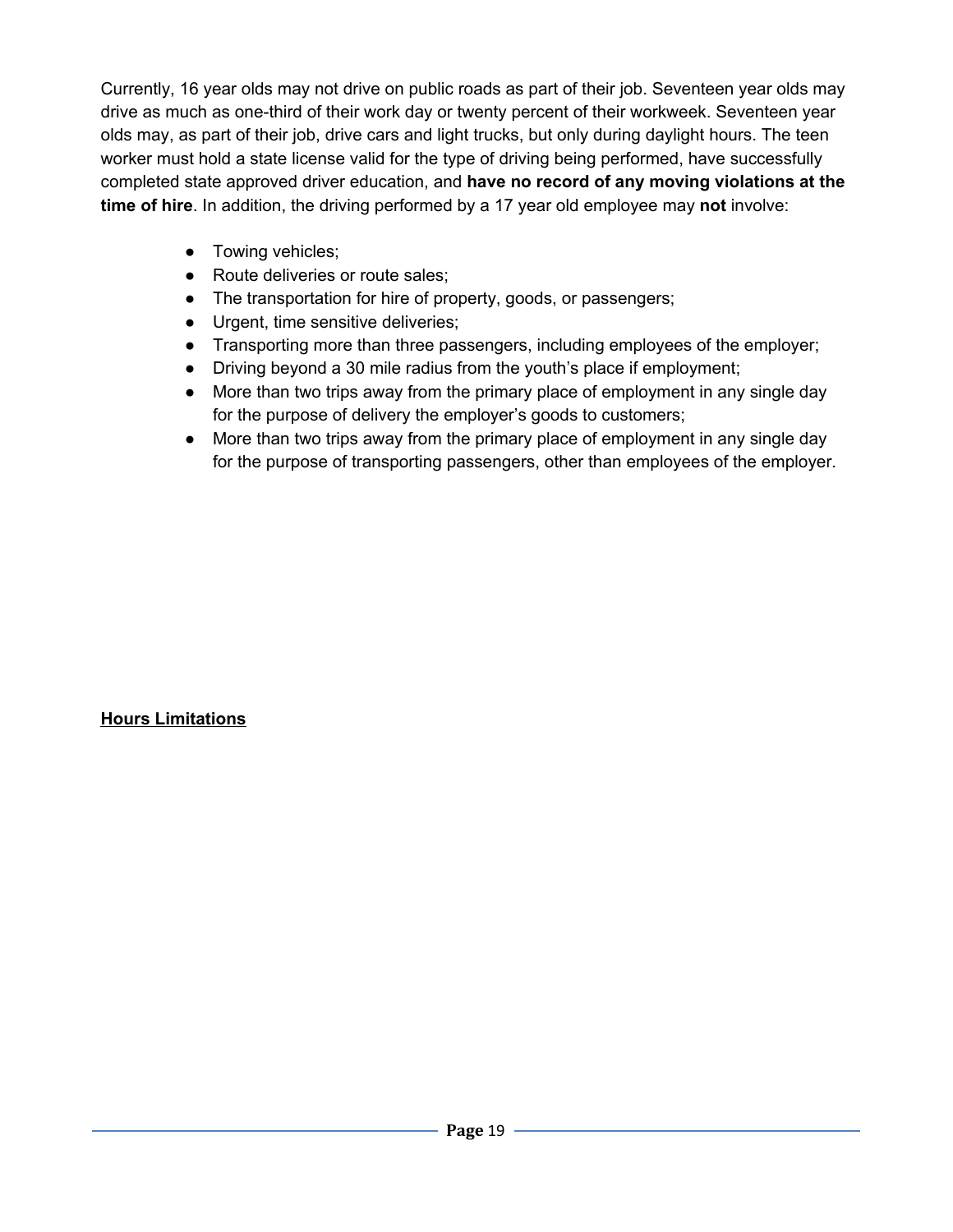|                                                        | Minors Age 14/15                                                                                                                                                                                                                                                                                                     | Minors Age 16/17                                                                                                                                                                                                             |
|--------------------------------------------------------|----------------------------------------------------------------------------------------------------------------------------------------------------------------------------------------------------------------------------------------------------------------------------------------------------------------------|------------------------------------------------------------------------------------------------------------------------------------------------------------------------------------------------------------------------------|
| <b>Employment Certificate</b><br>(Renewed Annually)    | <b>Class I Certificate</b><br>To employ minors age 14/15                                                                                                                                                                                                                                                             | <b>Class II Certificate</b><br>To employ minors age 16/17                                                                                                                                                                    |
| <b>Work Time Restrictions</b><br>(Minors Under age 19) | During the Months when Public<br><b>Schools are in Session</b><br>No more than 3 hours on any school day<br>No more than 8 hours on a non-school day<br>No more than 6 days per week<br>No more than 18 hours per week<br>Not before 7am or after 7pm on Any Day of<br>the Week<br>Not during school hours (8am-3pm) | During the Months when Public<br><b>Schools are in Session</b><br>Minors 16-17-18 years old who are enrolled<br>in public or private school, may NOT work<br>after 10pm or before 5am on an night<br>preceding a school day. |
|                                                        | During Months when Public<br><b>Schools are NOT in Session</b><br>No more than 8 hours per day<br>No more than 6 days per week<br>No more than 40 hours per week<br>Not before 7am or after 9pm each day                                                                                                             | During Months when Public<br><b>Schools are NOT in Session</b><br>Minors 16 and older do not have an hour<br>restriction during this time.                                                                                   |
| <b>Breaks</b>                                          | A documented 30 minute break is required<br>for any 14 or 15 year old who is employed<br>for more than 5 hours continuously.                                                                                                                                                                                         | No breaks are required for employees 16<br>and older.                                                                                                                                                                        |

- 1. Youths 18 and older may perform any job, whether hazardous or not, for unlimited hours, in accordance with minimum wage and overtime requirements.
- 2. Youths 16 and 17 years old may perform any non-hazardous job, see hours above.

#### **2.9 HIRING FROM WITHIN**

As the dealerships continue to grow, new job opportunities and responsibilities may develop. This company encourages upward mobility within its ranks. Whenever possible, existing qualified employees will be selected for positions of higher responsibility. Some factors considered in such promotion decisions are: assignment history, performance history / appraisals, dealership needs, and employee interests. However, if there is not a current employee as qualified as someone from the outside, we will hire from outside. The objective will always be to fill a position taking into account the best interest of the company and the best candidate that will help the company better achieve its goals.

## **2.10 OUTSIDE APPLICANTS**

All interested persons must complete the online employment application package. Upon review of the applications, the person responsible for hiring for the vacant position will interview the prospective applicants who are qualified. There may be more than one interview. Each applicant must have a valid driver's license and must have and maintain an acceptable driving record (the company reserves the right to check driving records periodically, without prior notice), references, and other certifications or training that may be required. The company may, at its discretion, check any and all references provided by the applicant, and may also contact an outside company to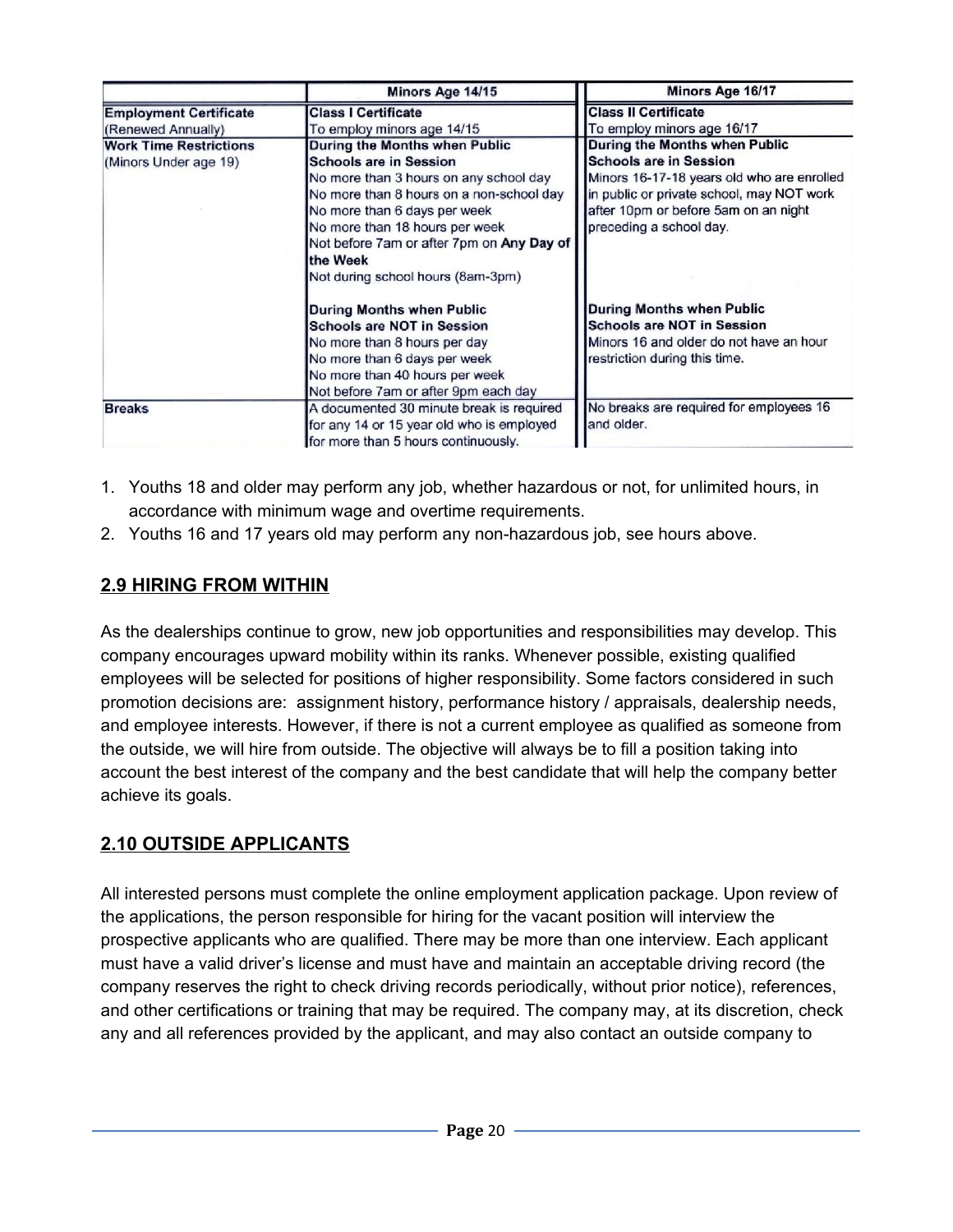perform a background or credit check. Questions concerning employment may be verified even after an employee has been hired.

## **2.11 BACKGROUND AND REFERENCE CHECKS**

To ensure that individuals who join the Company are well qualified and to ensure that the Company maintains a safe and productive work environment, it is our policy to conduct pre-employment background checks on all applicants who accept a conditional offer of employment. Background checks may include verification of any information on the applicant's resume or application form.

All offers of employment are conditioned on receipt of a background check report that is acceptable to the Company. All background checks are conducted in conformity with the Federal Fair Credit Reporting Act, the Americans with Disability Act, and state and federal privacy and antidiscrimination laws. Reports are kept confidential and are only viewed by individuals involved in the hiring process.

If information obtained in a background check would lead the Company to deny employment, a copy of the report will be provided to the applicant, and the applicant will have the opportunity to dispute the report's accuracy. Background checks may include a criminal record check, although a criminal conviction does not automatically bar an applicant from employment.

Additional checks, such as driving record or credit report, may be made on applicants for particular job categories if appropriate and job related. The Company reserves the right to conduct a background check for current employees to determine eligibility for promotion or reassignment in the same manner as described above.

## **2.12 DEPARTMENT OF CORRECTIONS CONTRACTORS**

The dealership may choose to use Department of Corrections inmates as contract labor. It is very important for all employees to be aware of the following regulations regarding these personnel:

- 1. Inmates cannot be on premises without being punched in and working. For example, it is not permissible for inmates to punch out at 5:00 but stay on premises and not have the van pick them up until 7:00.
- 2. Inmates are not allowed to mail anything out or receive mail while away from the work release facility. Company employees are not allowed to mail anything out or receive anything at your personal address for an inmate.
- 3. Inmates are not allowed to use the phone unless there is an emergency. This applies to dealership phones and employee cell phones. In case of the emergency, only the service manager, General Manager or Dealer Principal have the authority to approve the inmate's use of the phone, and if approval is given, they must notify the work release facility.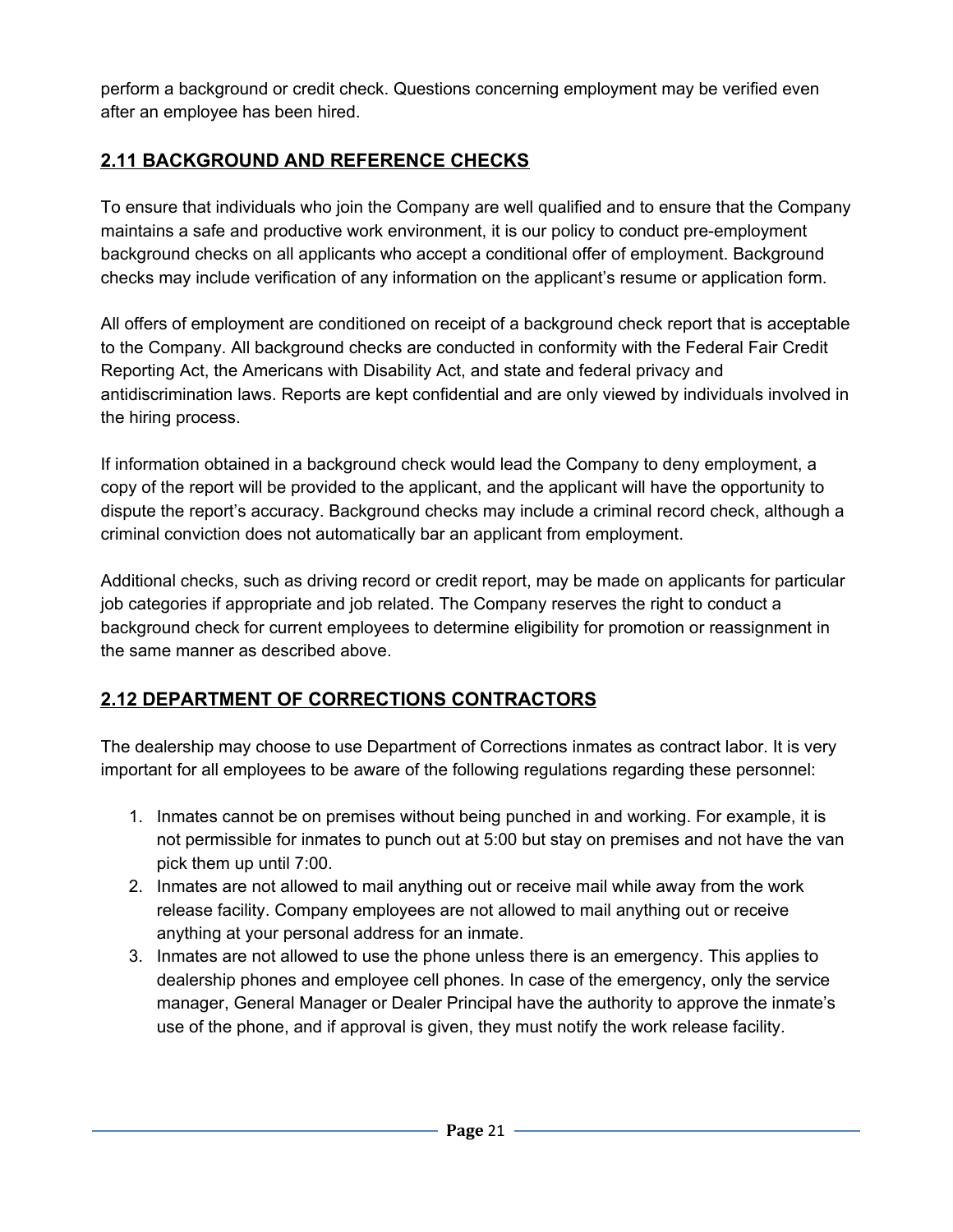- 4. Inmates are not allowed to go shopping or bring anything back to the facility that they didn't possess when they left the facility. Employees cannot take an inmate off premises to go shopping, or purchase anything and bring it back to the inmate, no matter how legitimate or pressing the request sounds. The only exception is that employees may purchase lunch and bring it back to the dealership for inmates.
- 5. Inmates contact with visitors, including family members, etc. is prohibited while the inmate is away from the facility.
- 6. Inmates are not allowed to directly receive money, gift cards, or any other cash or compensation – it must go through the dealership to the DOC. It is not acceptable slip the inmate cash under any circumstances!

If any employee notes a violation of any of these regulations, please notify the service manager, General Manager or Dealer Principal. Any violations will result in the employee facing disciplinary action from the dealership, and the inmate and dealership facing disciplinary action from the Department of Corrections.

#### **2.13 LEGAL REQUIREMENTS**

Dealerships are covered by many federal, state, and local laws. We expect all employees to comply strictly with each of these laws. The following is a brief list of laws and regulations that merit special attention:

- **Time Records**: Federal law requires that all employees, unless exempt, must keep an accurate record of their hours worked each day and each week and your hours must be properly recorded on your time card. Employees are required to punch out for meals and for any time they leave the dealership on personal business.
- **Window stickers and FTC stickers**: These stickers must be intact on all new, demo, or used cars at the time of presentation and delivery. These stickers should not be removed except at the customer's request AFTER sale.
- **Odometer Disclosure:** The odometer disclosure form must be signed for all customer trade-ins and for any Dealership vehicles sold.
- **Contract Disclosure / Customer Protection**: All contracts must be signed in the Dealership. Anyone signing a contract must show proof of identity. Also, the truth-in-lending laws require that certain disclosures be made. Failure to make these disclosures can result in voiding of the deal and potential financial damages to the dealership. If you observe what you think might be a violation of these laws and regulations, report it to the General Manager or Dealer Principal immediately.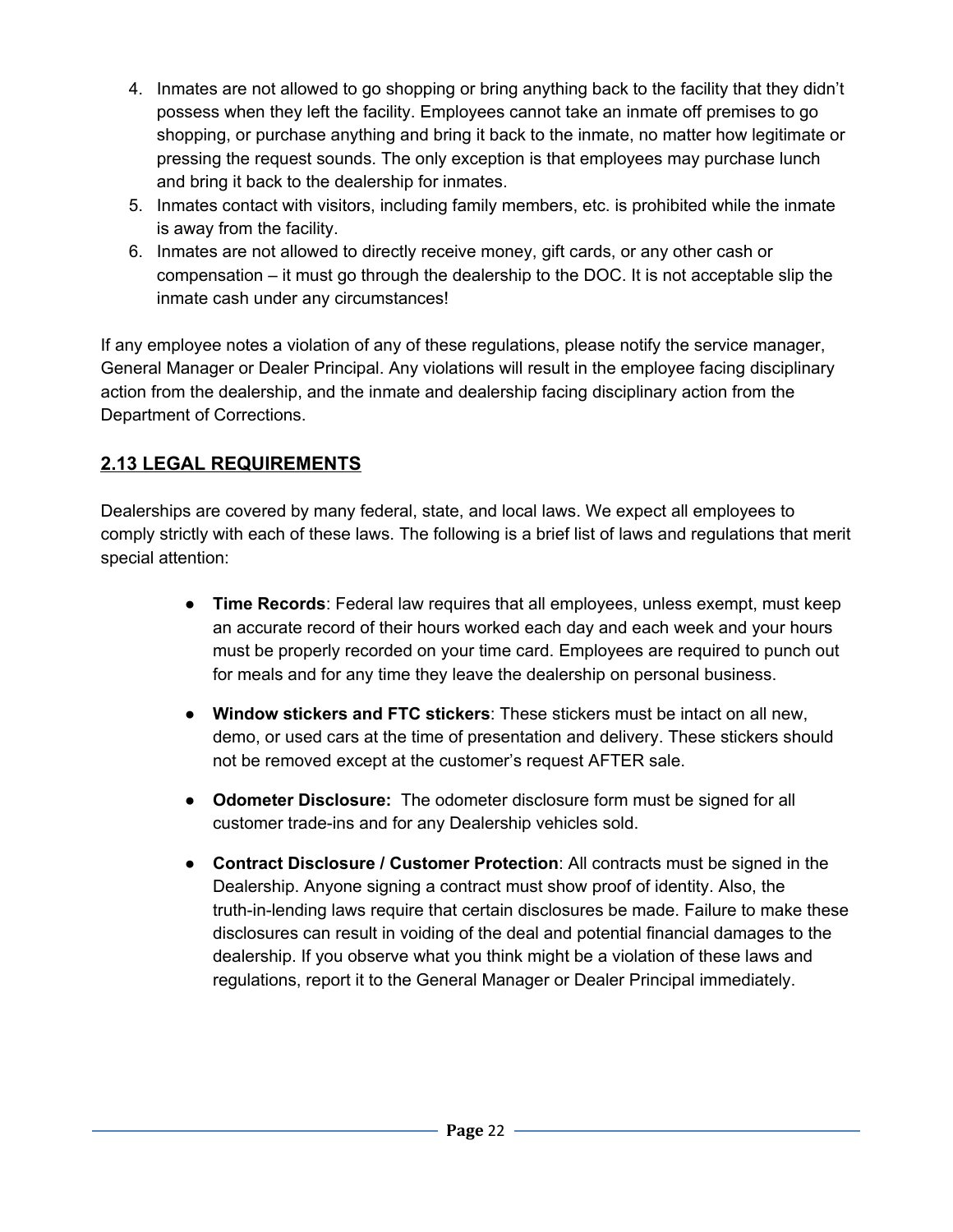- **Damage Disclosure**: All damage, whether occurring in transit, on the lot, or in a collision must be reported to your manager immediately. The damage must also be disclosed to the customer in writing, to the extent required by the law.
- **Tax Withholding**: We are required to make certain deductions from your wages for taxes. Every employee is required to provide us with all documentation necessary to comply with state and federal withholding laws and to cooperate fully with this process.
- **IRS Cash Reporting Requirements**: All sales and finance personnel are required to be familiar with the IRS Regulations pertaining to the reporting of large cash transactions. We require strict compliance with these regulations.
- **Credit Bureau Reports**: No employee may pull credit on any customer without a signed authorization from the customer. This policy also applies to cosigners. Employees who violate this law are subject to being sued personally for compensatory and punitive damages.
- **Environmental Compliance:** Employees working with chemicals, paints, waste oil, CFC and emissions testing equipment are required to be familiar with and comply with applicable laws and regulations. If you observe something which you feel may be in violation of a law or regulation, report it to the General Manager or Dealer Principal immediately.
- **Privacy Laws:** There is a large financial penalty that may be imposed by various governmental agencies if customer information is not safeguarded, not the mention the liability created for the dealership. Never leave any items that have customer information on them out in plain sight. Ideally, these items should be in a drawer or otherwise secured; at the very least, they should be flipped over or covered during the day and locked up at night. Any paperwork that has customer information on it that must be disposed of should be placed in the shred container, not in the garbage can. With the advent of cell phones with cameras, identity theft has become much easier to commit, and we owe all of our customers the peace of mind of knowing that we make every effort to protect their personal information. Violations of this policy will result in disciplinary action, up to and including termination.

#### **2.14 EMPLOYEE PERSONNEL FILES**

Employee files are maintained by the Controller and are considered strictly confidential. Managers and supervisors may only have access to personnel file information on a need-to-know basis. A manager or supervisor considering the hire of a former employee or transfer of a current employee may be granted access to the file, or limited parts of it, in accordance with antidiscrimination laws.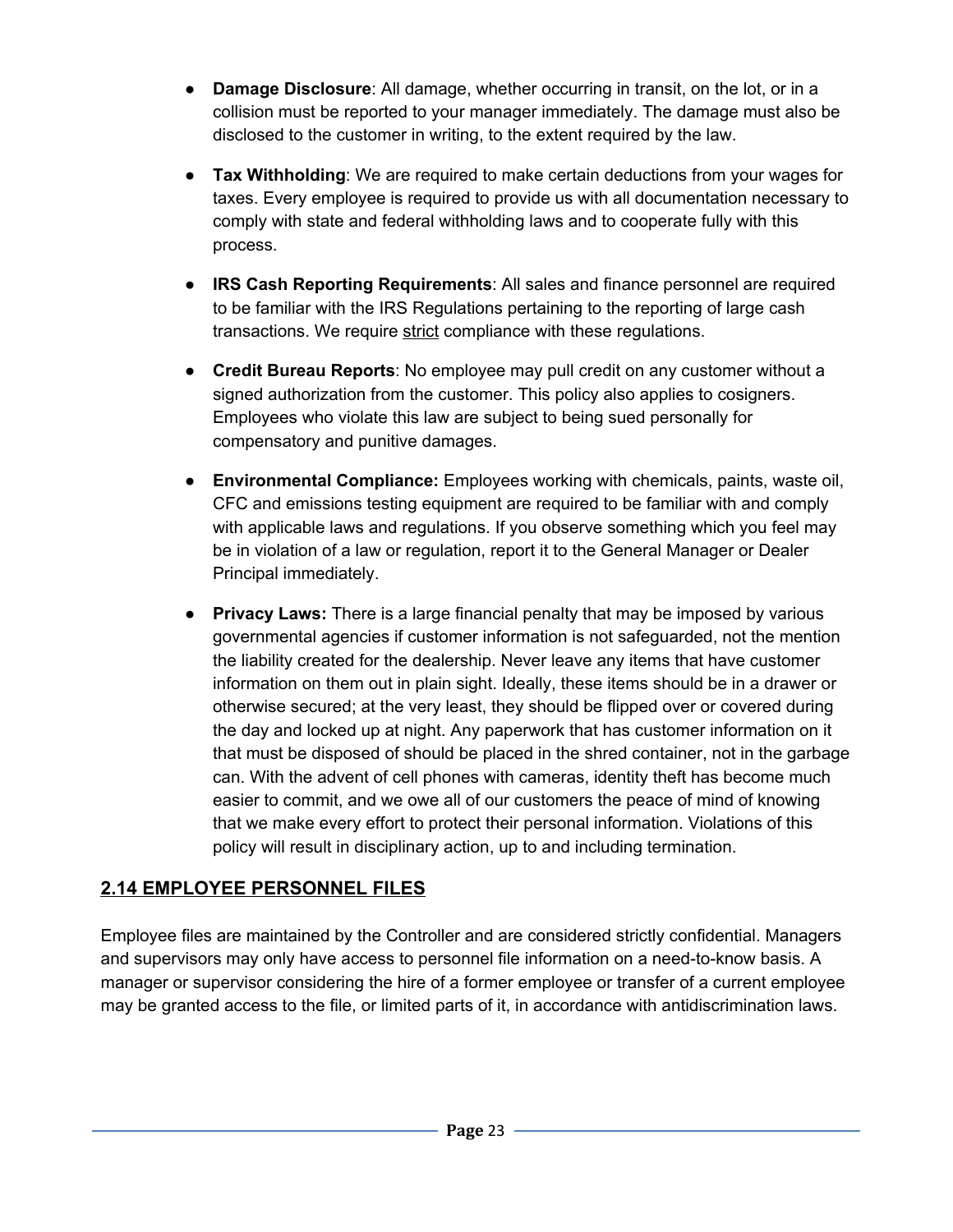Personnel file access by current employees and former employees upon request will generally be permitted within three days of the request unless otherwise required by state law. Personnel files are to be reviewed by the Controller. Personnel files may not be taken outside the department.

## **2.15 EMERGENCY EVACUATION PLAN**

Although most safety regulations are consistent throughout each department and program, each employee has the responsibility to identify and familiarize her / himself with the emergency plan for his / her work area. Each facility shall have posted an emergency plan detailing procedures in handling emergencies such as fire, weather-related events and medical crises

In the event of an emergency, please proceed to the nearest exit closest to you. If the emergency requires you to leave the building, employees are instructed to meet at the back of the parking lot, near the water tower. Keep the parking lot entrances clear for emergency vehicles, and stay away from the shop for your own safety. If the emergency requires you to seek shelter, employees are instructed to proceed to the employee break / lunch room. The break room at Sam Boswell Honda has steel-reinforced concrete walls and is designed as a safe room.

# **SECTION 3: WORKPLACE POLICIES AND EXPECTATIONS**

#### **3.1 WARNINGS FOR FAILURE TO FOLLOW POLICY & DISCIPLINARY PROCEDURES**

Every employee has the duty and the responsibility to be aware of and abide by existing rules and policies. Employees also have the responsibility to perform his / her duties to the best of his / her ability and the standards as set forth in his / her job description or as otherwise established.

The company supports the use of progressive discipline to address issues such as poor work performance or misconduct. Our progressive discipline policy is designed to provide a corrective action process to improve and prevent a recurrence of undesirable behavior and / or performance issues. The progressive discipline policy has been designed to be consistent with our organization values, human resources best practices, and employment laws.

Outlined below are the steps of our progressive discipline policy and procedure. The Company reserves the right to combine or skip steps in this process depending on the facts of each situation and the nature of the offense. The level of disciplinary intervention may also vary. Some of the factors that will be considered are: whether the offense is repeated despite coaching, counseling and / or training; the employee's work record; and the impact the conduct and performance issues have on the organization.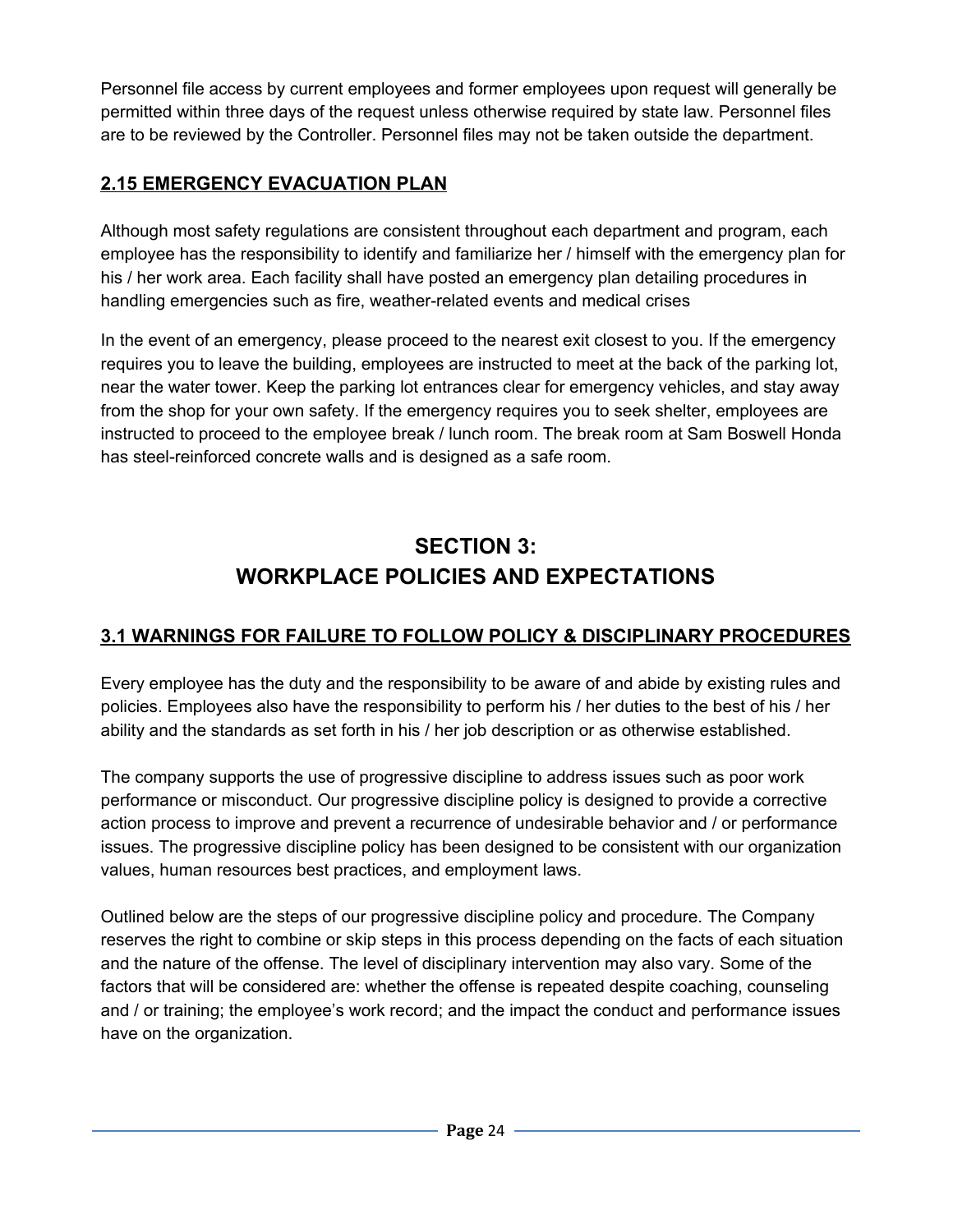The following outlines the Company's progressive discipline process:

- **Verbal Warning**: A supervisor verbally counsels an employee about an issue of concern, and a written record of the discussion is placed in the employee's personnel file for future reference.
- **Written Warning**: Written warnings are used for behavior or violations that a supervisor considers serious, or in situations when a verbal warning has not helped change unacceptable behavior. If a written warning is given, you will be asked to sign it. Written warnings are placed in an employee's personnel file, and the employee will be given the opportunity to write a response that will also be kept on file. Employees should recognize the grave nature of the written warning.
- **Performance Improvement Plan**: Whenever an employee has been involved in a disciplinary situation that has not been readily resolved or when he / she has demonstrated an inability to perform assigned work responsibilities efficiently, the employee may be given a final warning or placed on performance improvement plan (PIP). PIP status will last for a predetermined amount of time, not to exceed 90 days. Within this time period, the employee must demonstrate a willingness and ability to meet and maintain the conduct and / or work requirements as specified by the supervisor and the Company. At the end of the performance improvement period, the PIP may be closed or, if established goals not met, dismissal may occur.

The Company reserves the right to determine the appropriate level of discipline for any inappropriate conduct, including oral and written warnings, suspension with or without pay, demotion, and discharge. *Note: because Alabama is an "at will" employment state, no warnings, verbal or written, are required for immediate termination.*

#### **3.2 PERFORMANCE EVALUATIONS**

The Company has developed a performance review program for the equitable evaluation and recognition of individual employee performance. Performance improvement may be suggested when management believes that an employee's performance is less than satisfactory and can be resolved through adequate counseling and training. Corrective counseling is completely at the discretion of the company. The company desires to protect its investment of time and expense devoted to employee orientation and training, whenever that goal is in the company's best interest.

All employees whose total compensation package does not include pay based on bonuses or commissions will participate in the performance review process at intervals appropriate to the position and length of employment. This appraisal is an analysis of the employees' performance, as well as the skills utilized to achieve their performance results such as quality, judgment, planning and relationships with other people. Employees are encouraged to inquire about their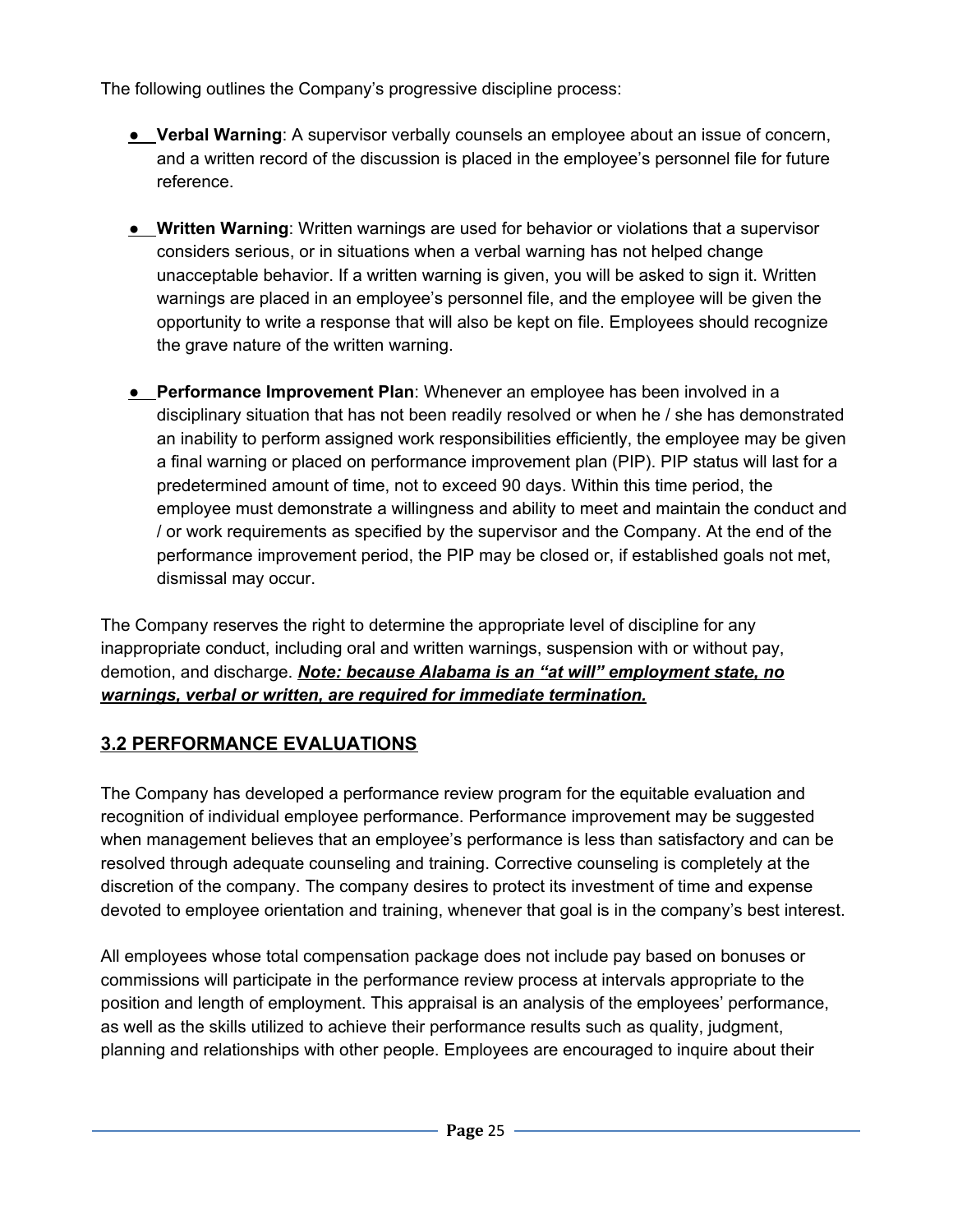performance from time to time, accept additional responsibilities, show initiative and review opportunities for advancement within the department or job classifications. A major purpose of the performance evaluation is to plan for the employees' future development. The employees' immediate supervisor will submit to the General Manager or Dealer Principal their desire for pay reviews; however, pay raises are not guaranteed at the time of the review. Often, schooling and certifications will have a bearing on this decision. Being on time, ability to learn, teamwork and length of employment will also have a bearing.

Recertification may be required to stay at a current pay level. It is the employees' responsibility to stay current in their chosen profession. Certain jobs could max out on a pay plan for an unlimited time.

#### **3.3 WORK HOURS AND ATTENDANCE**

When you are at work, we ask that you give us 100% of your work, time, experience and good attitude. Your supervisor will schedule your normal working hours, and regular attendance by the employee is required. You are expected to be at your assigned work area on time, ready and able to work.

Occasionally unexpected situations arise, which may prevent you from reporting to work on time. You must *personally* notify your department manager (not a co-worker) *every day*, before work hours, if you are going to be late or absent – having your spouse / parent / significant other call in for you is not acceptable. Managers must report absences to the General Manager, Dealer Principal or Controller. All absences of three consecutive days or longer due to illness or other medical reason will require a physician's statement in order to return to work. Employees with excessive tardiness or absences may be subject to disciplinary action, up to and including termination. If an employee fails to report for work for three days without notification, this will be considered job abandonment, and a voluntary termination.

Due to the nature of our business, working hours may vary in order to satisfy customer needs. Please note that times are approximate, until the last customer is served. Times may also change due to heavy traffic or workloads, holidays, special events, or daylight savings time. The anticipated schedule is as follows:

| SALES:                  | Monday through Friday:<br>Saturday: | $8:00$ a.m. $-7:00$ p.m.<br>$8:00$ a.m. $-5:00$ p.m. |
|-------------------------|-------------------------------------|------------------------------------------------------|
| <b>SERVICE / PARTS:</b> | Monday through Friday:<br>Saturday  | 7:30 a.m. $-5:00$ p.m.<br>$8:00$ a.m. $-4:00$ p.m.   |
| <b>OFFICE:</b>          | Monday through Friday:              | $8:00$ a.m. $-5:00$ p.m.                             |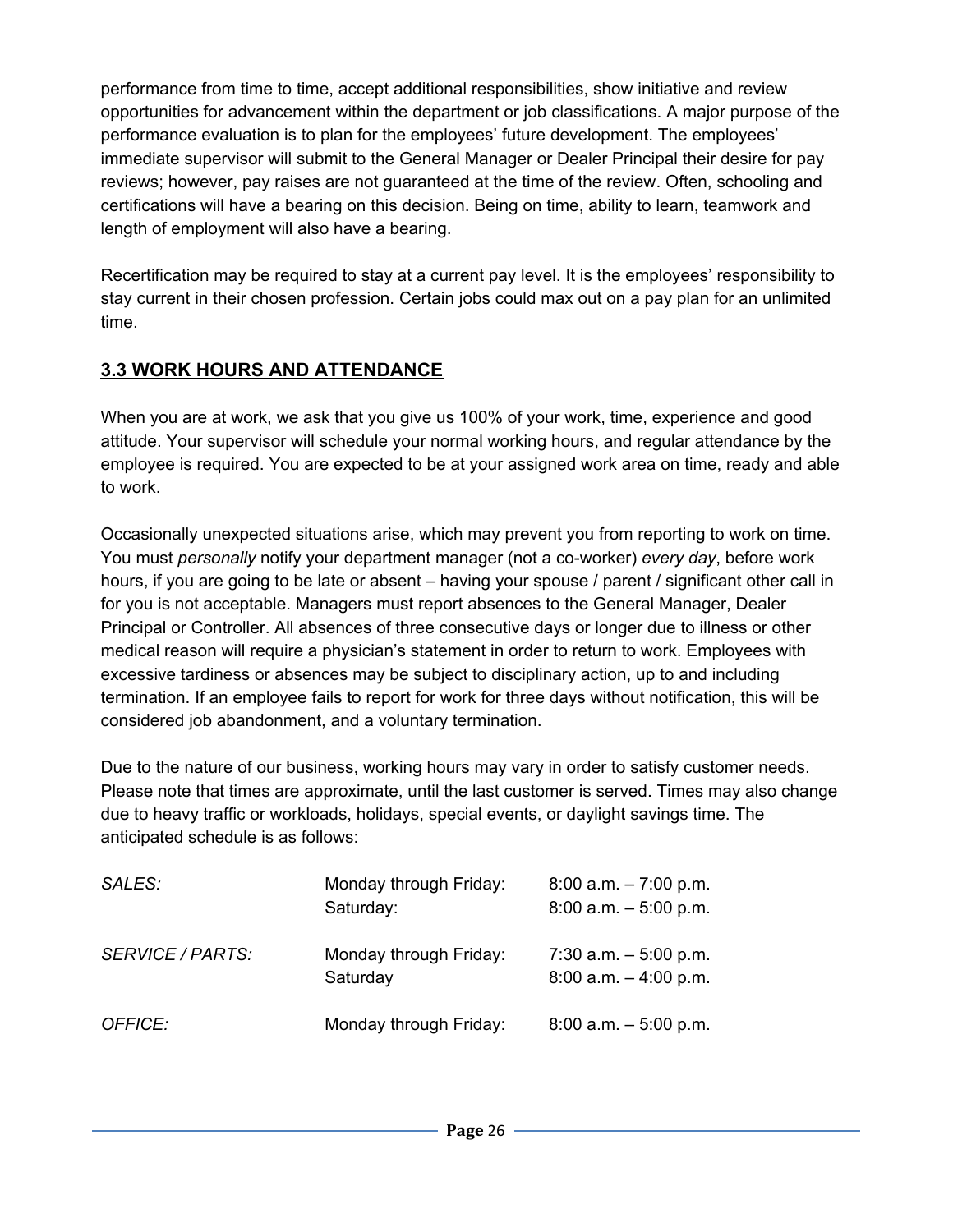Be aware that there may be times you are required to be present at the dealership or off-site for functions and events. This expectation applies to flat rate technicians, salespeople, and service advisors. Examples of these types of events include, but are not limited to: credit union sales and off-site sales events.

The Company is not required by either federal or state law to give employees any sort of break in the morning or afternoon, but the Company recognizes that breaks have been shown to increase productivity. In order to be able to monitor breaks and make sure that they are not abused, all employees who are scheduled to work more than six (6) hours per day are welcome to take a 10-minute break in the morning from 10:00 to 10:10 and in the afternoon from 3:00 to 3:10. Please use this time, and not company time, to smoke, check your Facebook page, check your personal emails, send text messages, or make or receive personal calls, and any other personal activities. Any exceptions to these times must be worked out with your supervisor, and restroom breaks are exempt from this time requirement. If your job has telephones or a work station that must be covered for customers, you may not leave your station for a break unless there is someone else present to maintain coverage. Any additional breaks taken will be viewed as a violation of this policy and will be grounds for disciplinary action. Employees must punch in and out for lunch breaks. Please notify your supervisor when you take a break or lunch period.

Salespeople may qualify to create their own model week / schedule to provide flexibility with their time. The following are outlines requirements to achieve this status:

Executive Club: (You make your own weekly schedule.)

- Production Level of > 16 units per month on a 90-day rolling average
- Must attend every Monday morning sales meeting
- Must attend every Friday morning sales meeting
- Must participate and be present in all dealership functions and events, including off-site sales events

Professional Club: (One Saturday off per month.)

- Production Level of > 13 units per month on a 90-day rolling average
- Qualification benefits start first week of month following attaining Professional status
- Must attend every Monday morning sales meeting
- Must attend every Friday morning sales meeting
- Must participate and be present in all dealership functions and events, including off-site sales events
- Saturday off must be approved and scheduled with your Manager.

#### **3.4 TIPPING**

It is our policy that tipping is prohibited. Should you receive a tip, it is your responsibility to notify your supervisor immediately and turn the tip over to them.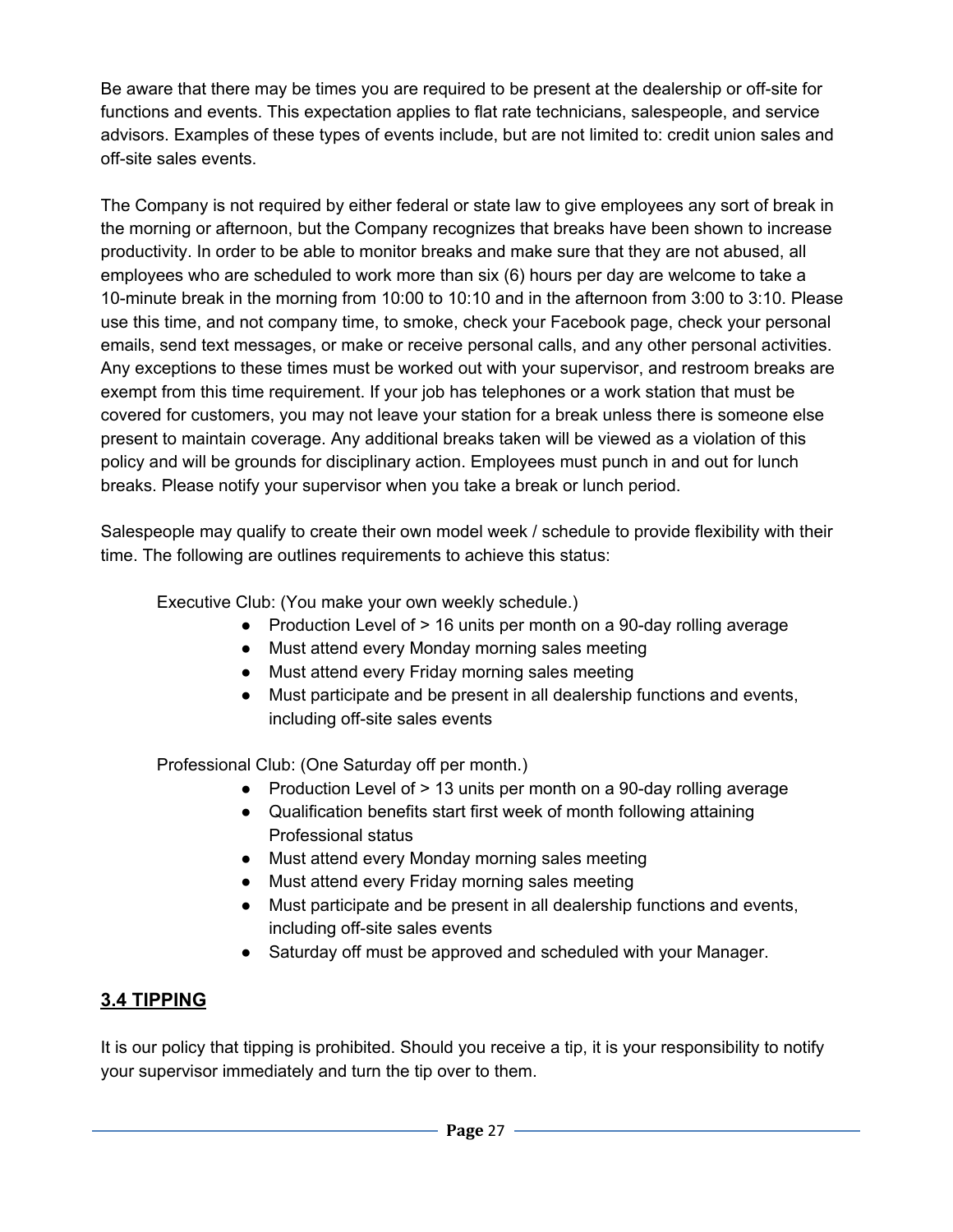#### **3.5 TAKING COMPANY (OR CUSTOMER) PROPERTY OFF THE PREMISES**

Any customer vehicles being test driven should simply be taken for a test drive; do not use them to go to lunch in or run an errand in while it is tested. Likewise, company vehicles should also never be used for personal errands. If an employee is on a personal errand in a customer's vehicle and has an accident, the insurance company can reject the claim (in which case the employee would be charged in full for the amount of the damages). This also subjects the dealership to unnecessary additional liability.

All other company property, such as paperwork, tools, books, equipment, computers, etc. should never leave the premises. If you have a valid reason for needing to remove any company property, (i.e.studying for or taking a test, etc.), get prior written permission from your supervisor. If you fail to do so, it becomes theft of property and will be treated accordingly. NOTE: The Company has purchased items (i.e. Trailer, Equipment, Tools, Audio / Electronics) for the benefit and sole use of the Company. Do not ask to borrow these items. This simply results in putting management in an uncomfortable position of having to respond, "NO".

## **3.6 AUTHORITY TO ENTER INTO CONTRACTS / PURCHASE ORDERS**

Only the Owner, General Manager or Dealer Principal (or another manager explicitly designated by the owner or GM) have the authority to enter into contracts. If you enter into a contract without prior approval, you may be held personally liable for any charges incurred.

Purchase orders are issued by departments at the time that work is contracted to be completed, or at the time parts or supplies are ordered. Even if the final amount due is not known, issue a purchase order number and update it when the figure is known. The purchase order should be given to the vendor before any work is started, not taken at the time the vehicle is picked up. If there is a question on an invoice and a vendor cannot produce a purchase order number, the invoice will not be paid. Giving an employee name or repair order number in lieu of a purchase order number is not acceptable under any circumstance. Any employee who orders a part or authorizes work without having a valid purchase order number issued by the appropriate department before the work is commenced or the part is delivered will be personally charged for the full invoice amount.

If an employee orders a part or service from an outside source for personal use, it can only be charged to the company with the *prior* approval of the General Manager or Dealer Principal, **AND** approval must also be given *prior* to the purchase order number being obtained. Any employee who charges items to the company without the proper authorization will be subject to disciplinary action.

## **3.7 GAS PURCHASES**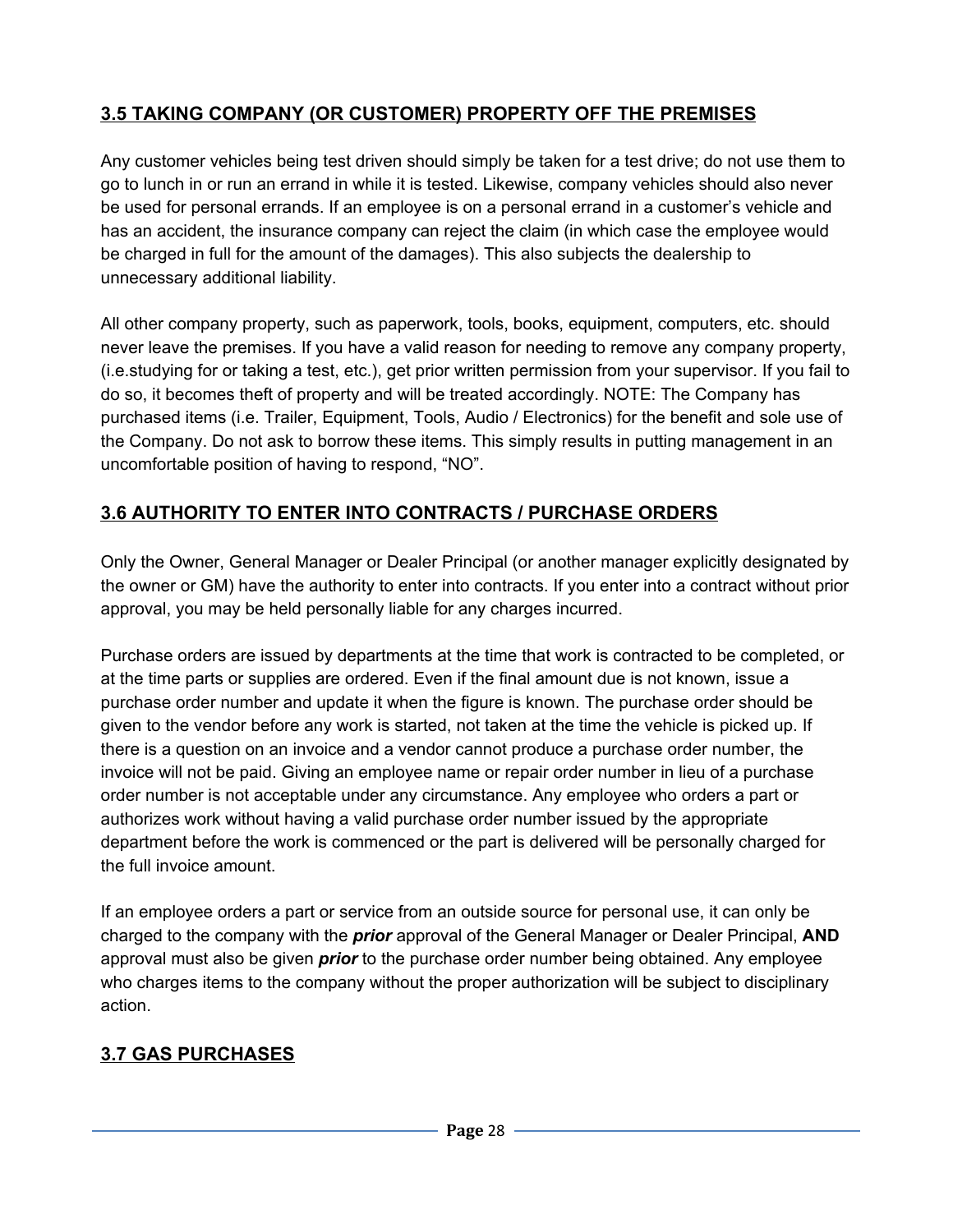It is necessary to have a purchase order for ALL gas purchases, and the purchase order MUST be signed by a manager. You must have the purchase order (PO) BEFORE you got to the station to get fuel. It is imperative that the POs get turned back into the office with the gas ticket stapled to the front. This allows the tickets to be properly coded and entered into the computer system.

When using gas cards, the purchase order must be entered at the mileage prompt, not the reading from the car.

Everyone has their own gas code assigned to them. **DO NOT SHARE YOUR NUMBER WITH ANYONE. YOU ARE RESPONSIBLE FOR 100% OF THE TRANSACTIONS SHOWN ON YOUR NUMBER.**

- If you get a PO for fuel and don't turn in the fuel ticket to the office, the full amount of purchase will be charged to your accounts receivable account- no excuses, no exceptions.
- If you get gas and fail to get a purchase order, the entire amount of the purchase will be charged to your accounts receivable account – no excuses, no exceptions.
- If the purchase order is not entered as the odometer reading, it will be assumed that you did not get the PO before getting the fuel and the full amount will be charged to you.
- You are responsible for the card from the time you receive it from a manager until the time that it is returned to them. If you lose a card, you will be fined \$50, pay the shipping to have the card replaced, and will be 100% responsible for any unauthorized usage before the card is cancelled.

## **3.8 BIRD DOG / REFERRAL FEES**

At the Company, our sales come from several different sources. We are located in a premier location with a traffic count of over 50,000 vehicles per day going past our businesses. We spend quite a bit of money each month on television, radio, newspaper, and internet advertising to let people know who and where we are. Some people know about us from our community involvement including Relay for Life, Ft. Rucker Moral Welfare and Recreation (MWR), flag retirement ceremonies; as well as supporting local sports teams and various veterans' organizations. The majority of our business is repeat business. The Company has been serving the automobile needs of the Wiregrass for over 45 years. We have some families that have four generations who have purchased a vehicle with the Sam Boswell family of dealerships. All this being said, our best source of business, and the most flattering compliment we can receive, is a referral from one of our own customers. In fact, we believe in it so much that we will reward those who send us business.

All customers must be directed to the Company website to submit referrals. If they refer someone who is not currently a customer, not an an active prospect, and not received from another source of advertising as determined by CRM, AND the referral purchases a new or used vehicle from us within 30 days of referral submission, then the referee will be entitled to choose one of the following: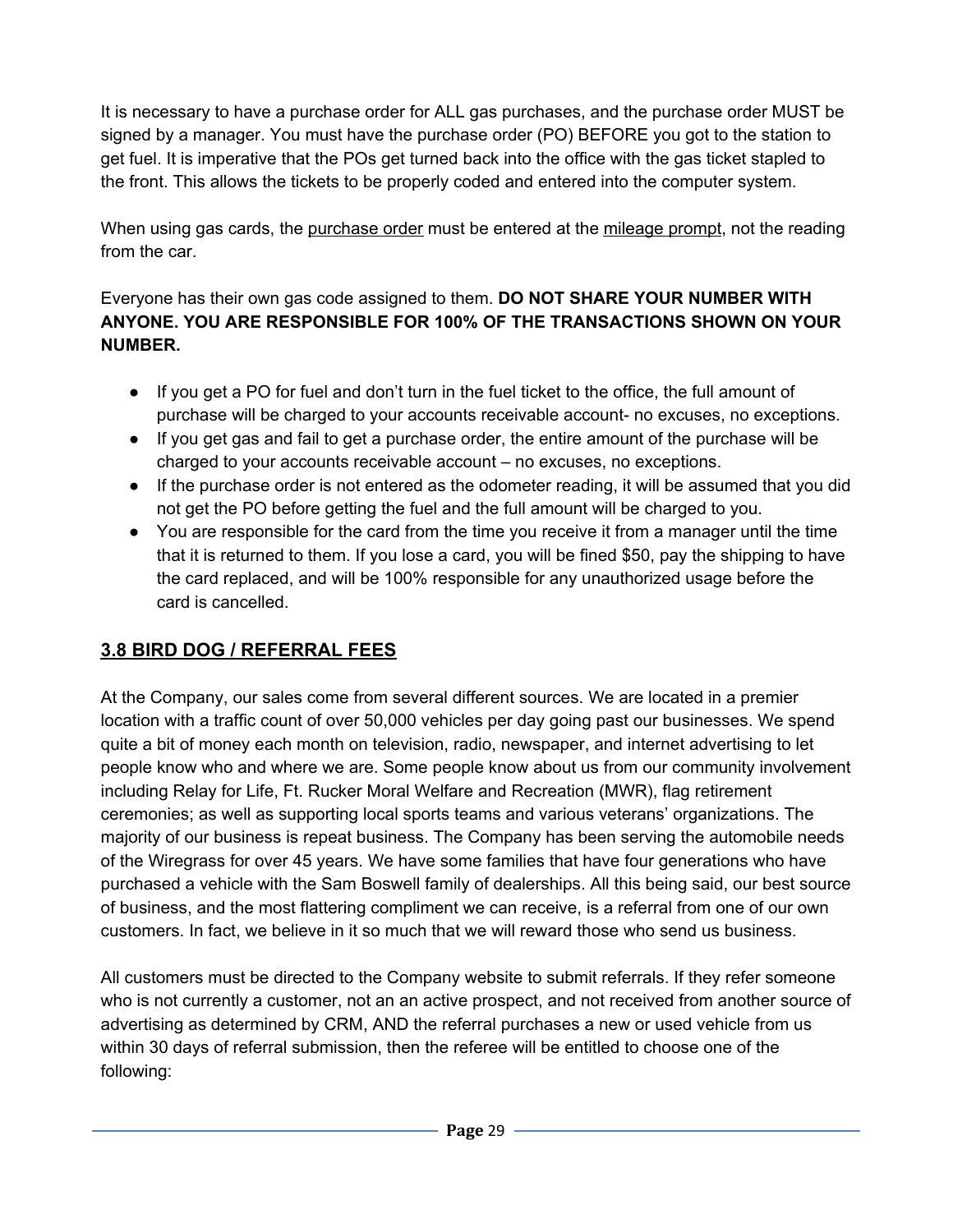- \$100.00 in service credit at the Sam Boswell Honda's service department
- \$100.00 donated to the charity of their choosing
- \$50.00 check made payable to them and mailed to their address

*All referrals must be referred though the website to be entitled to referral fee*, and the request must be approved by a sales manager prior to payment. In addition, all referrals from outside sales persons that are to receive a fee for the referral will be directed to the sales manager and will be "house" deals with no commission paid to a staff sales person.

## **3.9 DRIVING A COMPANY OR CUSTOMER'S VEHICLE**

A company vehicle is defined, but not limited to: the parts and service trucks, shuttle vehicles, and all other company vehicles. Employees who are required to drive company or customer's vehicles must: a) have and maintain a valid driver's license, b) will be required to prove insurability, and c) are subject to motor vehicle record inquiries. If an employee cannot be insured, loses driving privileges or whose driving record indicates, in the opinion of the management of the dealership, that the employee is not a safe driver, employment may be terminated. Whether driving a company or customer vehicle, every precaution should be taken to drive the vehicle as carefully as possible, obeying all traffic regulations including use of seat belts and NO TEXTING. For each employee where driving is a part of his / her job, management will conduct an annual review of the employee's driving performance. Based on the outcome of the annual review, the driving exposure, and the losses experienced during the past year, MVRs may then be ordered and reviewed. As a company policy, MVRs are checked every year on all employees where driving is part of their job description, annually on drivers under the age of 25, and annually on drivers identified during the annual driving review. If the employee's driving record does not meet the criteria set by management or our insurance company, driving privileges may be revoked, or other disciplinary action may be taken.

The parts and service truck is to be used only for dealership business, such as transporting customers, delivering or picking up parts, etc. Company vehicles (parts truck and any vehicles on the sales lot) are not to be used for personal business or errands. If you are picking up lunch or going to the bank, your personal vehicle must be used. ONLY if you are on company business is it allowable to use a company vehicle.

If you have an accident with a company or customer's vehicle, no matter whose fault and no matter how slight, immediately notify your supervisor and the Controller as a report will need to be made to our insurance company. If the accident occurs off of dealership property, contact the police as a police report will be required for insurance purposes. Any employees driving a demo will be required to carry an endorsement for a non-owned vehicle on their personal vehicle insurance policy. This endorsement extends your coverage to a company vehicle and is available at a cost of around \$5 per month. A copy of this endorsement must be kept in the employee's personnel file. If you are driving a company or customer's vehicle *on company business* and are found to be at fault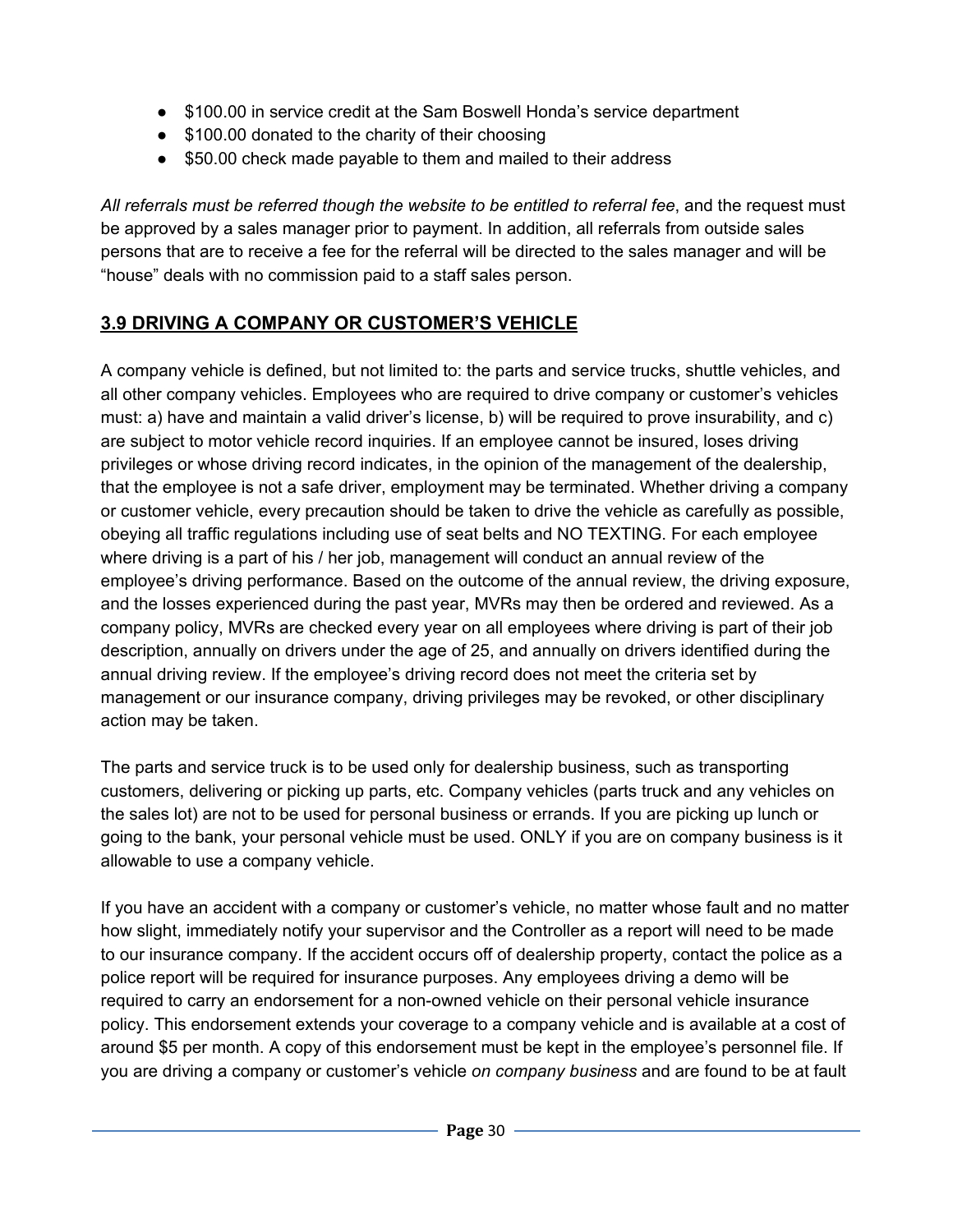for an accident, you will be responsible for any and all deductibles (generally \$1,000 per vehicle) as well as depreciation to the vehicle caused by it being in an accident. This policy applies to both regular employees as well as managers who have a demo. If you have an accident in a company vehicle while *not on company business*, you will be responsible for the full insurance deductible amount. Any tickets or fines incurred while driving a company or customer's vehicle are solely the financial responsibility of the employee who incurred it. NOTE: If you are involved in an accident, you are required to contact your manager who will accompany you to go get a *mandatory* drug test.

## **3.10 CARE OF CUSTOMER VEHICLES**

Customers and their vehicles should be treated in a manner exemplifying our standards of excellence. Customer vehicles may only be driven for road testing purposes as required by your job. Any other use of customer vehicles will be grounds for disciplinary action.

While working in or leaving a customer's vehicle, be sure to follow these expectations:

- Confirm all windows have been closed and the vehicle is properly parked and secured.
- Smoking of any kind, dipping, eating, and drinking is not permitted in a customer's vehicle.
- Do not change the radio station or CD in a customer's vehicle.
- Adjusting the seat, if necessary, and turning down the volume on the radio are allowed.
- Be sure that there is a protective mat on the driver's side floorboard and plastic covering the seat so these areas are not soiled.

When the vehicle is returned to the customer, they should be unable to tell that there was an employee in the vehicle.

## **3.11 LOANER VEHICLES / RENTAL CARS**

For Sales Department – the Sales Manager, General Manager or Dealer Principal are the only persons authorized to release a vehicle for a drive out on an anticipated sale. The appropriate form must be filled out and signed by both the customer and the manager authorizing the drive out, and a copy of the customers' driver's license and insurance card must be attached. This form must be turned in to the sales managers, not kept at the employee's work station. If an employee releases a vehicle and does not have the form filled out and signed with the proper manager's authorization, any damage to the vehicle will be charged to the employee.

For Service Department – If a customer does not wish to wait for their vehicle while it is being serviced, the company owns a vehicle that can be used to take customers home or to work, or to deliver a serviced vehicle to a customer. Due to insurance restrictions, we *do not* loan vehicles except under extenuating circumstances. Customers have access to the Honda Rental Program at Sam Boswell Honda and the GM Rental Car Program at Sam Boswell Buick GMC.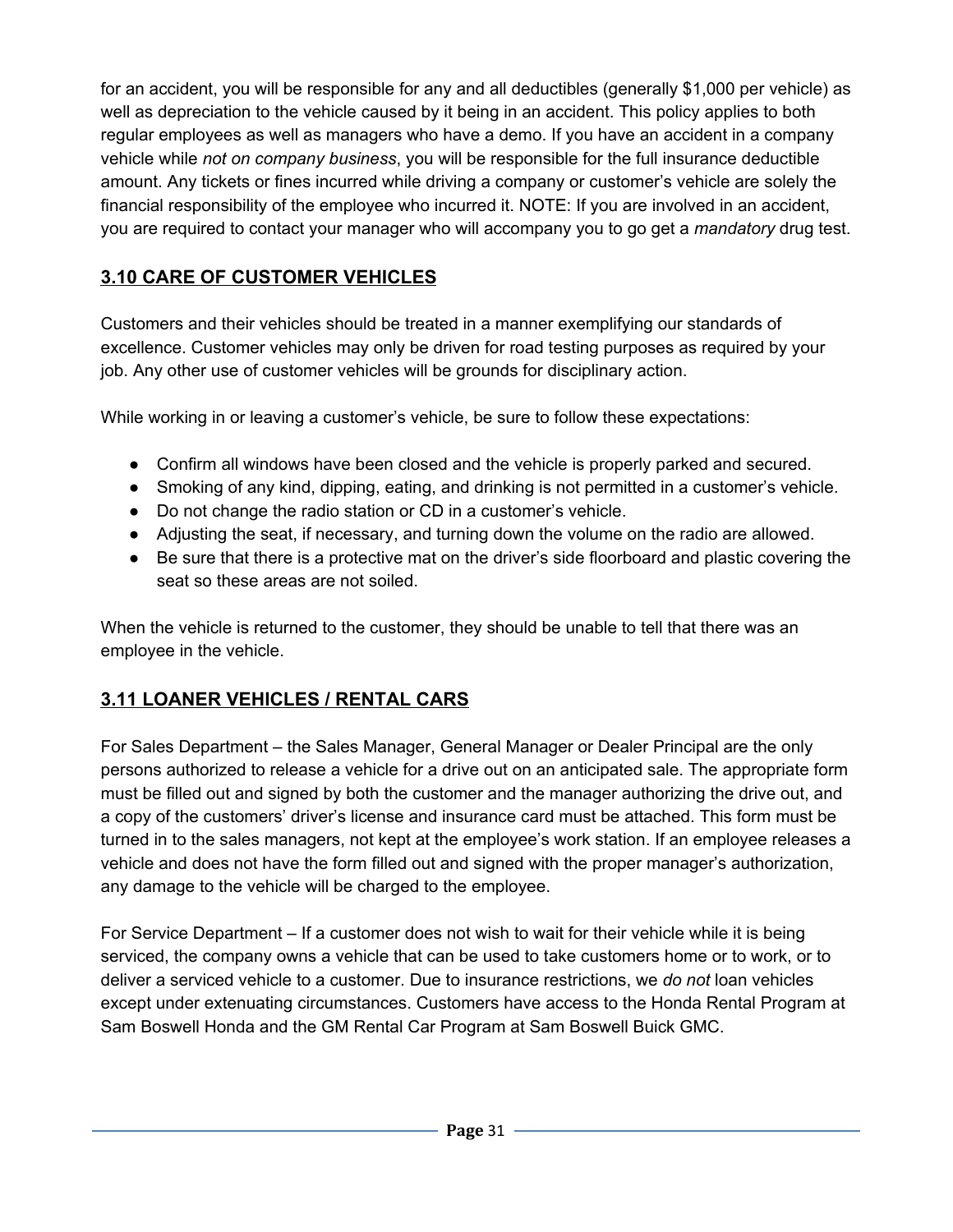If a dealership vehicle is rented to a service customer, the appropriate forms (including the rental agreement) must be completed and signed before the vehicle is released to customer. Proof of insurance and a valid driver's license is also required for all rental vehicles. It must be confirmed that your insurance coverage is transferable to the rental vehicle. Rentals participating in the Honda Rental Program get right of refusal. If the customer has a warranty or extended service contract that will pay for a rental vehicle for them and the dealership has no units available for rental, the service department will assist with arranging this for the customer. If the customer takes it upon themselves to arrange for a rental, they will be responsible for payment of said rental. Any exceptions to this policy are to be approved by the General Manager or Dealer Principal.

## **3.12 PAYMENT FOR PARTS AND SERVICE WORK**

All parts must be paid in full before they leave the dealership, and all service work must be paid in full before the vehicle is released to the customer. If the customer has an accounts receivable account with the company, it is acceptable to charge the part or service to them. Businesses may have an account; individuals generally do not. Please verify with the office whether or not a receivable account exists before releasing anything. If an employee allows a part or service work to exit the dealership without being paid, the employee will be charged for the bill in full. If the employee is successful in collecting the amount due from the customer, the amount will be credited back to the employees account. **All employees must pay for parts and repairs in full before the parts or vehicle leaves the premises.** If a customer has an extended service contract, we must have the repair paid in full by a credit card number from the service company before the vehicle is released – preapproval or authorization numbers only are not acceptable. US Warranty and Honda are the only companies excepted from this policy. If the customer does not wish to wait for this, they are welcome to pay the repair in full themselves and then seek reimbursement from the company. Only the General Manager, Dealer Principal, Service Manager and Controller have the authority to make exceptions to this policy.

#### **3.13 CONSIGNMENT**

The Company may agree to consign a customers or employees vehicle under the following circumstances:

- Customer agrees to pay for a professional detail done by a company of our choosing, agrees to pay for a used car inspection (same as we do on our vehicles) and must repair any items necessary to meet minimum safety requirements and make the car safe to drive.
- Customer must agree on a price they will accept from us *prior* to us putting the car on our lot or website.
- Customer must give us a 48 hour notice if they wish to terminate the consignment, allowing us to attempt to close any prospect we may have been attempting to do business with.
- Customer must pay for the cost of detailing vehicle, and any repairs that have been done while in our possession prior to leaving with the vehicle.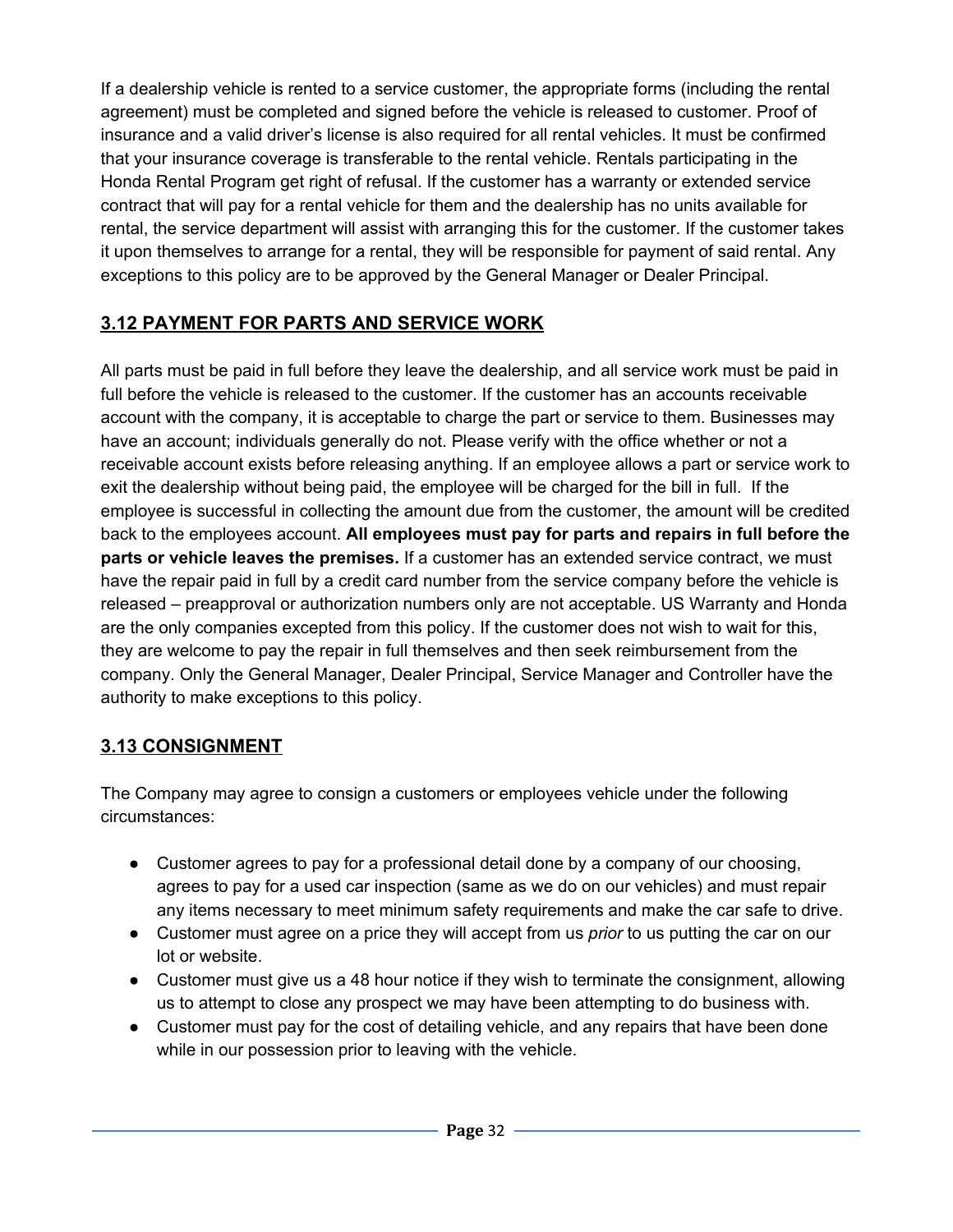With regards to repairs to consignment vehicles, a repair order must be generated, the owner must maintain insurance coverage on the vehicle, and they must agree in advance to a limit on the costs of the repairs.

The Company reserves the right to refuse to consign a customer's vehicle for any reason, but not limited to, if we feel the price we would have to ask to make it financially beneficial to the Company would make us appear unrealistic in our pricing, or if we feel that selling the vehicle would be a poor representation of our business.

## **3.14 CUSTOMER COMPLAINTS**

Customer satisfaction is our #1 priority. Therefore, all customers are to be treated with courtesy and respect – even if they are not treating you this way. If you feel that a situation is getting out of hand, refer the customer to your department manager. If a customer calls and asks to speak to the General Manager, please ensure that they have spoken with the department manager first. If the manager is unable to resolve the complaint, then they will then take the customer to the General Manager or Dealer Principal.

The company will try to work with the customer to reach a solution that is mutually agreeable; unfortunately, not everyone will always be 100% satisfied.

#### **3.15 CUSTOMER SATISFACTION INDEX (CSI)**

This is basically our report card from the factory and we strive to meet or exceed the manufacturer's benchmark. It is based on surveys and information gathered from our customers, as well as new vehicle sales and repairs done by the service department. All customers are important for this rating; even if a customer isn't yours, they are still a customer of the dealership and therefore very important to us. Our goal, as a company, is to strive to maintain a CSI score of at least the minimal standard to receive the Honda President's Award, GM Dealer of the Year Award, or any other manufacturer awards for which we may be eligible.

#### **3.16 SOLICITATION**

The Company prohibits the solicitation, distribution and posting of materials on or at company property by any employee or non-employee, except as may be permitted by this policy. The sole exceptions to this policy are charitable and community activities supported by the Company management, and company-sponsored programs related to the Company's products and services.

Provisions: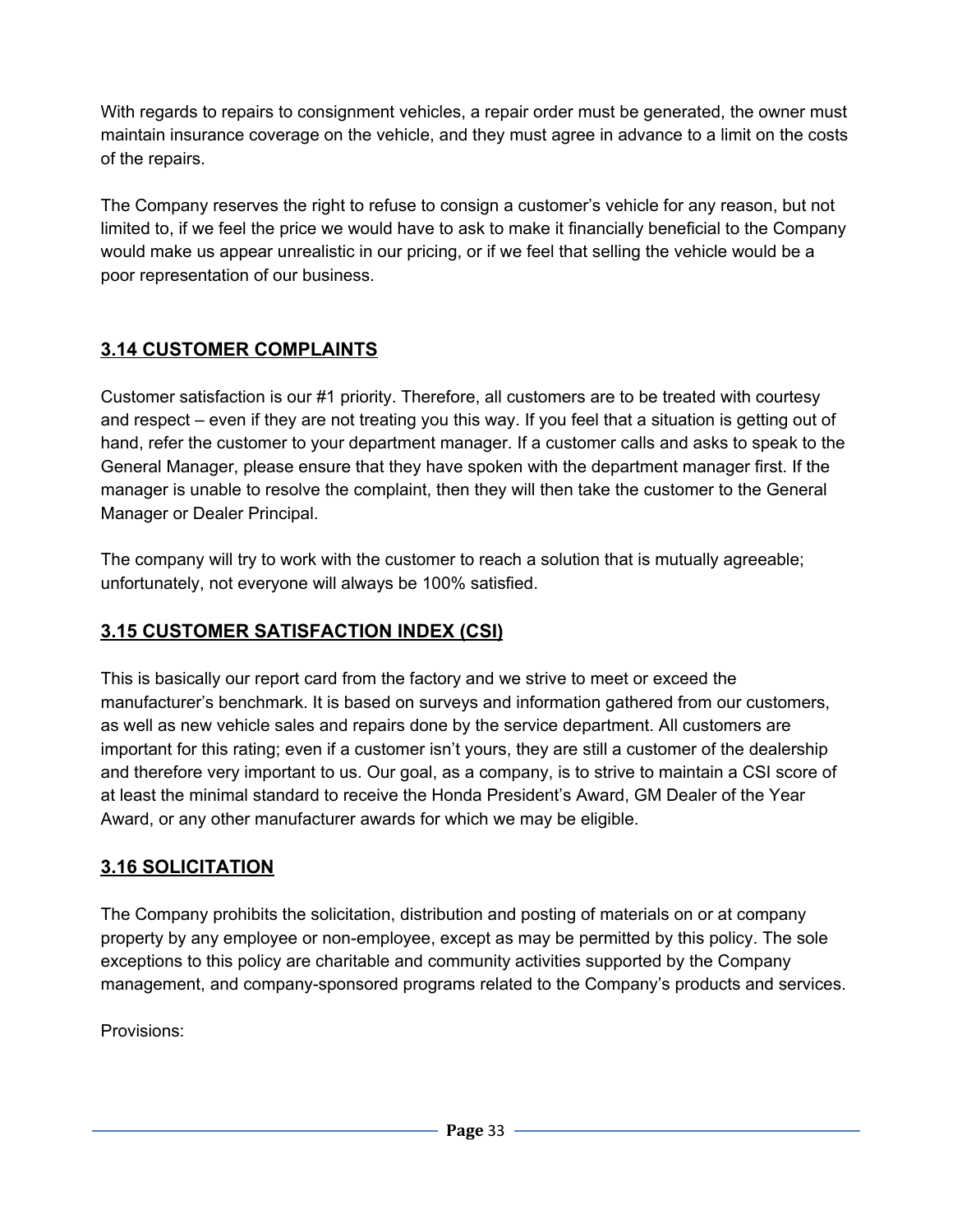- Non-employees may not solicit employees or distribute literature of any kind on company premises.
- Employees may only admit non-employees to work areas with management approval or as part of a company-sponsored program. These visits should not disrupt workflow. An employee must accompany the non-employee at all times. Former employees are not permitted onto company property except for official company business.
- Employees may not solicit other employees during work time, except in connection with a company-approved or sponsored event.
- Employees may not distribute literature of any kind during work times or in any work area at any time, except in connection with a company-sponsored event.
- The posting of materials and electronic announcements are permitted with prior approval from the Office Manager / Controller.

Violations to this policy should be reported to the Office Manager / Controller.

Distribution of advertising materials, handbills or other literature is prohibited in all working areas at all times. Solicitation and distribution by non-employees is prohibited on dealership premises at all times.

## **3.17 SECURITY**

It is everyone's responsibility to maintain the security of the dealership's buildings, our vehicles, and other company property. All employees are encouraged to practice good safety habits, for example: a) be sure that all cash, purses and other valuable company and personal belongings are properly secured; b) know the location of all company alarms and other emergency equipment, and familiarize yourself with the proper procedure for using them should the need arise; c) make sure that all vehicles (company, inventory, and customer's) are locked and that the keys are secured in the building; and d) when leaving the dealership, be sure that all doors and entrances are securely locked and that all alarms are properly engaged. If a member of the management team is the last to leave, you are responsible, regardless of job title, to make sure all entrances/exits are secure. If an employee feels unsafe, or that the property is unsafe, notify the General Manager or Dealer Principal.

#### **3.18 GIFTS**

Employees may not request or accept gifts, money, meals or entertainment in excess of \$25 per year from any current or prospective vendor or customer of the dealership without approval of the General Manager, Dealer Principal or Owner. Rewards directly from the manufacturer (sales incentives, training incentives, etc.) are exempt from this limit.

#### **3.19 PARKING AREAS**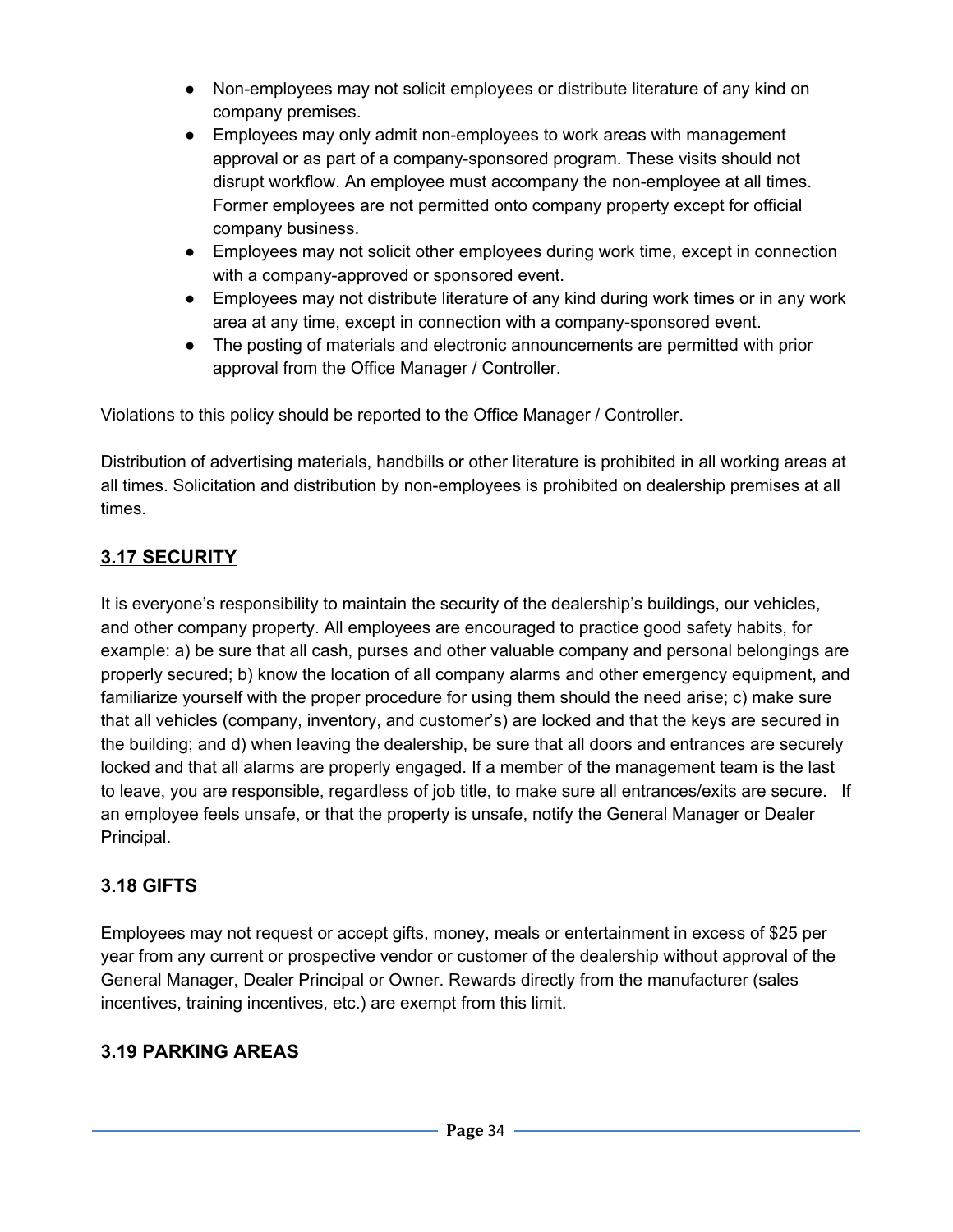So that we will have sufficient convenient parking for our customers, we require all employees to park their vehicles in the area designated for employee parking. If you park in an area not specified for employee parking, you will be asked to move your vehicle. If you have any questions as to where you should park, please ask you manager. Note: If you park in any area that is striped and signed "No Parking" your vehicle may be towed at your expense in accordance with the sign. NOTE: The Company cannot be responsible for theft from your vehicles. Therefore, please be sure to lock your vehicles when they are parked in the lot.

#### **3.20 CHECK CASHING AND CHANGE**

The office is unable to cash checks for employees for more than \$20.00, and unable to cash any third-party checks (checks not made out directly to the dealership). If a bill larger than \$20.00 needs to be changed, please visit one of the banks down the street. There is not a large cash supply kept in-house, and in most cases, to break a bill larger than that will shortchange the cash drawer that is maintained for *customer* use.

#### **3.21 CASH HANDLING**

.

To avoid misunderstandings, if you are receiving cash from a customer, you are required to give the customer a proper computer-generated receipt indicating the exact amount paid, its purpose, and your full signature. You must then process the cash according to the process and guidelines set forth by the Company. If your job involves handling the Company's or customer's money, you must take great care to ensure that it is never left unattended and that it is always properly accounted for. Any employee who fails to follow these procedures may be held liable for monetary losses.

#### **3.22 CHILDREN IN THE WORKPLACE**

Employees are expected to have reliable child care for their children. It is not acceptable to bring children to work during summer vacation, school breaks, or for after school care. This creates liability for the dealership, as well as dividing the employee's attention. If an emergency arises, such as a sick child care provider or a few hours before or after a medical appointment, it may be acceptable to bring the child to work with you. This is only acceptable on a very limited basis, with prior approval from the department manager, and is at the discretion of the department manager. If a manager approves bringing a child to work, it is expected that the child will be quiet, well-behaved, and be capable of entertaining themselves and not constantly interrupting the employee. It is never acceptable to bring a sick child to work, instead of staying home with them.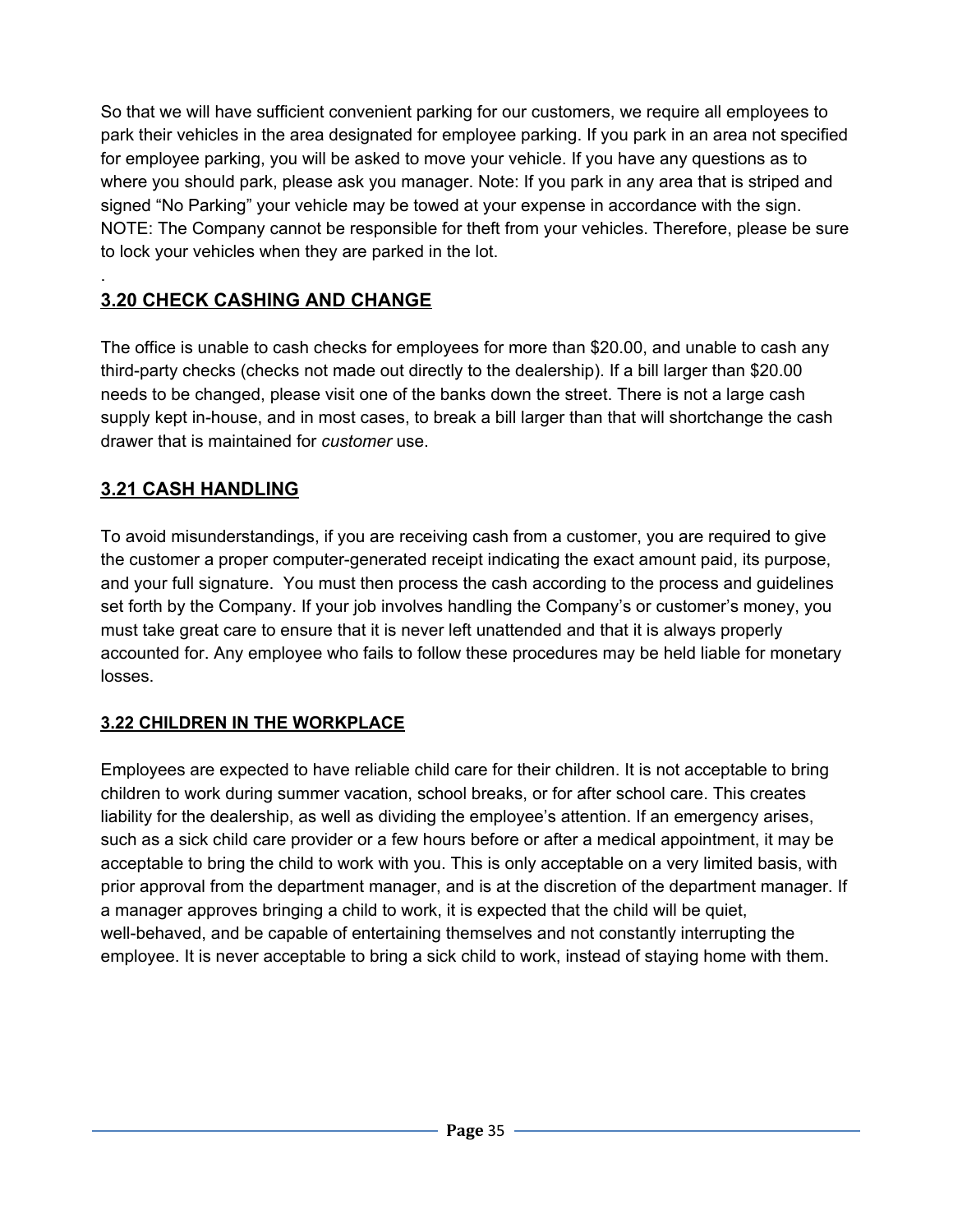# **SECTION 4: EMPLOYEE CONDUCT STANDARDS**

#### **4.1 EMPLOYEE CONDUCT**

The company maintains certain rules of behavior but it is impossible to cover every situation. Some examples of conduct that are unacceptable are as follows:

- Falsifying or misrepresenting facts on any company paperwork or document, including but not limited to: any application, medical history record, invoice, work order, emissions inspection, warranty claim, purchase order, time record, or any other document
- Falsifying or misrepresenting facts to any dealership customers, for any reason
- Signing a customer's name on any documents
- Dishonesty
- Repeatedly being tardy or absent
- Stealing from or cheating a customer
- Giving unauthorized discounts on merchandise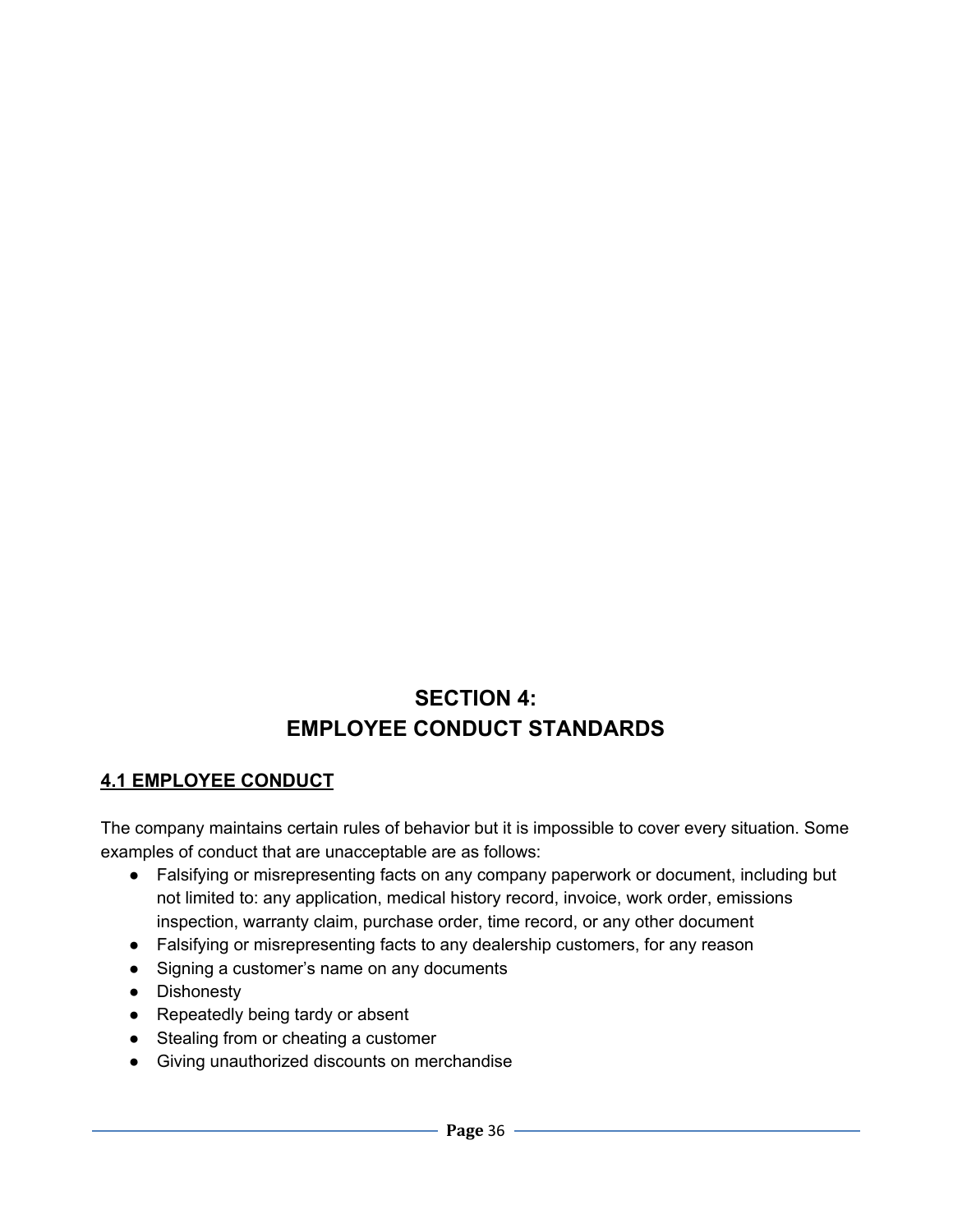- Intentionally allowing merchandise to leave the physical control of the company premises without completing the proper paperwork or financial transaction
- Unauthorized acceptance or solicitation of gifts from suppliers
- Unauthorized use or dissemination of company proprietary information
- Interference with business or production
- Inefficiency, incompetence, or neglect of duties
- Refusing to follow instructions or perform work properly
- Sleeping while on duty
- Leaving the premises or your work area without approval of your supervisor
- Unauthorized use of facilities, vehicles or materials
- Possession or removal from the dealership of property belonging to the dealership or others without authorization of the property owner
- Violating the dress code or wearing inappropriate attire to work
- Abusive or discourteous language
- Being insubordinate or refusing to follow supervisor's instructions
- Threats, fighting or injury to the person or property of dealership employees, customers or vendors
- Possession, sale or use of alcohol or unauthorized drugs on dealership time or property

### **We expect that all employees read this handbook. Employees are responsible to follow all procedures, policies, guidelines, and expectations found within the handbook.**

We expect that all of our employees will cooperate with the company and their managers. We also expect that all employees will treat co-workers and managers cordially and respectfully at all times. You may from time to time be asked to do things that are outside your normal duties. We expect you to perform these new duties unless they pose a safety hazard.

We expect every employee to follow the lawful instructions of supervisors and other management officials. If you believe that you are being directed to do something that is illegal or unethical, you are expected to report it to the General Manager or Dealer Principal immediately. We also expect every employee to cooperate fully with any internal investigation we conduct. If you are given a written notification or warning of any kind and are asked to acknowledge your receipt of that document, we expect your full cooperation. If you disagree with the content of the document, you are always free to attach a rebuttal with an explanation. However, you may not refuse to acknowledge you have received it.

*We expect every employee to conduct themselves in a manner which will reflect favorably on the employee and dealership. This rule applies whether the employee is on or off the job. Rude, unprofessional or offensive conduct toward customers or coworkers damages our dealership's reputation and therefore can be grounds for termination. Contact with customers away from the dealership for personal reasons is strictly prohibited.*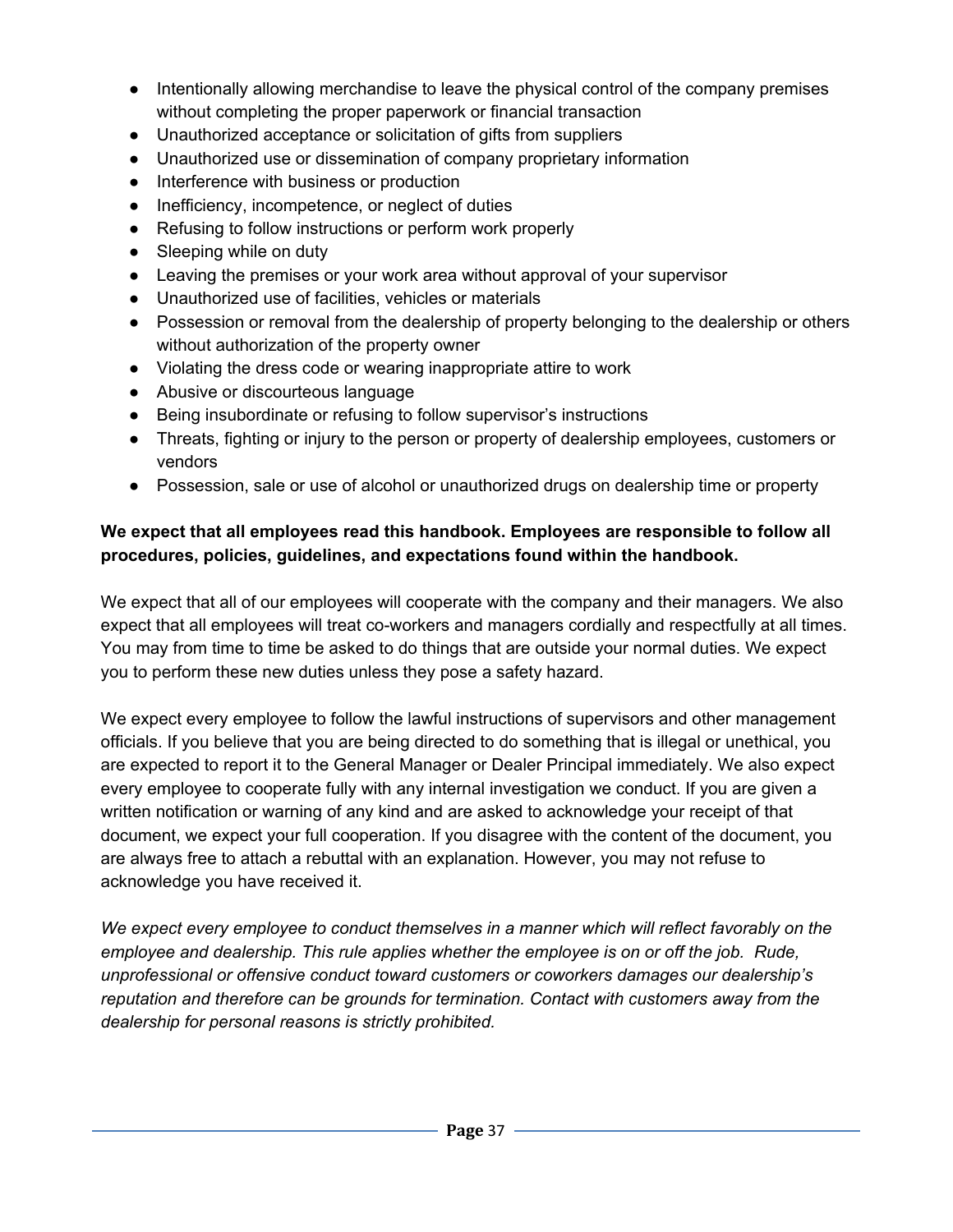*No employee may engage in any unlawful activity either on or off the job as this can adversely affect the dealership's reputation.*

### **4.2 CUSTOMER RELATIONS AND CONFIDENTIAL INFORMATION**

Over the years, the retail automobile business has been the focus of lawsuits, investigations by the Attorney General, and much public criticism as a result of a few dealers and dealership employees engaging in unethical and illegal conduct. We have worked hard to develop and maintain our reputation as a company with integrity that is more concerned about "doing the right thing" than about making a quick dollar. We will not allow any employee to damage our reputation by cutting corners or misrepresenting things. If you have to misrepresent our products or mislead our customers in order to make a sale, we do not want or need you here.

It only takes one dishonest employee to destroy our reputation as a dealership with integrity. Therefore, we require each of you to conduct yourself properly. Treat every customer as if you were dealing with a member of your own family. If you think what you are doing might be wrong or unethical, if probably is. If you think something should be disclosed to the customer, disclose it. No sale – no matter what the profit – is worth damaging your reputation and ours.

If you engage in illegal, unethical or deceptive practices, you can expect to be terminated. If you observe something which you feel might violate this policy, report it immediately to the General Manager or Dealer Principal so that we can look into it. No employee will ever be punished for reporting a concern.

Our most important goal is customer satisfaction. Customers are the most important people in the world. Without them, we would not be here. Therefore, employees are expected to treat every customer with the utmost courtesy and respect and to observe the following Ten Commandments:

- 1. CUSTOMERS are the most important people in our business, whether we are dealing with them in person or over the telephone.
- 2. CUSTOMERS are not dependent on us we are dependent on them.
- 3. CUSTOMERS are not an interruption of our work. They are the purpose for it.
- 4. CUSTOMERS favor us with their patronage. We are not doing them a favor by serving them.
- 5. CUSTOMERS are an essential part of our business. They are not outsiders.
- 6. CUSTOMERS are not cold statistics. They are human beings with feelings and emotions like our own.
- 7. CUSTOMERS are not just someone to argue with or match wits with.
- 8. CUSTOMERS are people who bring us their wants. It's our job to fill those wants.
- 9. CUSTOMERS are deserving of the most courteous and attentive treatment we can give them.
- 10. CUSTOMERS are the lifeblood of our business. Our survival and profitability depends on them.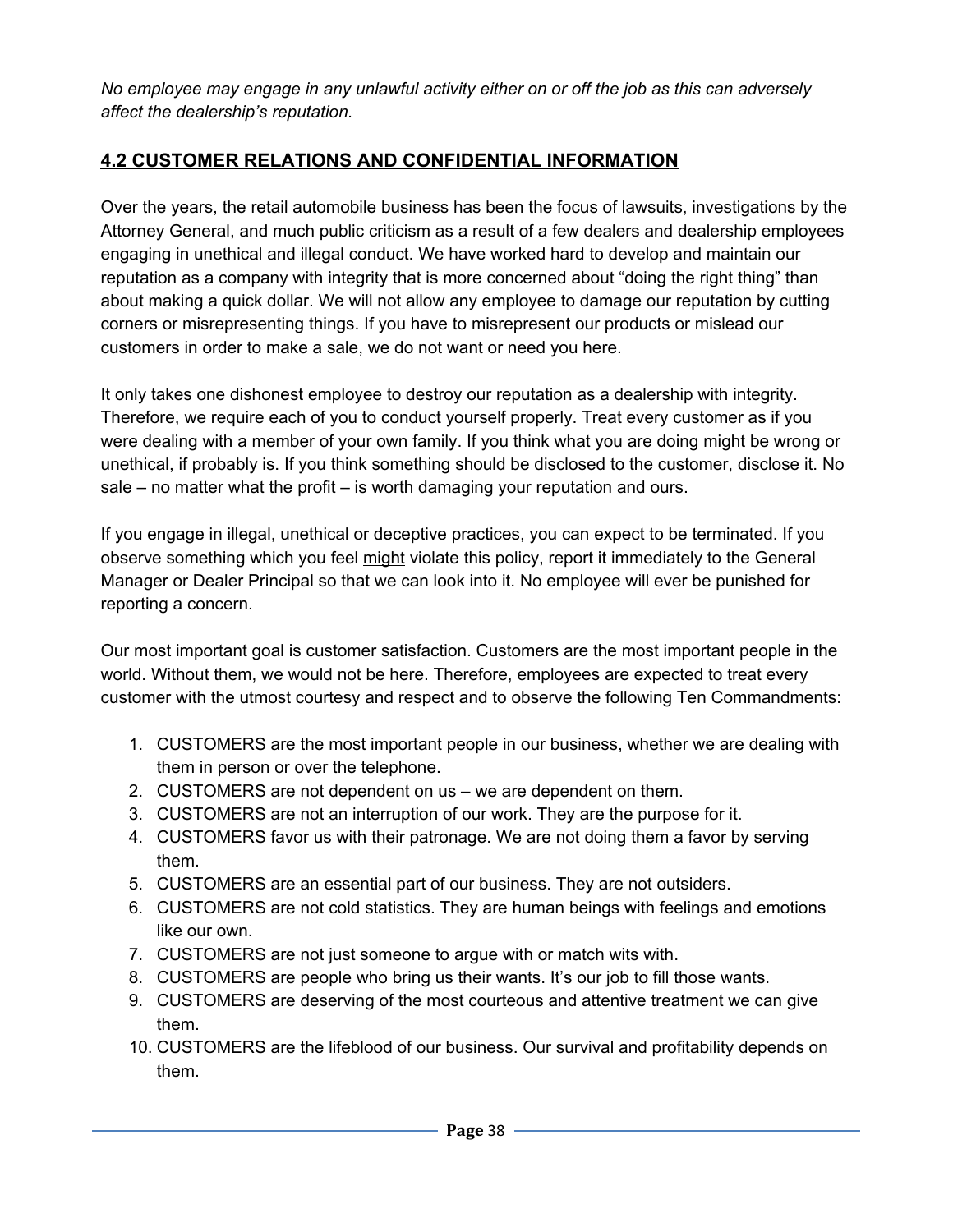The bottom line is this: we must view each person visiting our dealership as a valuable asset for our job security.

Satisfying our customers requires all employees to work as a team. All employees are expected to give the best possible service to all customers, and all customers should receive the same courteous treatment with no exceptions or favoritism. This dealership's reputation is influenced by its employees' consideration shown to dealership customers. Every employee is responsible for maintaining and improving service to the customer.

This dealership takes great pride in the services it provides to its customers. Employees are expected to conduct themselves in a courteous and professional manner at all times. As a matter of common courtesy, please refrain from eating, drinking, smoking, chewing or dipping while speaking with a customer, whether in person or by telephone. Even though electronic cigarettes are not technically smoking, their usage inside the building is not allowed as it is unprofessional and looks like you are smoking. Watch what you say and refrain from vulgar, abusive or discourteous language no matter where you are in the dealership; your voice carries farther than you may think and customers should never hear this language from an employee. Disagreements between employees should never occur within hearing distance of customers; this presents a negative and unprofessional image and injures the reputation of the dealership.

Because of the sensitive information kept in the main office, employees should not enter the office unless necessary. Due to the services we provide, some employees may become aware of confidential information that our customers entrust to us. *It is the dealership's policy to keep all information pertaining to all affairs of the customer in strictest confidence. You are also expected to reserve the confidentiality of the dealership's internal affairs including, but not limited to, the financial condition of the dealership and wholesale price information.* All dealership records are to be treated as confidential. It is your responsibility to maintain that confidentiality by not discussing information with anyone other than those individuals within the company who are authorized to receive the information. The confidentiality requirement survives termination of employment (meaning that even after you are no longer employed by the company, you are still bound to maintain confidentiality). *The complete company confidentiality agreement is found in the Supporting Materials Section in this handbook.*

### **4.3 DRESS CODE**

The Company takes pride in the image we present to our customers. Therefore, personal grooming habits and dress must be in good taste and in accordance with the dealership's business standards. If there is a question about the dress code or grooming requirements required for your position, check with your department manager, General Manager or the Dealer Principal.

Any employee that comes in contact with customers should present a neat and professional appearance.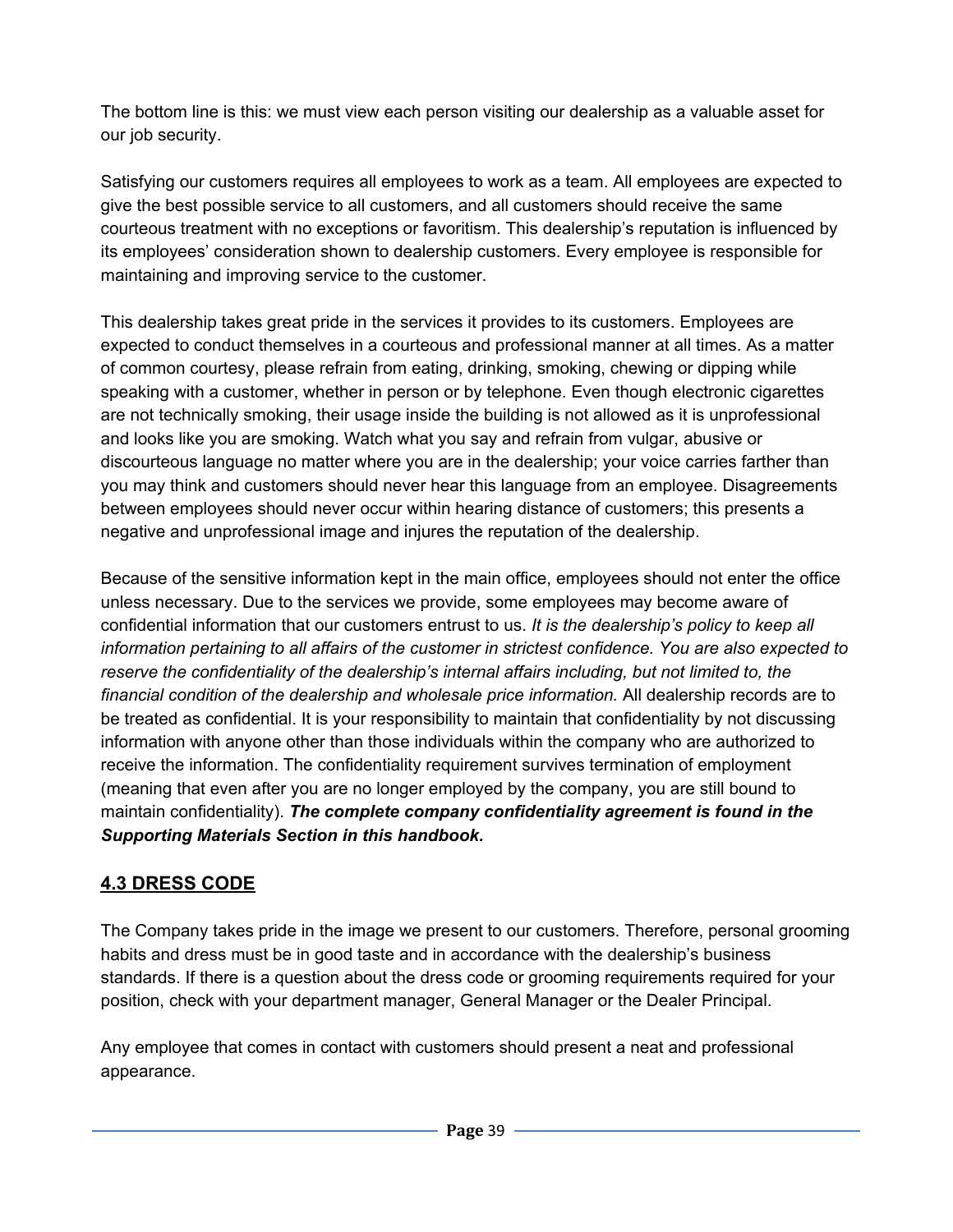- For sales professionals and managers, business casual attire is acceptable. There is a requirement for you to wear a Sam Boswell shirt. Check with the Sales Manager for details regarding the color of the day you are expected to wear.
- For office personnel, you should present a neat appearance as well with business casual attire (i.e. no shorts, no skirts unless the hemline is no shorter than the knee, no tank tops or camisoles without a jacket or sweater over it, blue jeans in good condition with no holes or frayed seams or hems, etc.).
- For Service Advisors and Parts Personnel, there is a requirement for you to wear a Sam Boswell shirt. Check with the Parts and Service Director for details regarding the color of the day you are expected to wear. For service advisors, a Sam Boswell polo shirt and business casual attire is acceptable. There is also a requirement that you wear closed toed footwear, due to OSHA requirements.
- Service Technicians and Detail Personnel should wear a uniform with proper footwear (traction soles and steel toes recommended).
- Any employees in customer-facing positions need to have any and all tattoos covered.

### **4.4 HOUSEKEEPING**

Housekeeping is everyone's responsibility. All employees are responsible for keeping their work area neat and clean, looking professional at all times. If you see something that needs attention anywhere in the dealership, please take care of it. The break room / kitchen area should be kept clean, with all garbage, food and beverage litter cleaned up and thrown away in the trash can. If you use dishes, don't just leave them in the sink – wash them and put them away. Remember, customers may see this area and it needs to be maintained as such. Please help keep all customer areas neat and clean as well. Clean up after yourself!

### **4.5 TELEPHONES**

The telephone is for business use, and social / personal calls should be limited. Employees should not make personal long distance calls charged to the dealership without the permission of their manager. Permission will normally be given only in emergency situations, and the employee making the call will be expected to reimburse the dealership for it.

Employees may use personal cell phones at work (when they are not driving) during their break or lunch period, provided that their use does not interfere with the performance of the employee's job or with service to our customers.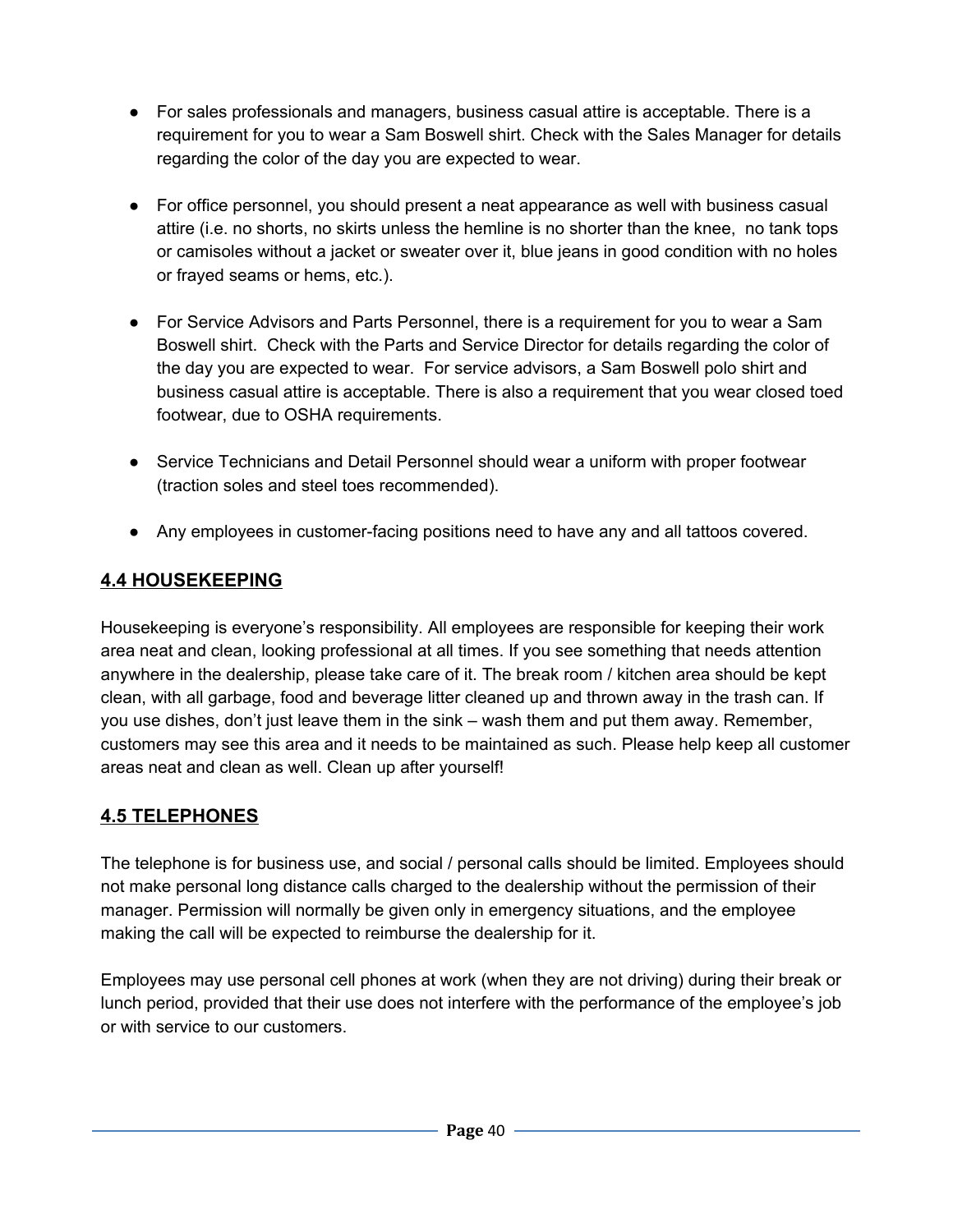If there is a telephone in your work area, you share responsibility for answering the phone when it rings. Make every attempt to answer within three rings, and be polite and professional. Either page the employee that the call is for, or transfer the call to the employee's direct extension. A customer should never be left on hold until they hang up. If an employee is paged that you know is at lunch, out on the lot, day off, etc., please attempt to help the customer or transfer the call to the employee's voice mail. If the customer has a service question, please have them speak to the service department – don't simply tell the customer to bring the vehicle in. Scheduling for the service department needs to be done by the service department, not employees answering the phone.

### **4.6 PERSONAL MAIL**

The use of mail in the workplace is reserved exclusively for Company business. Employees are not permitted to receive any incoming mail of a personal nature at work, nor may outgoing mail be used for anything other than Company business.

### **4.7 INTERNET / COMPUTER USAGE / INTELLECTUAL PROPERTY**

The company provides computers and access to the vast information available on the Internet to help you perform your job better and more efficiently. They are business tools, provided for employees for business use. EMPLOYEES SHOULD HAVE NO EXPECTATION OF PRIVACY ON COMPANY COMPUTERS.

The following policies apply to internet / computer usage:

- 1) Conduct yourself honestly and appropriately on the Internet, and obey all copyrights, software licensing rules, and property rights.
- 2) The company reserves the right to access all information on dealership computers, and / or to use security systems that are capable of recording all activity on any computer. No employee should have the expectation of privacy as to their computer or Internet usage. The company also reserves the right to inspect any and all files stored anywhere on a company computer or network.
- 3) Accessing any form of pornographic or other potential offensive image is prohibited. It is also a violation of the harassment policy to view or display any kind of sexually explicit or other offensive image or document, and violators may be disciplined for violating either policy.
- 4) Any files or software downloaded on to a company computer becomes the property of the company.
- 5) Use of company computers and Internet to commit infractions such as misuse of company assets or resources, sexual harassment, or misappropriation or theft of intellectual property is strictly prohibited. If a company computer is used to commit such an offense, the company may be found liable for damages along with the employee.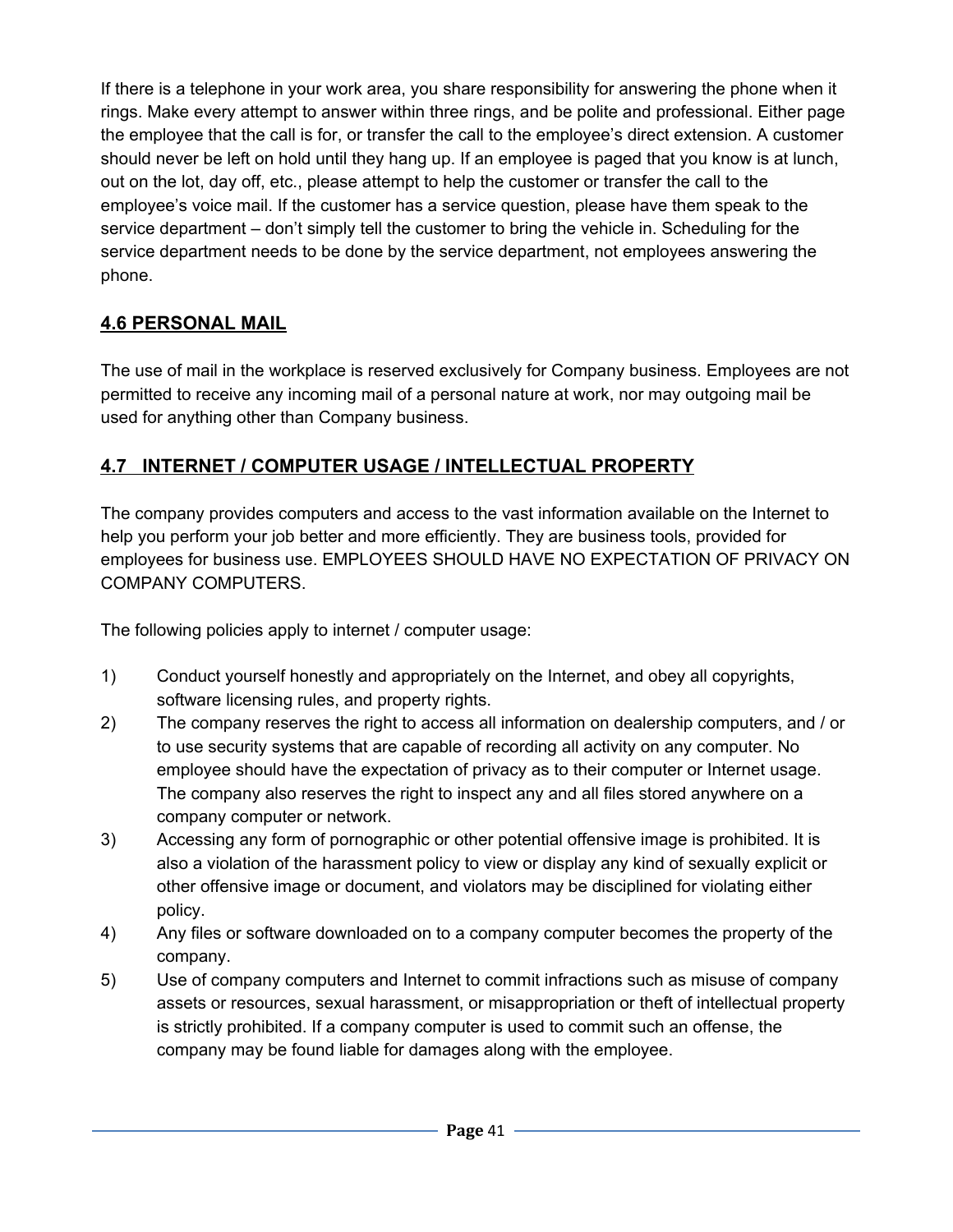- 6) Do not open any emails from unknown senders. Too often these contain viruses, which can infect the whole computer network.
- 7) Due to privacy laws, any and all dealership business or contacts with customers, suppliers, vendors, etc. should be conducted through the @boswellhonda.com email address – using personal email addresses is not allowed. Using personal email addresses for business purposes will result in disciplinary action, up to and including termination for repeated offenses. If you are not assigned a company email address and need one, please see the office manager.
- 8) Report any security problem or misuse of computers or the Internet to your supervisor or the General Manager or Dealer Principal.
- 9) Run an antivirus scan and spy ware detection scan regularly on any computer in your work area and promptly correct any and all problems found.
- 10) Employees should only use their Sam Boswell Honda Buick GMC email to communicate with clients and prospects. This is the also the primary email for internal communications.

Any passwords or programs that you are assigned or use in the course of your job duties are considered the intellectual property of the dealership. Your authority to use these passwords and / or programs ceases with termination of your employment. If you use these items after termination of your employment for any malicious reason or to cause any harm to the dealership, you will be prosecuted to the fullest extent of the law.

If you have a computer in your work area, it is important to protect the privacy and security of the computer's use and contents. You must set windows to idle with a minimal time limit, and the security settings should be set to require use of a password to log back in. You should NEVER share login or password information. NOTE: Passwords should be changed / updated monthly. At the end of the day, logging the computer out to where a password is needed in order to sign back in is a necessary security measure, as well as ensuring that everyone is logged out of DMS to assure proper posting for end of day.

### **Right to Monitor**

All company-supplied technology and company-related work records belong to the Company and not to the employee. The Company reserves the right to routinely monitor use of company-supplied technology. Inappropriate or illegal use or communications may be subject to disciplinary action up to and including termination of employment.

# **4.8 SOCIAL MEDIA POLICY**

Any communications with customers should be done through your company email address, and through the Sam Boswell Honda or Sam Boswell Buick GMC Facebook pages and Twitter accounts. If you would like to have a picture posted to the company page(s), contact the Marketing Manager and they will post the information (if it is found relevant and appropriate). You can then share the post on your personal page. We encourage employees to ask everyone on their social media accounts to "like" the Sam Boswell pages, since all of the company posts will then be shared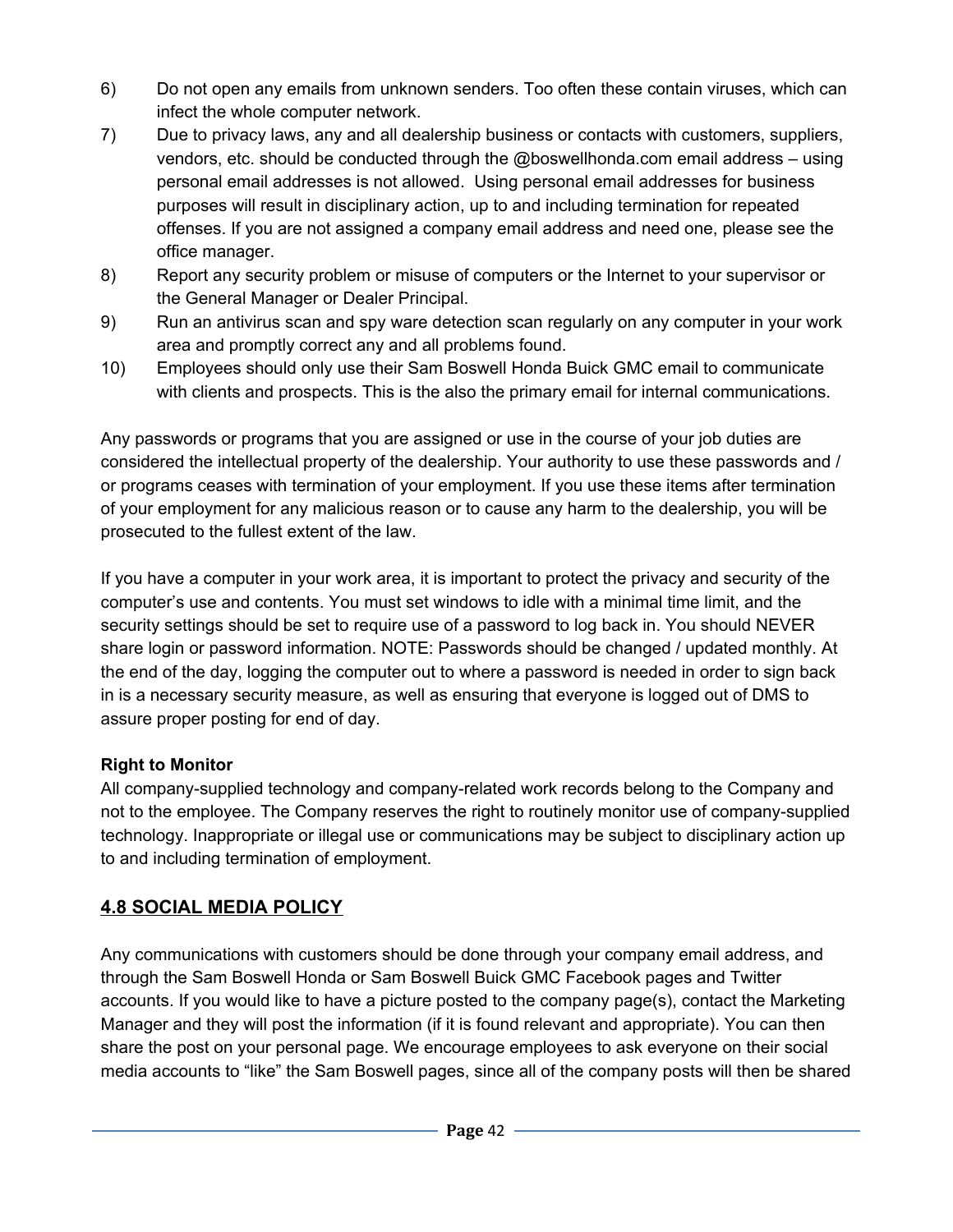with them. If you, your family, or a customer has an achievement or accomplishment, we would love to recognize them and share it on our page, so we ask that these items are forwarded to the Marketing Manager. It is not prohibited if a customer wishes to become friends on Facebook or wants to follow you on Twitter, but the request must be initiated by the customer and not the employee. You may wish to have two accounts, one personal and the other for business. If you do have customers that can view your personal accounts, please use good judgement as to what you post. Be cognizant of the effect that your posts may have on your personal image, as well as the Company's image. We have a wide range of customers, of various ages, religions, cultures, and beliefs. What one person finds acceptable, another might find offensive. Remember, information that is posted or published on the internet may be public information for a long time so if your customers will see it, please think twice about what you post.

### **4.9 LOST & FOUND ITEMS / EMPLOYEE THEFT**

If any items are left in a vehicle when a customer trades the vehicle in, the employee finding the item(s) should take them to the sales manager. Any items belonging to a customer that are found at any location at the dealership (sunglasses, keys, etc.) should be taken to the office. Any employee who takes any such items, or removes any items from a vehicle in the service department, will be treated as theft by the employee.

Failing to install all parts charged out on a repair order is considered theft. Reporting that you have performed service or other work which you have not performed is considered theft. Vehicles that we have taken in on trade are the property of the dealership, even if they are going to be wholesaled. Therefore, removing parts or equipment from any such vehicle is considered theft of company property.

All used parts that are not returned to the customer are the property of the dealership. No employee may remove any used part – including scrap – from the dealership without prior written permission of their department manager, General Manager or Dealer Principal.

Employees involved in any form of theft are subject to termination, as well as criminal prosecution.

### **4.10 CARE OF DEALERSHIP TOOLS AND EQUIPMENT**

The dealership has invested a substantial amount of money in tools and equipment. Therefore, we expect each employee to take care of dealership property. Theft, negligent use of or abuse of dealership equipment will not be tolerated. Employees may not remove any equipment or supplies from the dealership premises.

This dealership has an obligation to dispose of vehicular waste in a lawful manner. All parts from customer's cars, used batteries, scrap metal, old containers and obsolete parts and equipment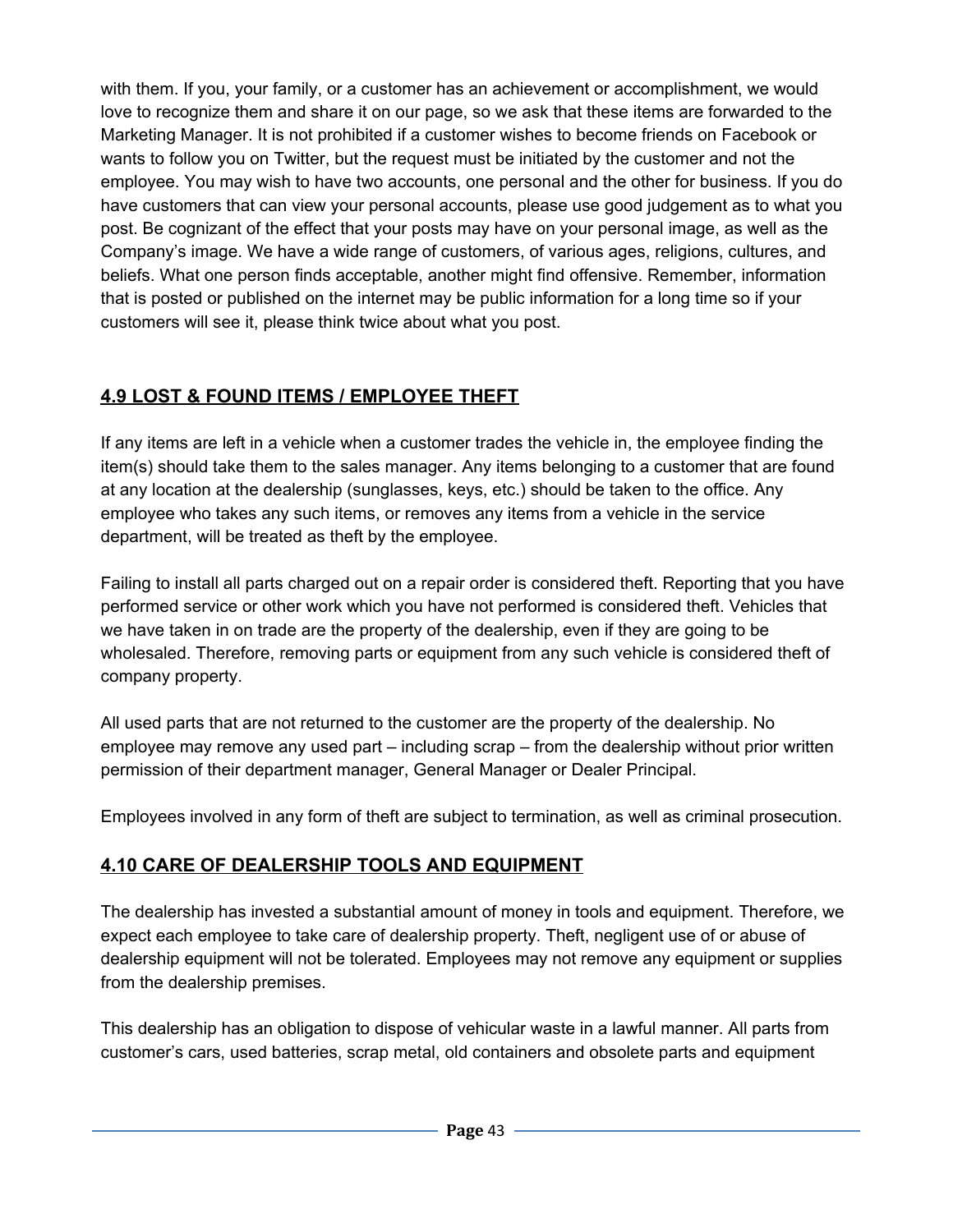remain the property of this dealership. Removal of salvageable materials without the consent of the General Manager or Dealer Principal will be considered theft.

### **4.11 BULLETIN BOARDS**

We maintain bulletin boards at various locations throughout the dealership which are an important source of information. These bulletin boards are to be used solely to post information approved by the Company regarding Company policies, governmental regulations, and other matters or concern to all employees which are related to the employees' employment by the Company. Please develop a habit of checking the bulletin boards daily so that you will be familiar with the information posted there. No information may be placed on these boards without the approval of the General Manager or Dealer Principal.

### **4.12 OTHER JOBS / CONFLICT OF INTEREST**

The dealership expects you to devote your best efforts to employment with our company. We discourage outside employment, which may interfere with your duties at the dealership. In the event that you find it necessary to pursue other employment, it should be approved by the General Manager or Dealer Principal to make sure that the hours do not conflict with your schedule here, and that the proposed workload does not have the potential to lessen your productivity here. We also expect that no outside business will be conducted while you are at work at this dealership.

It is our policy to forbid employees to engage in any other business that would create a conflict of interest or compete with our dealership. This includes purchasing, selling or repairing vehicles for personal profit.

# **4.13 SMOKE FREE WORKPLACE**

It's the policy of the Company to prohibit smoking on all company premises (unless specifically designated) in order to provide and maintain a safe and healthy work environment for all employees. The law defines smoking as the "act of lighting, smoking or carrying a lighted or smoldering cigar, cigarette or pipe of any kind."

Smoking is not allowed anywhere inside the building by any employee or customer, ever, under any circumstances. The smoke free workplace policy applies to:

- All areas of company buildings.
- All company-sponsored off-site conferences and meetings.
- All vehicles owned or leased by the company.
- All customer vehicles.
- All visitors (customers, vendors and visitors) to the company premises.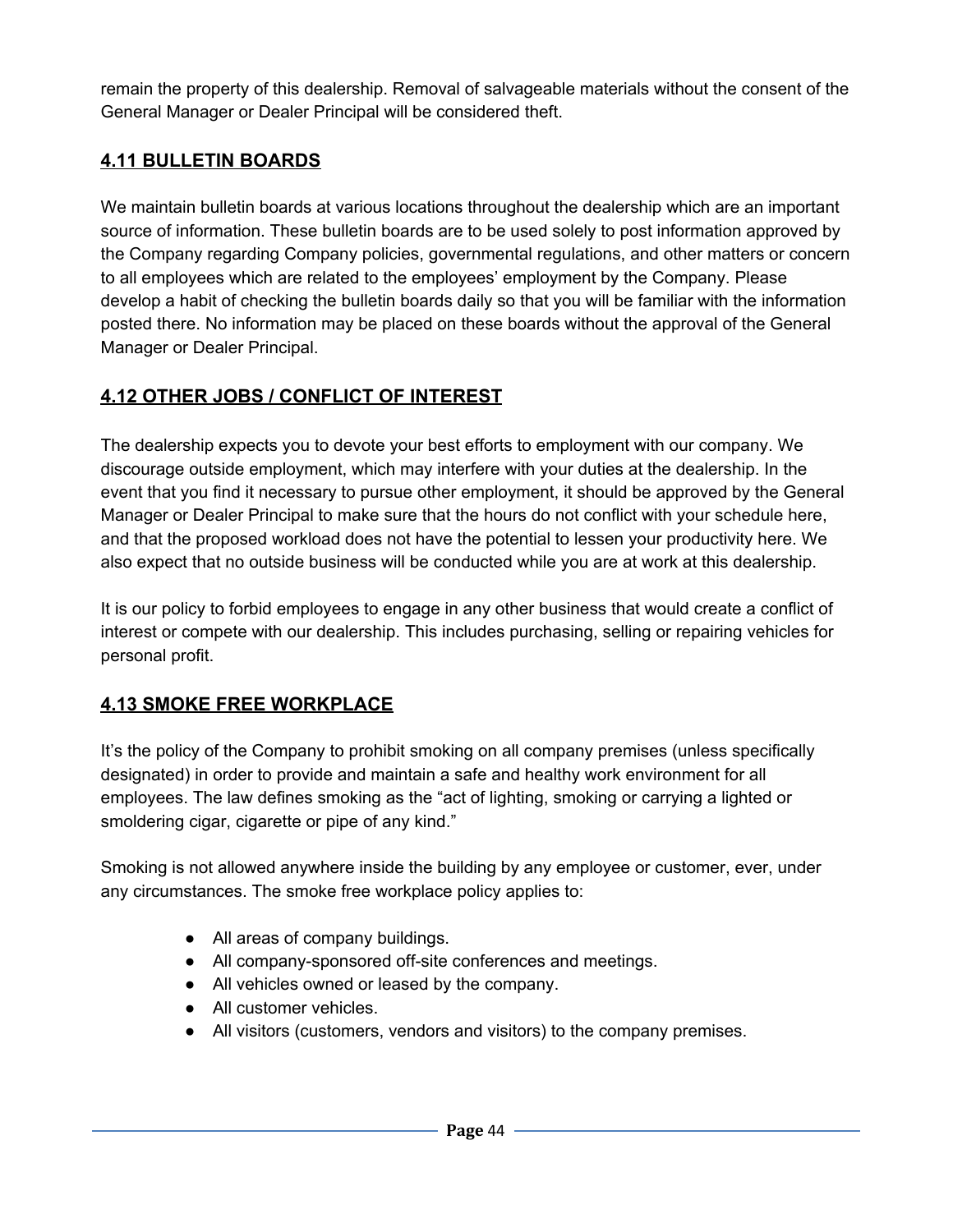• All contractors and consultants and / or employees working on the company premises.

Please note that smoking should be done only at break time or during lunch hour, and is permitted only in designated areas. Employees should ask their supervisor where these are locations are and / or take note of all posted signs. Smoking is permitted OUTSIDE the rear of the shop. Do not smoke within ten feet of a customer or dealer car. Please clean up cigarette butts (receptacles have been placed in the acceptable smoking area for this purpose) and do not leave them on the ground. If an employee is observed smoking in an area other than the designated smoking area, they will be fined \$10 for each violation.

Use of electronic cigarettes is prohibited, as well, due to the unprofessional appearance of smoking. They fall under the same guidelines and expectations of regular cigarettes, as outlined in this policy.

Employees who violate the smoking policy will be subject to disciplinary action up to and including immediate discharge.

# **4.14 VISITORS**

The dealership's insurance coverage strictly prohibits customers or visitors in any unauthorized area of the dealership. This includes areas which may present safety hazards such as the service department, the parts department, or around equipment or storage facilities. *Family members are not allowed in the shop under any circumstance.* If a customer wishes to speak to a technician or check on the progress of their vehicle, they need to wait by the service writer's desks and the technician needs to be called inside. If you see a customer in the shop, please politely inform them of the policy and escort them inside to the service office or waiting area. Customers are also *not* allowed in the office due to the confidential papers and records, money and company documentation held there. If there is a request to see an employee in the office, please check with the office personnel – do not just escort the visitor into the office. No visitor should ever be left unattended in an unauthorized area of the dealership.

### **4.15 NON-FRATERNIZATION POLICY**

Favoritism and extended courtesies can create unwanted problems for a company. For this reason, the dealership makes every effort to avoid situations where these may occur in order to maintain a cordial work atmosphere for all employees. Accordingly, romantic or personal relationships between a supervisor and employee, or between co-workers in the same department, are strictly prohibited. If such a relationship develops, appropriate actions will be taken by management, up to and including termination of employment.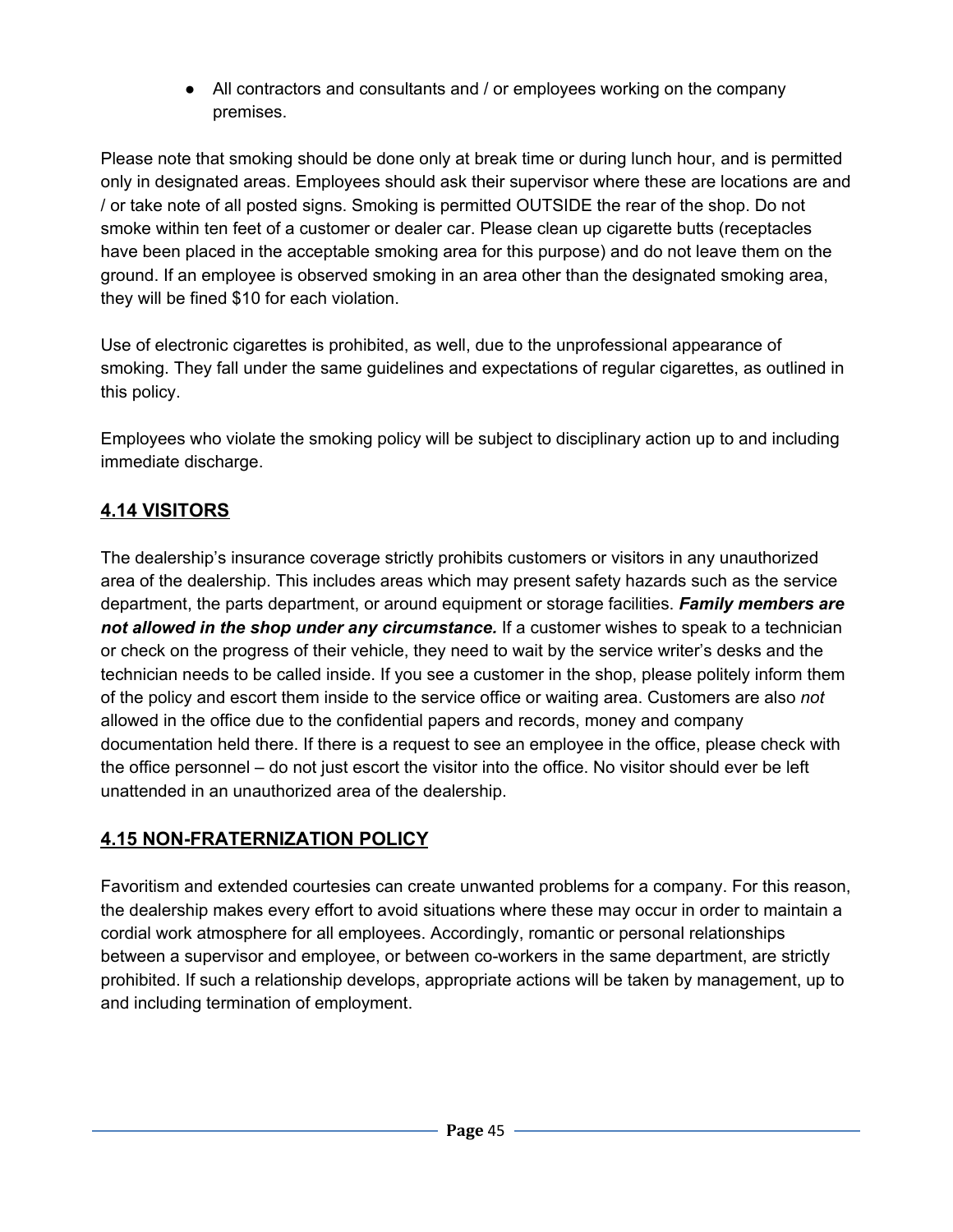# **SECTION 5: PAY DAY AND PAY POLICIES**

### **5.1 PAYDAY AND PAY POLICIES**

Sales personnel are paid monthly, with all other employees paid on a bi-weekly schedule. The frequency of the pay schedule may change at the discretion of the Company. The pay period runs from Monday through Saturday, with checks being direct-deposited on the Friday following the end of the pay period. For sales personnel only, a check will be cut on the  $1<sup>st</sup>$  of the month and will be a draw/advance check on based on the number of vehicles sold in the first 15 days of the previous month. The check on the  $15<sup>th</sup>$  will be for actual earnings from the previous month, less the draw check amount from the 1<sup>st</sup> of the month. All commissions and bonuses due for the current month will usually be paid by the 15<sup>th</sup> of the following month. Any questions about your paycheck should be discussed only with your supervisor or with the payroll clerk. *Your pay is not to be discussed*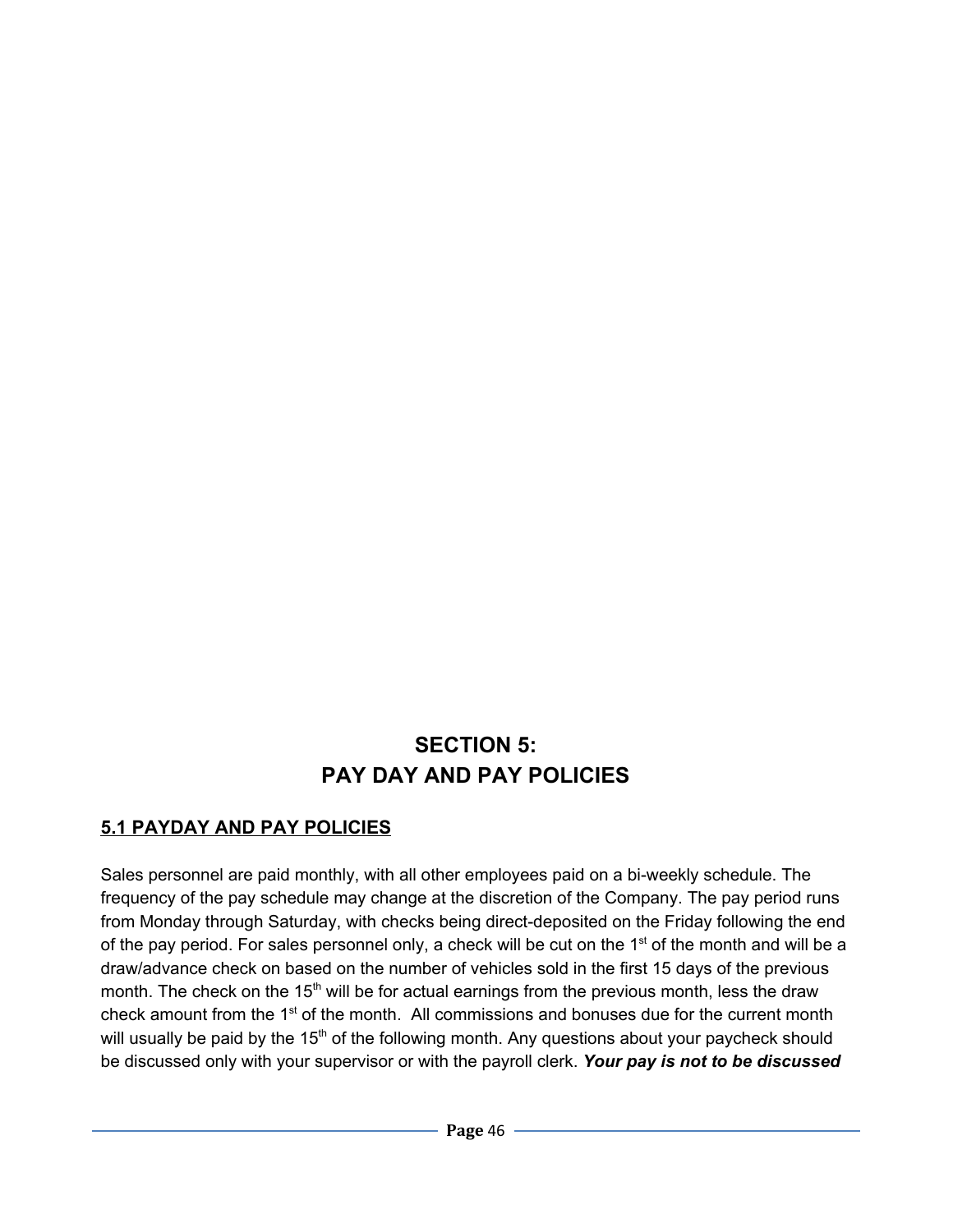*with any other person, and if you should do so, this will be considered a breach of company policy and will result in disciplinary action or termination.* Paychecks will be presented only to the named employee. Requests for special handling of your check in exceptional cases must be arranged in advance with your manager and will be issued to others only with proper identification and written authorization signed by the employee and presented to the manager or Controller.

Please keep your payroll check stubs for no less than eight weeks. If you need copies of past check stubs or W2s, there is a \$5.00 per item fee. If the copies are from a previous year and are stored off-site, there will be a \$20 charge and there is a 3-4 day turn-around time.

In the event of a lost paycheck, the Controller must be notified in writing as soon as possible and before a replacement check can be issued. A stop payment will need to be placed on the check and employee will be responsible for the stop payment fee. In the event the lost paycheck is recovered and the company identifies the endorsement as that of the employee, the employee must remit the amount of the replacement check to the company within 24 hours of the time it is demanded.

ALL EMPLOYEES give permission for deduction of funds from their paycheck to cover insurance, uniforms, accounts receivable balance, or any other monies owed to the Company. The employee also gives permission to withhold and remit any court- and/or government-ordered garnishments or levys. SERVICE TECHNICIANS ONLY: The employee understands that it is their responsibility to correctly diagnose a problem, and to accurately perform the work necessary to correct the problem within the time allotted. If that work is not done correctly and the customer must bring the vehicle back in, the employee understands and agrees that they may be de-flagged for any time spent on performing or correcting prior repairs that failed to correct the problem, whether the follow-up work is done by the original technician or another technician.

It is required by law to withhold Social Security and Medicare from all employee's earnings, as well as federal and state income taxes (you determine the federal and state tax withholding amounts by the filing status and exemptions claimed on your W4 and A4 forms). We also must withhold any garnishments, such as child support or other court ordered withholdings. Other deductions may include: uniforms, insurance, 401(k), and accounts receivable balance.

**During our years in business, we have learned that loans to employees or advances in pay do little in the long run to help an employee meet their financial obligations. At the same time, we would be put in a very difficult and unpleasant position if we were required to collect a past due loan. For these reasons, we do not make loans or pay advances to employees.**

### **5.2 CLOCKING IN AND OUT**

The Fair Labor Standards Act (FLSA) requires that employers keep a "complete and accurate" record of the hours that a non-exempt employee has worked. We rely on you, the employee, to keep your time record accurately and completely by punching in and out on the computer.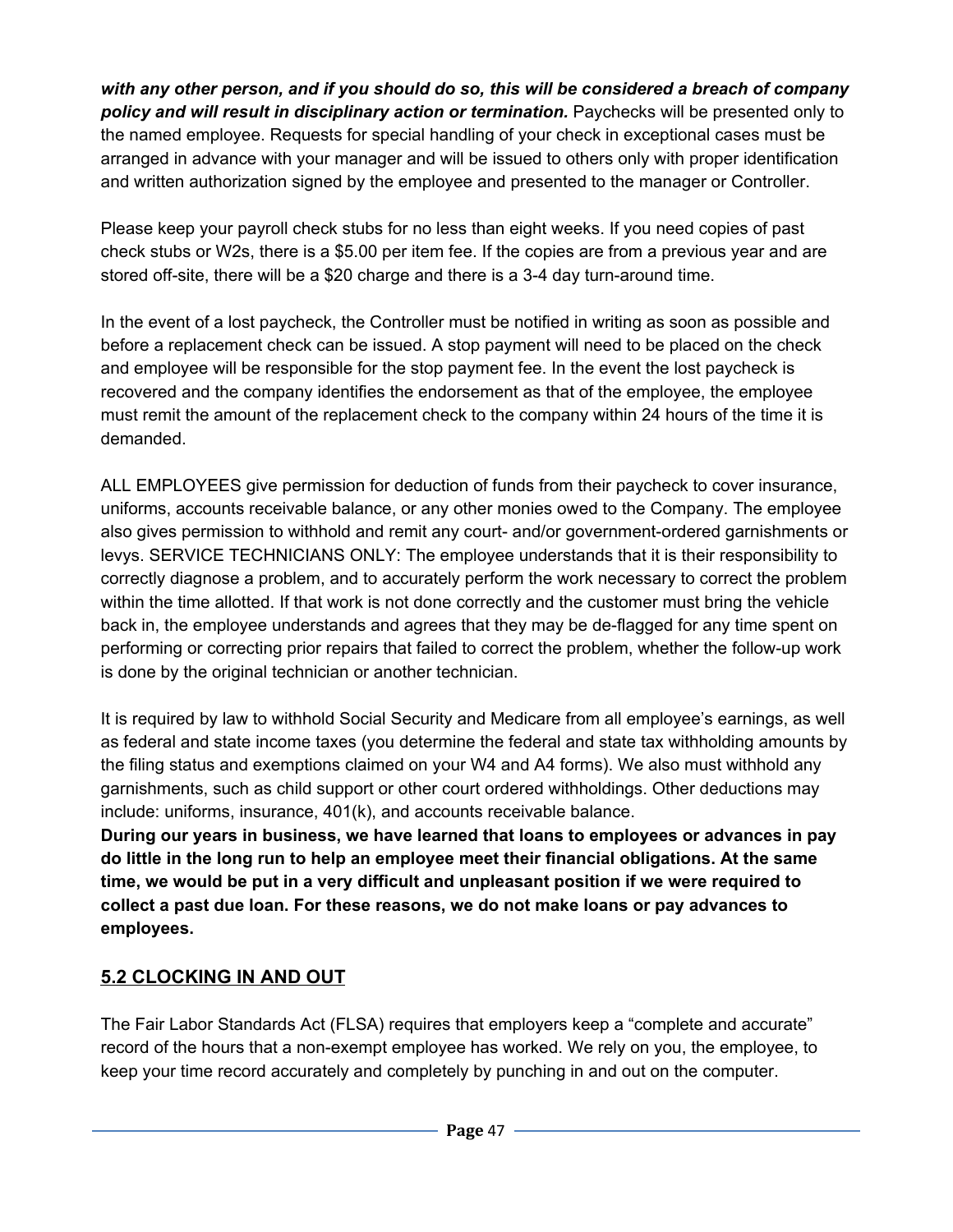Accurate records are extremely important to verify that we are in compliance with the minimum wage and overtime laws.

If an employee comes in to work on an off day, they must be punched in for insurance purposes. It is never acceptable to be working without being punched in. If an employee is injured at work and is not punched in, our workman's comp and general insurance companies can take the stand that the employee was not working and refuse coverage.

- Note: In the event of an audit by the Department of Labor (DOL), our time records would be examined. If a punch has been added, it clearly shows in the computer as an override. A pattern of missing punches would clearly indicate records that are not accurate. As part of payroll, the payroll clerk is required to check that all non-exempt employees are paid at the minimum wage rate per clock hour that they worked, and also to ensure that eligible employees are paid overtime correctly. Correct time cards are imperative – "close enough" isn't close enough and is unacceptable.
- For violations, the DOL may require the payment of any back wages that they determine are due to the employees. Violators may be prosecuted criminally and fined up to \$10,000. A second conviction may result in imprisonment. Employers who repeatedly violate the minimum wage and overtime pay requirements are subject to civil money penalties up to \$1,100 per violation.
- Fines resulting from violations can add up quickly and could severely damage the financial well-being of the dealership. This puts everyone's paycheck and job in jeopardy. The company policy requiring you to punch in and out is put in place to help the dealership maintain compliance with federal law. The penalties for missed punches are to provide a financial incentive to remember to punch in and out as required.

Penalties for failure to follow this policy are as follows:

- 1) The first violation of this policy will occur when you have missed punches on three (3) days in the same pay period, and will result in a one (1) day unpaid suspension.
- 2) The second violation will occur when you miss more than one (1) punch in a pay period and you will receive a three (3) day unpaid suspension.
- 3) On the third violation, you will receive a five (5) day unpaid suspension if you miss more than one (1) punch in a pay period.
- 4) The fourth violation will result either in additional unpaid suspension (no less than five days) or termination.

You should never clock in or out more than five (5) minutes prior to or after your scheduled work times, unless approved by your supervisor. Overtime must be approved by the department supervisor.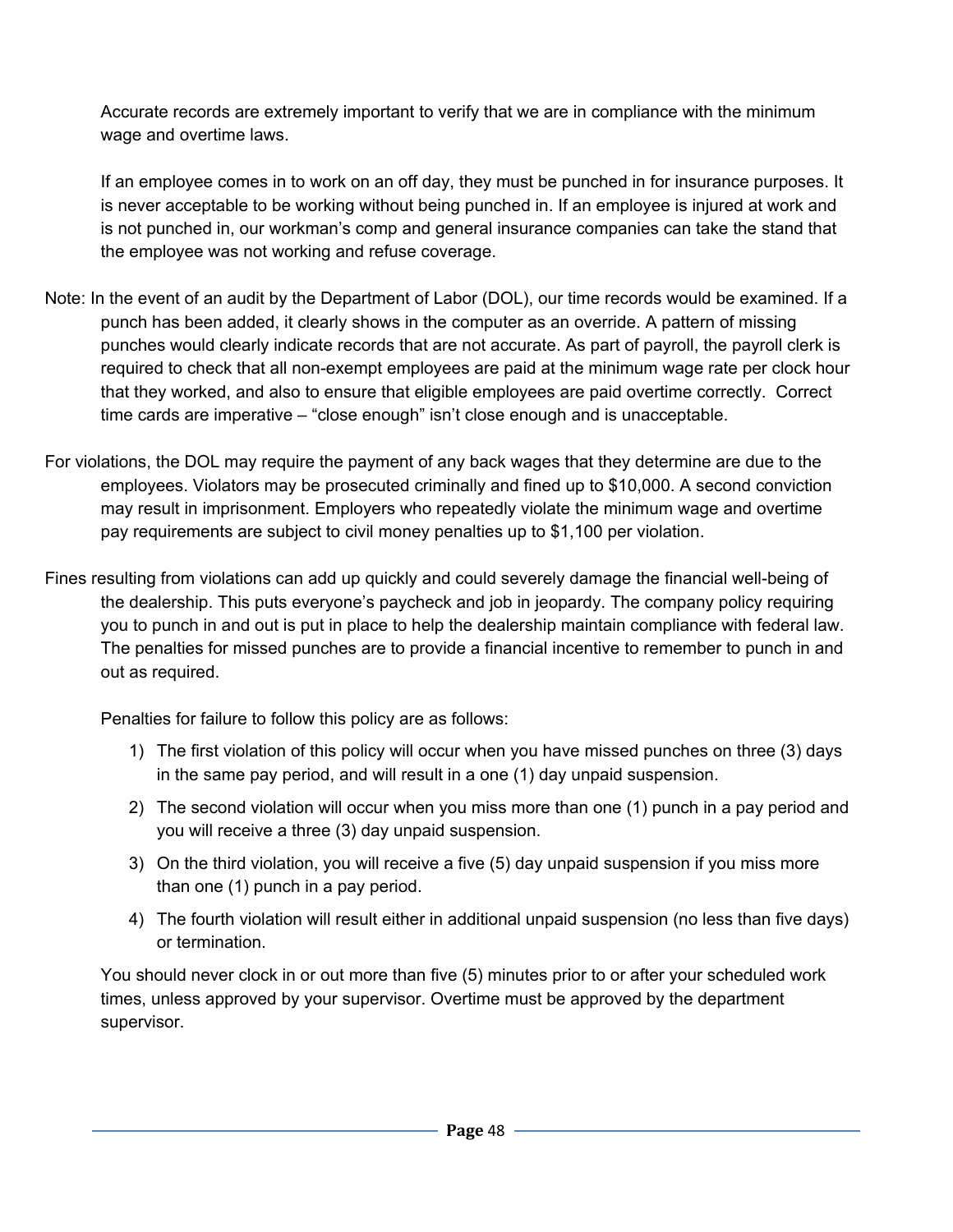If an employee is absent due to illness or vacation and wishes to be paid for the time missed, the employee should fill out a request form, have it signed by their supervisor, and turn it in to the office by the Monday following the end of the pay period. If there is time off taken with no sheet turned in, it will be treated as unpaid.

### **5.3 EMPLOYEE BREAKS**

All employees are automatically charged for a 1-hour lunch break. If an employee elects to work without taking a lunch break on any day, the employee is responsible for making their supervisor aware of it so that the appropriate correction can be made.

The Company is not required by either federal or state law to give employees any sort of break in the morning or afternoon, but the Company recognizes that breaks have been shown to increase productivity. In order to be able to monitor breaks and make sure that they are not abused, all employees are welcome to take a 10-minute break in the morning from 9:50 to 10:00 or 10:00 to 10:10, and in the afternoon from 2:50 to 3:00 or 3:00 to 3:10. In order to maintain adequate department coverage, your supervisor will decide which break schedule you will be on. Please use this time, and not company time, to smoke, check your Facebook page, check your personal emails, send text messages, or make or receive personal calls, and any other personal activities. Any exceptions to these times must be worked out with your supervisor, and restroom breaks are exempt from this time requirement. If your job has telephones or a work station that must be covered for customers, you may not leave your station for a break unless there is someone else present to maintain coverage. Any additional breaks taken will be viewed as a violation of this policy and will be grounds for disciplinary action.

### **5.4 BONUSES / COMMISSIONS**

Bonuses are paid to current, full time employees. If employment is terminated by either party prior to a bonus or commission based on monthly department performance being paid, the employee may not receive the bonus or commission.

If a sales consultant is tardy three (3) times in a month, they will be disqualified from receiving any bonuses that they may be eligible for in that month.

# **SECTION 6:**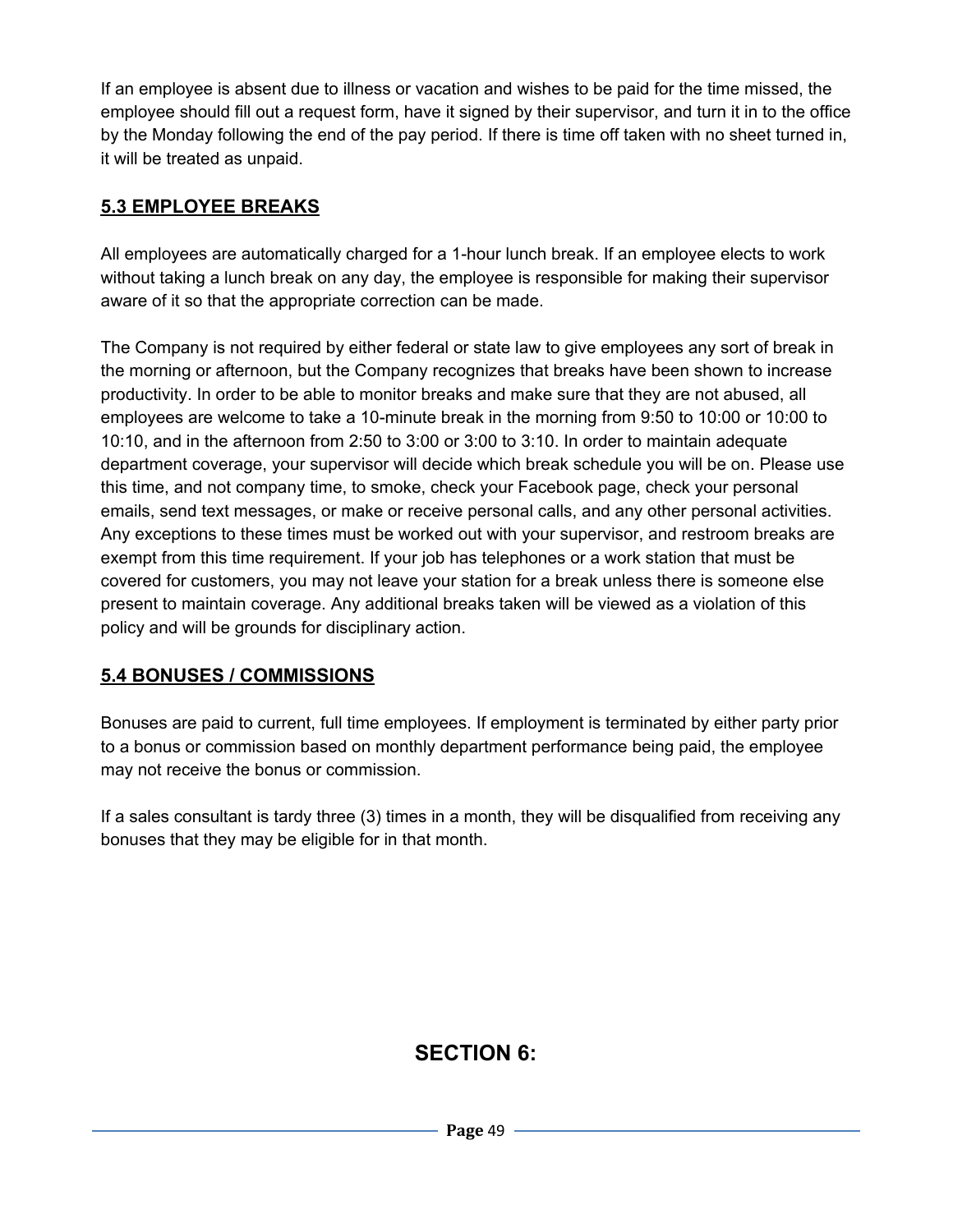# **EMPLOYEE BENEFITS**

### **6.1 HEALTH, DENTAL and OTHER INSURANCE**

The Company provides group health insurance coverage for our full-time employees who request it. Coverage begins on the 91<sup>st</sup> day from your **official hire date** (training does not count towards days to qualify for eligibility). The Company currently pays a portion of the insurance premium for employee coverage; this amount may change as the premiums change. Please refer to the memo given at the time of hire (for new hires) or the memo sent out at the time of insurance renewal (for existing employees) for the current amount. There are two health insurance plans offered, with the employee being responsible for the difference between the company contribution and premium amount. For family coverage, the employee is responsible for their portion of single coverage as well as 100% of the difference in premiums between single coverage and family coverage. Dental insurance is also available, and employees pay 100% of the premium for this coverage. There may be other insurance, such as disability, accident, cancer or vision insurance available upon completion of the benefits waiting period; employees pay 100% of the premium. These will not be with BC/BS, but rather with another company such as MetLife or AFLAC. A sales representative from the outside company(s) will visit on a periodic basis to meet with employees.

Upon termination of employment, in most cases, employees are allowed to continue group health insurance coverage for a period of time under the COBRA program. Employees are responsible for 100% of the premium and are billed directly from the health insurance company. Written notification of your right to continue insurance coverage will normally be sent to you within two weeks of your last day of work.

### **6.2 SOCIAL SECURITY INSURANCE**

Each pay period, the Company will deduct a percentage of your pay, match it with an equal amount of the Company's money, and send it to the government to be deposited into your Social Security account. If you are not familiar with the retirement and disability benefits provided under Social Security, check with the Business Office of your local Social Security office or go to ssa.gov for a more complete explanation.

### **6.3 401(k) RETIREMENT PLAN**

The Company currently offers a voluntary salary reduction plan for all full time employees who have attained the minimum age and service requirements (currently one year of employment). Eligible employees may contribute a portion of their income to their retirement account on a "pre-tax" basis or "after-tax" basis. The Company currently matches a portion of the contribution on the employee's behalf, but may choose to change the amount or discontinue this contribution at its discretion. You will be furnished with an enrollment package upon reaching eligibility. Within the packet is the 401k Plan Summary Description. Please refer to this document for all specific details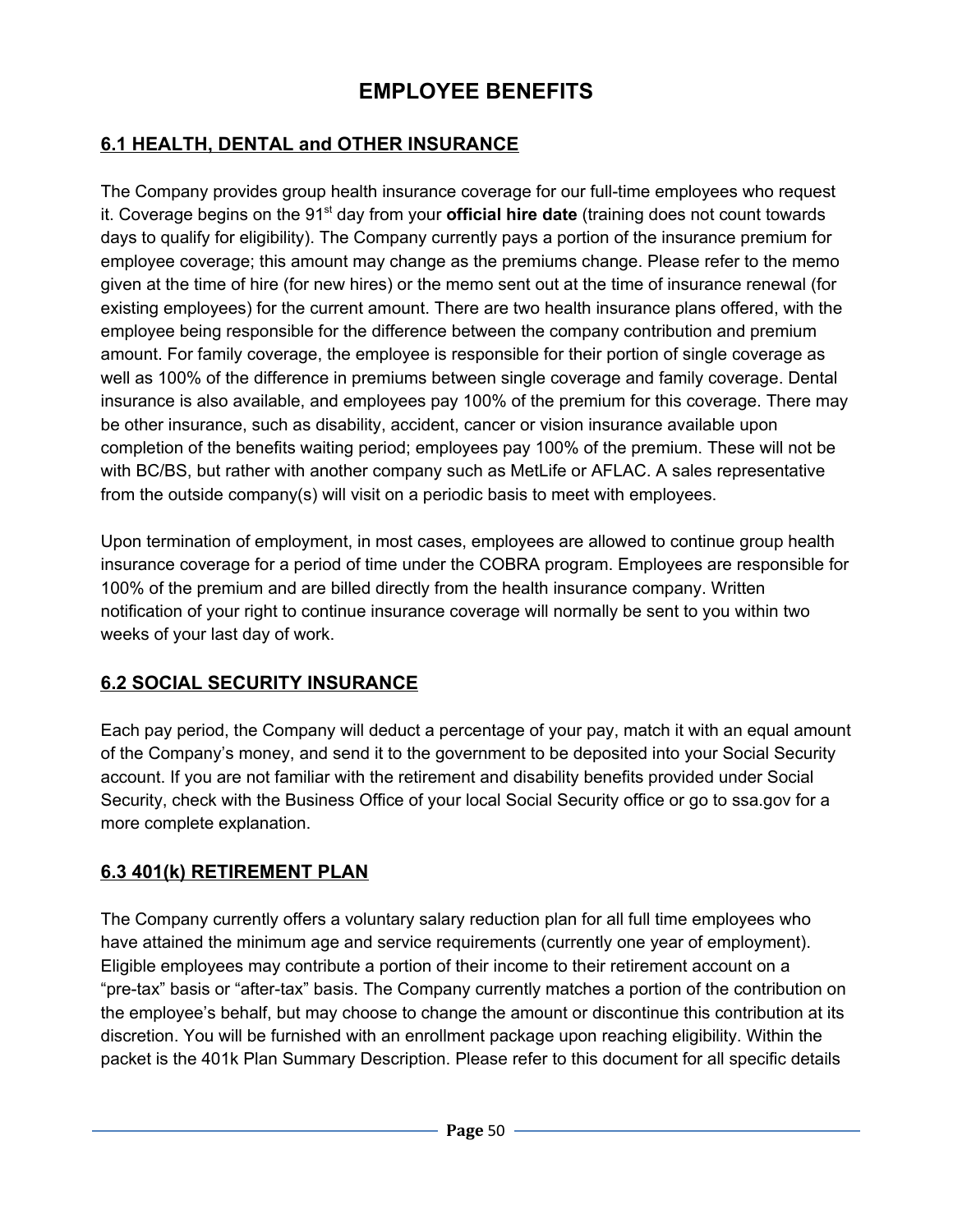related to the retirement plan. Plan enrollment, after reaching eligibility, is the last month of each quarter.

### **6.4 PROVIDED BENEFIT : SHORT TERM DISABILITY**

The Company's short term disability plan is a benefit paid for by the Company that provides partial pay for employees who are unable to work due to a covered accident or illness. Coverage will begin on the first day of the month following 90 days of employment. This weekly benefit starts on the first day for a covered accident and on the eighth day for a covered illness. A 26-week benefit maximum applies. The maximum benefit is 60% of the employee's weekly earnings and will not exceed \$1,500. For further details regarding this benefit, contact the Controller.

### **6.5 ELECTIVE BENEFIT: LONG TERM DISABILITY**

You may elect to purchase the Company's group long term disability plan. This is a benefit that provides partial pay for employees who are unable to work due to a covered accident or illness. You may elect to purchase this benefit after you have been with company for 90 days. This monthly benefit starts after 180 days for a covered accident or covered illness. The maximum duration of benefit is until age 65. (Note: This duration is based on a Reducing Benefit Duration – refer to the policy coverage details for further explanation). The maximum benefit is 60% of the employee's monthly earnings and will not exceed \$6,000.

### **6.6 ELECTIVE BENEFIT: LIFE INSURANCE**

You may elect to purchase the Company's group life insurance coverage. This is a \$50,000 coverage amount for basic life including accidental death and dismemberment. No medical interview is required for this coverage. You may elect to purchase this benefit after you have been with company for 90 days.

# **6.7 ELECTIVE BENEFIT: AFLAC / METLIFE**

Please be aware that there is a representative from AFLAC and/or MetLife who services the dealership on a regular basis. AFLAC/MetLife have a variety of insurance coverages that may be suitable for you and your family's needs. All employees will be required to meet with this representative, even if no coverage is desired, to meet our Cafeteria plan requirements.

# **6.8 FINANCIAL EDUCATION RESOURCES**

Sam Boswell Honda Buick GMC wishes to provide you with resources to help you make better financial decisions related to your 401k Plan, Provided Group Benefits, and Employee Elective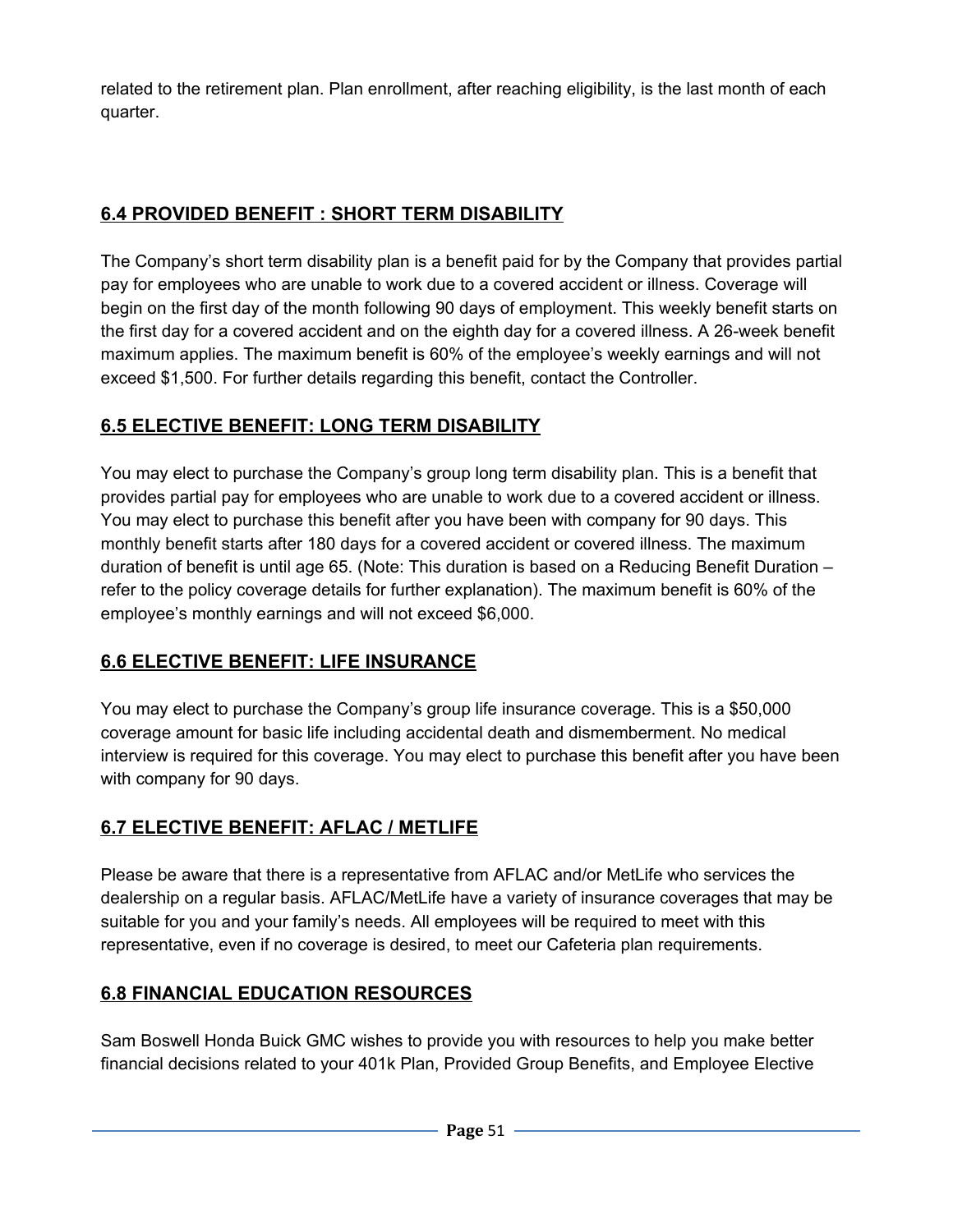Benefits. You will be furnished with materials that outline these programs when you are hired. Also, these benefits are mentioned throughout Section 6 of this manual. Representatives for these programs will be available throughout the year to answer your questions and provide more details about your options. You may also call them at any time by referencing contact information found in their handouts and brochures or feel free to contact the Business Office.

### **6.9 REPAIRS ON EMPLOYEE VEHICLES OR PARTS PURCHASED**

Employees should talk to the service and/or parts manager regarding discounts available on repairs to employee owned vehicles before the repair is started or the part is ordered. Advertised specials cannot be further discounted. Discounts are generally as follows:

Parts at cost plus 20% Labor at internal rates Sublet at cost plus 10% Sales tax will be added to all purchases

These discounts are available to employees and immediate family members residing in the same household, and are not to be extended to any other family members. Employees who violate this policy will be charged for cost of parts and/or repairs at full retail price.

**Repairs must be approved in advance BEFORE any work is started and BEFORE the RO is generated.** Insurance requirements state that *every* vehicle in the shop must have a repair order written on it, including technicians working on their own or another employees' vehicle. There will be a charge on these vehicles (even for work done after hours), as there is a cost for employees time, insurance, equipment, supplies, utilities, etc. Violations of this policy will be charged to the employee at the maximum rate. The only exception to this rule is on the last Saturday of each month, when technicians are allowed to work on their personal vehicles (or vehicles owned by their spouse or child – extended family members, friends, and other employees not allowed); however, a repair order (not just a parts ticket) must still be written on the vehicle for insurance and liability purposes. The vehicle is not allowed to be on a lift before Saturday morning, and repairs must be completed and the vehicle out of the shop by close of business on Saturday. If the vehicle is still on the lift Monday morning when the shop opens, labor cost will be added to the vehicle at regular customer rates. If there is customer or company work available to be completed, it takes precedence over employees working on their personal vehicles – *customer or company vehicles always come first!* Any and all parts, repairs, and any other related services must be paid for in full before the vehicle or part(s) leaves the premises. If an employee wishes to pay by accounts receivable, it must be approved **in advance** by the General Manager or Dealer Principal. All items placed on an accounts receivable account must be in an amount equal to no more than one average week's net pay, and must be paid in full by making no more than two payments through payroll deductions or within two weeks of charge. Any exceptions to this policy must be made *prior*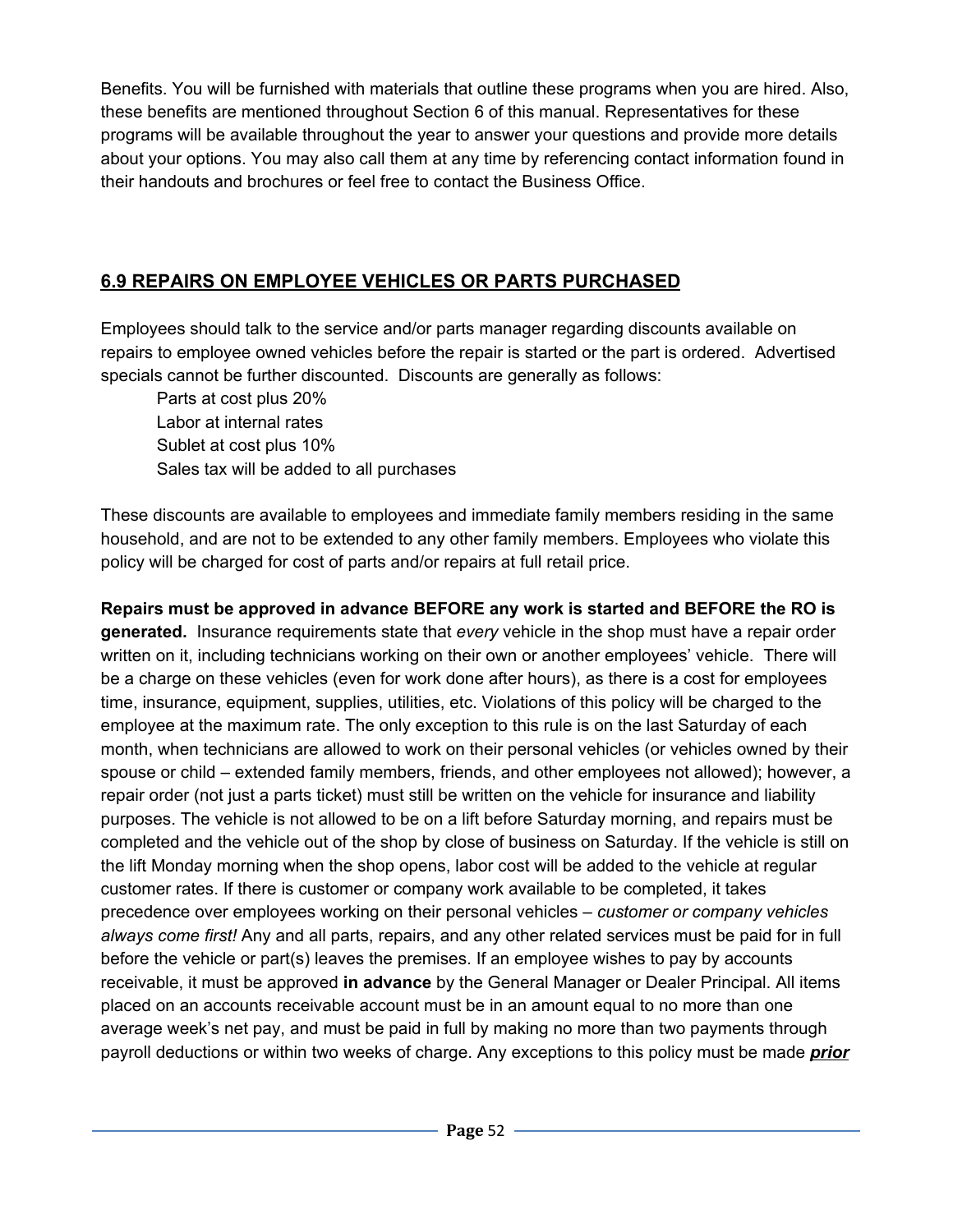to any work being performed and approved by the Dealer Principal. If an employee terminates with a balance due to the Company, the amount owed will be taken out of the final paycheck – no exceptions.

## **6.10 SALE OF VEHICLES TO EMPLOYEES**

Employees and immediate household family members (spouse or child) may purchase one new vehicle per year, at dealer's internal cost per the DMS, unless it is a high demand vehicle with limited supply, then we would defer to the lowest price accepted from a retail customer within the last 30 days. If the desired vehicle is not on the lot and we need to locate it, any costs involved with getting the vehicle (driver fee, gas, etc.) will be added to the vehicle cost. Employees and immediate household family members who wish to purchase a used vehicle will pay the lowest advertised price, or they may make an offer. If the offer would be accepted from a regular retail customer, the offer will also be accepted from the employee, and needs to be approved by the owner, General Manager or Dealer Principal. All of the back end products (warranty, GAP insurance, etc.) and rate will be at cost, and all fixed costs to a retail customer (doc fee, title fee, etc.) will remain the same for an employee as a retail customer. Any transaction involving a trade must be appraised by the Dealer Principal *prior* to the transaction being finalized.

### **6.11 AMENITIES**

Snacks, sodas and other amenities are provided for the use and consumption of service customers who are waiting while their vehicle is worked on. These are for the benefit of customers only – not employees or potential customers. If an employee is caught consuming an item that they have used a token to pay for, they will be warned. Multiple warnings will result in disciplinary action.

### **6.12 LONGEVITY APPRECIATION RECOGNITION**

It is the practice of the Company to give special recognition to employees with uninterrupted years of service. We appreciate their commitment, hard work, discipline, and loyalty that helps build and maintain the Company's long term success. For those employees that have been employed with the Company for five (5) years, they will receive a gift of \$1,500 cash. For employees that have reached ten (10) years of service, they will receive a vacation valued at \$3,000. These appreciation recognition benefits are subject to change and are dependent on the economic viability of the Company.

# **6.13 ACCOUNTS RECEIVABLE ACCOUNT / OPEN ACCOUNTS**

After the 90 day benefits waiting period, each employee has an accounts receivable account, with a credit limit of no more than one week's net salary, and any amount charged must be paid off in no more than two weeks. If any parts are purchased, or vehicle is worked on, before the benefits waiting period is complete, the employee must pay for it before the part(s) or vehicle leaves the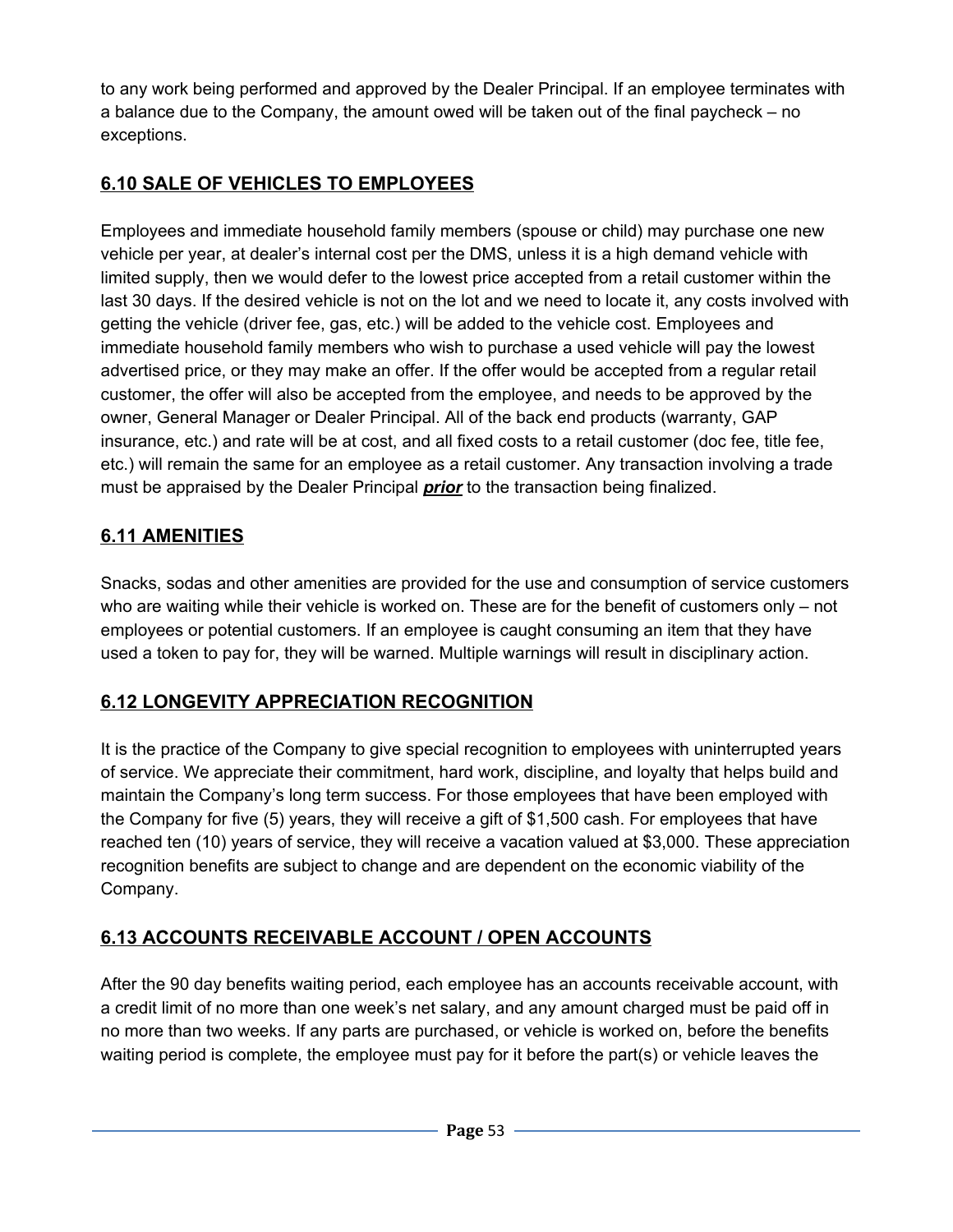premises - it is not acceptable to take parts or a vehicle from the premises and wait until the benefits waiting period is over to complete the ticket and to charge it. It is only acceptable for employees to charge repairs to their personal vehicles – charging repairs for other family members is not allowed. If the amount will not be paid in full by one payroll deduction, the amount must be approved in advance by the General Manager or Dealer Principal. Any items charged must be paid in full by making no more than two payments through payroll deduction. Forms to be completed and signed are located in the office. If an employee takes it upon themselves to approve an excess amount and there is a problem collecting the amount, the employee who approved it will become responsible for any unpaid amount. There will be a payment deducted every week toward any outstanding balance due to the company on the receivable account. If the balance is zero, no payment will be deducted. Exceptions to this policy must be approved by the Dealer Principal *prior* to charging on the account. Exceptions to the 90 rule will be made for shirts and business cards only – everything else must be paid for at time of purchase.

### **6.14 TRAVEL RELATED EXPENSES AND REIMBURSEMENT**

If we send you to school, continuing education classes, or ask you to travel out of town on Dealership business, we will normally provide you with transportation and a credit card to cover hotel accommodations, gas and food. In the event you are out of pocket, you may be reimbursed for all **authorized expenses** associated with your travel. Snacks are not considered meals and are not authorized expenses. Alcohol, in room movies, or other entertainment expenses are NOT authorized expenses. If your hotel offers a complimentary breakfast, we will not provide for breakfast costs. Your cap for breakfast is \$10, lunch is up to \$15, and up to \$25 for dinner. If you charge unauthorized expenses or if you charge more than allowable budget for food, you will be responsible for those expenses and/or the excess over the budgeted amount. All **original detailed** receipts need to be turned in to the Controller within 2 days of your return. Failure to turn in **original detailed** receipts will result in you being liable for the charged expenses. Failure to return receipts within the designated time frame will result in a \$10 fine. Authorized expenses apply to employees only - NO family members.

If you need to submit a request for reimbursement (this is very rare), please be sure to include all **original detailed** receipts including meal receipts. Again, we do not pay for snacks, alcohol, in room movies, or other entertainment expenses. If you have questions as to what expenses we will reimburse or what documentation we require, check with the Controller **before** you leave.

### **6.15 TUITION REIMBURSEMENT**

The company does not offer a tuition reimbursement program at this time.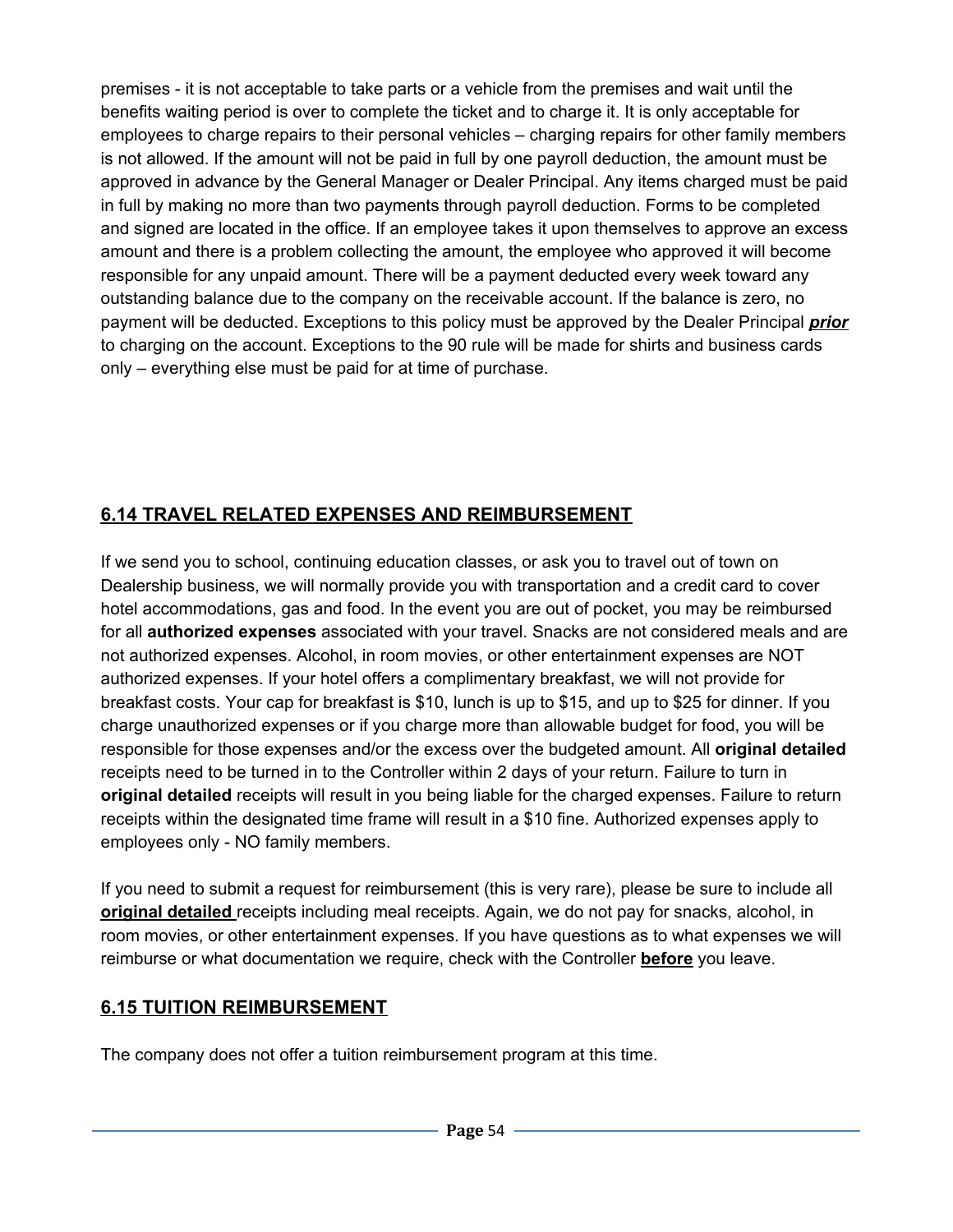## **6.16 TRAINING AND CONTINUING EDUCATION**

Due to the ever changing technology and new models of vehicles coming out, there will be numerous opportunities for training and continuing education for employees to remain current and up-to-date in their job. Some of this training may be available over the internet, and some may require travel to receive "hands-on" training. If the training is out of town, the company will provide a vehicle to be driven, and will pay for gas, food and a hotel if necessary to accommodate the training. We do not pay for alcohol, in room movies or any other entertainment expense. All detailed original receipts must be turned in to the office upon the employee's return, and the receipts must match the credit card activity or the amount of cash used. If there are any discrepancies, the difference(s) will be charged to the employee.

Service technicians who attend out of town training will be paid for eight hours at their current pay rate for every full day of training; a half day class will pay for four hours. This is for classroom time only; travel time is not included in time calculation. All other personnel who attend off site classes must record the time on their time sheets and will receive their normal pay. If an employee does not attend class or attends class but does not earn credit for it, they must pay back all expenses of the class, including any "no show" fees. Anyone who has received training at a cost to the company whose employment is terminated by either party within 12 months of the training must pay back 100% of the expenses incurred.

Some training may be accessed by employees on any computer with an internet connection. If a test is ordered via website from the factory, or an online test taken, the company is billed for that test. If the test is completed and passed within 60 days, the charge is credited back. If an employee orders a test that is not completed and we are billed by the factory, the company will pass that charge along to the employee.

### **6.17 DEMO / DEMO ALLOWANCE**

Some managers and / or sales personnel may be allowed to drive a demo or may receive a demo allowance. To qualify for either, the manager must have and maintain a valid driver's license. If the license is lost for any reason and the General Manager, Dealer Principal or Controller is not notified, the program will be discontinued permanently for the affected manager.

If you have an accident with a company vehicle, no matter whose fault and no matter how slight, immediately notify your supervisor and the Controller, as a report will need to be made to our insurance company. If the accident occurs off of dealership property, contact the police as a police report will be required for insurance purposes. If you are driving a company vehicle and are involved in an accident, you will be responsible for the company deductible or vehicle repairs up to the amount of the deductible, along with any other amounts not covered by the other driver's insurance or the company's insurance. Most insurance companies offer an insurance rider for a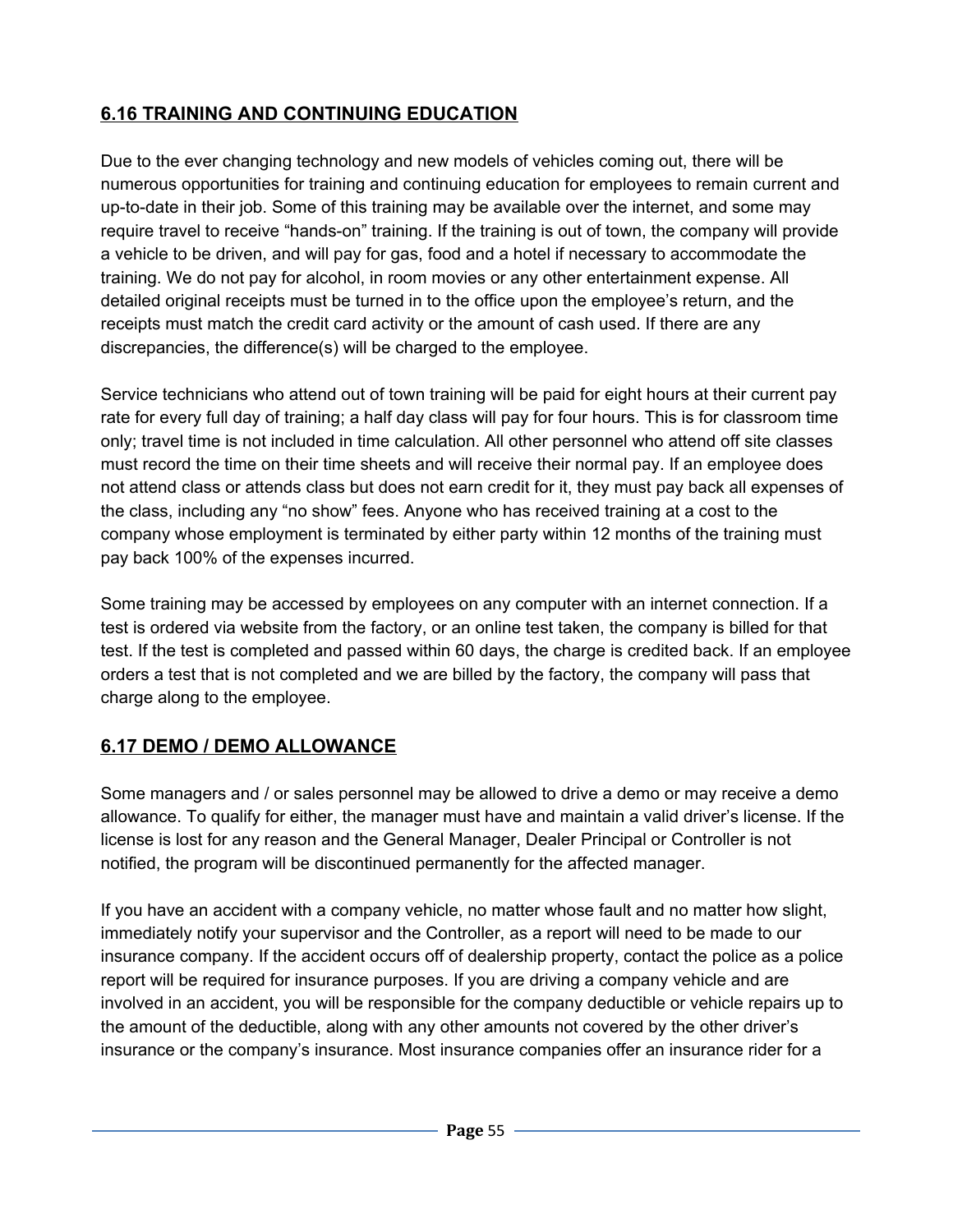nominal amount that extends the employee's insurance coverage to a non-owned auto; the company requires employees who have demos to carry this rider. Please provide a copy of your coverage to the Controller. Any tickets or fines incurred while driving a company vehicle are solely the financial responsibility of the employee who incurred it.

### **6.18 DEMO POLICY AND AGREEMENT**

A demonstrator vehicle is provided to certain employees as a selling tool for the benefit of the dealership. As such, it is expected that you will, at all times, use the vehicle in a manner that is considered positive to the dealership. In consideration for the dealership providing said employees with a demonstrator, it is expressly understood that the following policies and procedures will be complied with:

- 1. All demonstrators are assigned at the absolute discretion of the Dealer Principal.
- 2. The demonstrator may be removed from the employee's possession at any time without notice or replacement.
- 3. In the event of termination of employment with the dealership, regardless of the reason, the employee will immediately surrender the vehicle to the dealership.
- 4. Use of the demonstrator is restricted to commuting between the employee's residence and the dealership. Incidental personal stops are permitted while commuting between the residence and the dealership or driving for business purposes on behalf of the dealership only.
- 5. Employee must abide by all local, state, and federal laws regarding a motor vehicle and are personally responsible for any traffic or parking tickets or fines.
- 6. Employee must possess a valid Driver's License and have a driving record with minimal or no violations within a rolling three-year period before an employee can be issued a demo. Employee will sign a Motor Vehicle Record request which allows the dealership's insurance carrier to order the employee's driving record anytime during employment with the dealership. Any subsequent violations may result in the surrender of the demonstrator assigned to the employee at the absolute discretion of dealership management.
- 7. The consumption of alcohol or any controlled substance by the employee or any passenger is strictly prohibited.
- 8. Use of the demonstrator is strictly limited to the employee and no one else.
- 9. The demonstrator cannot be driven more than 75 miles from the dealership without the consent of the Dealer Principal. Demonstrator will not be available for personal use except as outlined in policy #4.
- 10. Keys must be removed and the vehicle locked whenever left unattended.
- 11. The attachment of any type of trailer hitch or hook-up to the demonstrator or the towing of any type of trailer is strictly prohibited.
- 12. Any traffic accidents or damage to the demonstrator must be reported immediately to the Dealer Principal or your supervisor. If you have an accident, you will be required to pay all costs not covered by the other driver's insurance or the dealership's insurance policy including, but not limited to, the deductible.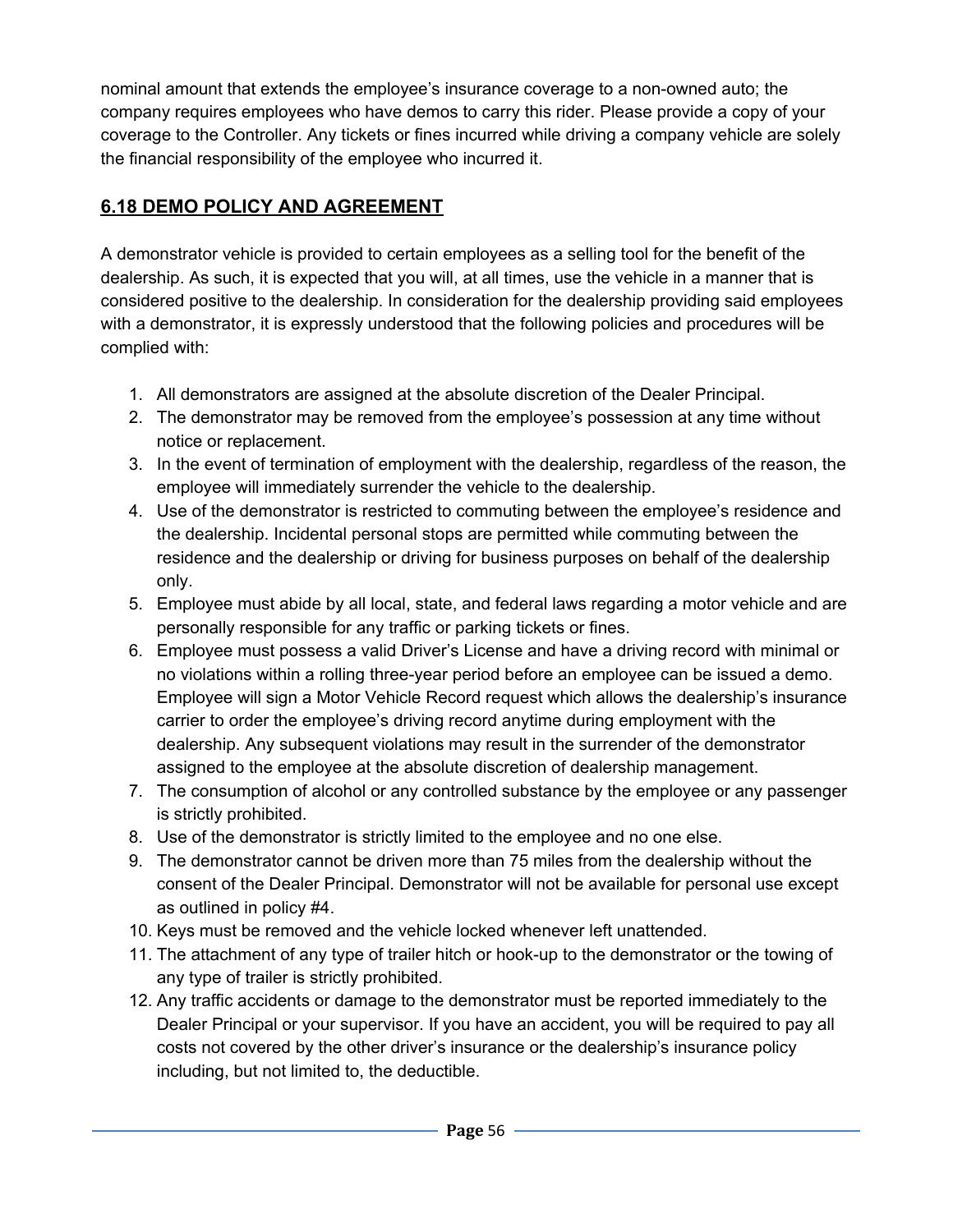- 13. The vehicle must be on the dealership's premises during working hours and will be available to other personnel for demonstration purposes. No personal property is to be kept in the demonstrator and the dealership will not be held liable for loss of same.
- 14. A dealer license plate will be issued for use on the demonstrator only. This license plate is assigned to the demonstrator and must be turned in for reassignment. The employee is responsible for charges incurred by the dealership for replacement of a dealer license plate lost while on a demonstrator assigned to the employee.
- 15. The interior and exterior of the demonstrator must be maintained in a clean and orderly condition, ready for sale. No smoking is allowed in any demonstrator vehicle.
- 16. The employee is responsible for seeing that scheduled maintenance services are performed on the demonstrator at the proper time and / or mileage intervals.
- 17. The employee is personally responsible for any and all repairs due to abnormal wear and tear including, but not limited to, scratches, dings and dents.
- 18. The demo must be grounded when it hits 5,000 miles. **Another demo will not be issued to the employee until this vehicle is sold!**
- 19. Use of seat belts by driver and passengers is mandatory.
- 20. The employee must carry an endorsement for non-owned vehicles on their personal vehicle insurance policy.
- 21. Use of the demonstrators is recognized as taxable income to the employee.
- 22. The employee hereby authorizes the company to withhold from any sums due the employee, as compensation or otherwise, all sums which the employee owes the company in connection with the use of the automobile, including, but not limited to: the cost of repairs and the amounts to be paid by the employee for the use of the automobile.

The employee has read the entire document and fully understands its contents. The employee agrees to comply with these policies and procedures and acknowledges that failure to adhere to them may result in disciplinary action up to and including termination of employment.

In addition to the conditions outlined in the Demo Agreement and Policy, the employee agrees to secure and provide the dealership with a current copy of their Motor Vehicle report. Employee agrees to provide this report upon signing the Demo Agreement and on an annual basis for as long as they are provided a Demonstrator Vehicle.

Employee understands that failure to provide such a report could result in forfeiting the use of the dealership provided Demonstrator Vehicle. Employee also understands that a poor driving record could lead to forfeiting the use of a Demonstrator Vehicle.

### **6.19 CAR DETAILING AND CLEAN UP**

Employees may have their car washed or detailed at an employee discount at the internal labor rate. Please know that customer cars have preference of order for this service. A service order must be completed prior to service being done. The cost may be charged under the policy for accounts receivable. If paying direct, your car will not be released until the order is paid in full.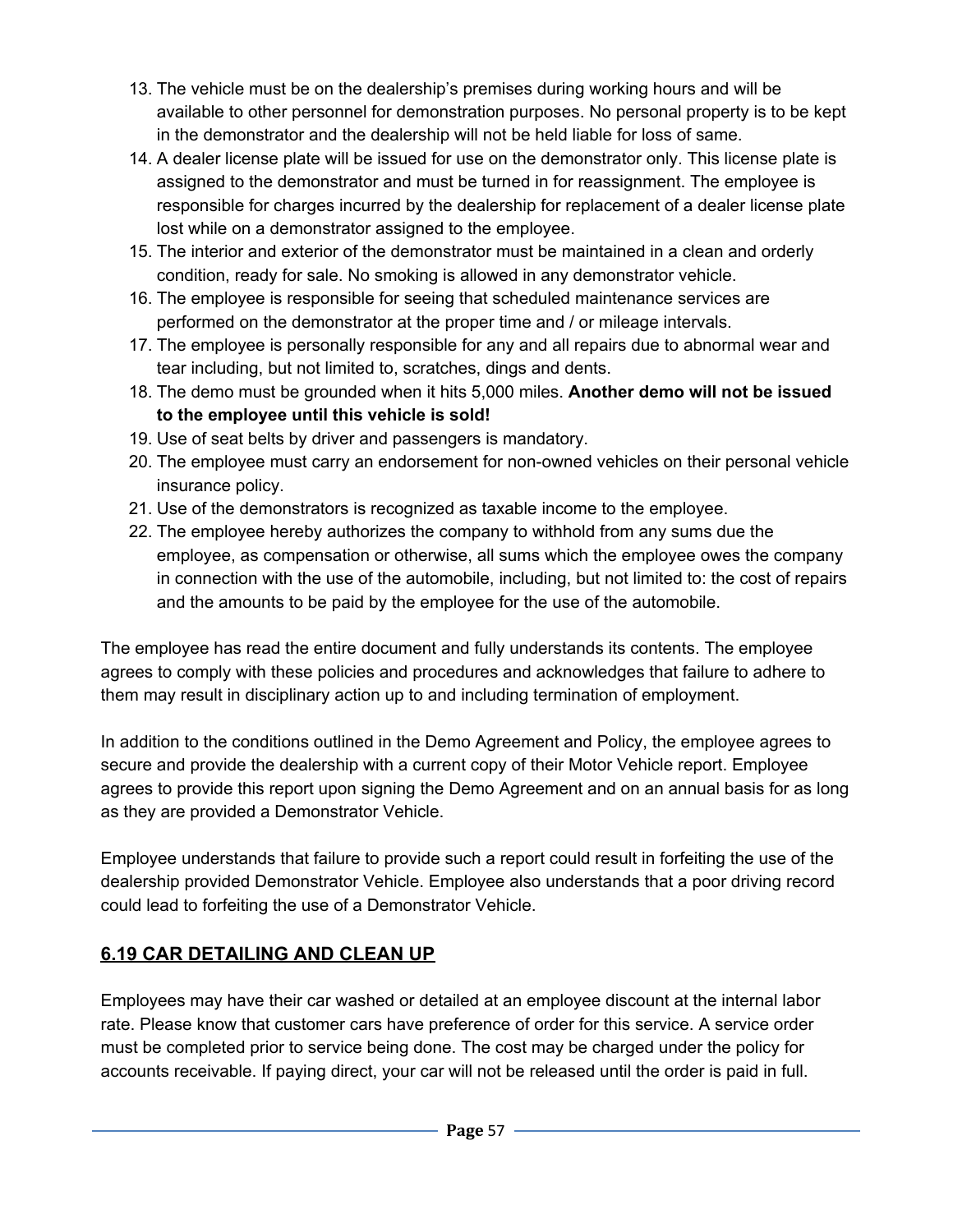There will be no guarantee that your car will be done that day. If you wish, you may pay full price and the order will be put in as a customer order.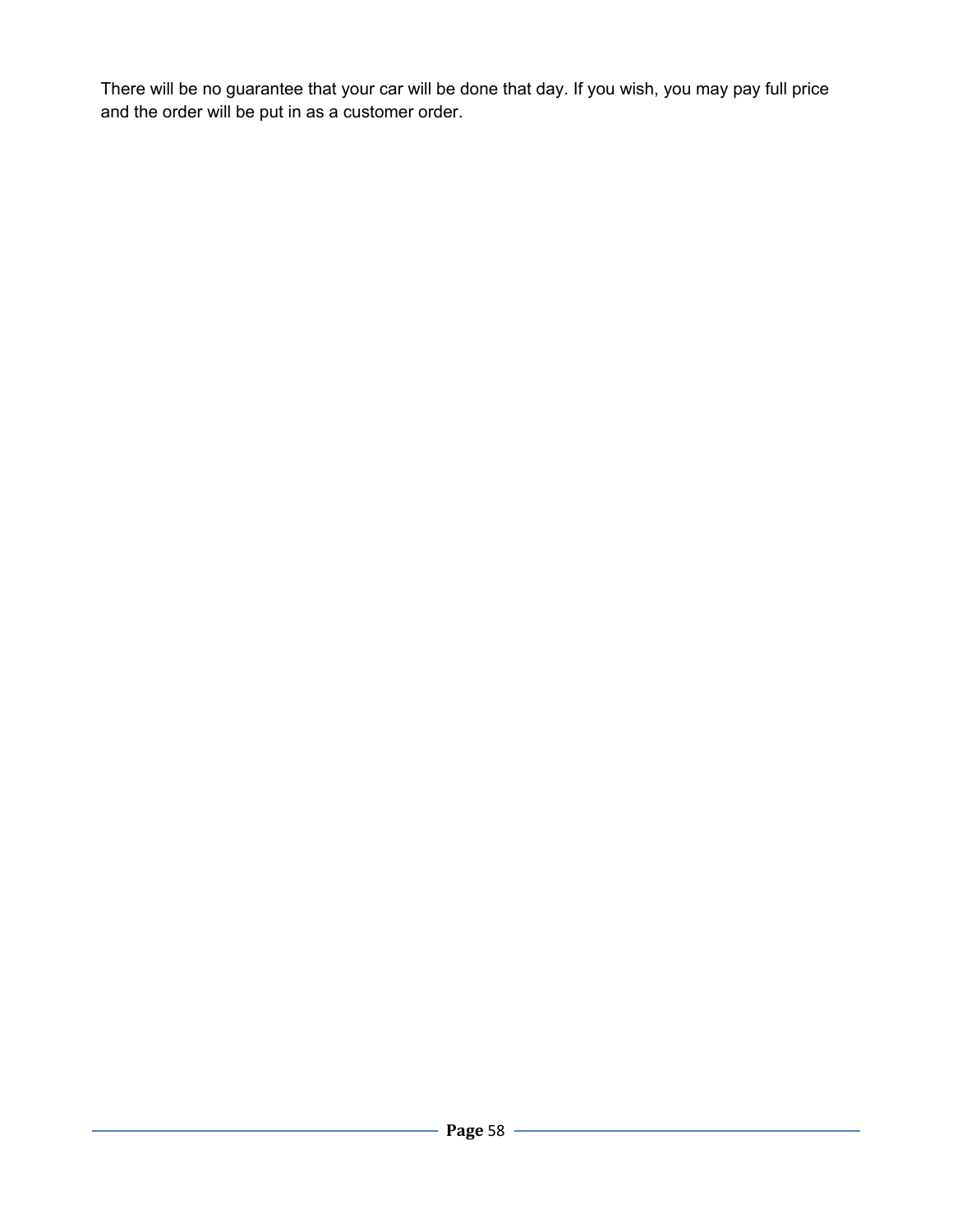# **SECTION 7: TIME OFF / LEAVES OF ABSENCE**

### **7.1 LEAVE WITHOUT PAY AND FMLA**

Because the company has more than 50 employees, FMLA (Federal Family and Medical Leave Act) rules are applicable. In order to qualify for FMLA leave, an employee must have been employed for at least 12 months and have at least 1,250 hours of service (hours worked are counted, vacation or any other paid time off is not) during the 12 month period immediately before the date the FMLA leave is to start. An eligible employee is limited to a *combined* total of 26 work weeks of leave for **any** FMLA-qualifying reasons during the single 12 month period.

In the event of a health crisis or family disaster, the dealership may grant an unpaid leave of absence in certain circumstances (if not eligible for FMLA leave). For employees who meet the FMLA eligibility requirements, FMLA leave can be taken for the following qualifying reasons:

- A serious health condition that makes the employee unable to perform the functions of his or her job.
- To care for the employee's spouse, son, daughter, or parent who has a serious health condition.
- Any qualifying exigency arising out of the fact that the employee's spouse, son, daughter, or parent is a military member on covered active duty or call to covered active duty status.
- Eligible employees may take up to 26 work weeks of leave in a single 12 month period to care for a covered service member with a serious injury or illness if the employee is the spouse, son, daughter, parent, or next of kin of the service member (referred to as military caregiver leave).

You should notify your manager in writing as soon as you become aware that you may need a leave of absence. Personal leaves of absence will be granted at the sole discretion of management, absent any applicable legal entitlement (qualifying FMLA reasons for an eligible employee). If you are granted leave, you must comply with the terms and conditions of the leave, including keeping in touch with us during your leave, and giving us prompt notice if there is any change in your return date.

You must not accept other employment or apply for unemployment benefits while you are on a leave of absence. Acceptance of other employment while on leave will be treated as voluntary resignation from employment. Benefits, such as vacation, sick days and holidays, will not accrue while you are on a leave of absence. You will not receive credit for the time during any leave, except that you will retain your original date of hire. Benefits such as insurance may be left in place; however, the employee will be responsible for 100% of the premium while on a personal leave of absence. The premiums to any insurance an employee wishes to keep in place must be paid a month in advance.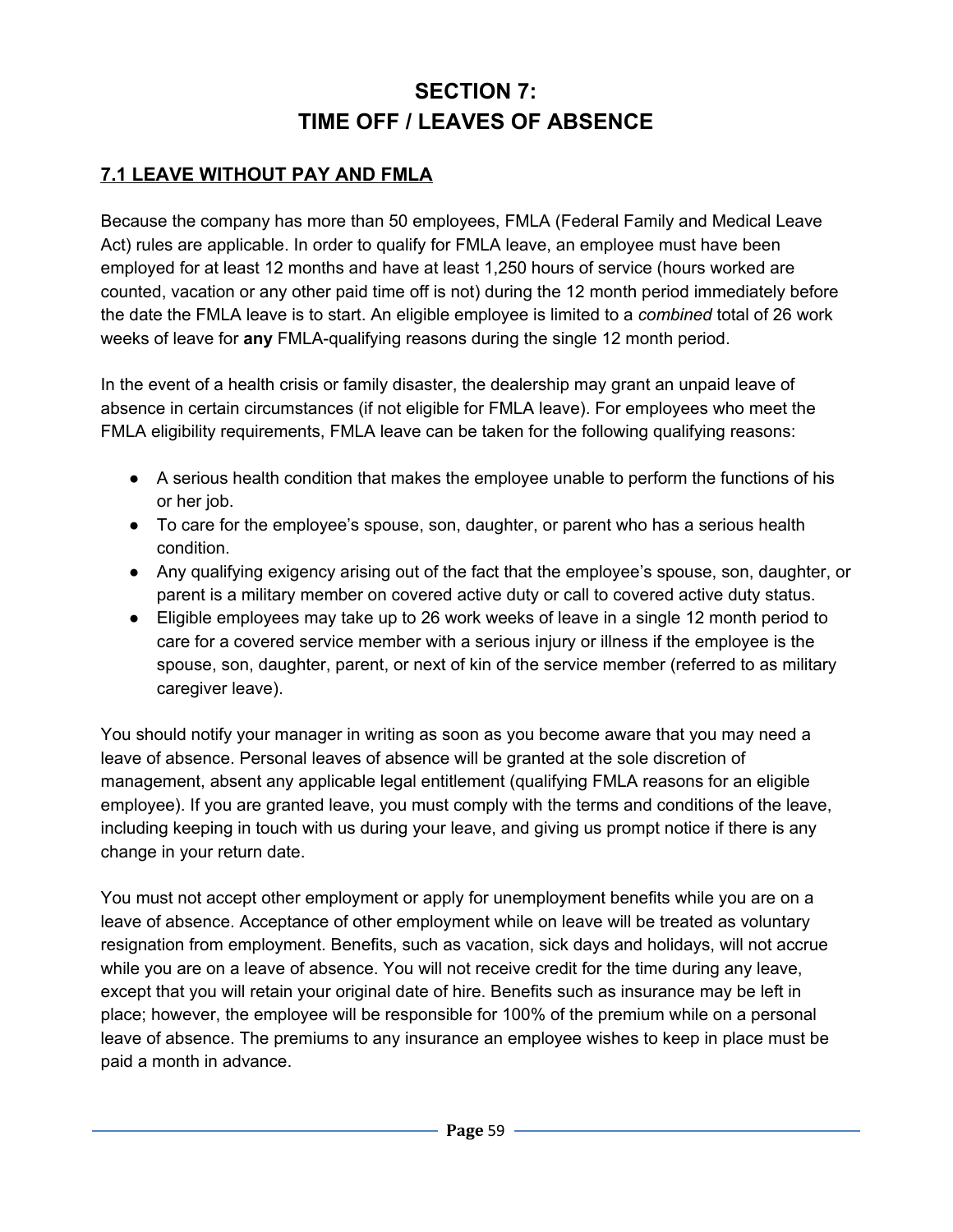You should speak directly with management prior to taking a leave to ensure your understanding of all of your obligations to the Dealership while on leave, such as your periodic reporting and re-verification obligations. Failure to comply with dealership policy may substantially affect your ability to return to work under this policy.

# **7.2 CIVIC DUTIES**

We encourage each of our employees to accept his or her civic responsibilities. As a good corporate citizen, we are pleased to assist you in the performance of your civic duties.

- **Jury Duty:** If you receive a summons for jury duty, notify your supervisor immediately. This is a paid excused absence. In order to be paid for the time which you are serving jury duty, give a copy of your jury summons to the payroll clerk to be filed with your payroll records. You are expected to report to work during your normal times if possible (if you are not selected for duty or whenever court is not in session) and to come to work early or work late if required to keep your workload caught up.
- **Voting:** We want every employee to have the opportunity to vote in every election. Generally, there will be sufficient time to vote either before or after your scheduled shift. However, if you foresee a problem getting to the polls, please notify your manager so that arrangements can be made

# **7.3 VACATION**

Paid vacation days are provided to full-time employees to recognize service. Your supervisor must approve vacation days in advance, so notify your supervisor as soon as possible when you know when you wish to schedule days off. All employees, including managers, are responsible for completing a vacation request form which MUST also be approved by your supervisor AND the Dealer Principal. Employees are responsible for making sure this form is completed and turned in to the payroll clerk as soon as the request is made, and absolutely no later than the Monday morning following the end of the payroll period during with the days off were taken. No vacation request received within two weeks of the requested time will be granted, except for an emergency or illness. Note: Employees will not automatically be paid for these days. It is not the responsibility of the manager or payroll clerk to track down the employee and ask if they want to use available days. **If no form is turned in, the employee will not be paid for any time off.** Only one person per department may be gone at one time. Only one manager per department can be gone per month (i.e. both sales managers cannot take vacation during July). Vacation days must be taken in full day increments only. Supervisors and managers must leave a phone number for emergency use only. Vacation days may be used as sick days or bereavement days with approval of your supervisor.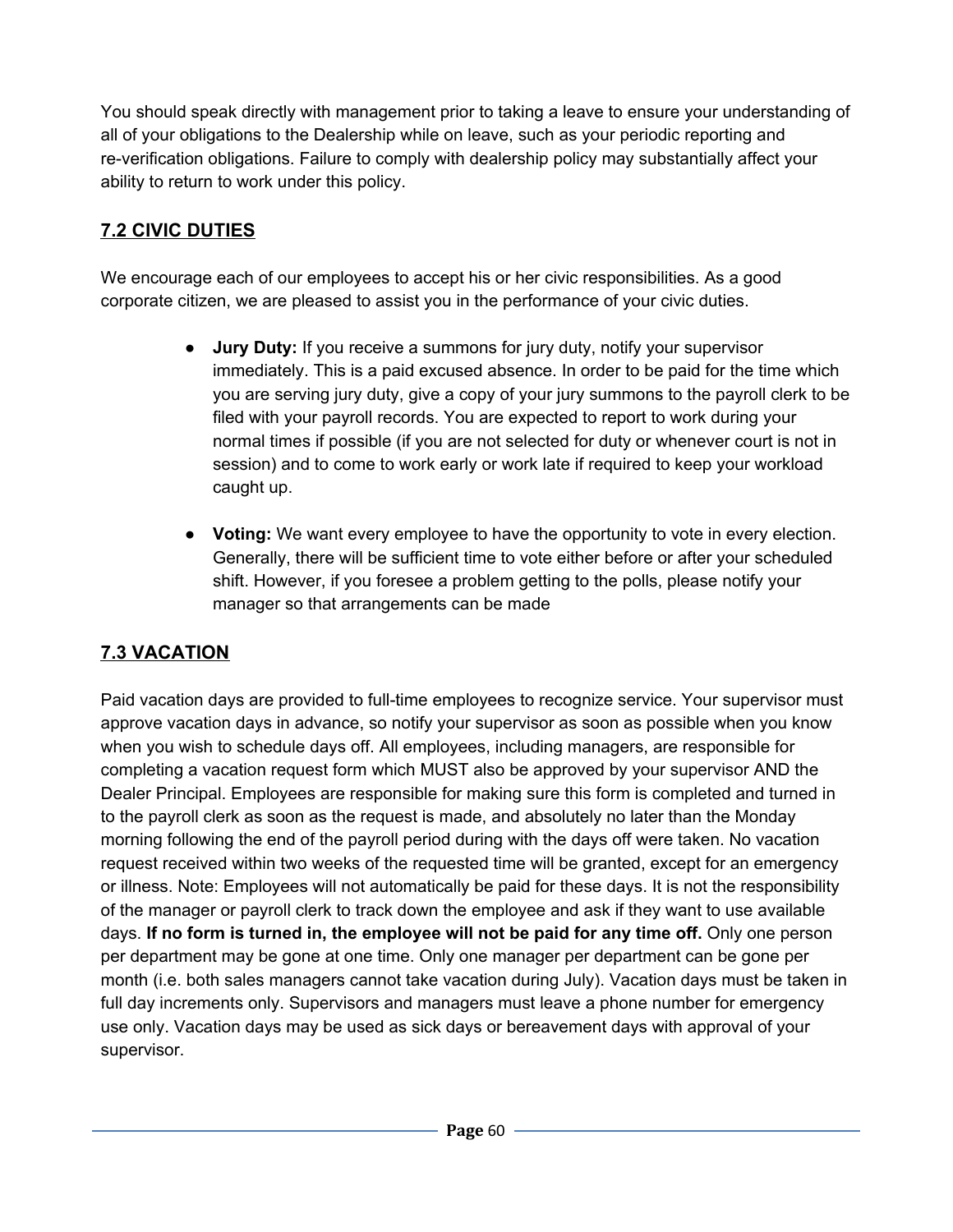Full time employees are eligible for paid vacation after each full year of continuous employment. Employees accrue vacation on the anniversary of their hire date, according to the following schedule:

One (1) week (5 days) of vacation after one (1) complete year of service Two (2) weeks (10 days) of vacation after two (2) complete years of service

Sales Managers will only accrue one week of vacation for every complete year of service, due to the fact that they have multiple three day weekends per year that add up to more than five days of vacation than all other employees accrue.

All vacations must be taken within one year of the date it is accrued and may not be carried forward to future years. If you are away from work for more than 30 days during the year, your vacation allowance will be adjusted on a pro-rata basis.

- Vacation pay for salaried and hourly employees will be paid on the basis of the individual's normal pay for a normal work week (no overtime).
- Flat rate technicians will be paid at their flag sheet rate.
- For managers, you will receive vacation pay based on your current week's base wages. You will receive your individual production for the month vacation is taken. You will not receive compensation for production generated on department gross while in your absence.
- Employees who are paid by commission will be paid vacation pay based on the individual's average weekly earnings for the twelve months immediately preceding the date on which the employee becomes eligible for vacation.

We provide our employees with paid vacation so that they are relaxed and better able to perform their jobs when they return. For this reason, we require employees to take their vacation and we *do not* permit employees to take pay in lieu of time off. In other words, at the end of the year, employees will not be paid for days not used. In case of separation of employment, vacations are not considered an earned benefit for cash payment. Hours paid for vacation will not be included in the total number of hours worked for overtime calculations.

Sales and F&I managers who wish to use their regularly scheduled weekend off as part of their vacation time will be charged vacation days for Friday and Saturday.

NOTE: Be aware that there may be times you are required to be present at the dealership or offsite for functions and events. This expectation applies to flat rate technicians, salespeople, and service advisors. Some examples of these types of events are, but not limited to: credit union sales and offsite sales events. These scheduled events will be taken into consideration when requesting vacation and could result in vacation not being approved. Please plan accordingly.

NOTE: Managers are not permitted to be off the last weekend of each month.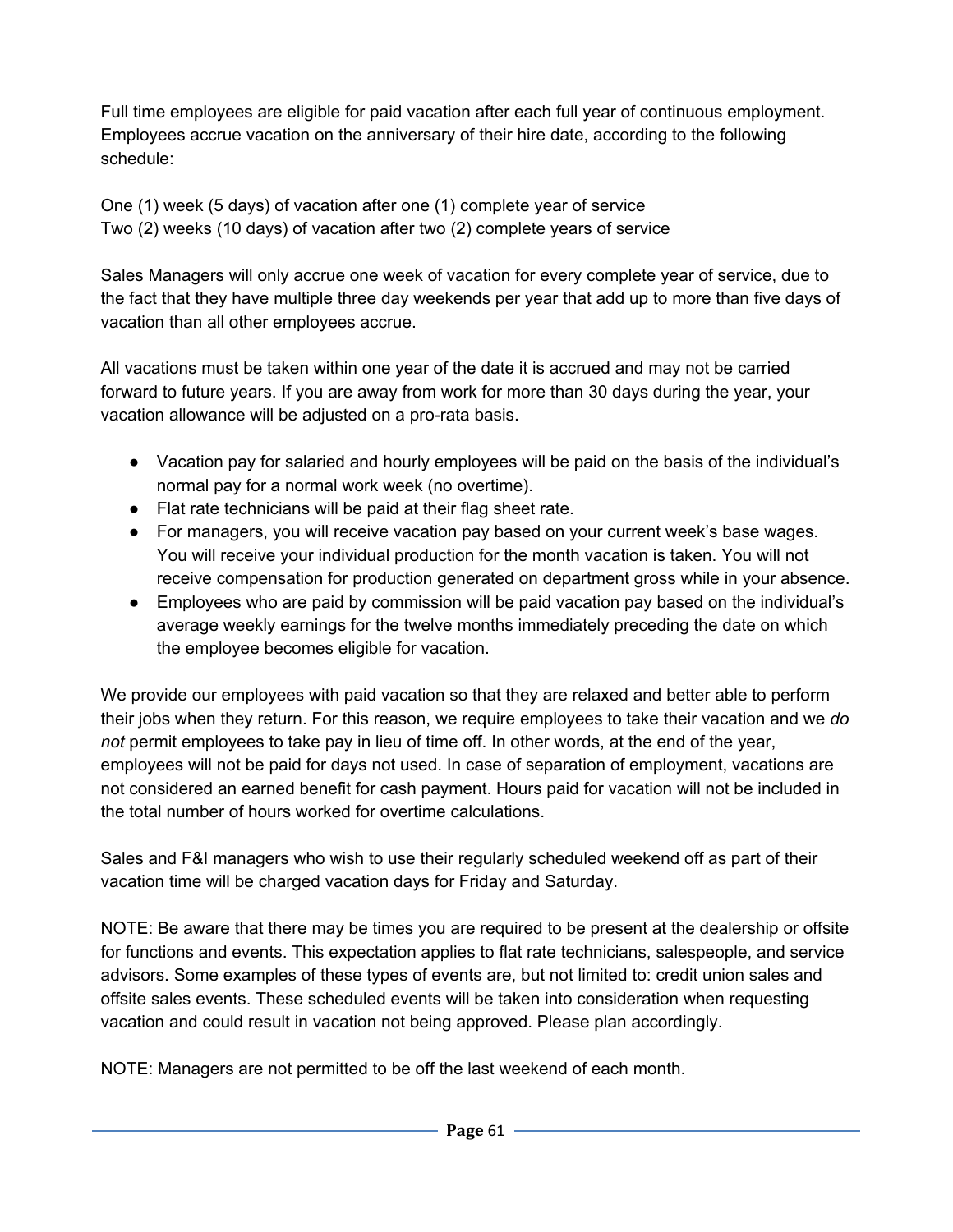## **7.4. HOLIDAYS**

Paid holidays are set aside each year for regular full time employees who have completed the benefits waiting period, who are normally scheduled to work that day. The actual dates will be determined yearly and can vary from the list below:

- New Year's Day (January 1)
- Thanksgiving (last Thursday in November)
- Christmas (December 25)

Generally, all departments may be closed on the above holidays; however, all departments may be open (sometimes only for limited hours), or only certain departments may be open. Individual employees in other departments may, on occasion, be required to work a holiday. Employees must work the day before and the day after a holiday, if normally scheduled to work, in order to receive holiday pay. If a holiday falls on Saturday or Sunday and you are not normally scheduled to work, you will not receive holiday pay. Holiday pay is 8 straight hours for persons on the clock; employees paid on straight commission (sales personnel and service advisors) or flat rate (technicians) will not receive holiday pay; and managers and salaried employees will receive their normal pay. The holiday will be counted as the day off for any employees who normally have a week day off (i.e. if the employee normally has Tuesdays off and the holiday is Thursday, the employee must work on Tuesday since Thursday is counted as their day off). If any other days off are taken, it will be subtracted from the salary for the week. Holiday pay will not be included in the total number of hours worked for overtime calculations.

### **7.5 ABSENCES / SICK DAYS**

If you will be absent from work for any reason other than a pre-approved vacation day, **you must personally call** (not have your spouse / significant other / parent call for you) **your supervisor** (not the office, not a co-worker) **every morning that you will be out, and text messages are not an acceptable form of communication**. Failure to call will be considered job abandonment and your employment will be terminated. If you will be out longer than three days, a doctor's excuse and release to work will be required before you are allowed to return.

The dealership provides time off with pay to assist you during periods of illness or injury. After completion of the 90-day benefits waiting period, full-time hourly employees are eligible to receive up to six (6) paid sick days per year. Employees paid by commission (sales personnel and service advisors) or by flat rate (technicians) are not eligible for this benefit. The days will be earned at the rate of one half day (4 hours) per month, or one full day (8 hours) earned every two months. If your start date is before the 15<sup>th</sup> of the month, you will accrue one half day (4 hours) for the month that you start work. If you start on the 15<sup>th</sup> of the month or after, your sick days will not start accruing until the following month. Employees may not accrue more than a total of six (6) days of sick leave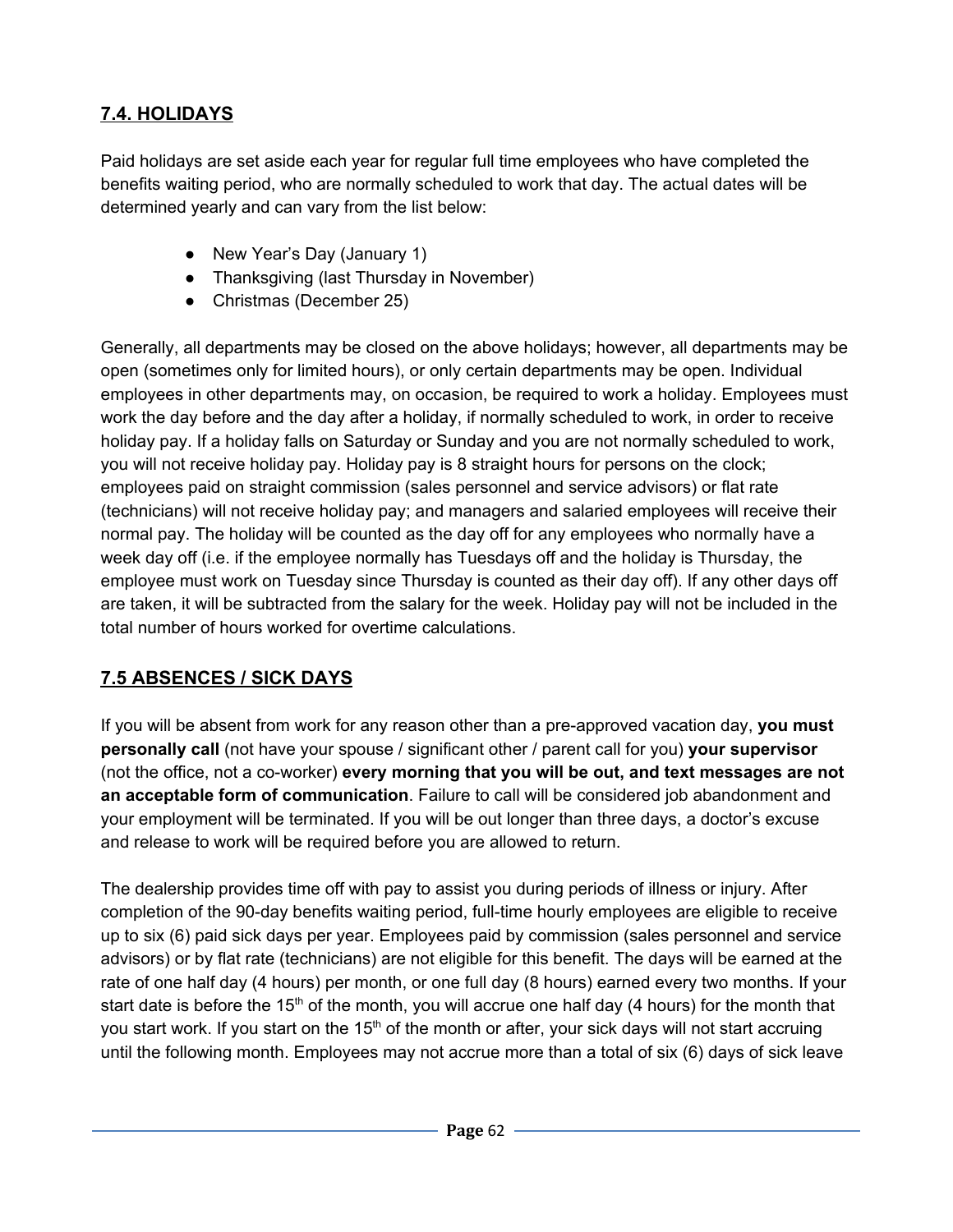at any time. Sick days are not vested, so in the event of separation of employment, there will be no pay for unused sick time. Sick time must be taken in half (four hour) day or full (eight hour) day increments, and the hours missed must be consecutive; for example, missing an hour every morning for a doctor's appointment doesn't qualify. Hours paid for sickness will not be included in the total number of hours worked for overtime calculations.

Sick days are to be used only for illness, not treated as a personal leave day. For example, if an employee or child is sick or has a doctor's appointment, that is a permissible use; accompanying a spouse or other family member to an appointment is not and will need to either be a vacation day or unpaid.

To be compensated for sick days, it is the responsibility of the employee to complete the Sick Day Form and turn it into the payroll clerk by the Monday morning following the end of the payroll period in which the sick day(s) occurred. If you fail to turn in the proper paperwork during the pay period for which the sick days occurred, you will not be paid for the sick day(s) as they will not be paid on a later payroll.

### **7.6 MILITARY LEAVE**

We are proud that some of our employees are members of the Reserves or National Guard, and we thank you for your service to our country. If you need time off to fulfill your military obligation, whether it's over a weekend or for a longer period, please let your manager know as far in advance as possible and give them a copy of your orders. The company will not pay you for time off while on military leave unless you have vacation time to use. The Uniformed Services Employment and Reemployment Rights Act (USERRA) protects the job rights of individuals who voluntarily or involuntarily leave employment to undertake military service. If you are eligible to be re-employed and meet the USERRA criteria, your job (or a comparable job) and benefits will be restored upon your return.

# **7.7 BEREAVEMENT PAY**

Employees (except employees paid by commission or by flat rate) are eligible for up to three (3) days of paid excused absence from work in the event of a death in your immediate family (mother, father, child, spouse, brother, sister, grandparent, grandchild, mother-in-law or father-in-law, foster parent or foster child). A one day paid leave for funerals of non-immediate family members (aunt, uncle, cousin) will be given. Unpaid time off to attend a funeral of a non-relative may be granted at the discretion of your supervisor, or you may be permitted to use vacation time, again at the discretion of your supervisor.

# **7.8 MATERNITY AND PATERNITY LEAVE**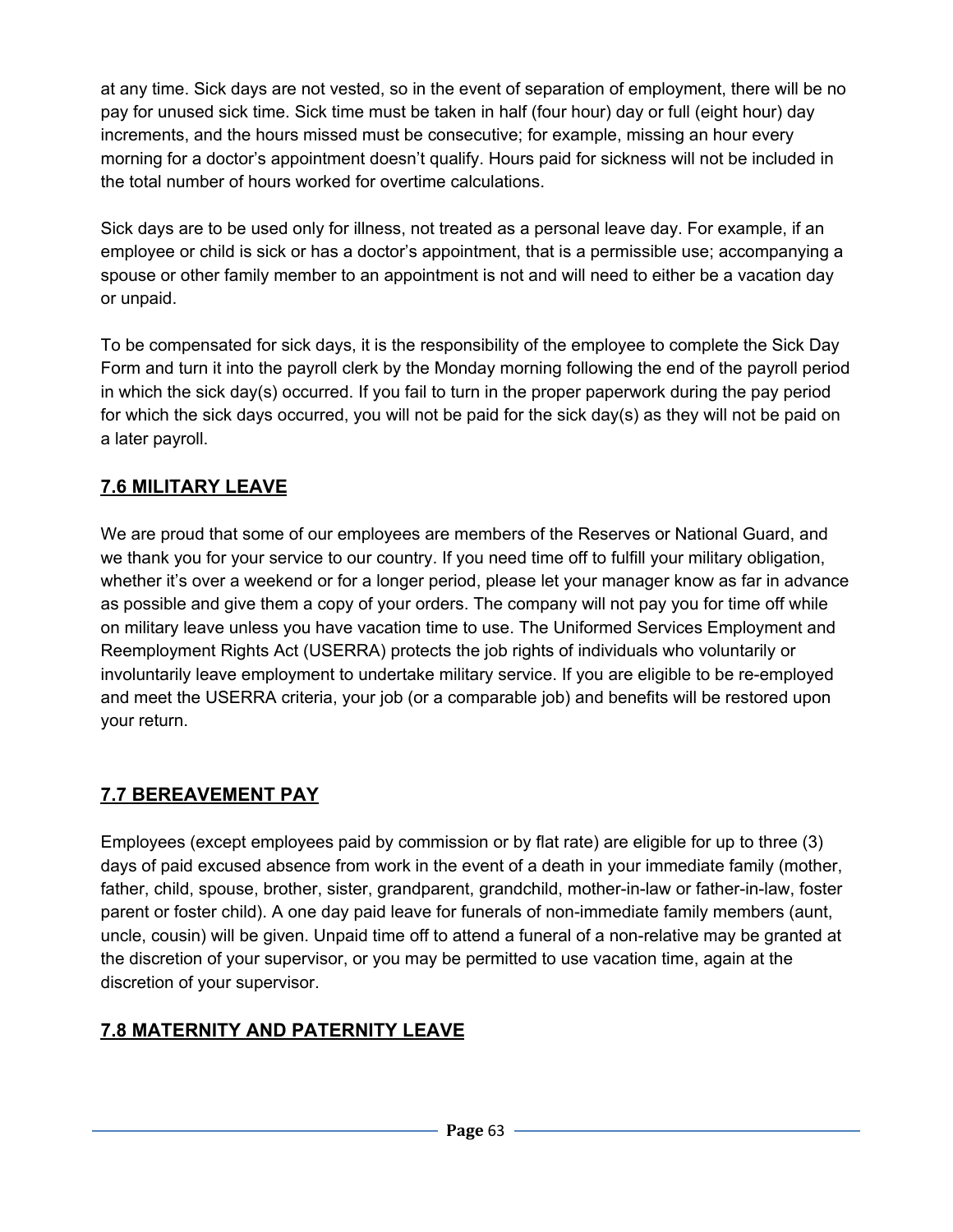We do want employees to know that their positions can be held for them in the event of needed maternity or paternity leave. For employees who do not qualify for FMLA leave, maternity and paternity leave is unpaid leave and is available as follows:

- If you are pregnant, you are entitled to up to 10 days unpaid special leave during pregnancy. This is for pregnancy related reasons, such as ante-natal classes or appointments with your doctor or midwife.
- Maternity leave is 12 weeks of unpaid leave.
- Maternity leave may be commenced up to 6 weeks before the date of birth or adoption at the choice of the employer.
- Paternity leave is up to two weeks unpaid leave for the mother's partner on the birth of or adoption of a child.

The length of FMLA leave is the same for both maternity and paternity leave. Eligible employees may take up to 12 work weeks of FMLA leave in a 12 month period for the following reasons:

- The birth of a child and to bond with the newborn child within one year of birth.
- The placement with the employee of a child for adoption or foster care and to bond with the newly-placed child within one year of placement.
- A serious health condition that makes the employee unable to perform the functions of his or her job, including incapacity due to pregnancy and for prenatal medical care.

It is important and vital that you work with your Manager to plan out the use of maternity and paternity leave. All leave needs to be coordinated and approved to ensure that the roles and responsibilities of your position are covered in your absence. Your position will be held as long as you work with the Company in coordinating your leave and your return to work. An estimated leave plan will be created with your Manager and placed on file with the Controller. If on Maternity leave, you must give a 3-week notice of your intention either to return or not return to work, if your plans deviate from the leave plan.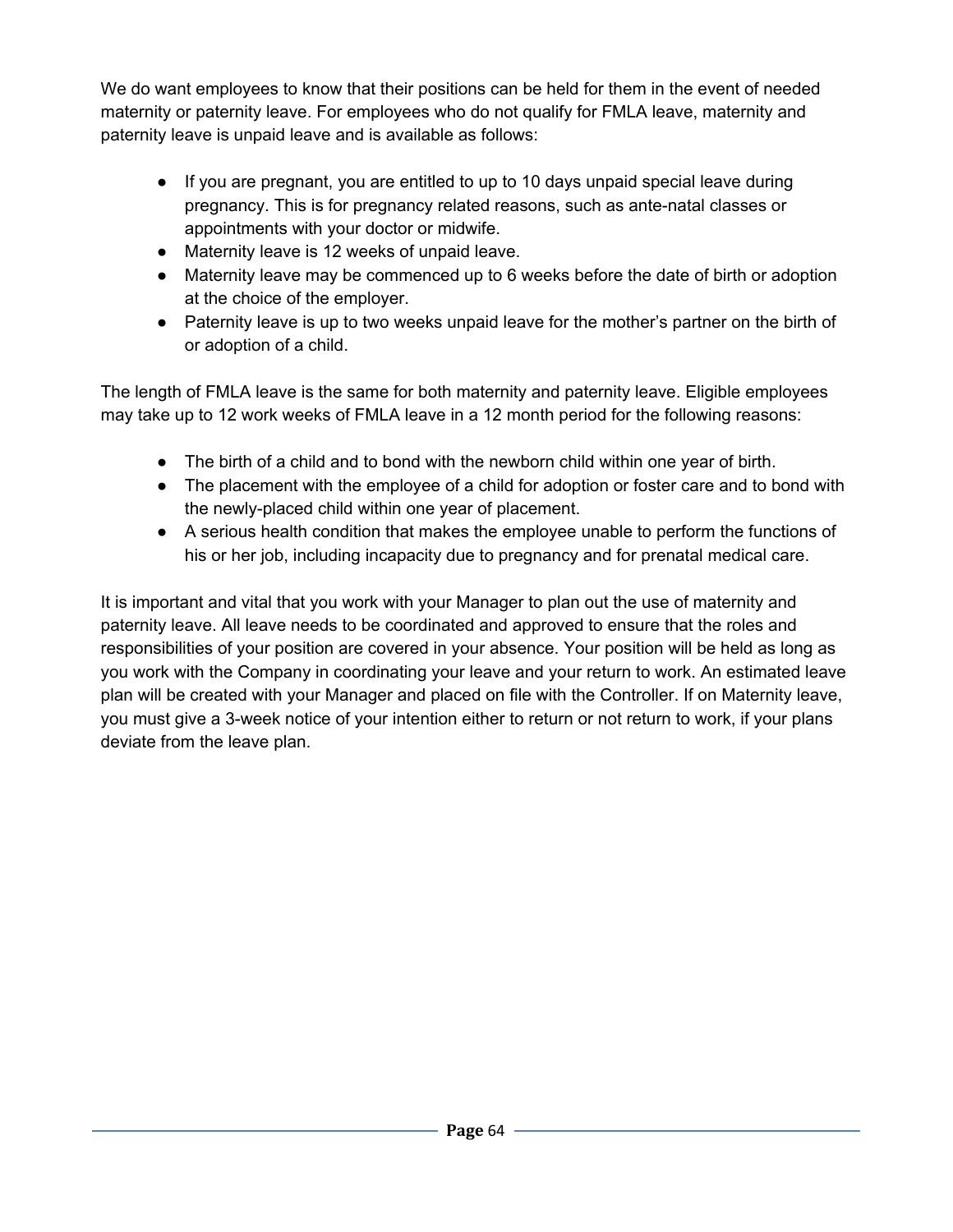# **SECTION 8: EMPLOYEE RELATIONS AND COMMUNICATIONS**

### **8.1 SUGGESTIONS AND GRIEVANCES**

Misunderstandings or conflicts can arise in any organization and should be resolved before serious problems develop. Most incidents will resolve themselves naturally. Should a situation persist that you believe is detrimental to you or to the Company, however, you are encouraged to engage in free discussion with your supervisor, department head or any member of the management team. These individuals will try to work out a satisfactory solution to the problem. When you inform us of your concern or problem, we will try to answer your concern or solve your problem as soon as possible under the circumstances.

We welcome your suggestions for improving the dealership. If you have a suggestion, put it in the form of an email, notate the subject, and send to your supervisor, the general manager or the Dealer Principal. Because the Company is interested in improving its efficiency and the quality of service we provide to our customers, all suggestions will be reviewed.

### **8.2 IF YOU HAVE A PROBLEM OR COMPLAINT**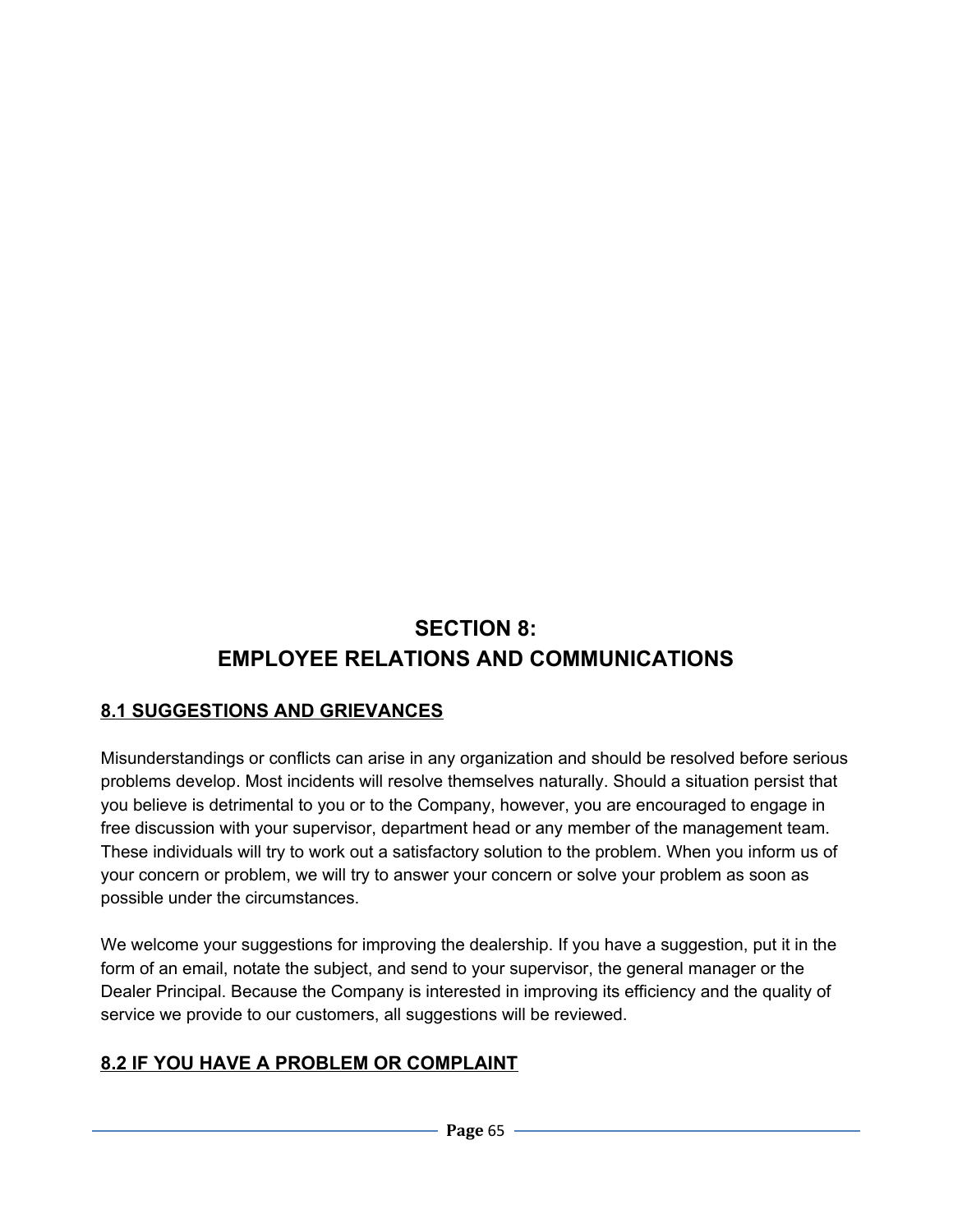If there is something about your job that is bothering you, let's get it out in the open and discuss it. We cannot answer your questions or solve your problems unless you tell us what it is we can do.

Our "Problem Solving Procedure" offers all employees the freedom to discuss anything they wish with their managers. If you have a problem, it can usually be resolved by following these steps:

Step 1: Any concerns should first be discussed with your immediate supervisor. Very often, your supervisor is in the best position to handle your problem satisfactorily.

Step 2: If your supervisor cannot solve the problem or if you are not satisfied after step 1, you should request a meeting with your Department Manager.

Step 3: If you still feel the need to speak to other members of management after you have spoken with your supervisor and your Department Manager, we encourage you to request a meeting to speak with the General Manager or the Dealer Principal.

In the event you have a concern and for personal reasons you cannot follow the steps in this procedure, you may email the General Manager or the Dealer Principal requesting a meeting. The email should include an overview of your issues, what steps you have followed, and who you have talked to regarding the matter. The General Manager or the Dealer Principal is available for advice and assistance in solving your problem.

When you inform is of your concern or problem, we will try to answer your concern or solve your problem as soon as possible under the circumstances.

### **8.3 DISPUTE RESOLUTION PROCEDURE**

Over the years, we have come to realize that resolving employment disputes thought the court system can take years and drain employees both emotionally and financially. We also know that most problems which arise in the workplace can be resolved if the parties involved will simply discuss them openly and honestly. Therefore, we have adopted a formal dispute resolution procedure that is designed to help resolve problems in the early stages.

Under our policy, employees are encouraged to utilize the Problem Solving Procedure outlined above. If you are still dissatisfied with the decision, you have the right to demand binding arbitration of any legal dispute between you and the Company which could brought in court, including claims regarding wrongful discharge, employment discrimination, harassment, or any other dispute relating to your employment or arising under labor employment or civil rights law.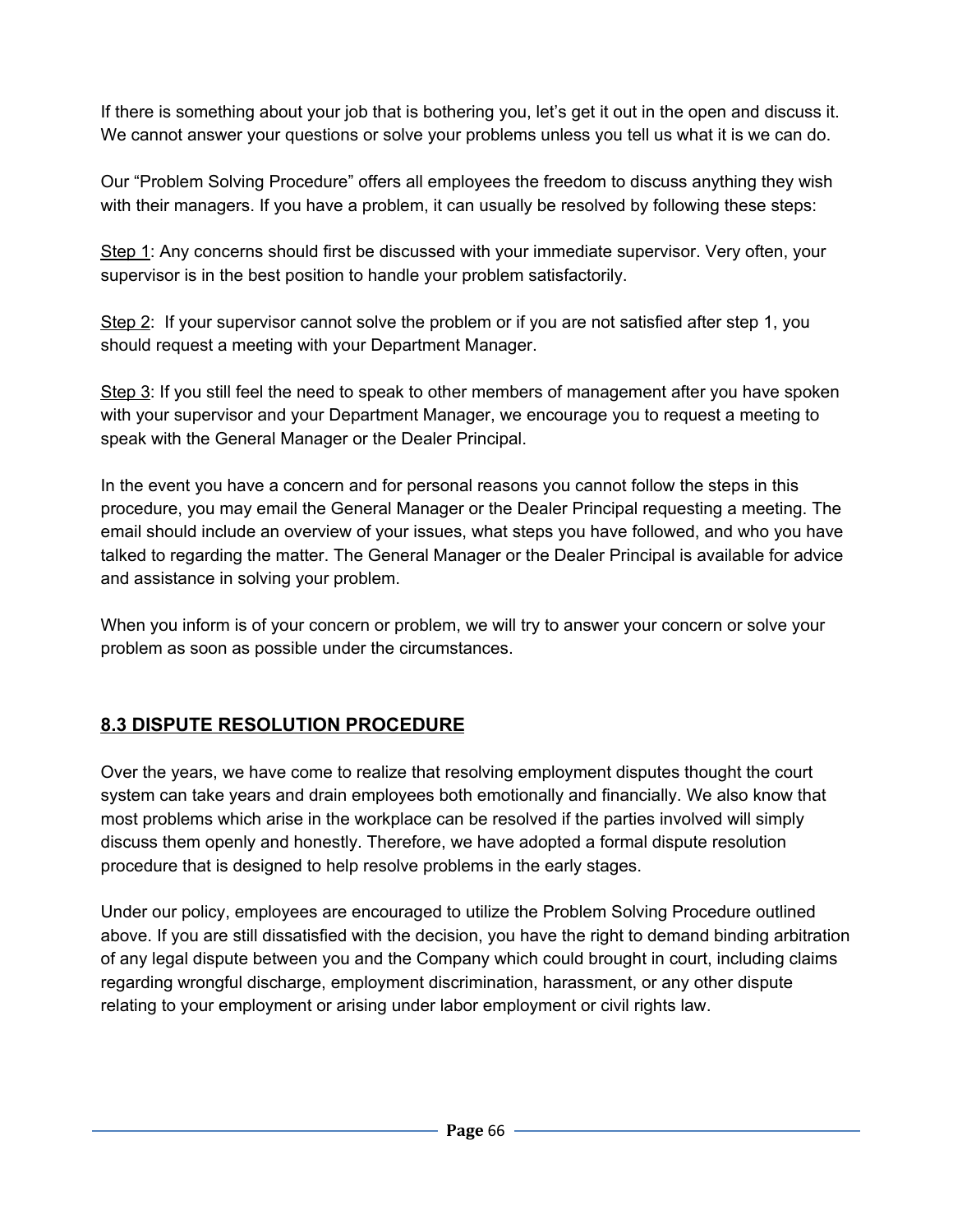Arbitrations are conducted in accordance with the Federal Arbitration Act and the Company's arbitration rules. These rules provide that you may help to select the arbitrator who will hear your cause from a list of qualified arbitrators. The arbitration proceedings are similar to court proceedings, with the arbitrator acting as the judge. If the arbitrator finds that your claim is valid, the arbitrator has the authority to award you everything a judge or jury might award you. The arbitrator also has the authority to require the parties to comply with this award. An award by an arbitrator is usually issued within months, where a court decision often takes years.

All employees who are hired or promoted after the effective date of this policy are required as a condition of their employment to agree to resolve their disputes in this manner rather than through a court system.

# **SECTION 9: RESIGNATION/TERMINATION OF EMPLOYMENT**

### **9.1 TYPES OF TERMINATION AND SEPARATION OF SERVICE**

Termination fall into two basic categories: Voluntary and Involuntary. Voluntary terminations are generally employee-initiated whereas involuntary ones are generally employer-initiated. Voluntary terminations are the most common form and include voluntary resignations and retirements.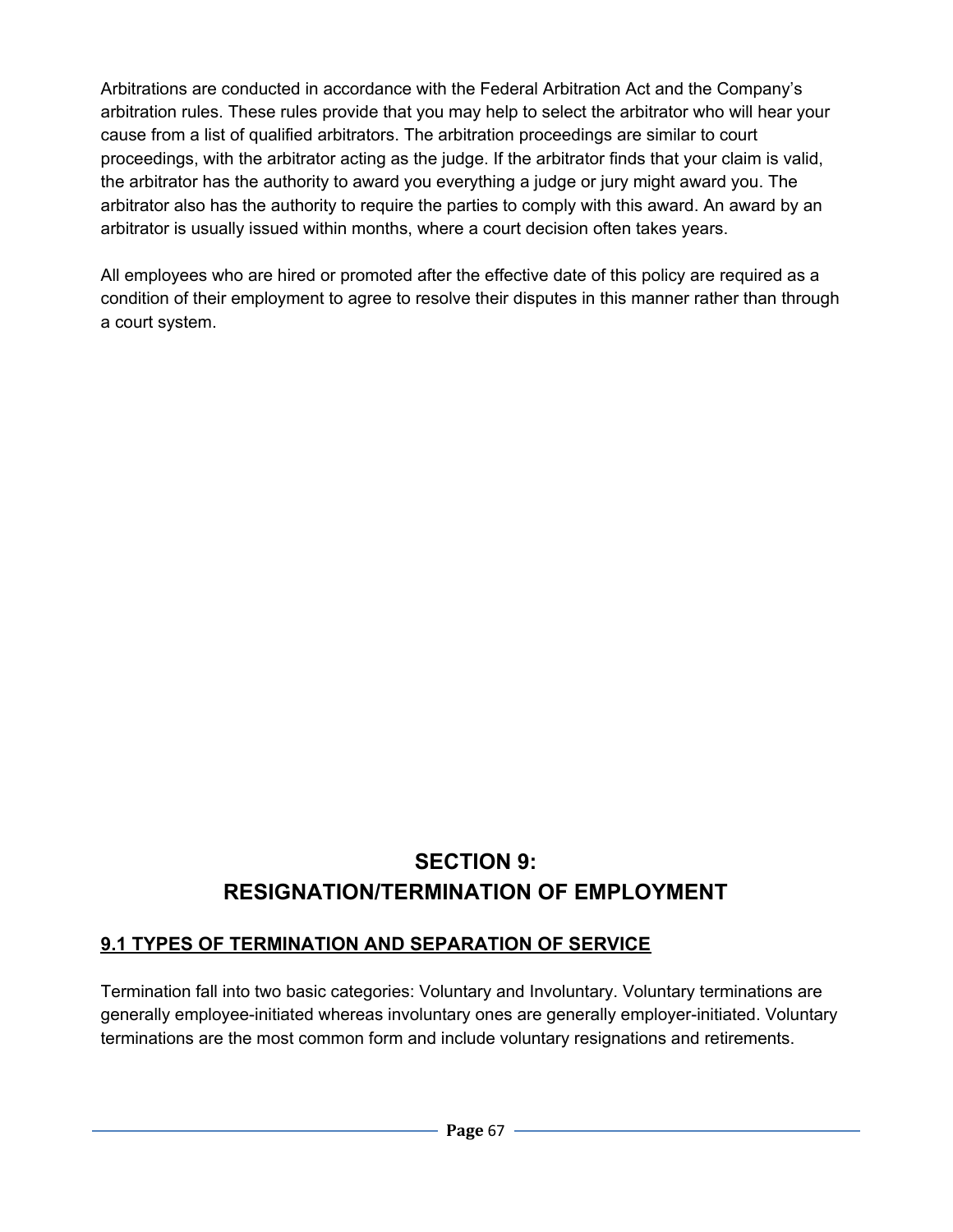Involuntary ones include discharges of employees who fail to meet performance standards as well as layoffs for downsizing and restructuring.

Properly classifying causes of termination along with an exit interview can help record separation circumstances and allow the discharged employee to vent concerns and frustrations and may help to reduce animosity. Such an interview may also provide valuable information on supervision, company procedures, and necessary modifications. The cause of termination may affect severance pay, unemployment insurance, retirement and other benefits.

#### *Terms to know regarding termination of employment:*

#### **Termination**

Employees of the Company are employed on an at-will basis, and the company retains the right to terminate an employee at any time.

#### **Misconduct**

Most disciplinary policies allow for termination on the basis of employee misconduct. Theft, dishonesty, violence, unsafe acts, violation of work rules, and insubordination are examples.

#### **Unsatisfactory Performance**

Such dismissal can follow repeated absence or lateness or failure to meet deadlines, quotas or an inability to complete assigned work.

#### **Job Abandonment**

Employees who fail to report to work or contact their supervisor for three (3) consecutive workdays shall be considered to have abandoned the job without notice, effective at the end of their normal shift on the third day. The supervisor shall notify the Controller at the expiration of the third day and initiate the paperwork to terminate the employee. Employees who are separated due to job abandonment are ineligible to receive accrued benefits and are ineligible for rehire.

### **Organizational Change**

Layoffs may occur due to downsizing, restructuring, or job demands changing.

### **Retaliation**

It is illegal to discharge an employee in retaliation for exercising a legally protected right.

### **Resignation**

Although we hope your employment with us will be a mutually rewarding experience, we understand that varying circumstances cause employees to voluntarily resign employment. Resigning employees are encouraged to provide two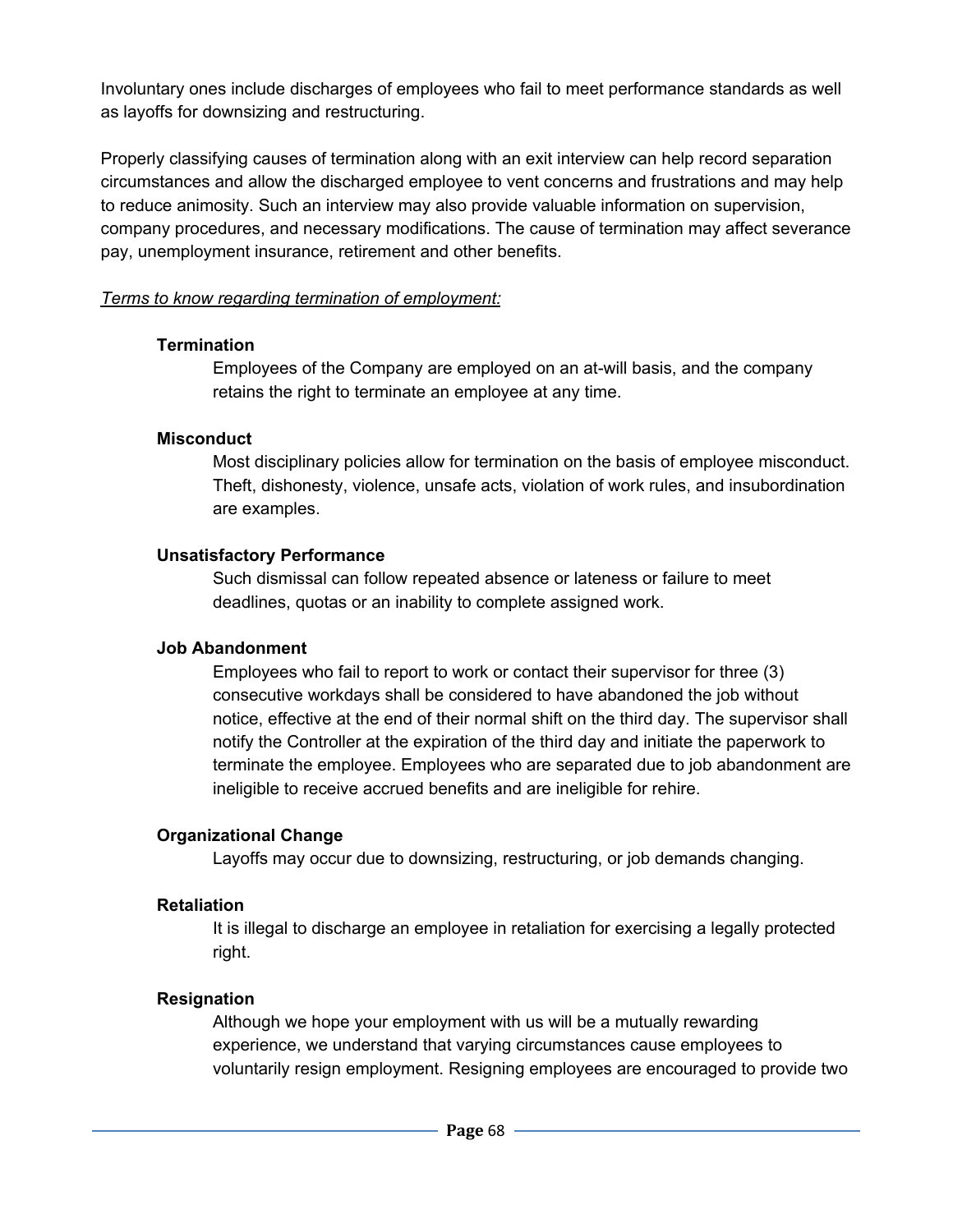weeks' notice, in writing, to facilitate a smooth transition out of the organization. Management reserves the right to provide an employee with two weeks' pay in lieu of notice in situations where job or business needs warrant such action. If an employee provides less notice than requested, the employer may deem the individual to be ineligible for rehire depending on the circumstances regarding the notice given.

#### **Constructive Discharge**

This occurs when an employee resigns to avoid involuntary termination. An employer might offer this if a long time employee cannot meet the demands of the job or to save the employee or company embarrassment. Company policy requires a written resignation and exit interview.

#### **Retirement**

Most retirements are voluntary terminations. Employees who wish to retire are required to notify their supervisor and the Controller in writing at least one (1) month before the planned retirement date.

### It should be noted that:

*The National Labor Relations Act prohibits termination of some employees because of certain union agreements.*

*Title VII of the Civil Rights Act of 1964 protects employees from termination based on race, color, religion, national origin of sex.*

*The Age Discrimination in Employment Act protects employees over the age of 40 from discriminatory discharge.*

*The Employee Retirement Income Security Act of 1974 makes it unlawful to discharge an employee for exercising any right he or she is entitled to under an employee benefit plan.*

*Many state and federal laws provide certain protection to employees who are absent from work due to civil responsibilities such as voting, military service, and jury duty.*

*The American with Disabilities Act prohibits the discrimination or discharge of an employee based on a disability if he or she can do the job with reasonable accommodations initiated.*

### **9.2 LEAVING PROCEDURES**

Whenever an employee chooses to terminate their employment, we would appreciate a two week notice to allow time to find a suitable replacement, and for the employee to assist in training the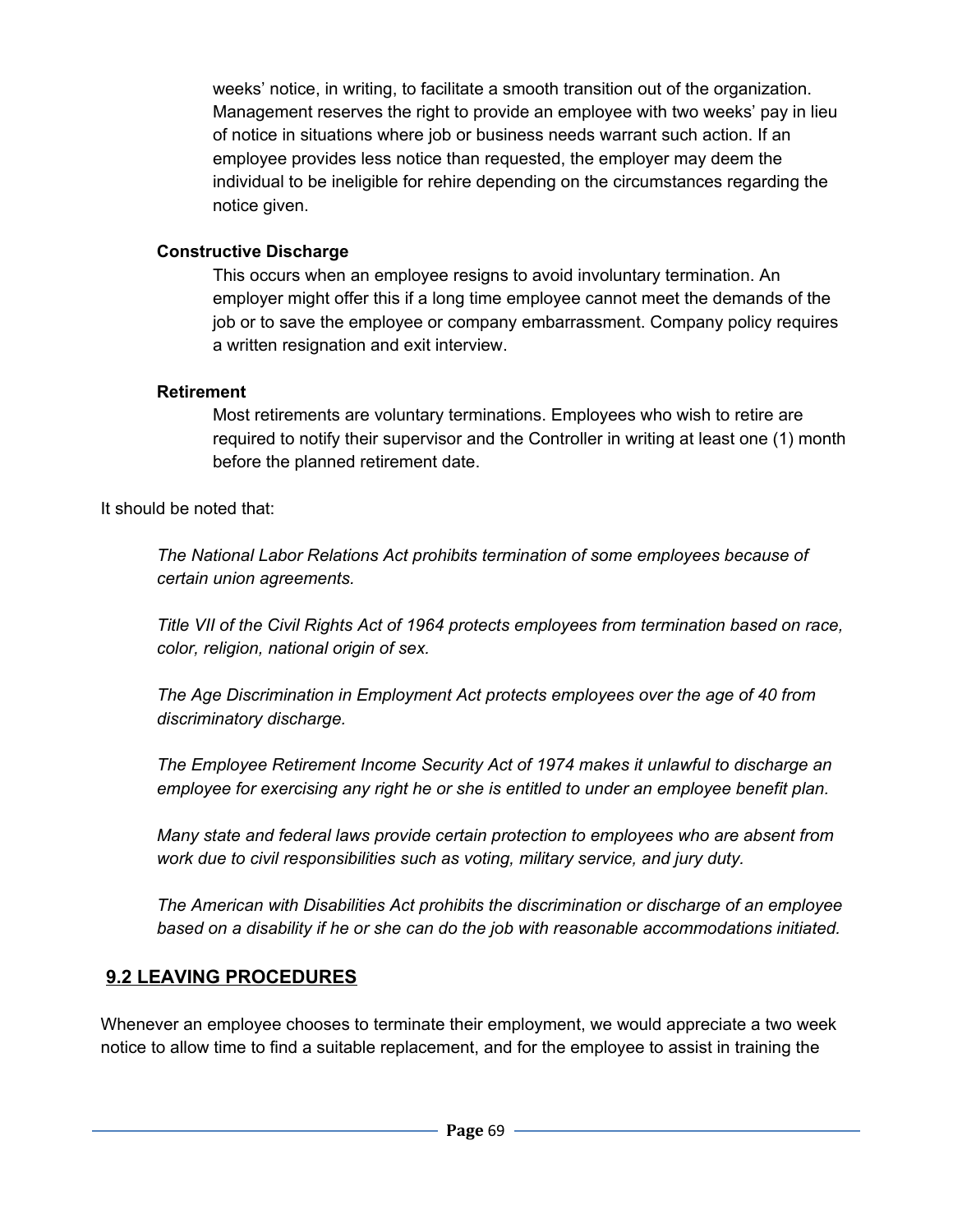replacement to make the transition as seamless as possible. This notice should be provided in writing to your supervisor and the Controller.

When employment is terminated, your final paycheck will be cut with the next regular payroll and any amounts owed to the company (accounts receivable, uniforms, insurance, etc.) will be deducted. Any wages, commissions, and/ or bonuses will be used to offset any amount owed to the company, and any remaining amounts will be paid to you.

When you leave the Company we ask that you:

- return all company property including company car, mobile phones, computers, access cards and keys, company records, paperwork and documents, identification cards, uniforms, and other relevant property;
- hand over all current work to your supervisor in order to ensure continuity of business / service;
- note that leaving the company with any digital images of data is not permissible
- hand over to your supervisor all notes of confidential information which you may have acquired during your employment.

**Before** you receive your final paycheck, any company property must be turned in, and a termination form and COBRA acceptance / denial form must be signed. If any company property or uniforms are not turned in, the cost of replacement for the items(s) will be deducted from your final paycheck. All employees are required to sign the Wage Deduction Authorization Agreement to deduct the costs of such items from the final paycheck at the time of hire. All accounts receivable balances will also need to be settled and will be deducted from your final paycheck. With regards to keys, you will also incur costs to rekey all property associated with keys not returned. In the event legal action must be pursued to recover costs for unreturned property, the Company will seek to hold you responsible for the costs of the unreturned property and any legal costs created by this action.

Health insurance terminates the last day of the month of employment; therefore employees will be required to pay their share of health and dental premiums through the end of the month. Information for Consolidated Omnibus Budget Reconciliation (COBRA) continued health coverage will be provided during the exit interview.

These topics and other related issues will be addressed and covered in the exit interview.

### **9.3 EXIT INTERVIEW**

The importance of the exit interview is to ensure that you understand and cover all needs outlined in 9.2 Leaving Procedures. This is for your benefit as much as it is for ours. Any employee leaving the Company is required to attend an exit interview conducted by the employee's Department Manager. The purpose of this interview is to determine the reasons for leaving and to resolve any questions of compensation, insurance continuation, return of Company property, or other matters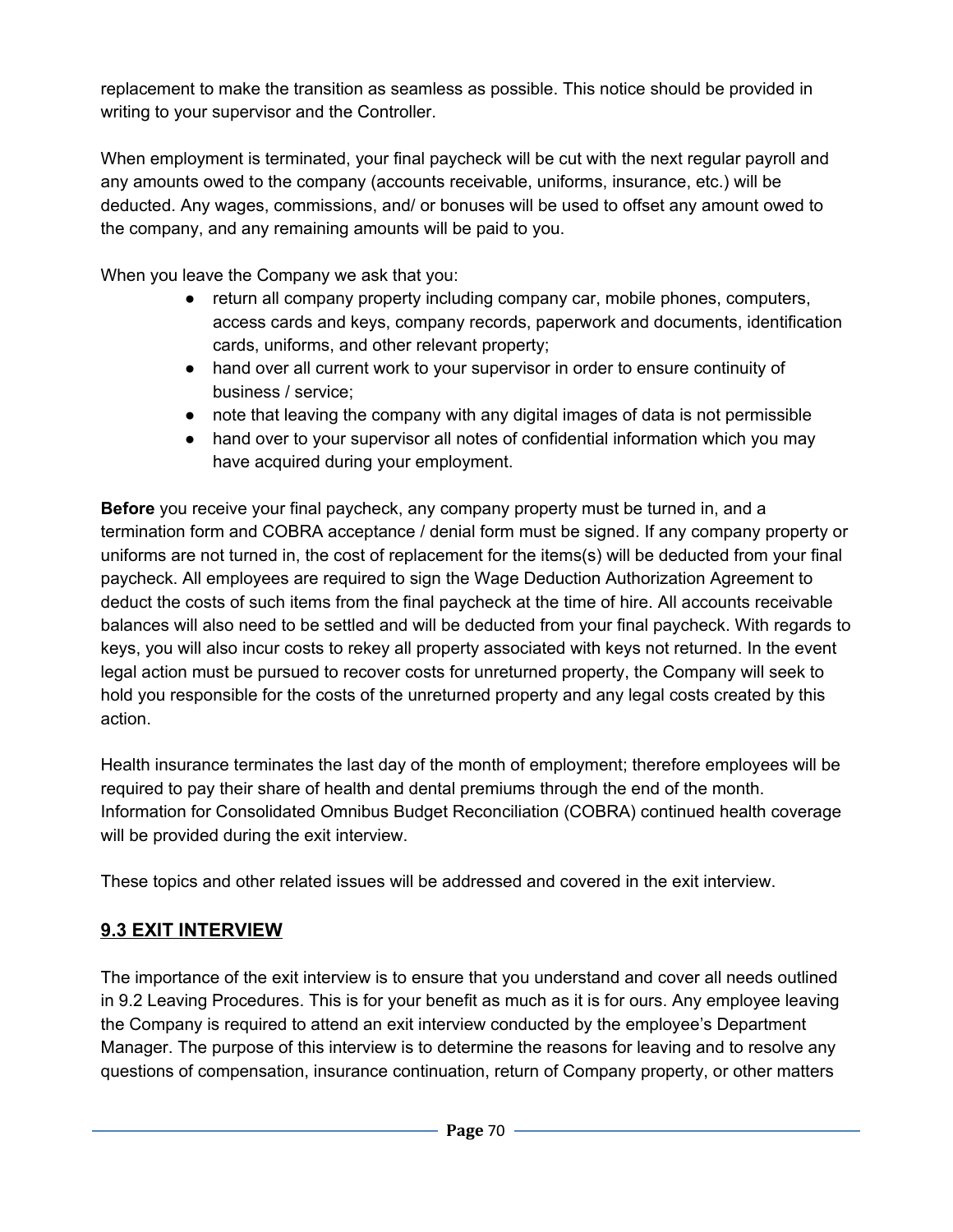related to leaving as mentioned in 9.2 Leaving Procedures. It also aimed at helping us to understand how we can improve our organization given your comments and feedback. Employees who do not participate in an exit interview will be ineligible for rehire.

# **9.4 REHIRE**

Former employees who left the Company in good standing and were classified as eligible for rehire may be considered for reemployment. An application must be submitted through the online application system, and the applicant must meet all minimum qualifications and requirements of the position, including any qualifying exam, when required.

Supervisors must obtain approval from the Controller, General Manager or Dealer Principal prior to rehiring a former employee. Rehired employees begin benefits just as any other new employee. Previous tenure will not be considered in calculation for longevity, leave accruals, or any other benefits.

An applicant or employee who is terminated for violating policy, resigned in lieu of termination for employment due to policy violation, or anyone who failed to complete an exit interview will be ineligible for rehire.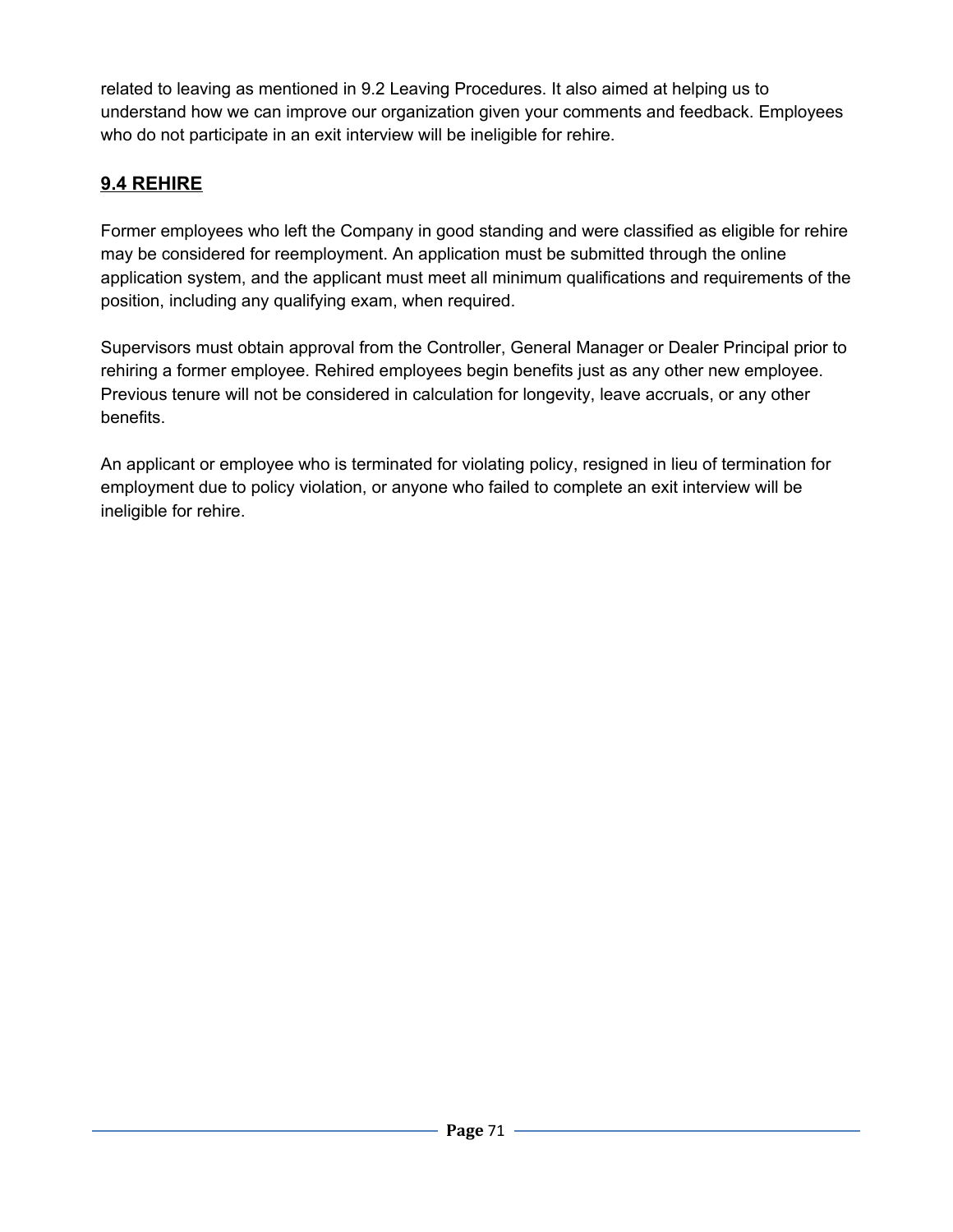# **SECTION 10: FEDERAL TRADE COMMISION SAFEGUARDS RULES SECURITY PLAN**

In compliance with the Gramm-Leach-Bliley Act, The Company has adopted the following policies to secure customer records and information. The definition of "Customer Information", "Sensitive Information", or "Personally Identifiable Data" (all terms interchangeable) for the purpose of this plan, shall include, but not be limited to: (a) first and last name; (b) a home address or other physical address, including street name and name of city or town; (c) an email address or other online contact data (i.e. instant messaging user identifier); (d) a telephone number; (e) Social Security Numbers; (f) Vehicle Identification Numbers; (g) any account numbers; and (h) any other data that is combined with any of the above.

**Compliance:** As part of its plan, each institution must:

- 1. Designate one or more employees to coordinate the safeguards;
	- Program coordinator: Controller

2. Identify and assess the risks to customer information in each relevant area of the company's operation, and evaluate the effectiveness of the current safeguards for controlling these risks;

- Sales Sales personnel and sales managers will ensure that any documents containing sensitive data are either in folders or desk drawers, so that any information is out of sight of any other employees or customers. The sales personnel will have the Privacy Notice signed immediately upon collecting any non-public, personal information, and give the customer copy to the customer. The dealership copy of this form will need to be kept with any other paperwork as a file for the customer is developed. If this form is not signed, the salesperson will not be paid a commission on the deal until the customer signs the form, as the deal jacket is incomplete without all necessary paperwork signed.
- F&I No confidential information will be left out in the F&I office when the business is closed; it will be put in a desk or filing cabinet drawer. In addition, the F&I office will be locked when business is closed. Customers and vendors should not be left alone in the office unless absolutely necessary, then all and any sensitive data must secured and out of sight before the employee leaves the office. Even when the F&I manager is in the office, any applications in progress should not be left in plain view of any customers, or employees not authorized to have access to sensitive information. Credit applications are entered into DealerTrack or another similar program, and can be sent directly to several lenders for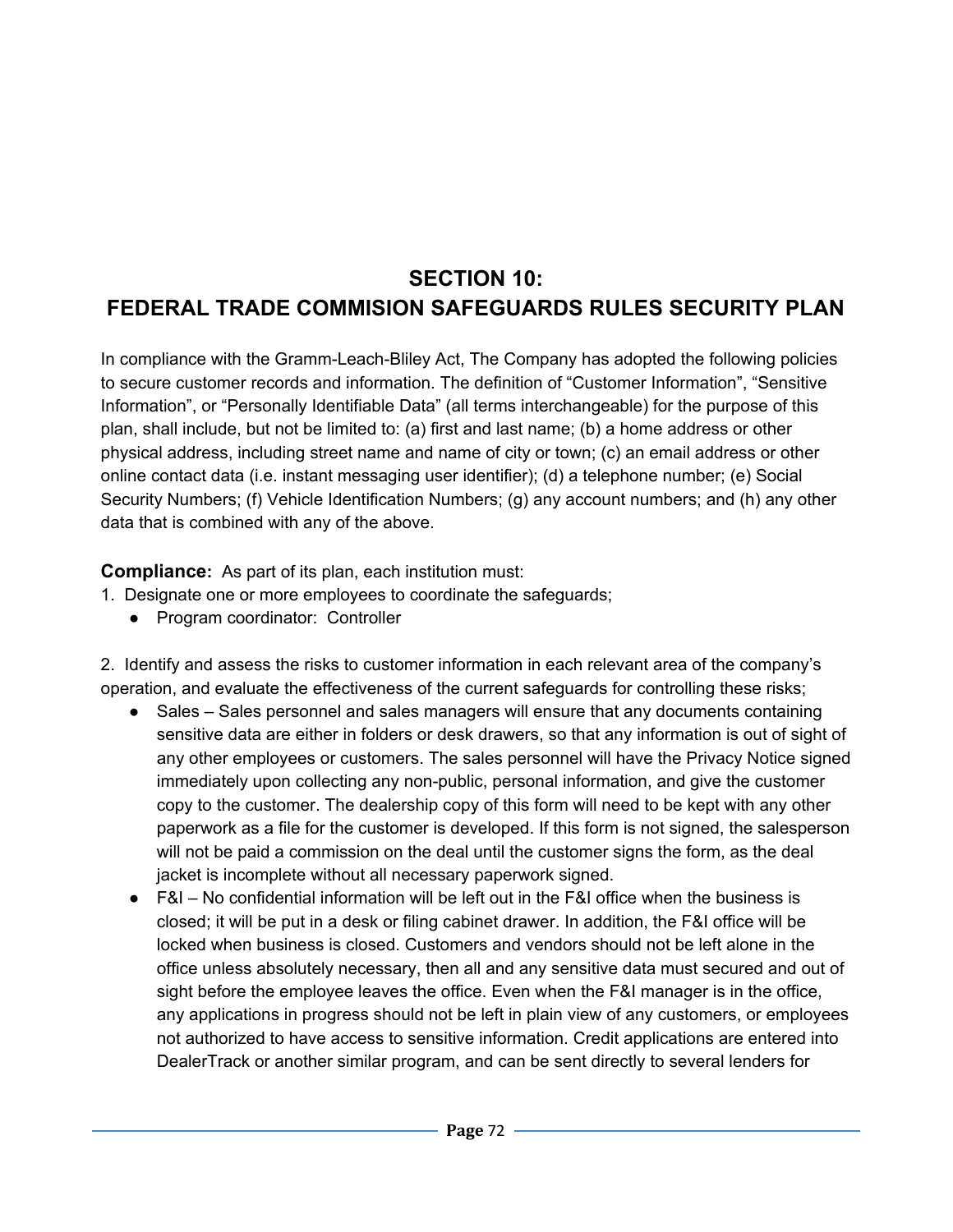approval simply by selecting lenders, with no additional information required. This process almost completely eliminates the possibility of errantly sending data to an incorrect location. Credit bureaus will be viewed on the computer screen by the F&I manager, and will be printed out only when necessary, as an additional safeguard. If it is necessary to fax applications or other supporting documents to a lender, the document(s) must be picked up off the fax machine as soon as the transmission is successfully completed, and returned to the appropriate folder. Old applications and turn-downs containing sensitive information will be stored in a secure location, and will be shredded after the required time period for which they must be retained is completed.

- Office Current year vehicle deal files containing sensitive information will be stored in locked filing cabinets in the office, which is locked when the office staff leaves at the close of each business day. Payroll files are located in a filing cabinet in the Controller's office, which is locked when the office is closed. The General Manager or Dealer Principal and controller have keys to the office. Any information pertaining to vehicle deals in process or new employee files will be moved off the desk tops and put into a locking desk overnight.
- Computer Server The computer server is located in a room not accessible to the public. Access to the server is limited during the day and the office is locked when no personnel are present.
- Owner / General Manager or Dealer Principal Office If the office contains any sensitive information, it will be kept locked when the manager is not present. The General Manager or Dealer Principal and controller have the keys to the office.
- Parts Any documents containing sensitive information (customer orders, etc.) will be kept in folders or otherwise out of sight of customers or employees. The office is locked when the parts personnel leave at the end of the day.
- Service Any documents containing sensitive information (repair orders, customer surveys, etc.) will be kept in folders or otherwise kept out of sight of customers or employees. The completed service repair orders are stored in filing cabinets in the office, which is locked when the office is closed. The service manager will be responsible for making sure the service manager's office is locked every night.

#### **Employee Management and Training**

- References will be checked prior to hiring employees who will (or who have the potential to) have access to sensitive customer information. Checking references may extend to doing a background check. All offers of employment will be subject to satisfactory references and (if applicable) background checks. This safeguard is meant to help prevent employees from engaging in identity theft.
- Employees, new as well as existing, will be required to sign an agreement to follow the confidentiality and security standards for handling customer information (covered under the employee handbook agreement located in the front of the handbook). There will be severe penalties for any breach of security, confidentiality and integrity of customer information, and any security policies set forth in the security plan, up to and including termination. These topics are also covered in section 4.2 of the regular handbook section of the book,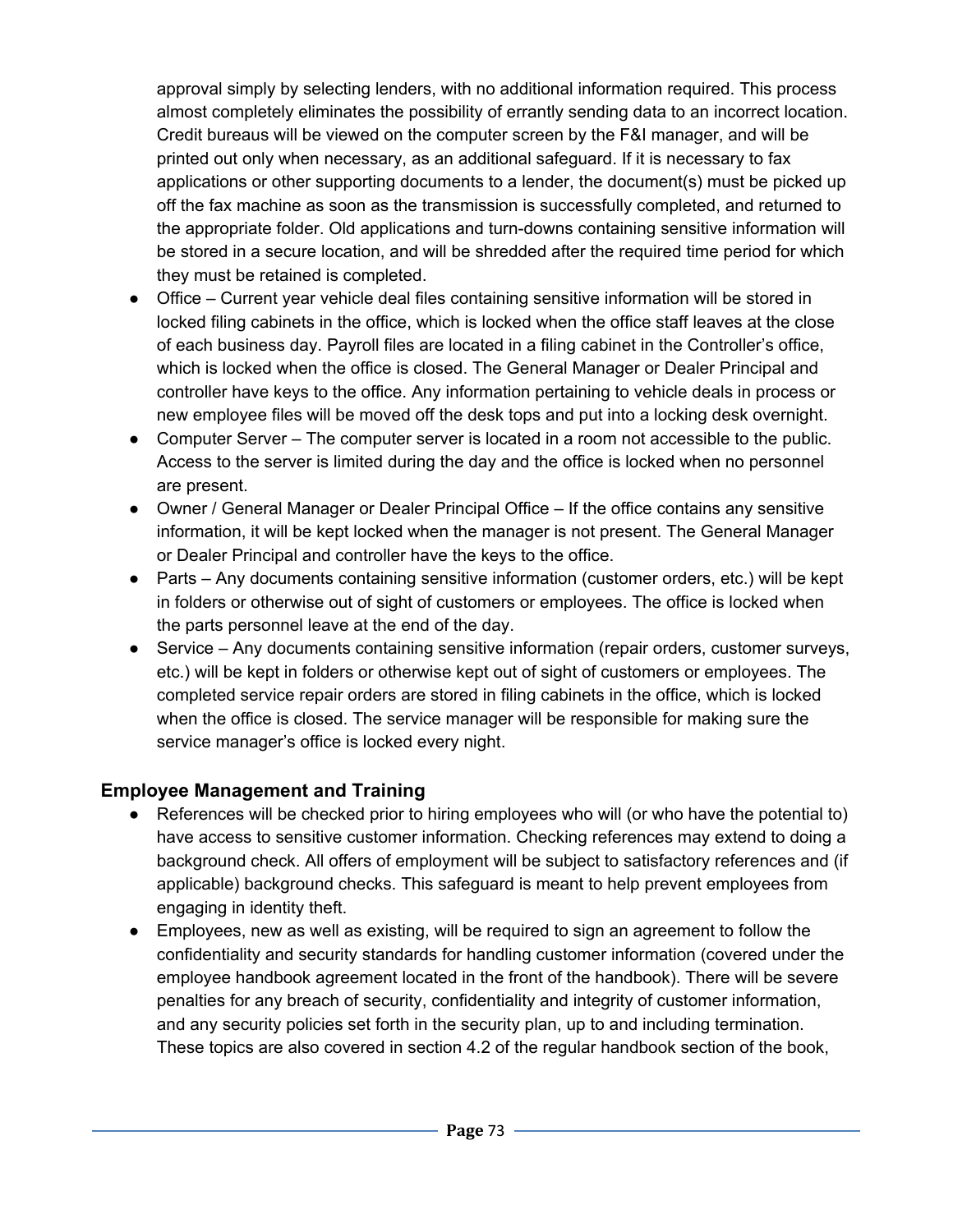and the complete confidentiality policy is located in the supporting documents section of the handbook.

- Proper closing procedures are in place and have been implemented for the various parts of the business, especially the F&I office and main office, to ensure that the offices are locked every night. Each department manager (or another employee designated by the manager) will be responsible for making sure all conditions on closing procedures (including ensuring that all sensitive information has been placed out of sight and that office doors have been locked) for their respective departments have been met before leaving.
- Receptionists and other employees who may answer the telephone will not give out any information pertaining to the company or its employees. These calls will be referred to appropriate areas: F&I personnel if the information requested has to do with a vehicle purchase, and the controller for any other requests.

#### **Information Systems**

- Any sensitive information will be stored out of sight of customers and other employees. Very sensitive information will be stored in a filing cabinet or office that will be locked when the business is closed.
- Any document containing sensitive information must be shredded as the method of disposal, rather than discarded in the regular garbage. The shredder can is located on the main level so that all departments can easily access it.
- Any vehicle deal jackets (current year and otherwise) will only be able to be accessed by the following authorized persons: sales managers, F&I personnel, and office personnel. Once the file has been completed and it is stored in the office, it will not be allowed out of the office by any personnel other than the general manger or controller for any reason. If any other dealership personnel need access to one of these files for any reason, one of the authorized personnel must pull the file for them after their "need to know" has been verified.
- Any repair orders or other information stored in the filing cabinets will only be accessed by the following authorized employees: service manager, service advisors, or office personnel. If any other dealership personnel need access to one of these files for any reason, one of the authorized personnel must pull the file for them after their "need to know" has been verified.
- Only the following authorized persons will be allowed to monitor the incoming faxes: General Manager or Dealer Principal, sales manager, F&I manager and office personnel.
- All outgoing faxes should be made using the fax cover sheet with the wording necessary for the Information Safeguarding Act compliance.
- Due to privacy laws, any and all dealership business or contacts with customers, suppliers, vendors, etc. should be conducted through the @boswellhonda.com email address – using personal email addresses is not allowed. Using personal email addresses for business purposes will result in disciplinary action, up to and including termination for repeated offenses. If you are not assigned a company email address and need one, please see the General Manager or Dealer Principal.
- Because the company cannot mandate or control firewalls and / or anti-virus programs on non-company owned computers, employees are prohibited from maintaining any type of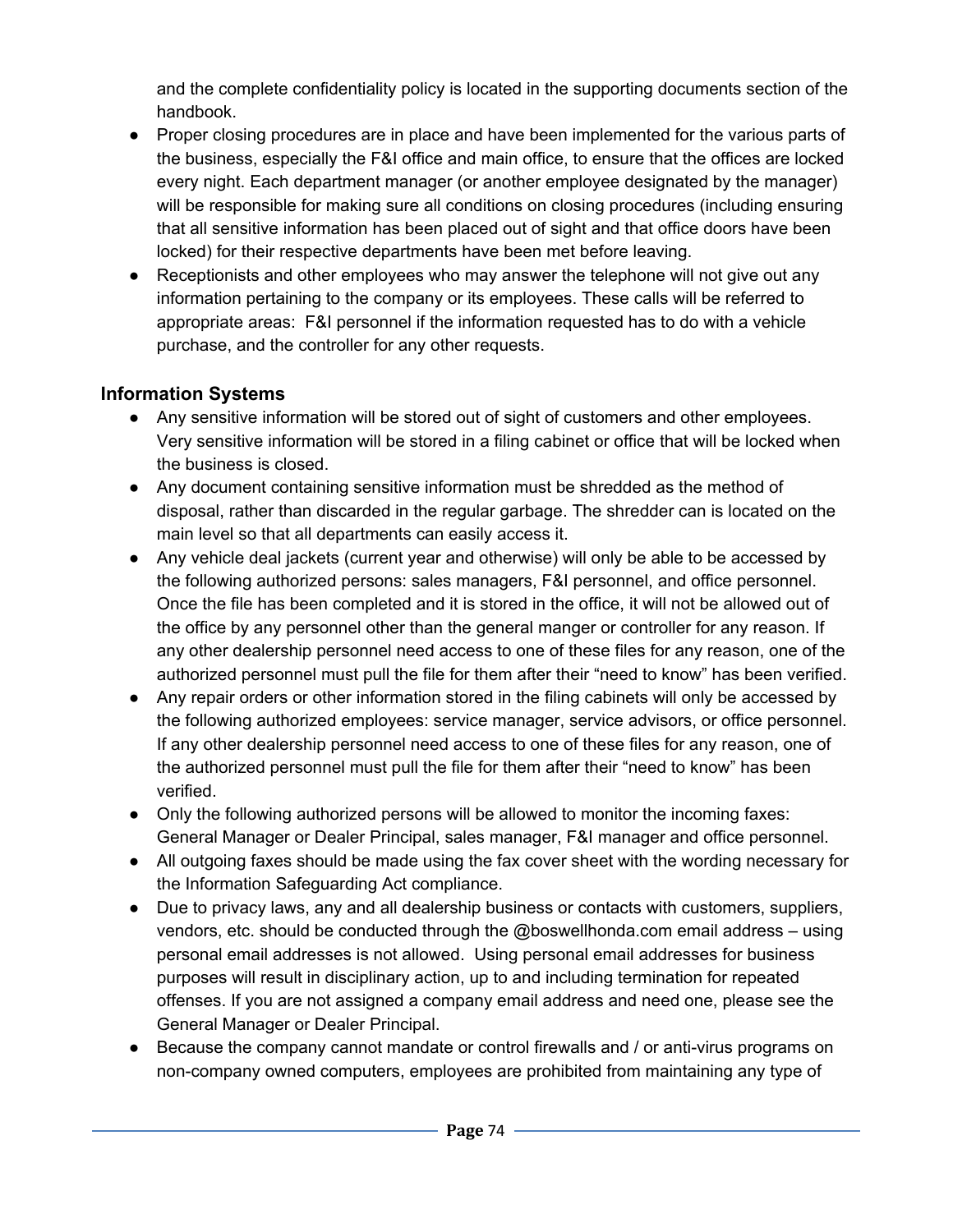information on PDA's, non-company owned computers, etc. Employees are also prohibited from saving any information to floppy disks, re-writable CDs, ZIP disks, thumb drives or any other portable data collection / storage device.

- Program access within the DMS computer program is individualized based on the user's job function and granted access rights. Only the system administrator with master access, at the request of a department manager, can give access to additional functions for a user. The computer system is backed up nightly to a tape. Employees should never share their computer passwords for DMS access with any other employees. There are severe penalties for password sharing, up to and including termination. Employees should sign off their computer terminal if they will be away for an extended period of time, and at the end of the day. All employees with DMS access are required to use a screen saver that is password protected to further help prevent unauthorized access.
- Terminated employees will immediately be deleted from having access to any and all computer systems.
- Credit card authorizations are obtained electronically using equipment provided by Bank of America. We have contracted with this company to provide equipment and to handle our credit card processing in the most secure manner possible. To this end, the complete credit number does not print out on the receipts.
- The paper records from credit card transactions are stored for a period of one year in the controller's office, which is locked when the business is closed. After the storage period, they are shredded.
- If, for any, reason, the customers' nonpublic information is subject to loss, damage, or unauthorized access, the customers will be notified promptly.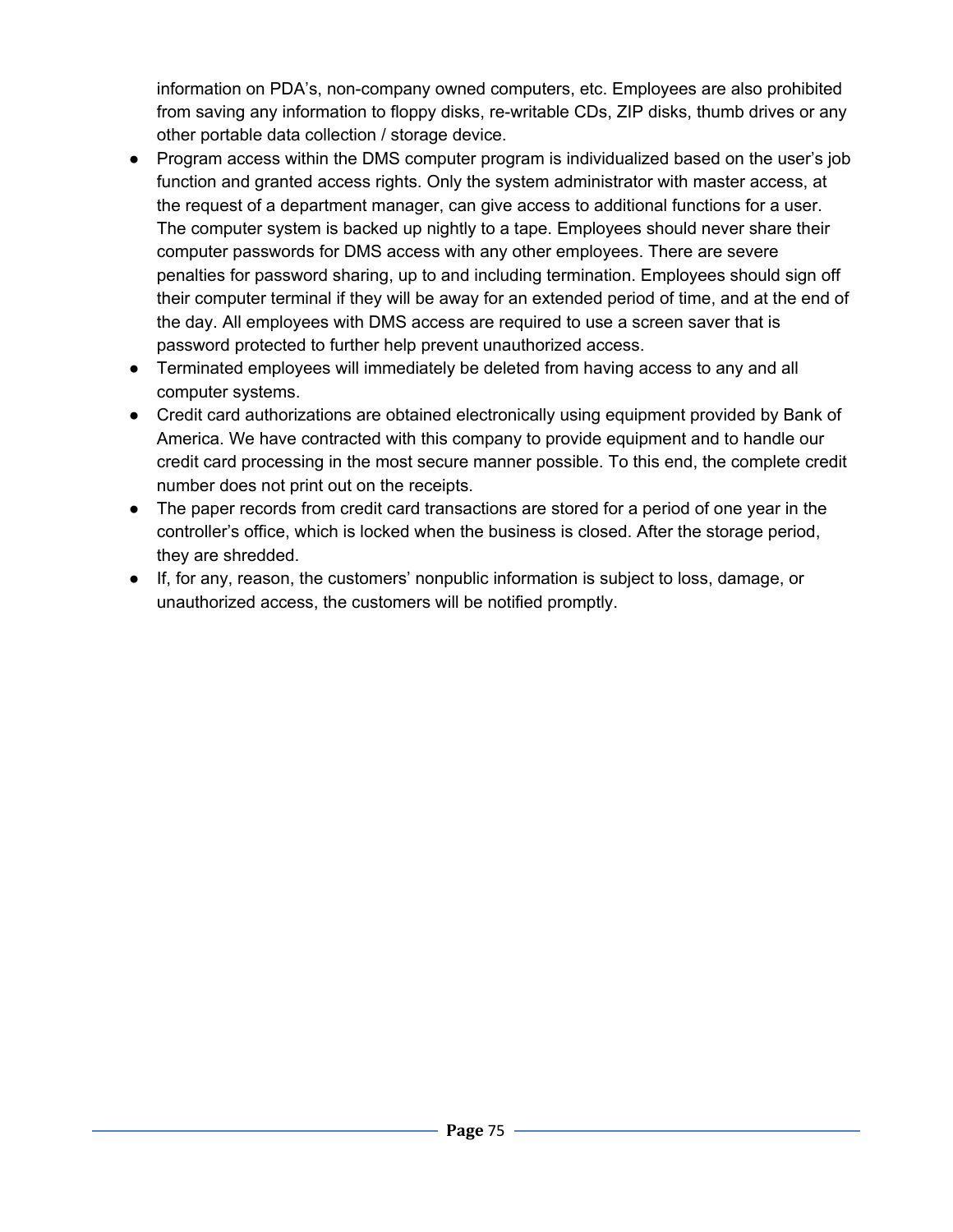# **EMPLOYEE ACKNOWLEDGEMENT OF AND AGREEMENT TO COMPANY WITH INFORMATION SECURITY PROGRAM**

As an employee of the Company, each employee agrees to comply with the policies and procedures regarding the safeguarding of customer information, as outlined in the "Federal Trade Commission Safeguards Rule Security Plan". Each employee agrees to comply with the information safeguarding policies and procedures, and any amendments or additions to these policies and procedures that the company may make from time to time.

Employees may not intentionally share or disclose, or cause to be shared or disclosed, any customer information to any person or entity in violation of the company's information security policies and procedures. Further, you may not intentionally view or access, or cause to be viewed or accessed, any customer information in violation of the company's information security policies and procedures. You must at all times strive to protect and secure all customer information that you may receive or have access to during the course of your employment in compliance with the company's information security policies and procedures. You may not remove from the company's place of business any customer information or written or electronic materials documenting the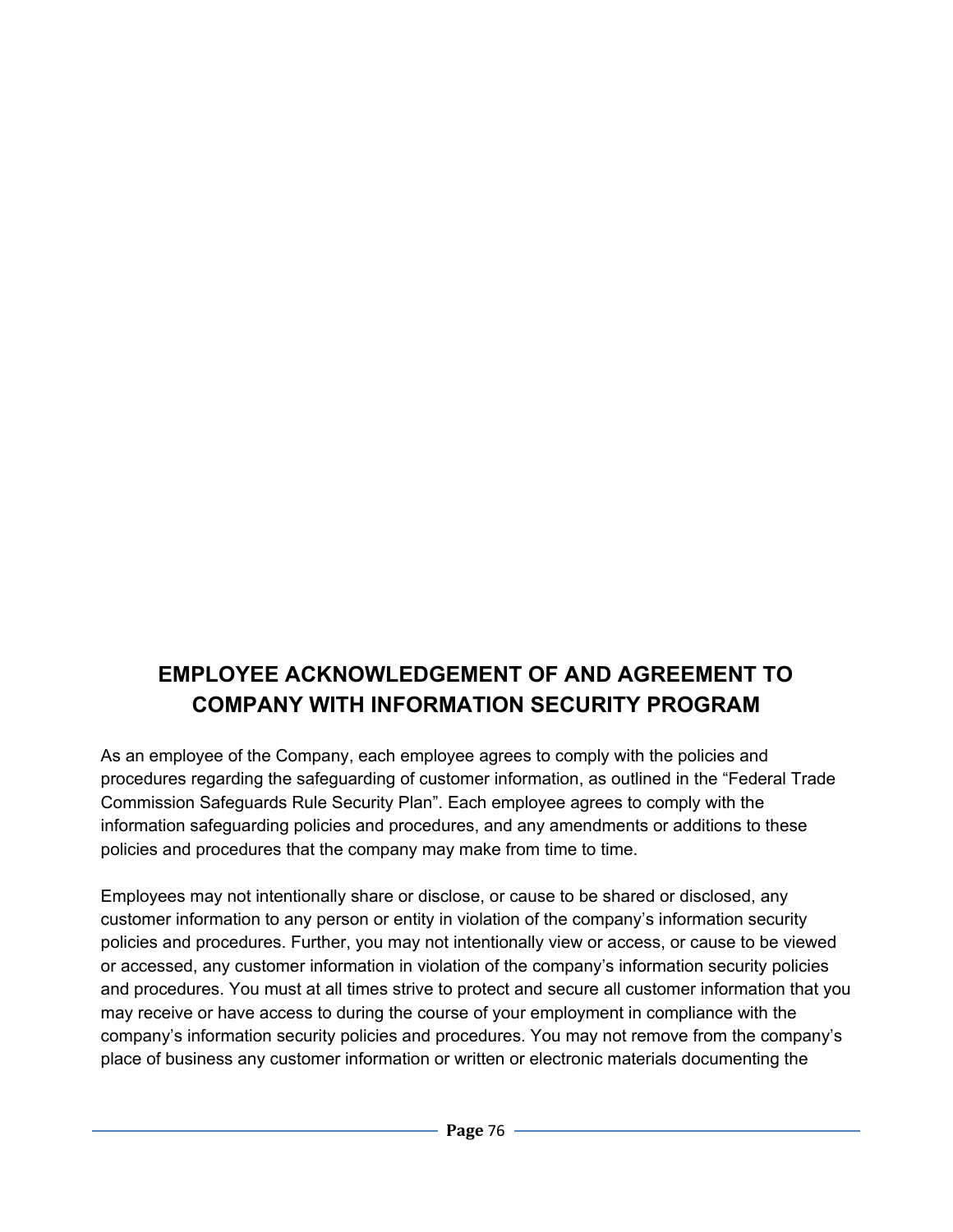Dealer's Information Security Program. The employee agrees that in the event that they fail to abide by the company's information safeguarding policies and procedures, whether the failure is intentional or unintentional, that the employee will be subject to disciplinary action, up to and including termination of employment with the company.

## **SECTION 11: DRUG-FREE WORKPLACE SUBSTANCE ABUSE POLICY and PROCEDURES AND POLICY STATEMENT**

### **POLICY STATEMENT**

Effective September 1, 2006

The Company recognizes that our employees are our greatest asset. Our goal is to provide the best possible product and service to our customers. Our employees are the key to achieving this goal. It is important that every employee of the company understand the dangers of substance use and be aware of the state and / or federal requirements concerning substance use. The company's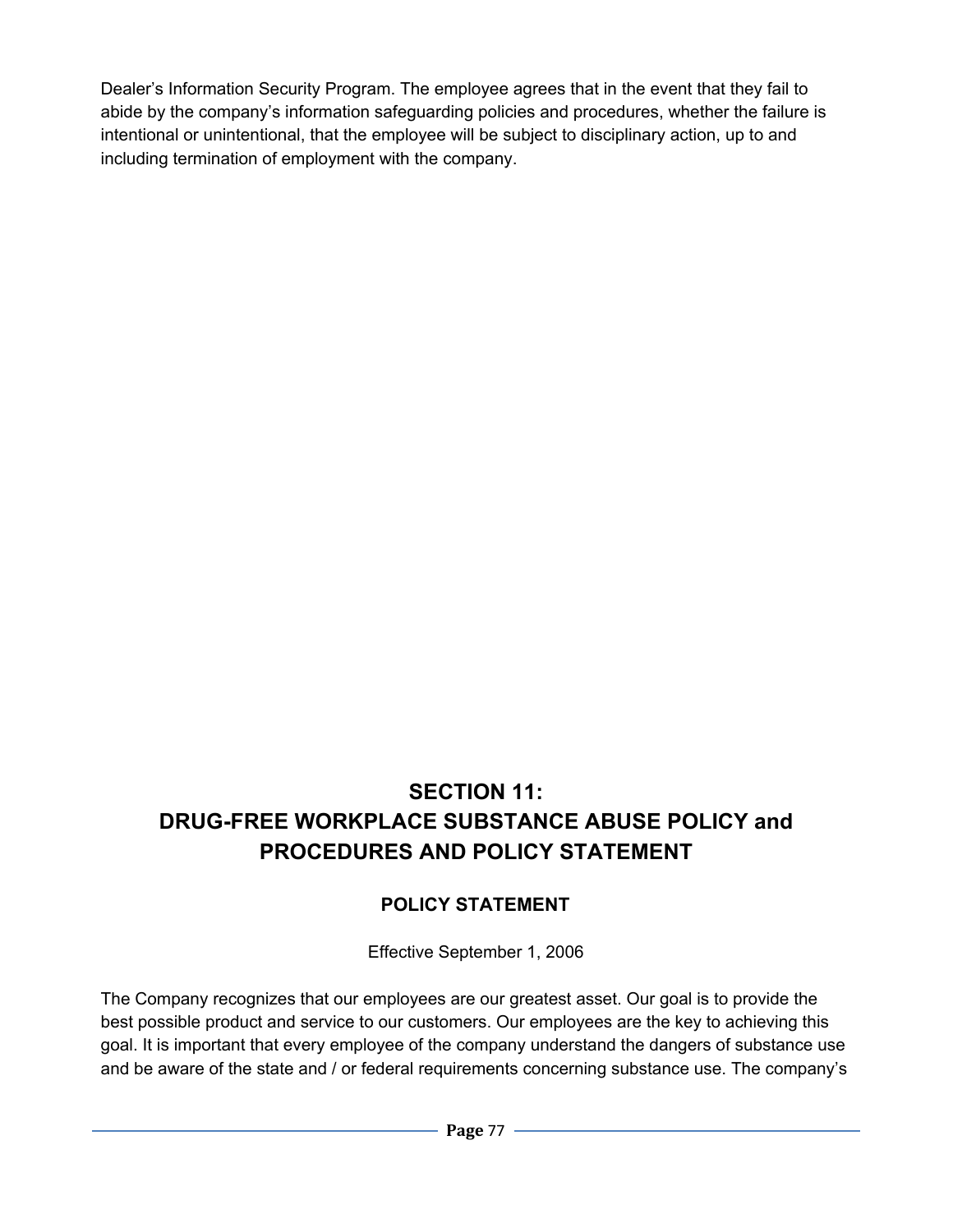policies and procedures are not a contract of employment. The company reserves the right to depart from this policy and procedures where management deems it is appropriate, and all employees are at will employees. Except where specifically prohibited by law, the guidelines contained within the policy and procedures may be changed by management at any time. Employees covered by the Company's policy and procedures will be informed of any changes.

### **POLICY OBJECTIVES**

- 1. To create and maintain a safe, drug-free working environment for all employees.
- 2. To encourage any employee with a dependence on or addiction to alcohol or other drug to seek help in overcoming the problem.
- 3. To reduce problems of absenteeism, tardiness, carelessness, and / or other unsatisfactory matters related to job performance.

4. To reduce the likelihood of incidents of accidental personal injury and / or damage to customer, visitors, or property.

- 5. To minimize the likelihood that Company property will be used for illicit alcohol and / or drug activities.
- 6. To protect the reputation of the Company and its employees within the community.

Substance use can be a serious threat to the Company, its employees and customers. Though the percentage of substance abusing employees may be relatively small, practical experience and research indicate that appropriate precautions by the Company are necessary. It is the belief of the Company that the benefits derived from these policy objectives will outweigh the potential inconvenience to employees. The Company earnestly solicits the understanding and cooperation of all its employees in the implementation and enforcement of this policy.

As a condition of employment, employees must abide by the terms of The Company's Substance Use Policy and must notify The Company in writing of any conviction of a violation of a criminal drug statute occurring in the workplace no later than five calendar days after such conviction.

The Company requires that all employees report to work without any detectable presence of alcohol or a drug metabolite in their systems.

No employee shall use alcohol while on duty. The Company prohibits employees from using, possessing, manufacturing, distributing or making arrangements to distribute drugs or alcohol while at work or on Company property.

Outside conduct of a substance use-related nature which affects an employee's work, the Company's relationship with any customer, or reflects negatively on the Company is prohibited.

The company requires that all employees submit, at any time an employee is on duty or at any time an employee may be called to be on duty, to drug and/or alcohol testing to determine the presence of prohibited substances. Employees shall be required to submit to the following types of testing,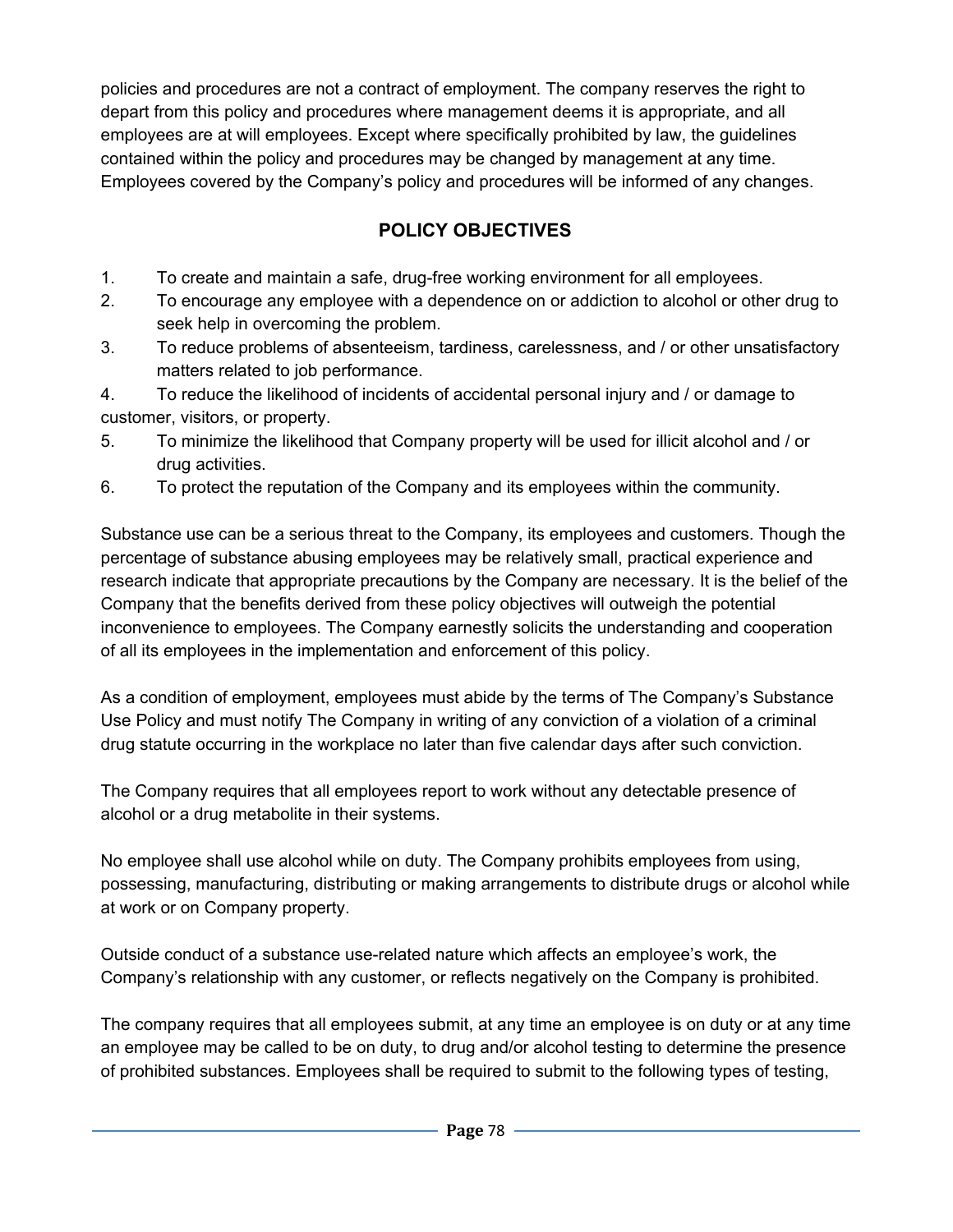as defined in The Company's Substance Use Policy: Reasonable Suspicion, Post Accident, and Random. An employee's refusal to submit to a requested specific substance use test or failure to cooperate with such testing shall constitute an act of insubordination and may subject the employee to disciplinary action up to and including termination.

All job applicants will be requested to submit to alcohol and/or drug testing as a condition of employment.

To assist us in providing a safe and healthy workplace, a resource file of information on various means of employee assistance in this community, including but not limited to drug and alcohol abuse programs, will be made available on location to all employees of The Company. This information will be distributed to employees for their confidential use, and will also be posted in a conspicuous place at Sam Boswell Honda, 611 Boll Weevil Circle, Enterprise, Alabama and Sam Boswell Buick GMC, 1309 Boll Weevil Circle, Enterprise, Alabama. Employees may also obtain a list of available assistance resources from Primecare of Daleville, 144 Virginia Ave., Suite A, Daleville, Alabama.

In that The Company did not have a substance abuse testing program in effect on July 1, 1996, The Company shall and does hereby ensure that at least 60 days shall elapse between a general one-time notice to all employees that a substance abuse testing program is being implemented and the beginning of the actual testing.

The Company shall place a notice of substance abuse testing on all vacancy announcements and a notice of the substance abuse testing policy shall be posted in conspicuous locations on the premises. Copies of the policy shall be made available during the regular hours of business.

# **DRUG-FREE WORKPLACE SUBSTANCE ABUSE POLICY AND PROCEDURES**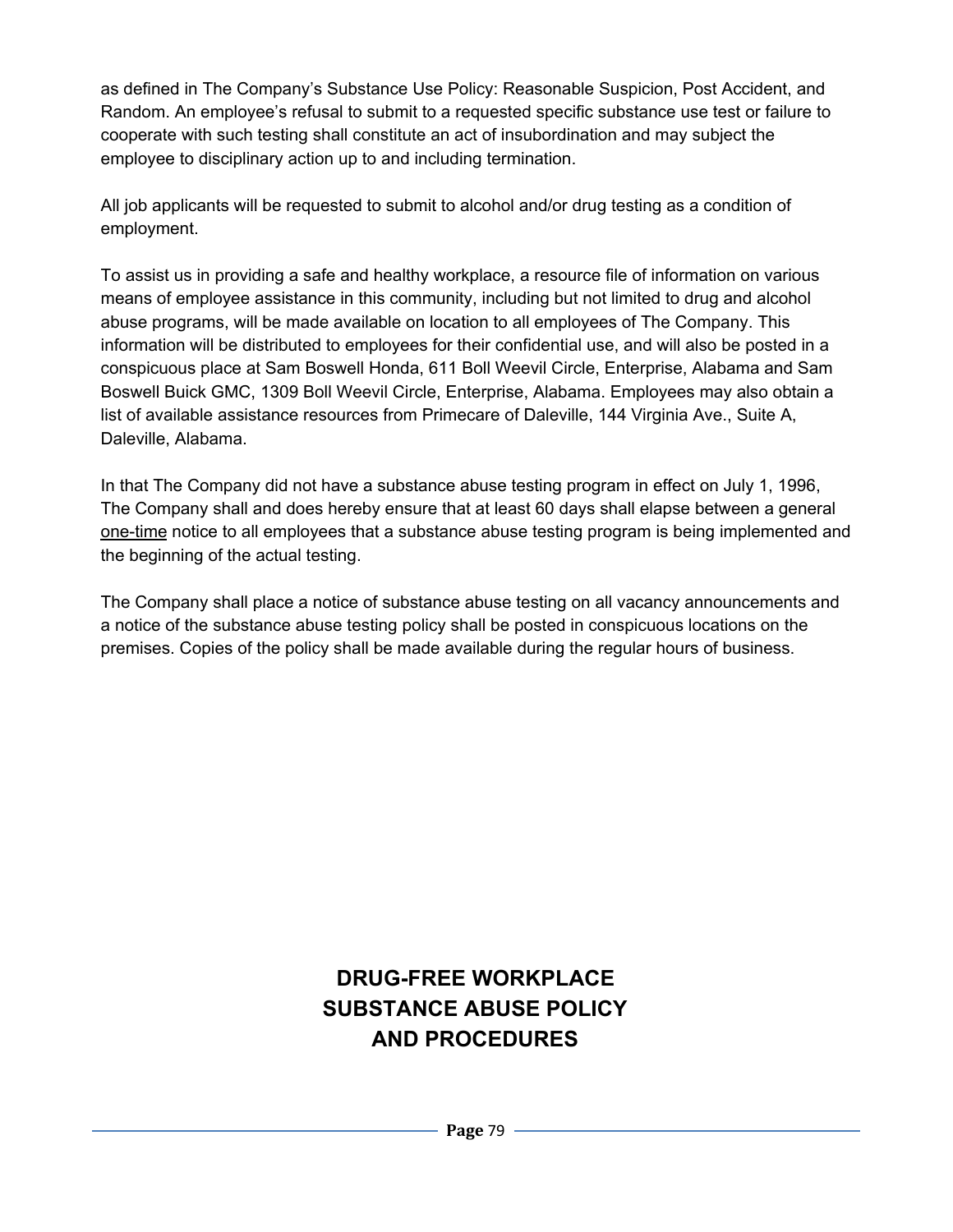### **1. GENERAL POLICY**

Practical experience and research has proven that even small quantities of narcotics, abused and non-abused prescription drugs or alcohol may impair judgment and reflexes. Even when not readily apparent, this impairment can have serious results, particularly for employees operating vehicles or potentially dangerous equipment. Drug-using employees are a threat to co-workers and themselves, and may make costly errors. For these reasons, The Company has adopted a policy that all employees must report to work without any detectable presence of alcohol and/or any detectable drug metabolite, unless used as prescribed by a physician. This policy will be enforced to provide a safe work place for all employees. Employees should understand that a positive drug or alcohol test is not a necessary prerequisite to disciplinary action, if this policy or any other work rule as been violated. This policy and program implemented by The Company is in compliance with the Drug-Free Workplace Program as set-out in and found in Section 25-5-330 through 25-5-340, Code of Alabama, 1975.

### **2. DEFINITIONS:**

**A. Alcohol** is ethyl alcohol or spirits of wine, from whatever source or by whatever process produced.

- **B. Breath Alcohol Concentration (BrAC)** is the alcohol in a volume of breath expressed in terms of grams of alcohol per 210 liters of breath.
- **C. Confirmation Test or Confirmed Test** is a second analytical procedure used to identify the presence of a specific drug or metabolite or alcohol in a specimen. The confirmation test shall be different in scientific principle than that of the initial test procedure. The confirmation method shall be capable of providing requisite specificity, sensitivity, and quantitative accuracy.
- **D. Drugs** as used in this policy include illegal use of controlled substances, drugs which are not legally obtainable, or the improper use of prescriptions. Unless otherwise stated, this term refers to amphetamines, cannabinoids, phencyclidine (PCP), methadone, opiates, cocaine methaqualone, barbiturates, benzodiazepines, propoxyphene, alcohol, or a metabolite of any of these substances.

**E. Evidential Breath Testing Device (EBT)** is used for alcohol testing which has been approved by the National Highway Traffic Safety Administration (NHTSA) and placed on NHTSA's "Conforming Products List of Evidential Breath Measurement Devices."

**F. Medical Review Officer (MRO)** is a licensed physician (medical doctor or doctor of osteopathy), certified by either the American College of Occupational and Environmental Medicine or The American Association of Medical Review Officers, responsible for receiving laboratory results generated by an employer's drug testing program. The MRO shall have knowledge of substance abuse disorders and appropriate medical training to interpret and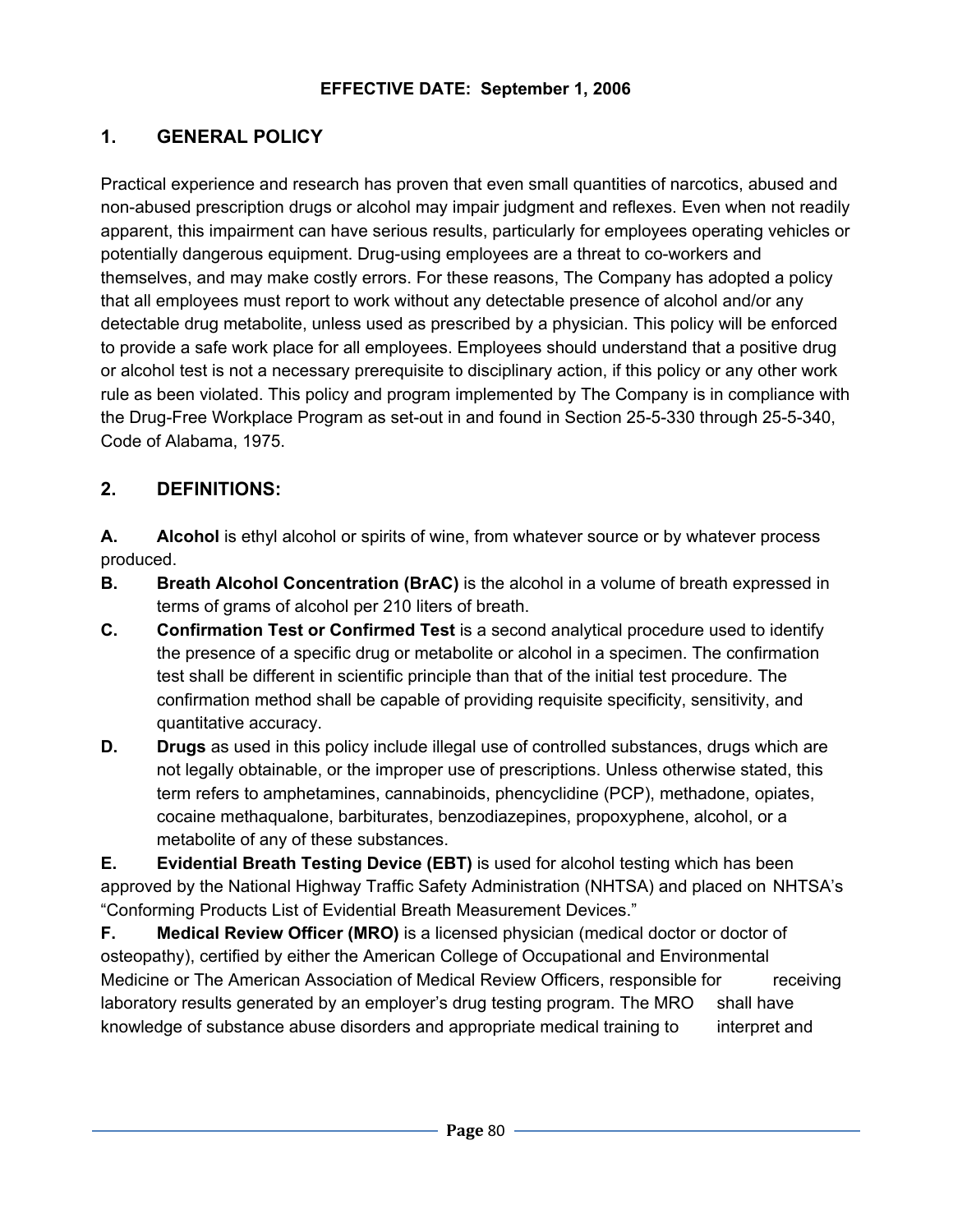evaluate an individual's confirmed positive test, medical history, and other relevant biomedical information.

**G. Prescription Medication (Prescription Drug)** is a drug or medication lawfully prescribed by a physician for an individual and taken by that individual in accordance with the prescription.

**H. Substance** is drugs or alcohol.

**I. Substance Test or Test** is any chemical, biological, or physical instrumental analysis administered for the purpose of determining the presence of a drug or alcohol.

### **3. DRUG USE / DISTRIBUTION / POSSESSION:**

All employees are prohibited from possessing, distributing, manufacturing, or having a detectable presence of any drug substance, abused prescription drugs or any other mind altering or intoxicating substances in their system while at work or on duty.

### **4. ALCOHOL USE / POSSESSION:**

All employees are prohibited from possessing, drinking, or having a detectable presence of alcohol in their body while at work or on duty. Evidential breath testing devices (EBTs) on the National Traffic Highway Safety Administration Conforming Products List will normally be used to determine BrAC. When using EBTs the Department of Transportation (DOT) 49 Code of Federal Regulation (CFR) Part 40 procedures shall be followed in administering and documenting the BrAC test.

### **5. OFF-DUTY CONDUCT:**

Off-duty use of drugs, alcohol or any other prohibited substances which result in impaired work performance, which may include absenteeism, tardiness, poor work performance, damage to the employer's reputation, or inferior quality of work, is prohibited.

### **6. PRESCRIPTION MEDICATIONS:**

The proper use of medication that is legally prescribed by a physician is not prohibited.

### **7. SUBSTANCE USE TESTING PROGRAM:**

### *A. Conditions for which testing shall be conducted:*

1. Pre-Employment Testing shall be required of all applicants that receive an offer of employment. Prior to testing, the applicant shall be afforded the opportunity to voluntarily sign a Substance Use Testing Consent Form. If the applicant refuses to sign the previously named consent form, consideration for employment shall be withdrawn. If an applicant tests positive for the use of drugs or alcohol,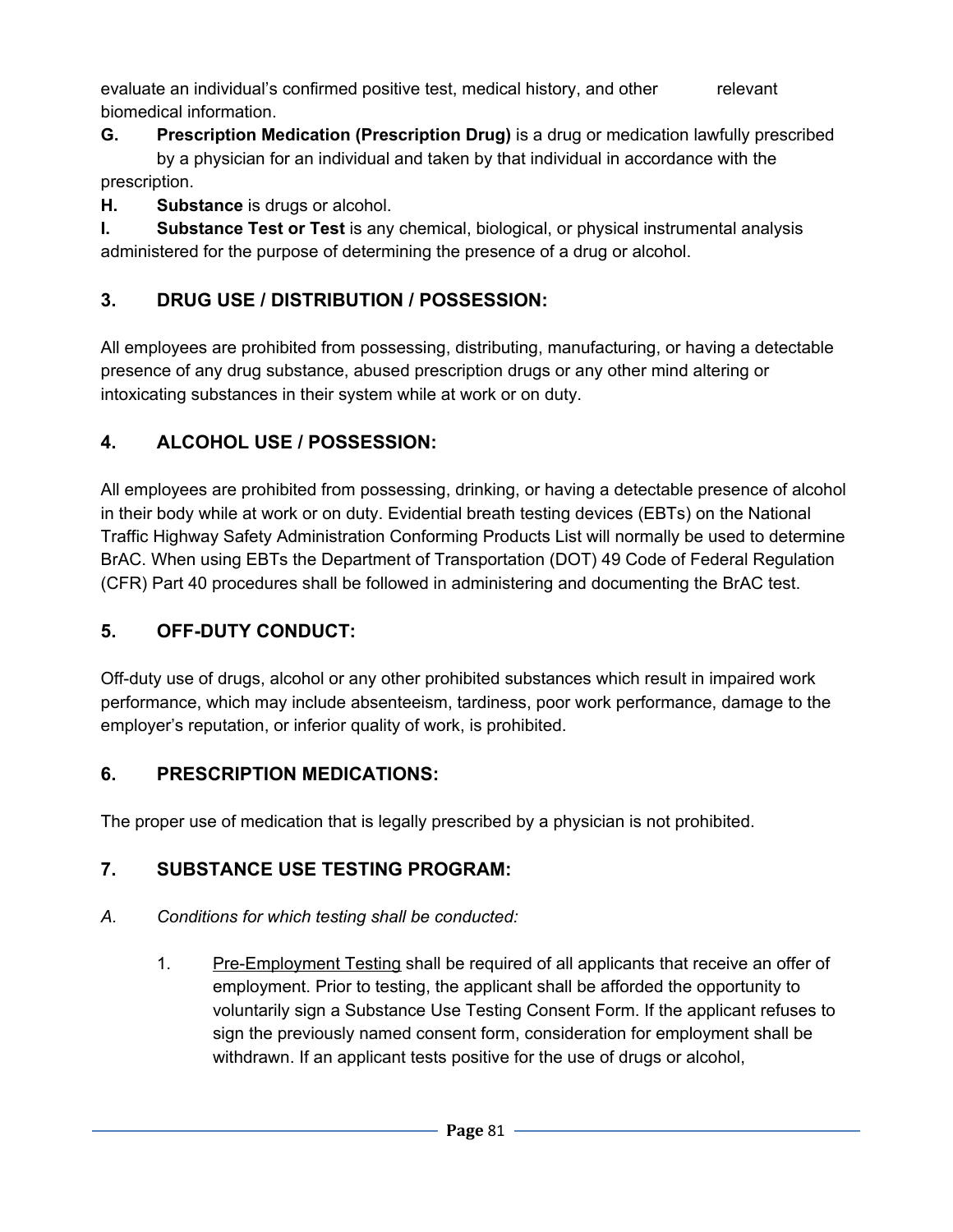consideration for employment shall be withdrawn. The applicant has five working days to contest of explain a confirmed positive test after written notification of such result from the employer. It is the current use of alcohol and drugs, not the past history, that prevents the applicant from being accepted for employment.

- 2. Reasonable Suspicion Testing shall be required when it is believed that an employee is using or has used drugs or alcohol in violation of The Company's policy. Testing shall be based upon specific objectives and articulable facts and reasonable inferences as identified on the "Reasonable Suspicion Report Form." Such facts and inferences may be based upon, but not limited to, the following:
	- Direct observation of substance abuse or of the physical symptoms or manifestations of being impaired due to substance abuse.
	- Abnormal conduct or erratic behavior while at work
	- Absenteeism, tardiness, or a significant deterioration in work performance.
	- A report of substance abuse provided by a reliable and credible source.
	- Evidence that an individual has tampered with any substance use test during his or her employment with the current employer.
	- Evidence that an employee has used, possessed, sold, solicited, or transferred drugs while working or while on the premises of the employer or while operating the employer's vehicle, machinery, or equipment.
	- Causing or contributing to a workplace accident.

The supervisor requesting testing shall complete, explain in detail the circumstances and evidence warranting testing, and sign the "Reasonable Suspicion Report Form" at the time testing is requested, if feasible, but within 24 hours of testing in any event. The supervisor should have the corroboration of another supervisor, when possible, before the employee is requested to be tested. In the absence of another supervisor, another employee may be requested to witness the observation and the "Reasonable Suspicion Report Form."

If use is suspected, the employee will be transported to the collection site by a manager for testing.

3. Post-accident Testing shall be conducted when an employee causes or contributes to any accident resulting in injury requiring more than simple first-aid treatment, damage to company property in excess of \$1,000 of damage, or when the employee causes or contributes to a loss-time accident. For alcohol testing, the employee shall be tested within eight hours of the accident. Drug testing shall be conducted within 32 hours of the accident.

4. Random Testing All employees regardless of position shall be subject to random testing. The employer shall test 25% of the total work force over the course of the plan year. Such testing shall be done on a quarterly basis.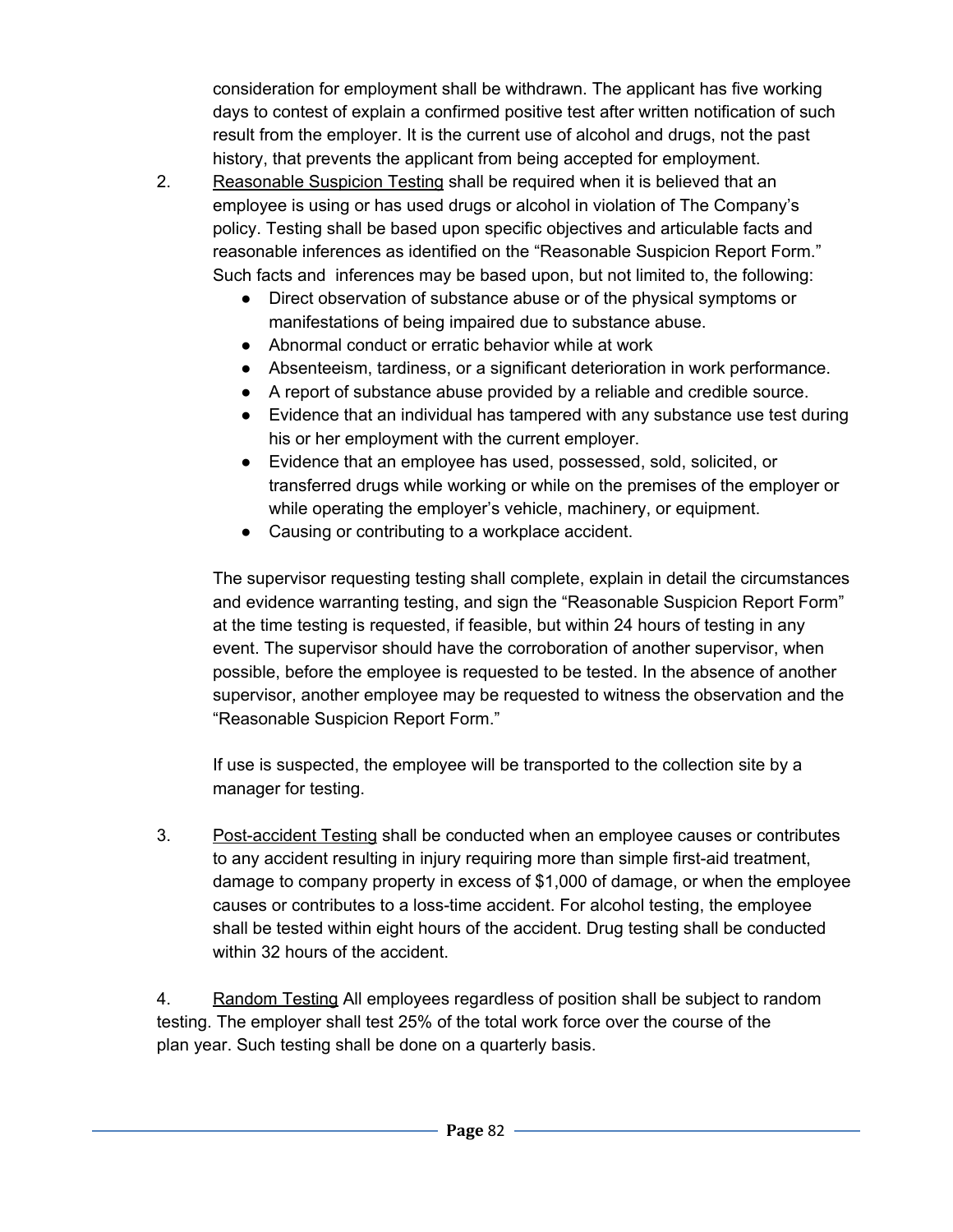#### *B. Testing Procedures/Specimen Collection and Analysis:*

1.Testing will be conducted during the employee's regular work hours, whenever possible. If not possible, testing will occur immediately after the employee's regular work hours. 2.Employees will be paid for the time involved in participating in a drug and alcohol test conducted under this policy.

3.Employees will be asked to submit saliva or urine specimens for the drug and alcohol testing procedures.

4.Except where noted, the company will be responsible for any and all expenses incurred for conducting drug and alcohol testing.

5.Actual testing procedures will be outlined with The Company by the testing facility they contract with for drug and alcohol testing.

Specimens shall be collected in a manner that will afford the individual privacy, yet be reasonably calculated to prevent substitution or adulteration of the specimen. The donor will be given the opportunity, after specimen collection, to record any information considered relevant to the test, current or recently used prescription or nonprescription medication or other medical condition, on the back of the donor's copy of the chain of custody control form.

The employee / applicant shall observe the collector prepare the chain of custody control form and the specimen for shipment. The employee / applicant shall initial and / or sign the appropriate labels and control form for transporting the specimen as verification of the collector preparation of the control form and specimen.

In the event of a positive result, the MRO (Medical Review Officer) will attempt to contact the donor within 72-hours of notification to ascertain if there is a medical reason for a positive result. If the MRO cannot contact the donor within 72 hours, the test will be reported to the employer as positive. The employee / applicant may request another analysis of the original specimen at this or her own expense. If a medical reason caused a positive test result and would not affect the employee's ability to perform his or her duties, the MRO will report the test to the employer as a negative.

#### *C. Sanctions:*

An employee who voluntarily admits to a drug or alcohol problem prior to being requested to submit to a substance use test many not be terminated for requesting help. However, any resource the employee elects to use concerning any such drug or alcohol problem shall be an expense to be paid for by the employee.

The employee has five working days to contest or explain a confirmed positive test after written notification of such result from the employer.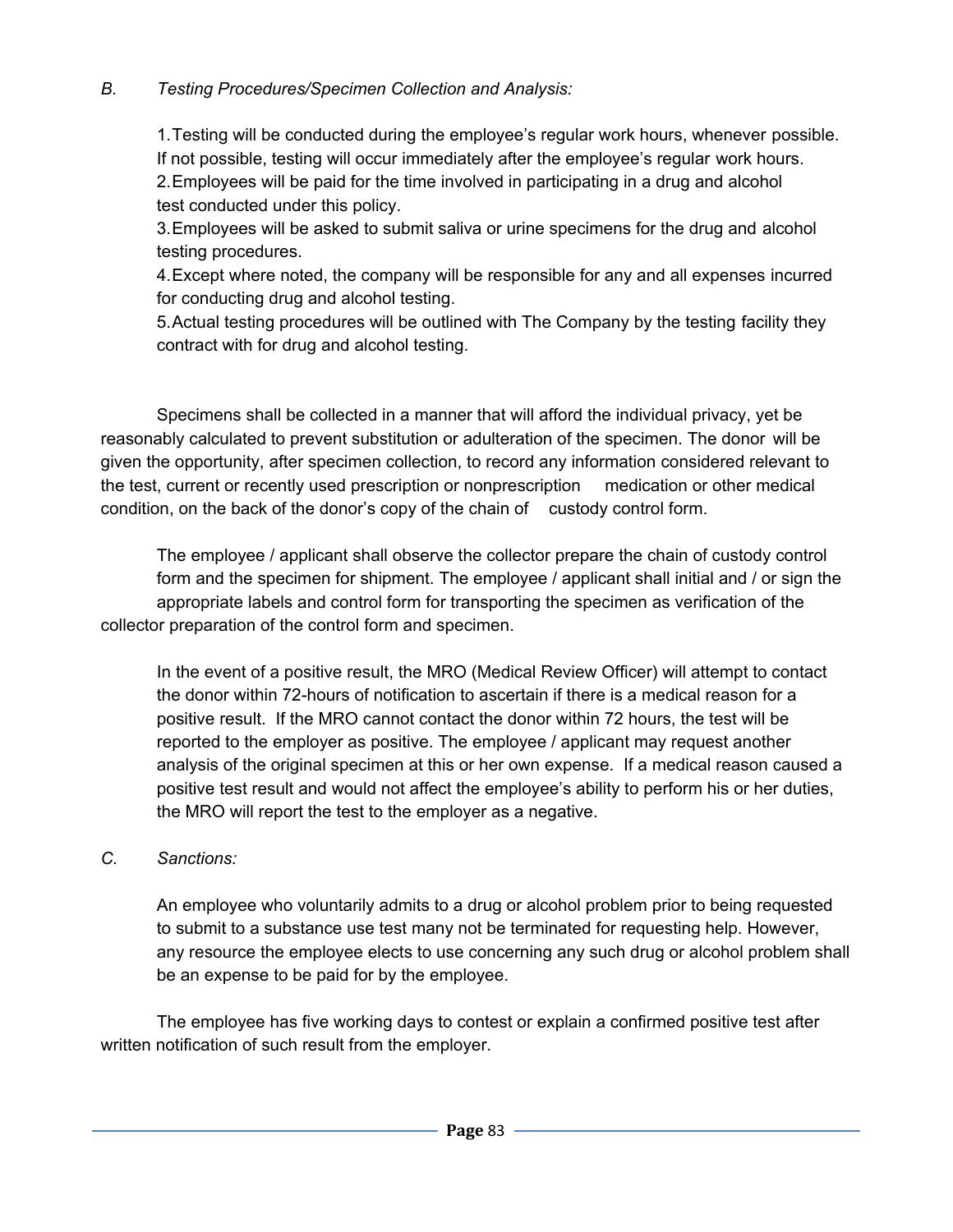Any employee testing positive shall be terminated.

To assist us in providing a safe and healthy workplace, a resource file of information on various means of employee assistance in this community, including but not limited to drug and alcohol abuse programs, will be made available on location to all employees of Sam Boswell Honda. This information will be distributed to employees for their confidential use, and will also be posted in a conspicuous place at The Company, 611 Boll Weevil Circle, Enterprise, Alabama. Employees may also obtain a list of available assistance resources from Primecare of Daleville, 144 Virginia Ave., Suite A, Daleville, Alabama.

Any employee who refuses to submit to testing or who refuses to cooperate shall be terminated.

According to Code of Alabama, 1975 Section 25-5-51:

- 1. No compensation shall be allowed for an injury due to the injured employee being intoxicated from the use of alcohol or being impaired by illegal drugs, if the intoxication or impairment caused or contributed to the accident.
- 2. No compensation shall be allowed if the employee refuses to submit to or cooperate with a blood or urine test.

### **8. EDUCATION AND TRAINING:**

A. All employees shall semiannually receive one hour of education which will include at a minimum the following subjects:

- 1. An explanation of the disease model of addiction;
- 2. The effects and dangers of commonly abused substances in the workplace; and
- 3. The Company's policy and procedures regarding substance abuse.
- B. Supervisors shall receive an additional two hours of annual training which will include at a minimum the following subjects:
	- 1. How to recognize signs of employee substance abuse;
	- 2. How to document and corroborate signs of employee substance abuse; and
	- 3. How to refer substance abusing employees to the proper treatment providers.

### **9. CONFIDENTIALITY OF INFORMATION:**

All information, interviews, reports, statements, memoranda, and test results, written or otherwise, received through The Company substance use testing program shall be held as confidential communications by The Company, MROs, laboratories, drug and alcohol rehabilitation programs, employee assistance programs, and their respective agents. These communications may be used or received in evidence, obtained in discovery, or disclosed in any civil or administrative proceeding. However, information on test results shall not be released or used in any criminal proceeding against the employee or applicant. Release of such information under any other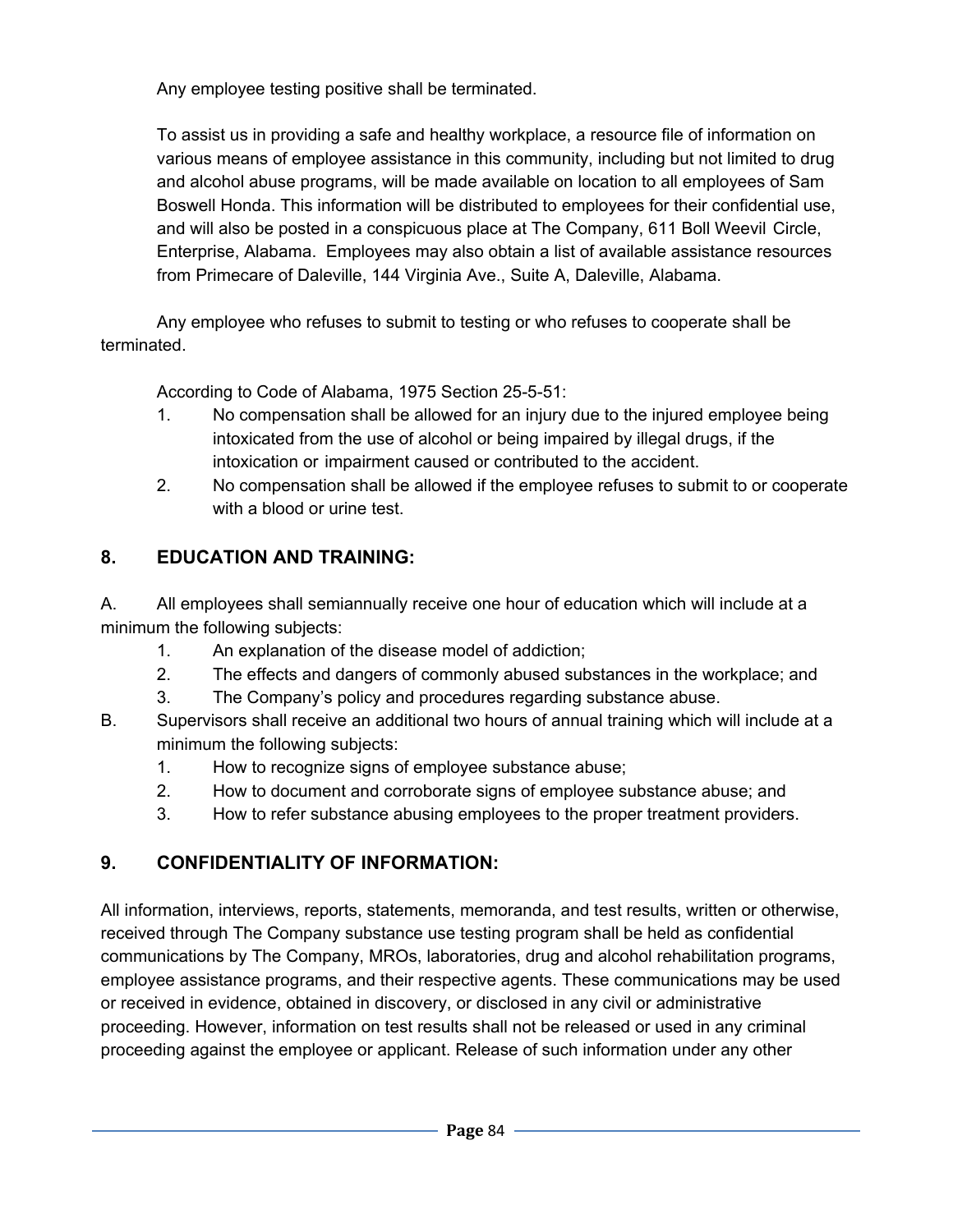circumstance shall be solely pursuant to a written consent form signed voluntarily by the individual that was tested, unless the release is compelled by an agency of the state or a court of competent jurisdiction or unless deemed appropriate by a professional or occupational licensing board in a related disciplinary proceeding.

# **DRUG FEE WORKPLACE ACKNOWLEDGEMENT (Signature Required)**

#### To: Sam Boswell Honda Buick GMC Personnel

Effective August 1, 2006 Sam Boswell Honda has qualified as a Drug-Free Workplace in compliance with Sections 25-5-330 through 340, Code of Alabama, 1975.

The Drug-Free Workplace Substance Abuse Policy and Procedures and Policy Statement will be posted in the break room on the bulletin board for your reference. In addition, each employee will be given a copy of same.

Please ask your manager or the office staff if you have any questions regarding this program.

I have received a copy of the above mentioned Drug-Free Workplace Substance Abuse Policy and Procedures / Policy Statement and I have been advised that any question I have concerning same will be answered for me.

Signature Date

\_\_\_\_\_\_\_\_\_\_\_\_\_\_\_\_\_\_\_\_\_\_\_\_\_\_\_\_\_\_\_\_\_\_\_\_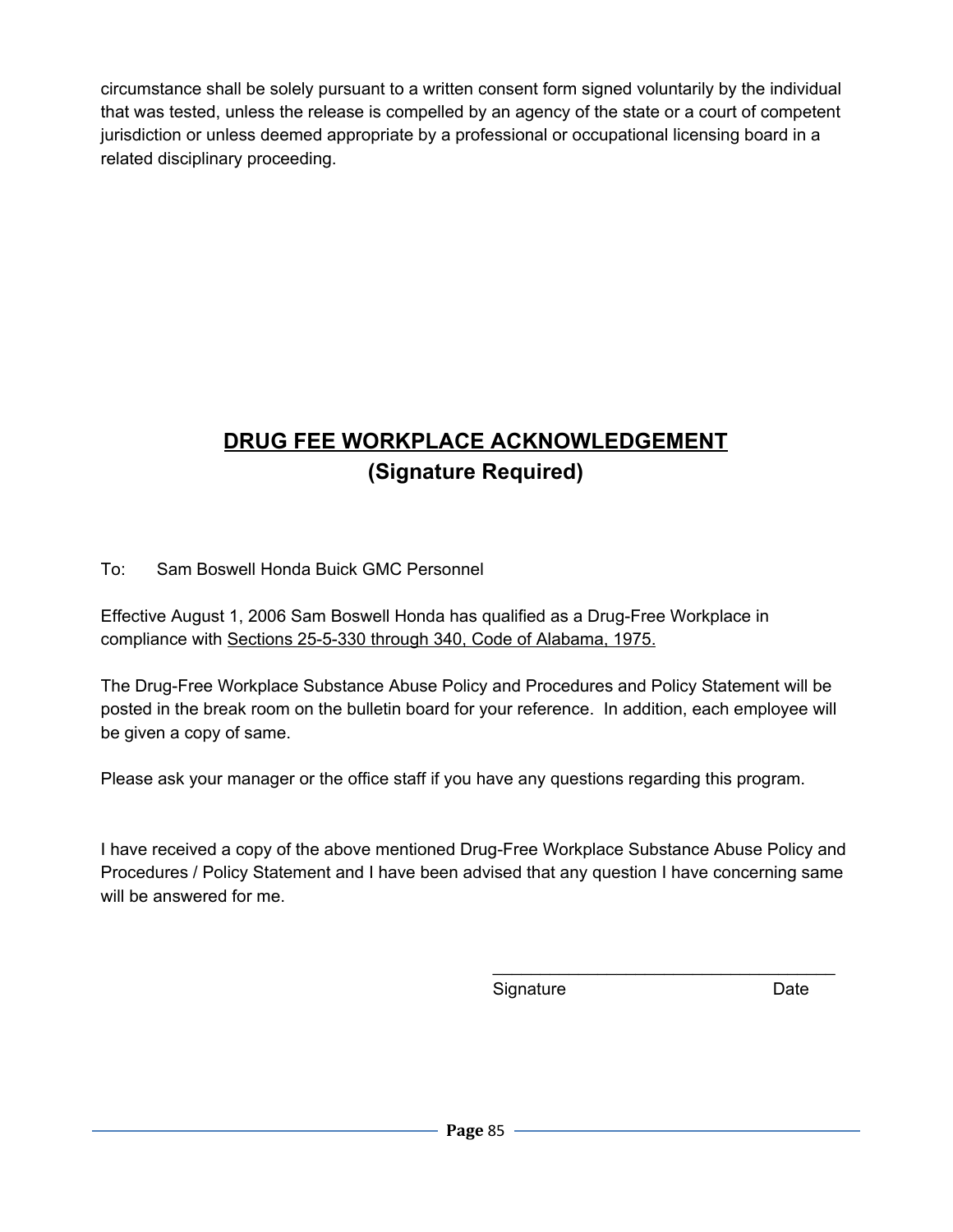# **SAM BOSWELL HONDA BUICK GMC SUBSTANCE USE TESTING CONSENT FORM (Signature Required)**

I hereby certify that I have reviewed a written copy of Sam Boswell Honda Buick GMC's Drug-Free Workplace Policy which was (is) effective September 1, 2006. I have been given the opportunity to ask questions regarding this policy. I understand that violation of this policy is cause for disciplinary action, up to and including termination, or disqualification of employment.

I hereby give my voluntary consent for specimen(s) to be collected from me and submitted for drug and/or alcohol testing as a condition of my initial or continued employment. I understand that I will not be forced to submit to any alcohol or drug test, but my refusal to so do shall result in termination of employment or consideration for employment. I further consent to the release of said test results to The Company and the said employer's Medical Review Officer. I understand that these results will be held in strict confidence.

I understand that The Company has the right to conduct searches and inspections of any employee's personal effects, clothing, work area, and vehicle for the purpose of determining if such employee or other person is in possession, uses, transports, or conceals any prohibited items and/or substances.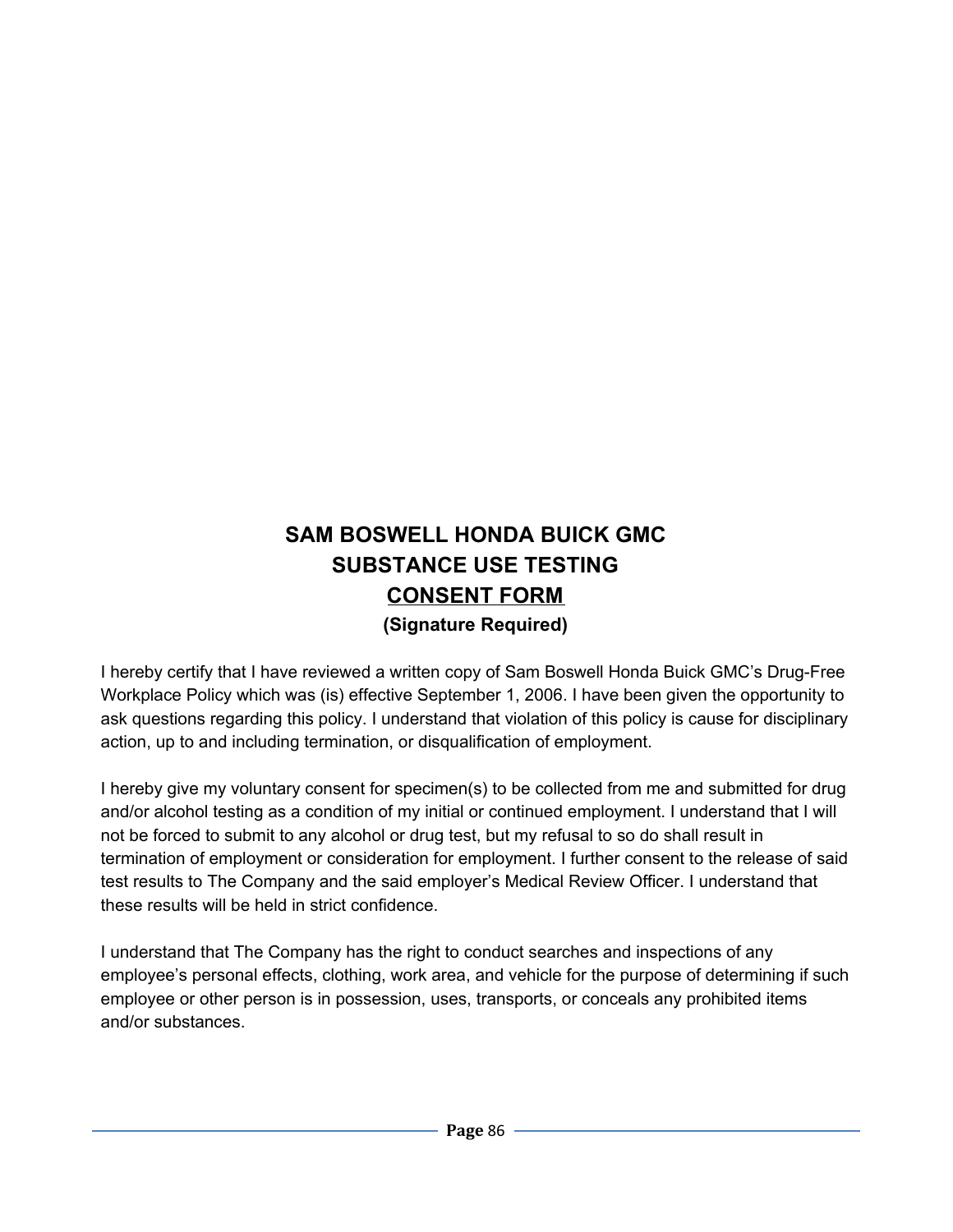Searches, inspections, and substance use testing as may be required from time to time without prior announcement shall be conducted with concern for the personal privacy of each employee.

I understand that consent and cooperation in these procedures is a condition of employment, and that refusal to consent may result in termination or disqualification from employment.

I authorize the release of any test results to the company's worker's compensation insurer(s), the Alabama Unemployment Compensation Division, or any other government agency investigating my employment or termination.

I understand that copies of this original shall have the same force and effect as the original.

I understand that this agreement in no way limits my rights, or The Company's, to terminate employment at any time for any reason.

\_\_\_\_\_\_\_\_\_\_\_\_\_\_\_\_\_\_\_\_\_\_\_\_\_\_ \_\_\_\_\_\_\_\_\_\_\_\_\_\_\_\_\_\_\_\_\_\_\_\_\_\_\_

Employee Signature **Printed Name** 

\_\_\_\_\_\_\_\_\_\_\_\_\_\_\_\_\_\_\_\_\_\_\_\_\_\_

Date

### **EMPLOYEE CONFIDENTIALITY AGREEMENT #1 (Signature Required)**

This Confidentiality Agreement (the "Agreement") is made by and between: Sam Boswell Honda Buick GMC ("Dealer"), and you ("Employee"), as of the date of your employment.

WHEREAS, Employee is or will be employed to perform certain services for Dealer (the "Services"), and in consideration of Dealer's employment or continuing employment of Employee, the parties agree as follows:

1. Employee acknowledges that all information (including but not limited to names, addresses, telephone numbers, account numbers, customer list, and demographic, financial and transaction information) relating to Dealer's customers that the Employee obtains while performing the services ("Customer Information") shall be deemed confidential and proprietary to Dealer, and Employee shall maintain the confidentiality of such Customer Information, whether or not the Customer Information falls within the definition of confidential information in any other agreement between Dealer and Employee. As used in this Agreement, a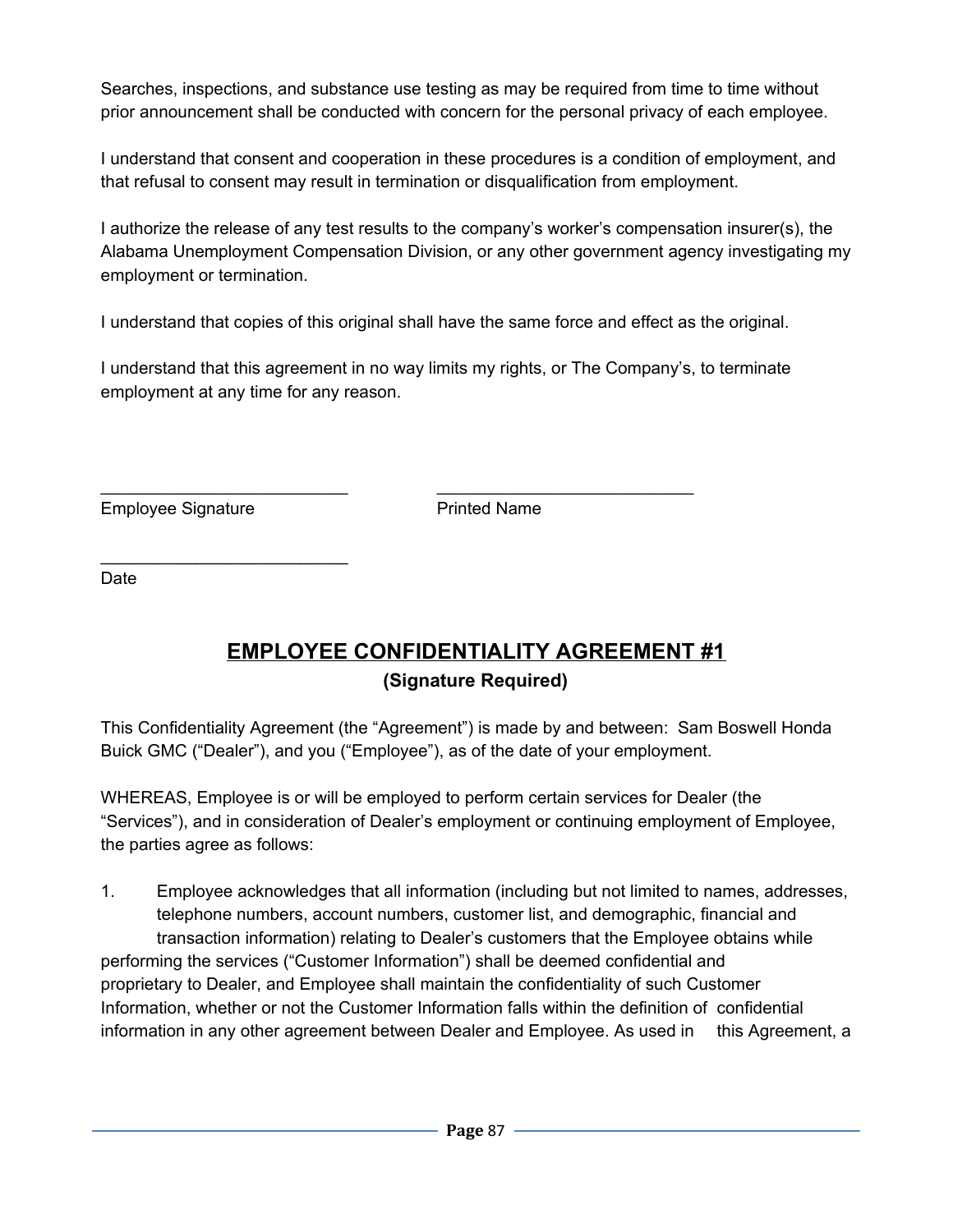"customer" is an individual person who has obtained any product or service from Dealer or any of Dealer's affiliates, including without limitation, an installment sales contract or lease.

2. Employee agrees to use Consumer Information only and strictly as required for the performance of the Services on behalf of Dealer, and Employee shall not duplicate or incorporate the Customer Information into its Employee's own records or databases. Employee shall not disclose the Customer Information to any third party without the prior written consent of Dealer and the written agreement of such third party to be bound by the terms of this Agreement.

3. In addition to any other rights Dealer may have under this Agreement or in law, because unauthorized use or disclosure of the Customer Information may result in immediate and irreparable injury to Dealer for which monetary damages may not be adequate, in the event Employee uses or discloses or, in Dealer's sole opinion, is likely to use or disclose the Customer Information in breach of Employee's obligations under this Agreement. Dealer shall be entitled to equitable relief, including temporary and permanent injunctive relief and specific performance.

4. Employee's obligations hereunder shall survive termination of this Agreement, Employee's completion of the Services or other termination of Employee's employment, and any other agreement between Dealer and Employee.

IN WITNESS WHEREOF, this Agreement has been executed by the duly authorized representatives of the respective parties as of the date first written above.

\_\_\_\_\_\_\_\_\_\_\_\_\_\_\_\_\_\_\_\_\_\_\_\_\_\_ \_\_\_\_\_\_\_\_\_\_\_\_\_\_\_\_\_\_\_\_\_\_\_\_\_\_\_

Employee Signature **Printed Name** 

### **EMPLOYEE CONFIDENTIALITY AGREEMENT #2 (Signature Required)**

I hereby certify that I have attended the training session held on regarding the Confidentiality Agreement between myself and Sam Boswell Honda Buick GMC that I signed at the time of employment. I understand that:

- All customer information (including but not limited to: names, addresses, telephone numbers, e-mail addresses and any other non-public, private information) for both existing and prospective customers, is the property of Sam Boswell Honda Buick GMC. I am acting as an agent of Sam Boswell Honda Buick GMC, and am merely the facilitator for the transaction.
- Any customer information that is either physically taken off-premises or downloaded on any computer or other device constitutes a theft of data.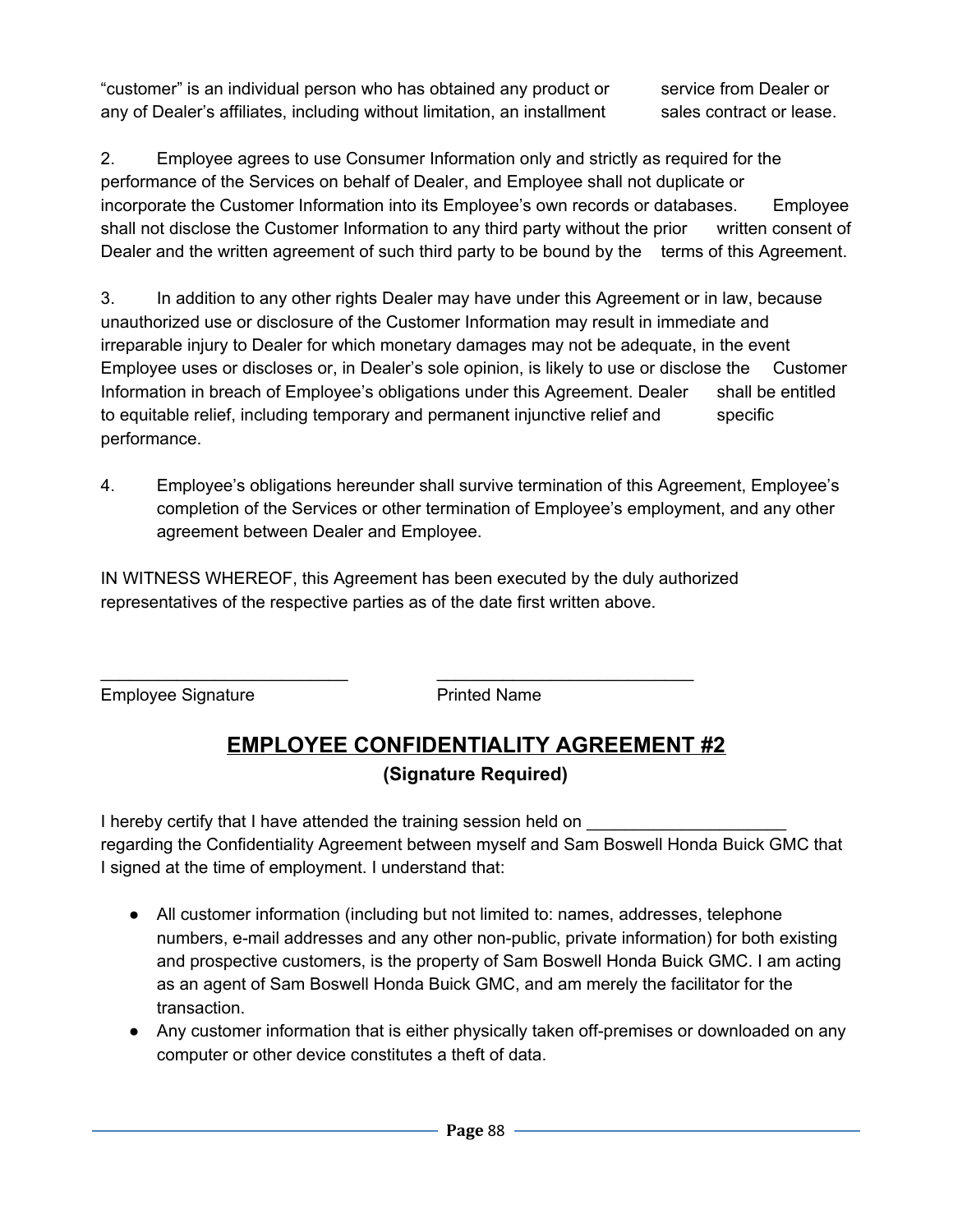- If I engage in this activity, aid anyone else in engaging in this activity, or have knowledge of anyone engaging in this activity without reporting it to my manager, the controller, or the owner, it is a violation the agreement between myself and Sam Boswell Honda Buick GMC.
- Engaging in this activity is also violation of federal law, and as such, Sam Boswell Honda Buick GMC has the right to press charges against me. I further understand that I will be subject to disciplinary action by Sam Boswell Honda Buick GMC, up to and including termination of employment.
- This agreement survives termination of employment.

\_\_\_\_\_\_\_\_\_\_\_\_\_\_\_\_\_\_\_\_\_\_\_\_\_\_ \_\_\_\_\_\_\_\_\_\_\_\_\_\_\_\_\_\_\_\_\_\_\_\_\_\_\_

Employee Signature **Printed Name** 

## **EMPLOYEE ACKNOWLEDGMENT (Signature Required)**

The statements in this manual are for information purposes only and are not conditions of employment. The Company will furthermore be referred to as the "company" or "dealership" in the manual. The company has the right to modify, revoke, suspend, terminate, or change any or all such plans, policies, or procedures, in whole or in part, at any time with or without notice. The language in this booklet is not intended to create, nor is it to be construed to constitute, a contract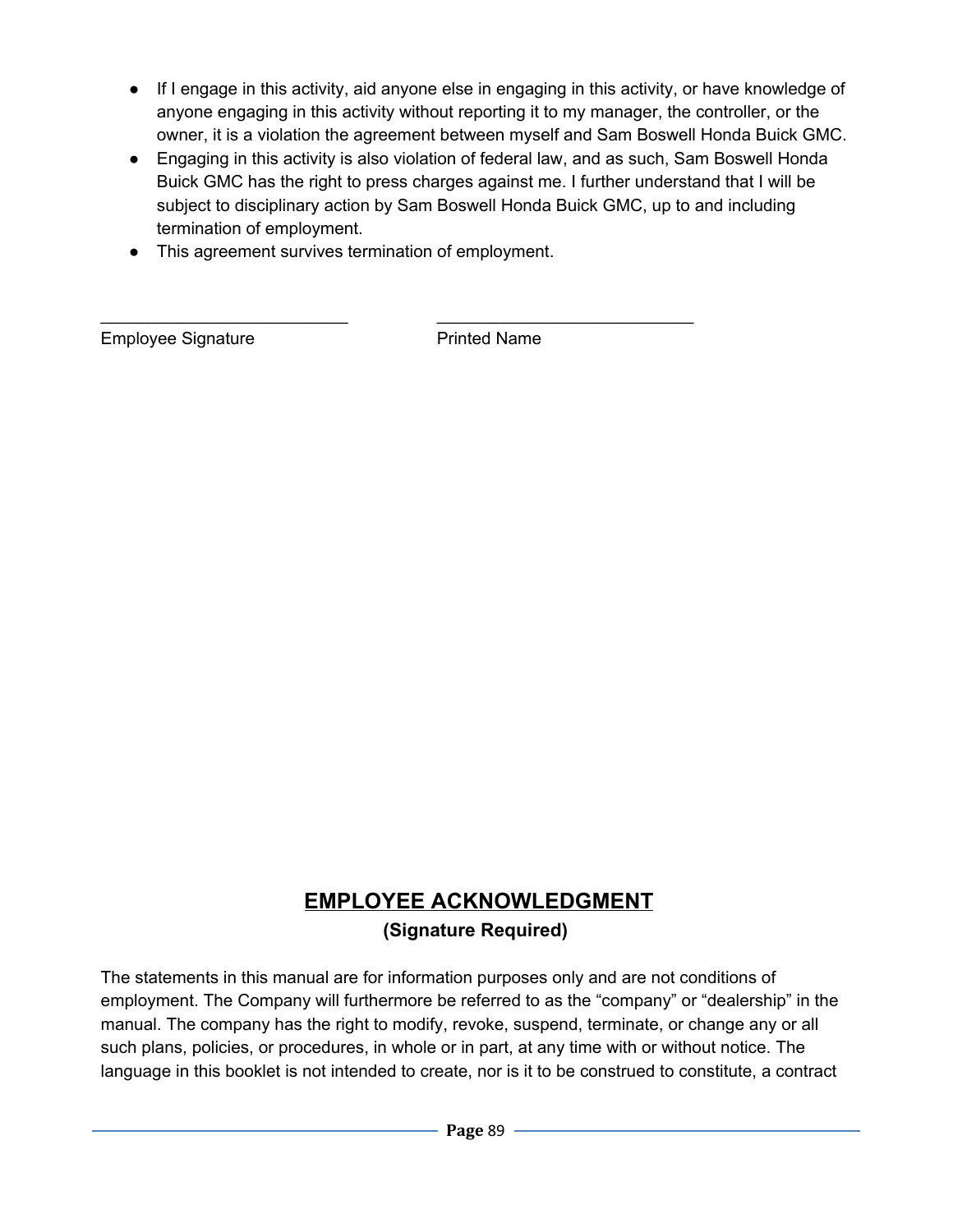between the company and any one of its employees. Because employees are "at will" employees, employment can be terminated at any time at the will of either the employer or the employee. Your status as an "at will" employee may not be changed except by a written agreement signed by the Dealer Principal specifically acknowledging the change in your status.

*No statement in the manual should be construed to alter this relationship. The statements in this manual are not intended to create, nor should they be construed to create, any contract or agreement to provide any benefit.*

I understand that I am responsible for reading and understanding this employee manual, and that my performance evaluations will, in part, reflect my adherence to policies. I should keep it up to date by replacing revised pages. I also understand that the purpose of the Employee Handbook is to provide me with general information regarding the company's guidelines and procedures. The employee handbook may be changed or deleted in whole or in part at any time by The Company.

The Sam Boswell Honda employee handbook does not contain all the company guidelines, policies or procedures used at The Company.

**I, \_\_\_\_\_\_\_\_\_\_\_\_\_\_\_\_\_\_\_\_\_\_\_\_\_, acknowledge that I have received a copy of the Sam Boswell Honda Buick GMC employee handbook. I have read and understand the contents of the handbook and agree to comply with the contents.**

| DATE:      | <b>HIRE DATE:</b>    |
|------------|----------------------|
| SIGNATURE: | <b>PRINTED NAME:</b> |

# **IMPORTANT – PLEASE READ CAREFULLY BINDING ARBITRATION AGREEMENT**

**(Signature Required)**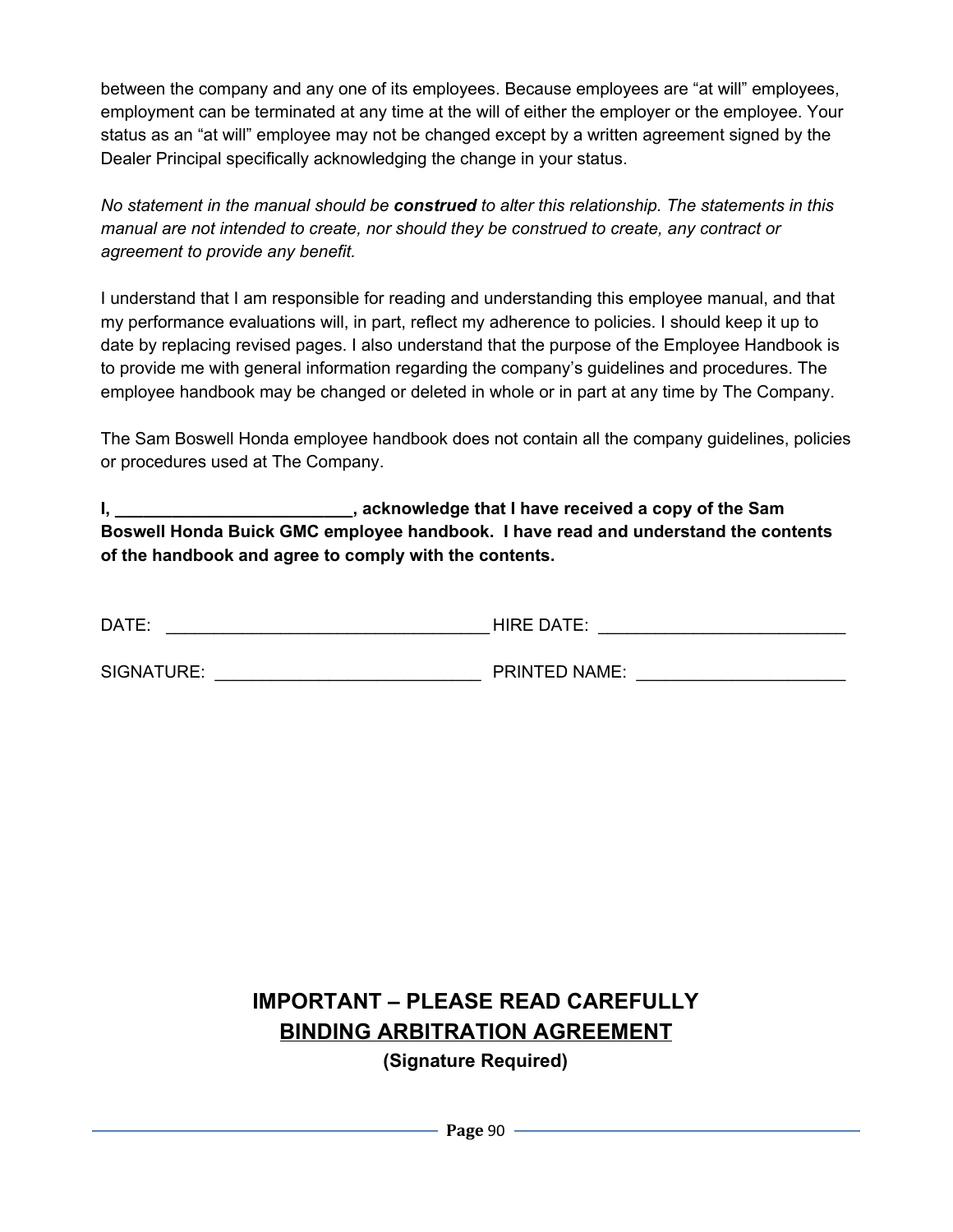#### **Between Sam Boswell Honda Buick GMC, "Company" and \_\_\_\_\_\_\_\_\_\_\_\_\_\_\_\_\_, "Employee"**

I acknowledge that the Company utilizes a system of alternative dispute resolution which involves binding arbitration to resolve all disputes which may arise out of the employment context. Because of the mutual benefits (such as reduced expense and increased efficiency) which private binding arbitration can provide both the Company and myself, I agree that any claim, dispute, and/or controversy (including, but no limited to, any claims of discrimination and harassment, whether they be based on any applicable state, federal or local laws or regulations, including, but not limited to, claims under Title VII of the Civil Rights Act of 1964, Americans with Disabilities Act, Age Discrimination in Employment Act, Pregnancy Discrimination Act, Family and Medical Leave Act, Employment Retirement Income Security Act) which would otherwise require or allow resort to any court or other governmental dispute resolution forum between myself and the Company (or its owners, directors, officers, managers, employees, agents, and parties affiliated with its employee benefit and health plans) arising from, related to, or having any relationship or connection whatsoever with my seeking employment with, employment by, or other association with the Company, whether based on tort, contract, statutory, or equitable law, or otherwise, (with the sole exception of claims arising under the National Labor Relations Board, claims for workers compensation benefits to remedy work-related injury or illness, claims for unemployment benefits) shall be submitted to and determined exclusively by binding arbitration under the Federal Arbitration Act, in conformity with the procedures published by the American Arbitration Association (AAA). Any arbitration initiated under this Agreement shall be solely conducted between the above parties to include their affiliates, successors or assigns, and under no circumstances shall this Agreement allow or authorize arbitration of any claims as parties to a class action or class arbitration. Any arbitrator herein shall be approved and listed by AAA, and shall be selected according to AAA procedures. Resolution of the dispute shall be based solely upon the time periods for filing, the law and remedies governing the claims and defenses pleaded, and the arbitrator may not invoke any basis (including, but not limited to, notions of "just cause") other than applicable federal law, or where applicable, the analogous state law of the state in which the dealership operated by the Company is located. The arbitrator shall have the immunity of a judicial officer from civil liability when acting in the capacity of an arbitrator, which immunity supplements any other existing immunity. Likewise, all communications during or in connection with the arbitration proceedings are privileged in accordance with applicable law. The arbitrator shall extend the times set by the Act for the giving of notices and setting of hearings. Under established legal standards pertaining to the claim(s) made, the arbitrator shall have the power to grant summary judgment upon the request of either party, prior to commencement of the arbitration hearing. Awards shall include the arbitrator's written reasoned opinion. I UNDERSTAND BY AGREEING TO THIS BINDING ARBITRATION PROVISION, BOTH THE COMPANY AND I GIVE UP OUR RIGHTS TO TRIAL BY JURY. I FURTHER UNDERSTAND THAT THIS BINDING ARBITRATION AGREEMENT IS A CONTRACT; HOWEVER, IT DOES NOT CONSTITUTE A "CONTRACT OF EMPLOYMENT" AS IT DOES NOT COVER ANY OTHER TERMS AND CONDITIONS OF MY EMPLOYMENT. THIS BINDING ARBITRATION AGREEMENT IS SEVERABLE, AND THE DECLARATIONS OF ANY PORTION OF THIS AGREEMENT AS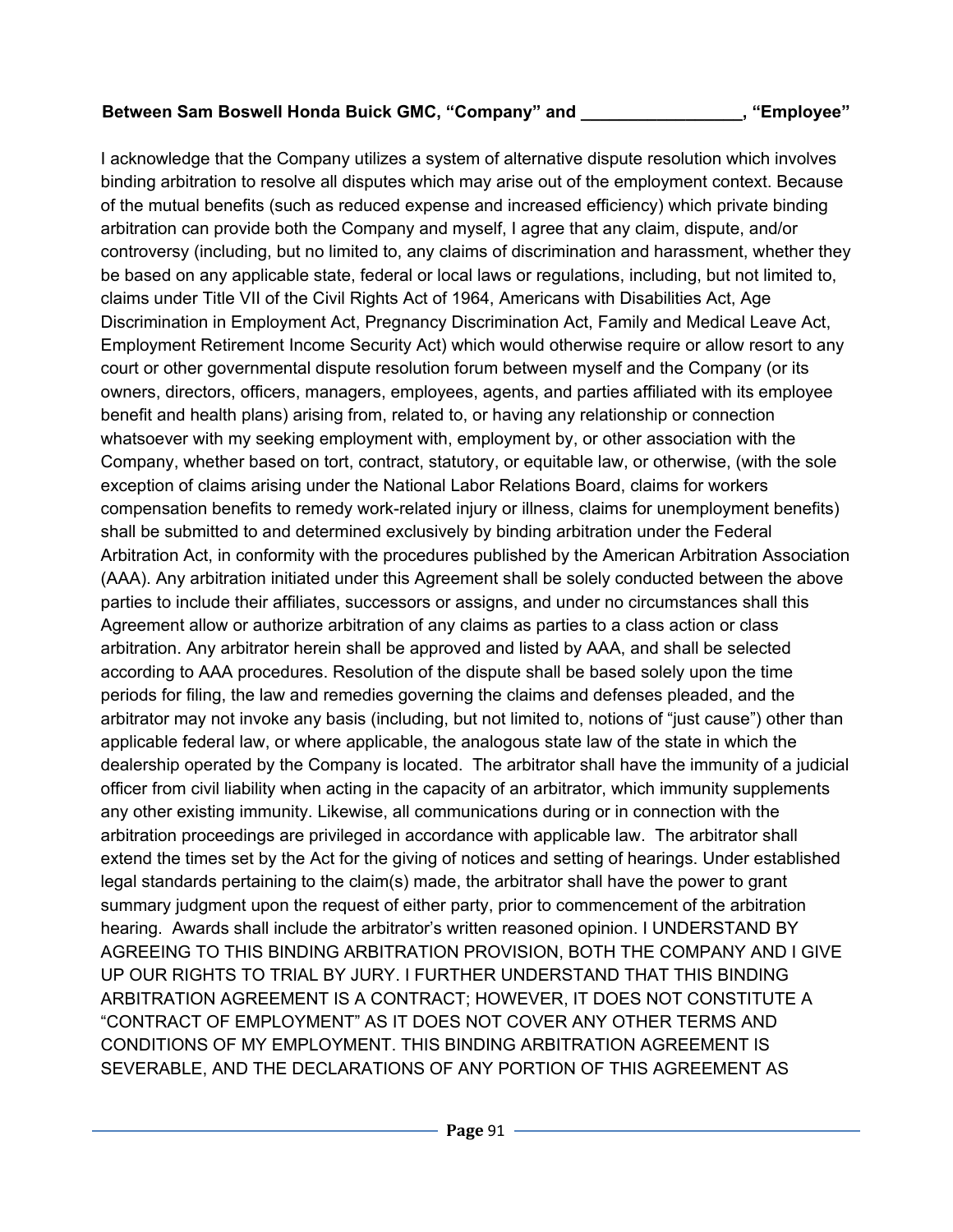#### INVALID OR UNENFORCEABLE SHALL NOT AFFECT THE VALIDITY OR ENFORCEABILITY OF THE REMAINDER.

\_\_\_\_\_\_\_\_\_\_\_\_\_\_\_\_\_\_\_\_\_\_\_\_\_\_\_\_\_\_\_\_\_\_\_\_\_ \_\_\_\_\_\_\_\_\_\_\_\_\_\_\_\_\_\_\_\_\_\_\_\_\_\_\_\_\_\_\_\_\_\_\_\_

Employee Signature **Employee Printed Name** Date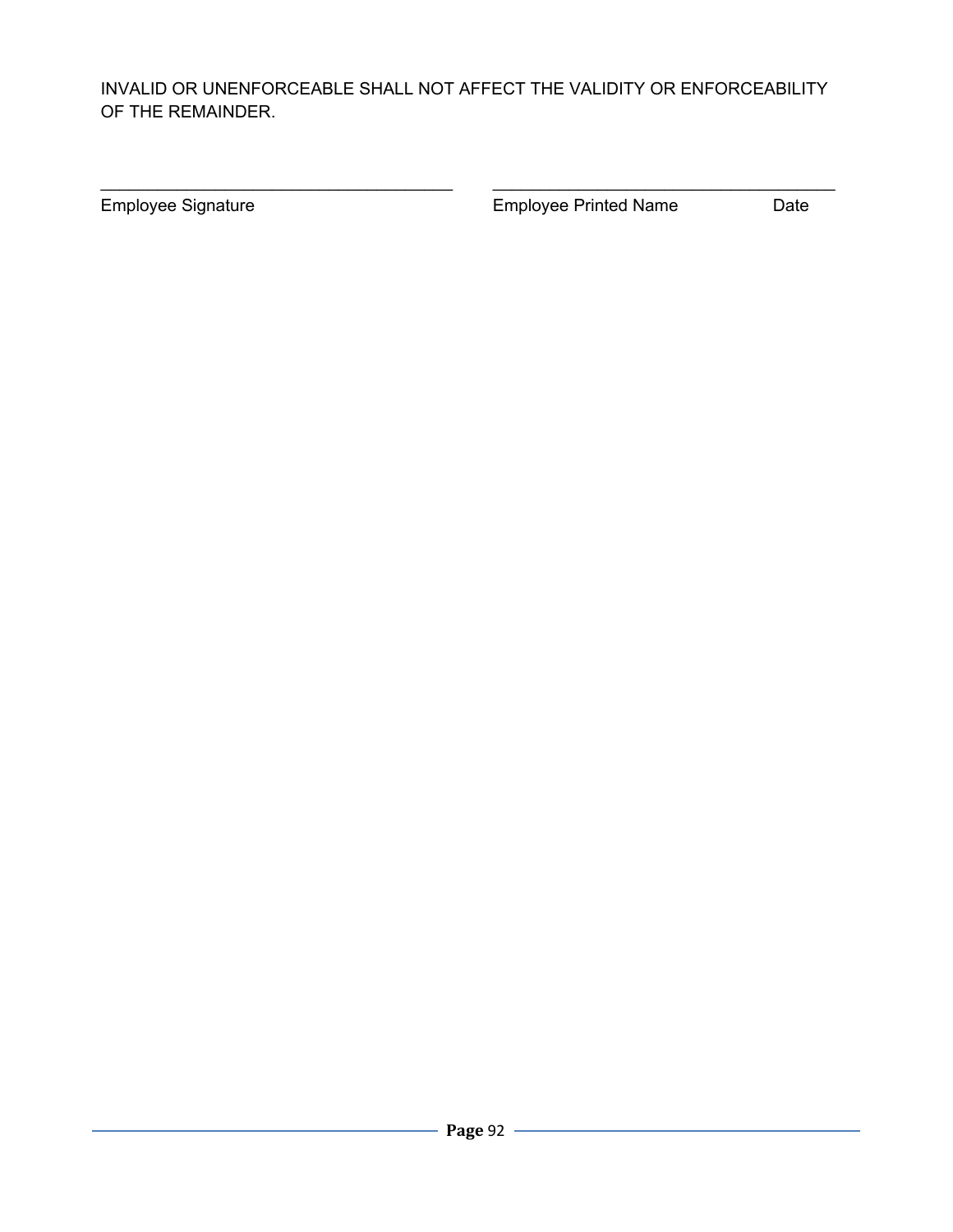# *EQUAL EMPLOYMENT OPPORTUNITY / ANTI-DISCRIMINATION POLICY* **(Signature Required)**

This dealership is committed to providing equal opportunities in all of our employment practices, including selection, hiring, promotion and compensation, to all qualified applicants and employees. The dealership does not discriminate against anyone, regardless of race, religion, color, age, sex, national origin, marital status or family or family responsibilities, disability or handicap, service in the military or veteran's status, etc. or any other status protected by law. The existence of discrimination is a primary factor in determining whether an employee has been treated fairly. Federal and state laws prohibit employee selection, advancement, compensation, etc., on the basis of certain factors and for good reason. The prohibited factors are irrelevant to the selection of the best candidate or employee for the position. While an employer must be "discriminating" in selecting the person best qualified for the position, the decision must not be based to any extent on any prohibited factors. Employers may be discriminating, but may not unlawfully discriminate.

Our non-discrimination policy also extends to our customers. Every customer must be treated properly and with respect regardless of their race, color, sex/gender, religion, national origin, citizenship status, age or disability. Failure to comply with this policy is grounds for immediate dismissal.

If you believe you have been discriminated against, you must report the discrimination to your supervisor immediately. If you feel uncomfortable doing so or if your supervisor is the source of the problem, condones the problem, or ignores the problem, report to the human resources department.

If neither of these alternatives is satisfactory to you, then you can direct your questions, problems, complaints, or reports to the general manager. You are not required to directly confront the person who is the source of your report, question, or complaint before notifying any of those individuals listed. Nevertheless, you are required to make a reasonable effort to make the discriminatory conduct known should it exist.

You will not be subject to any form of retaliation for making a complaint concerning yourself or another employee, or otherwise assisting an investigation. However, if an individual intentionally falsely accuses someone of discrimination, disciplinary action, which may include termination, may be taken against the accuser.

Sam Boswell Honda will not pay wages to any employee at a rate less than the company pays employees of the opposite sex for comparable skills and experience.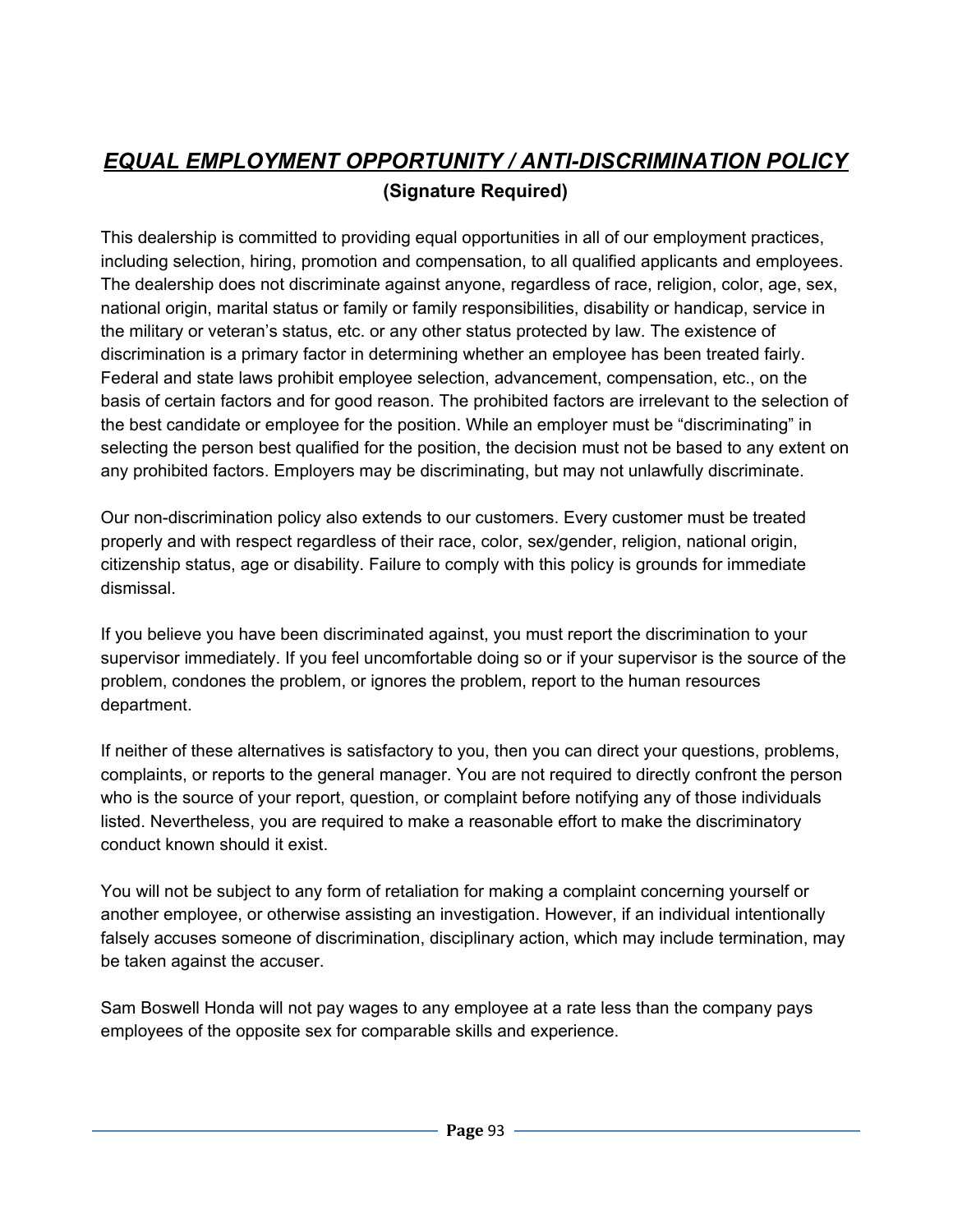#### **Employee Acknowledgement of Receipt**

I acknowledge receipt of Sam Boswell Honda Buick GMC's **ANTI-DISCRIMINATION POLICY.** I have carefully read the policy and procedures, understand its contents, and agree to abide by it.

\_\_\_\_\_\_\_\_\_\_\_\_\_\_\_\_\_\_\_\_\_\_\_\_\_\_\_\_\_\_\_\_\_\_\_\_ \_\_\_\_\_\_\_\_\_\_\_\_\_\_\_\_\_\_\_\_\_\_\_\_\_\_\_\_\_\_\_\_\_\_\_

Print Name **Employee Signature** Date

# **AUTHORIZATION TO RELEASE INFORMATION (Signature Required)**

I hereby authorize the Personnel Department of Sam Boswell Motors, Inc. DBA Sam Boswell Honda and/or OB Motor Vehicles, LLC DBA Sam Boswell Buick GMC, to obtain any information related to my previous employment, educational records or transcripts, arrests and/or conviction records, and/or credit bureau information. I understand that any information will be held in confidence and will be obtained strictly for the purpose of determining my qualifications, suitability and fitness and for employment.

I hereby authorize release of these records upon receipt of this request, and release the custodian of the records from any liability relating to their release.

\_\_\_\_\_\_\_\_\_\_\_\_\_\_\_\_\_\_\_\_\_\_\_\_\_\_\_\_\_\_\_\_\_ \_\_\_\_\_\_\_\_\_\_\_\_\_\_\_\_\_\_\_\_\_\_\_\_\_\_\_\_\_\_\_

\_\_\_\_\_\_\_\_\_\_\_\_\_\_\_\_\_\_\_\_\_\_\_\_\_\_\_\_\_\_\_\_\_

Employee Signature Employee Name, Printed

Date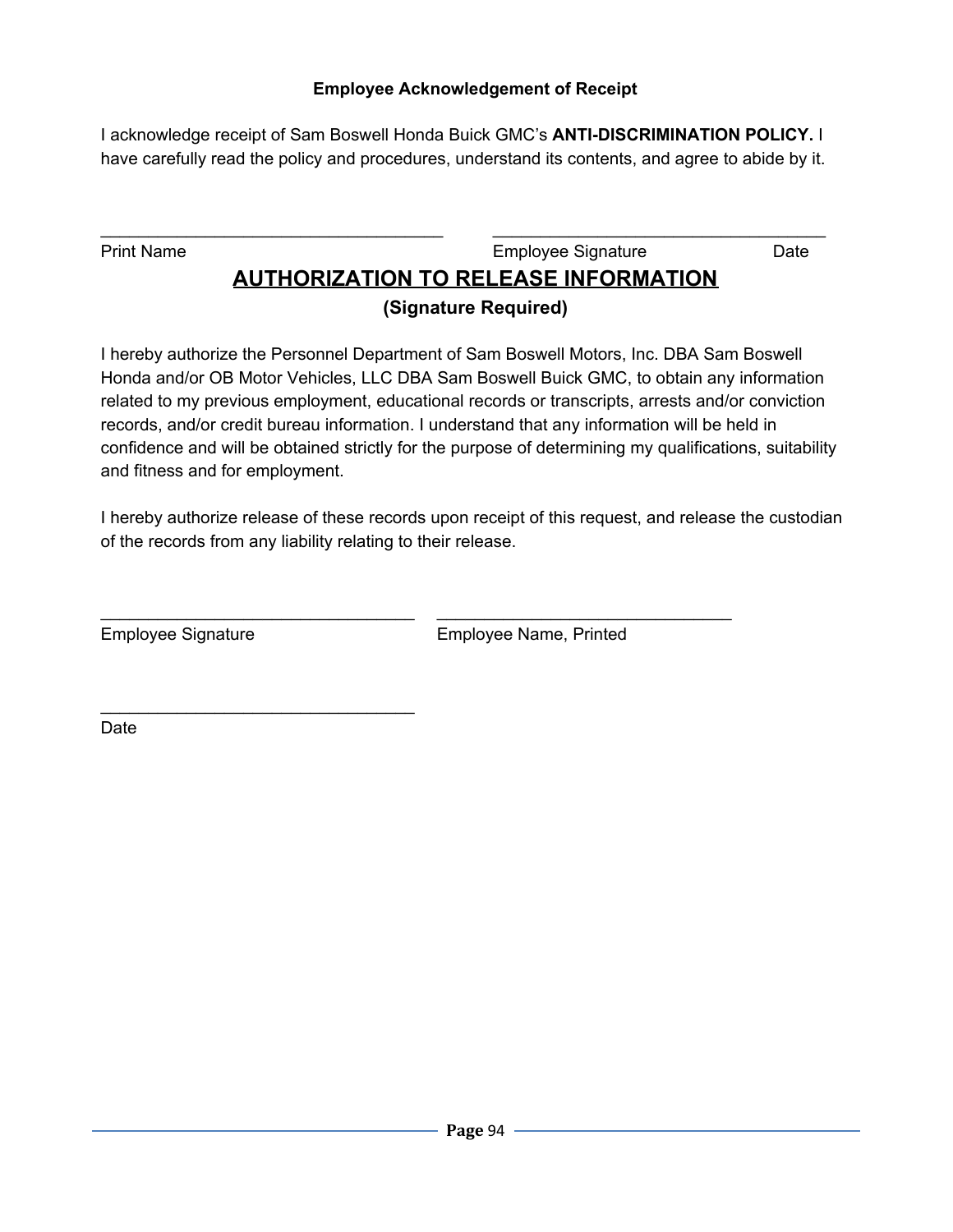# **DISCLOSURE OF INTENT TO OBTAIN A CONSUMER REPORT (Signature Required)**

In compliance with the Fair Credit Reporting Act, we hereby notify you that for employment purposes, Sam Boswell Honda Buick GMC may request a consumer report in connection with your application for employment or employment. This report from a consumer reporting agency may include information bearing on your character, general reputation, personal characteristics or mode of living.

This disclosure is also to inform you that our insurance company may also request a consumer report on you, which under normal practice will consist of your driving record from the appropriate state department of motor vehicles. The purpose of our insurance company requesting a report will be for business insurance underwriting purposes. The insurance company is not your employer or prospective employer and will not make any employment decision relating to you.

#### CERTIFICATION OF RECEIPT OF DISCLOSURE AND AUTHORIZATION TO OBTAIN A CONSUMER REPORT

I acknowledge that I have received a copy of the "Disclosure of Intent to Obtain a Consumer Report."

The name and address of the consumer reporting agency gathering the consumer report is:

Insurance Information Exchange Account Administration 3001 East Bypass

College Station, TX 77845

I understand that I have a right to dispute any inaccurate information with the consumer reporting agency by directly contacting the agency.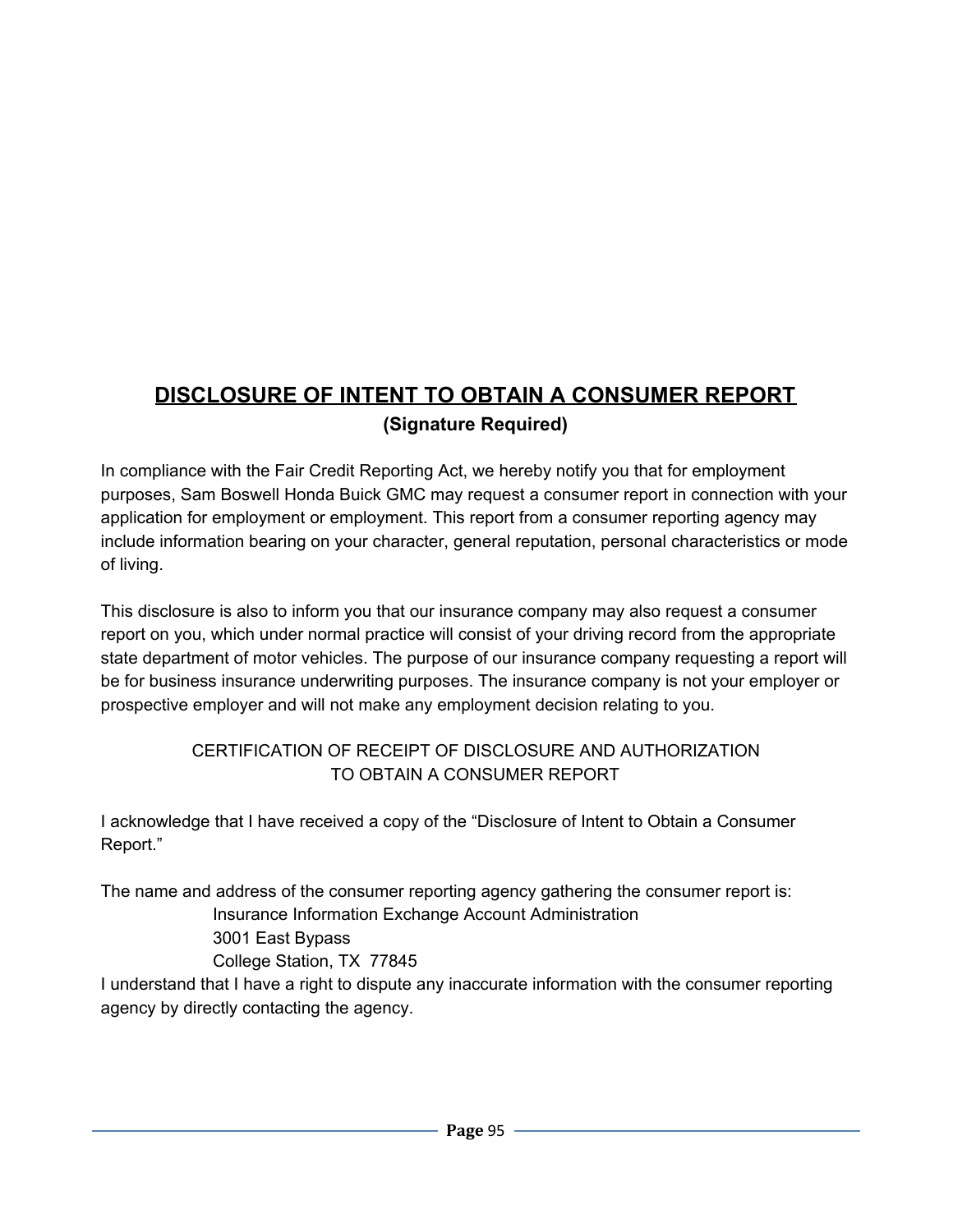I voluntarily authorize you to obtain a consumer report regarding me in connection with my application for employment or my employment. I also voluntarily authorize the insurance company to obtain a consumer report regarding me for business insurance underwriting purposes. I understand that the insurance company is not my employer or prospective employer.

I understand and agree that I can revoke this authorization only in writing and the revocation will be effective only upon receipt.

| Signature                       | Date | <b>Print Name</b> |  |
|---------------------------------|------|-------------------|--|
| Driver's License Number - State |      | Date of Birth *   |  |

Print Maiden or other names under which records may be listed

\*Date of birth information will be used by the consumer reporting agency to try to ensure an accurate investigation. It will not be used in any employment decision. The Age Discrimination Act prohibits discrimination against persons 40 years of age or older.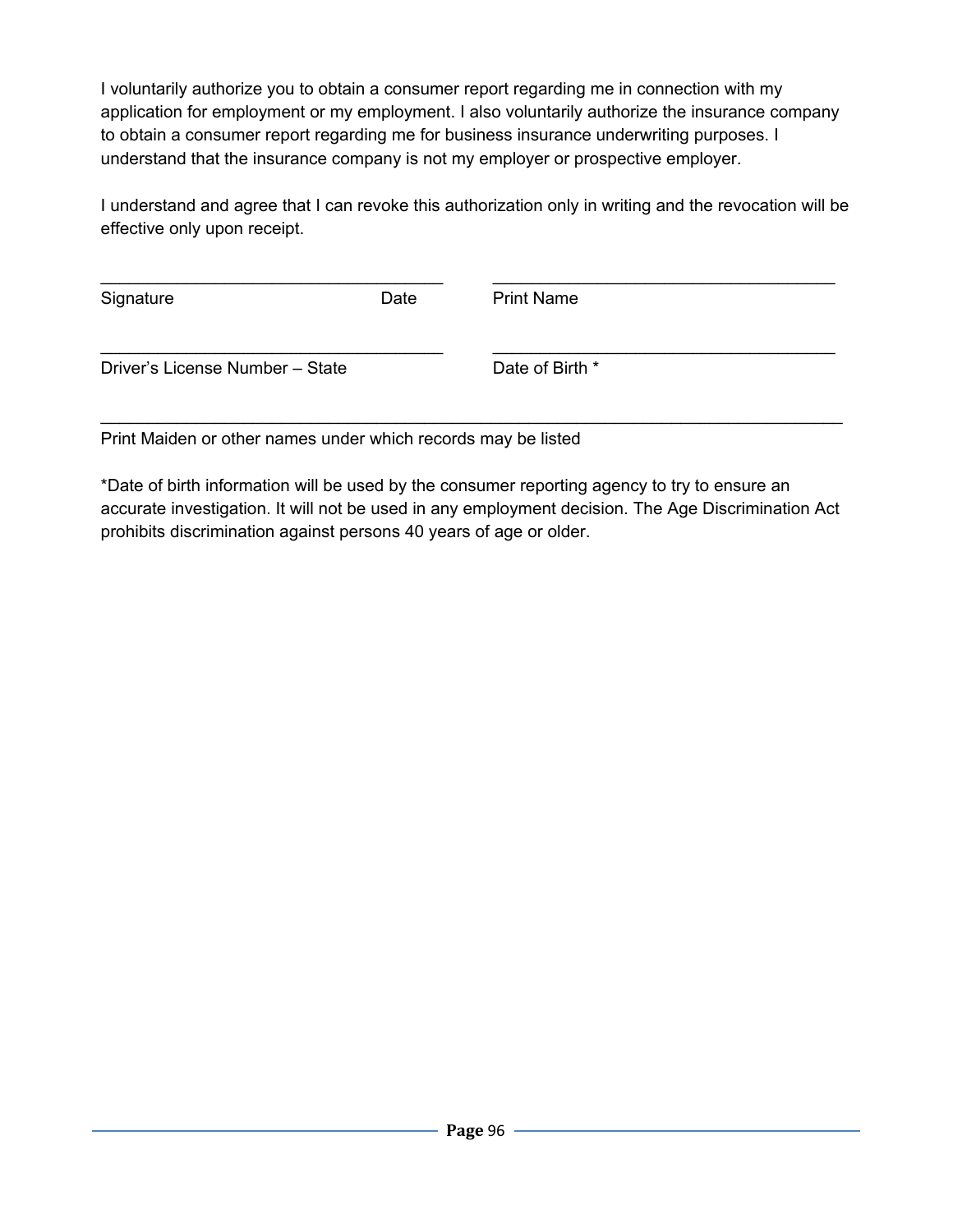# **No Harassment Policy and Procedures (Signature Required)**

All employees should be able to enjoy a work place free of harassment, and this company does not and will not tolerate harassment of any of our employees, applicants or customers. **EMPLOYEE HARASSMENT** is any unwelcome conduct that illegally discriminates against you or another employee, unreasonably interferes with an individual's work performance or creates an intimidating, hostile, or offensive work environment. This would include discrimination or harassment based upon an individual's age, race, color, creed, national origin, religion, gender, gender identity, genetic characteristics, physical or mental disability, or other protected classifications.

**SEXUAL HARASSMENT** is defined as unwelcome sexual advances, requests for sexual favors, or other verbal or physical conduct of sexual nature where submission to such conduct is made, either explicitly or implicitly, a term or condition of an individual's employment; or submission to or rejection of such conduct is used or threatened to be used as the basis for employment decisions affecting such individual; or such unreasonable conduct interferes with an individual's work performance or creates an intimidating, hostile, or offensive work environment. In other words, no manager has the authority to suggest, in any way, to any employee that the employee's continued employment or future advancement will be affected in any way by the employee entering into (or refusing to enter into) any form of personal relationship with the manager.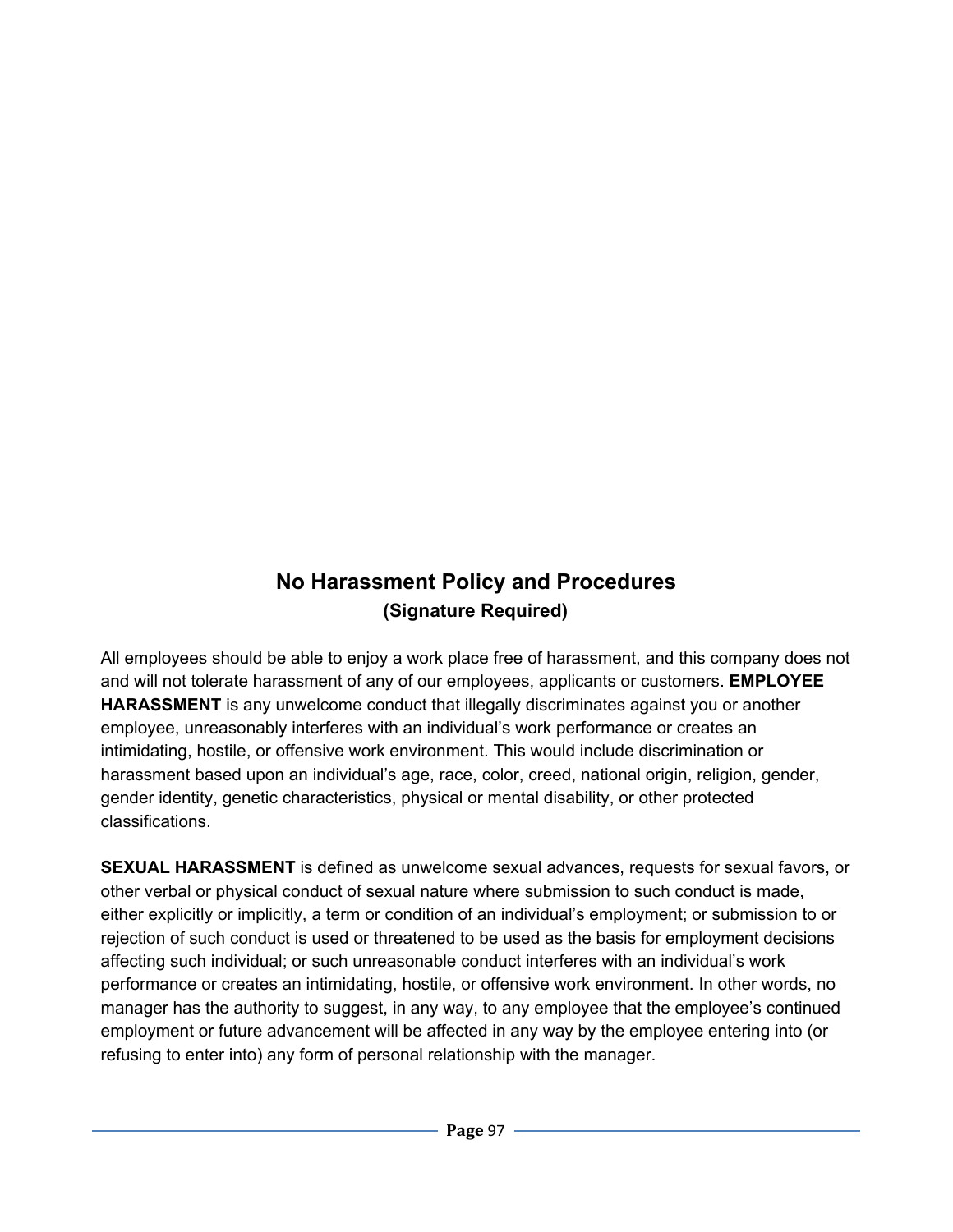Customers are also covered under the harassment policy. Customers should be able to transact business with the dealership without any form of harassment, be it verbal, physical touching, or unwanted or unwelcome advances. Any employees who witness this behavior should report it to their supervisor immediately for investigation; customer reports will also be investigated. If merited, disciplinary action will be taken.

#### *Any disciplinary action taken in response to the findings of a harassment complaint will be based on the individual circumstances of each situation. Disciplinary actions may include, but are not limited to written warnings, suspensions without pay, or termination. In addition, if it is determined that a person has falsely and intentionally accused someone of harassment, appropriate disciplinary action may be taken, which may include termination.*

If you feel that you are being harassed in any way by another employee or by a customer or vendor, you should make your feelings known to your supervisor immediately. The matter will be thoroughly investigated and where appropriate, disciplinary action will be taken. If you do not feel that you can discuss the matter with your supervisor or if you are not satisfied with the way your complaint has been handled, please contact either the Controller or General Manager. Upon receipt of a complaint under this policy, the company will initiate an investigation of the situation and document the responses of all individuals involved. If your complaint is not handled to your satisfaction, then you should follow-up with a written statement to the company president, controller, or human resources manager.

You may be assured that your complaint will be kept as confidential as possible. You will not be subject to any penalties or any form of retaliation for making a complaint concerning yourself or another employee, or otherwise assisting an investigation. However, if an individual intentionally falsely accuses someone of harassment, disciplinary action, which may include termination, may be taken against the accuser.

Because of the nature of harassment, things that may be offensive to one employee nay not be offensive to another. In addition, harassment can sometimes take subtle forms and may not occur in front of witnesses. Please don't assume that a manager or another employee is aware of any improper conduct; notify your supervisor or the general manager immediately. It is your responsibility to bring your complaints and concerns to the dealership's attention so that they may be resolved.

#### **Employee Acknowledgement of Receipt**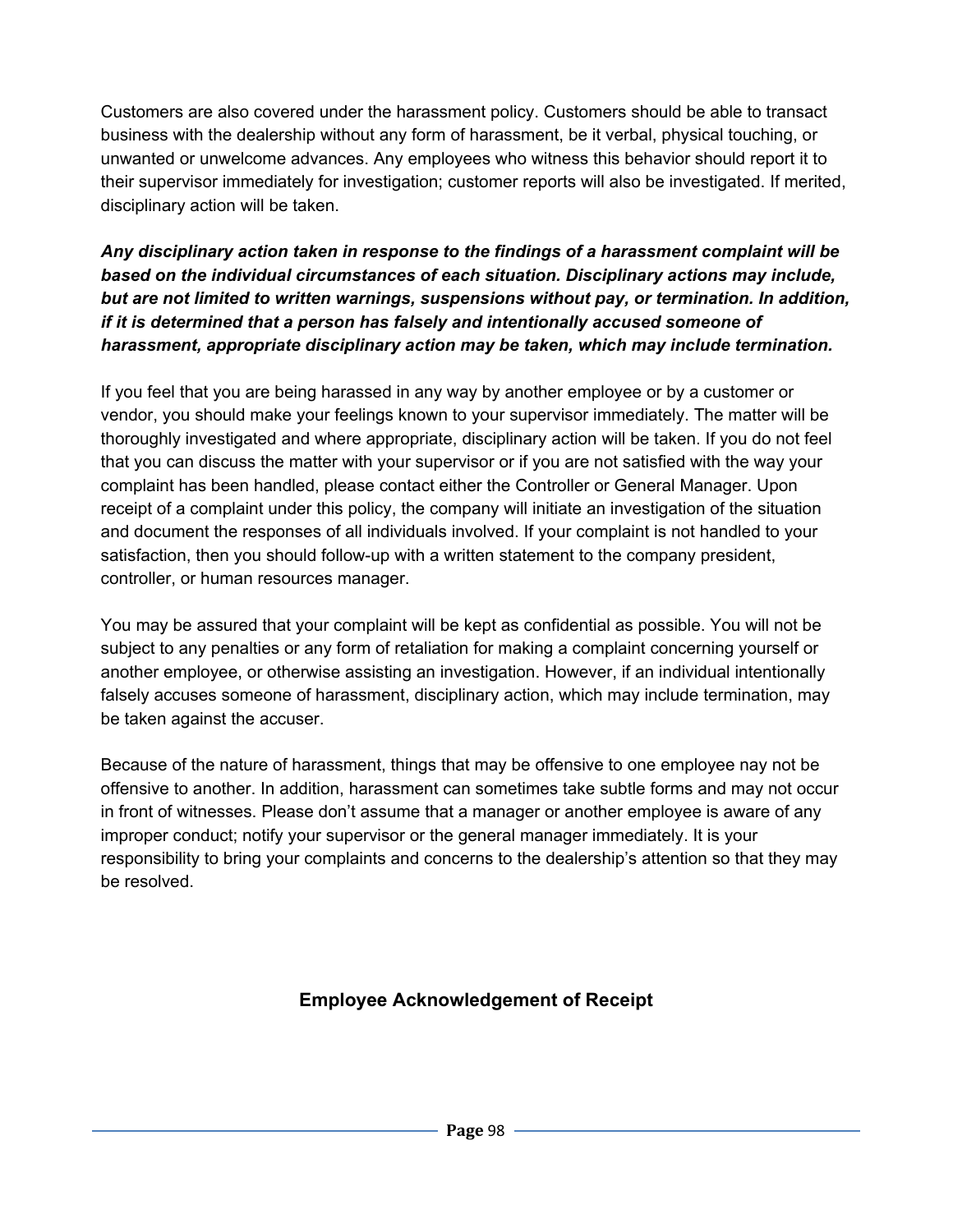I acknowledge receipt of a copy of Sam Boswell Honda Buick GMC's NO HARASSMENT POLICY AND PROCEDURES. I have carefully read the policy and procedures, understand its contents, and agree to abide by it.

\_\_\_\_\_\_\_\_\_\_\_\_\_\_\_\_\_\_\_\_\_\_\_\_\_\_\_\_\_\_\_\_\_\_\_\_\_\_ \_\_\_\_\_\_\_\_\_\_\_\_\_\_\_\_\_\_\_\_\_\_\_\_\_\_\_\_\_\_\_\_\_\_

Print Name Date Contract Contract Contract Contract Contract Contract Contract Contract Contract Contract Contract Contract Contract Contract Contract Contract Contract Contract Contract Contract Contract Contract Contract

# **SALES STAFF MEMO**

**(Signature Required)**

TO: SALES STAFF

FROM: O'NEAL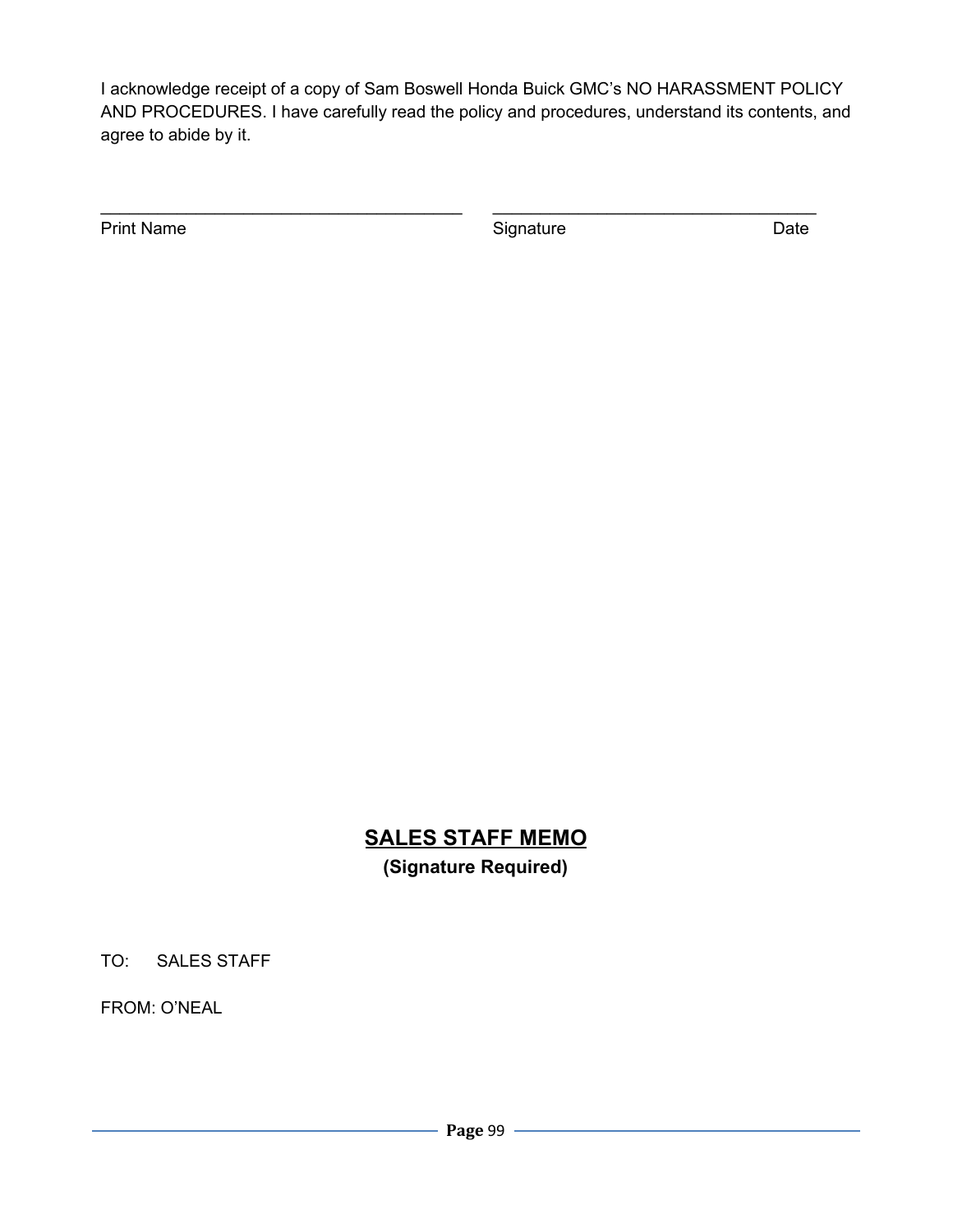If the manufacturer contacts a customer post-sale that has not yet been contacted by the salesperson to do a follow-up, the salesperson will be fined \$50.

Despite having key machines, we are still having an issue with keys being lost. If there are keys checked out of the machine that are subsequently lost, the last person who checked them out will be fined \$150.

After a vehicle is sold, if the salesperson fails to make the first service appointment (which is free to the customer), when the customer comes in for the service, the salesperson will be charged for the cost of the oil change.

The mileage must be checked on every vehicle, both the sold vehicle and any trades. Going by the customer's guestimation on trades or whatever the computer says for sold vehicles is not acceptable. This is causing a problem with titles, RDRing of sold units (especially certified units) and in some cases even the funding of deals.

I understand and agree to abide by these policies.

Employee Signature **Printed Name Printed Name Printed Name** 

\_\_\_\_\_\_\_\_\_\_\_\_\_\_\_\_\_\_\_\_\_\_\_\_\_ \_\_\_\_\_\_\_\_\_\_\_\_\_\_\_\_\_\_\_\_\_\_\_\_\_\_\_ \_\_\_\_\_\_\_\_\_\_\_\_\_\_

### **DEDUCTION AUTHORIZATION (Signature Required)**

*ALL EMPLOYEES:*

**Page**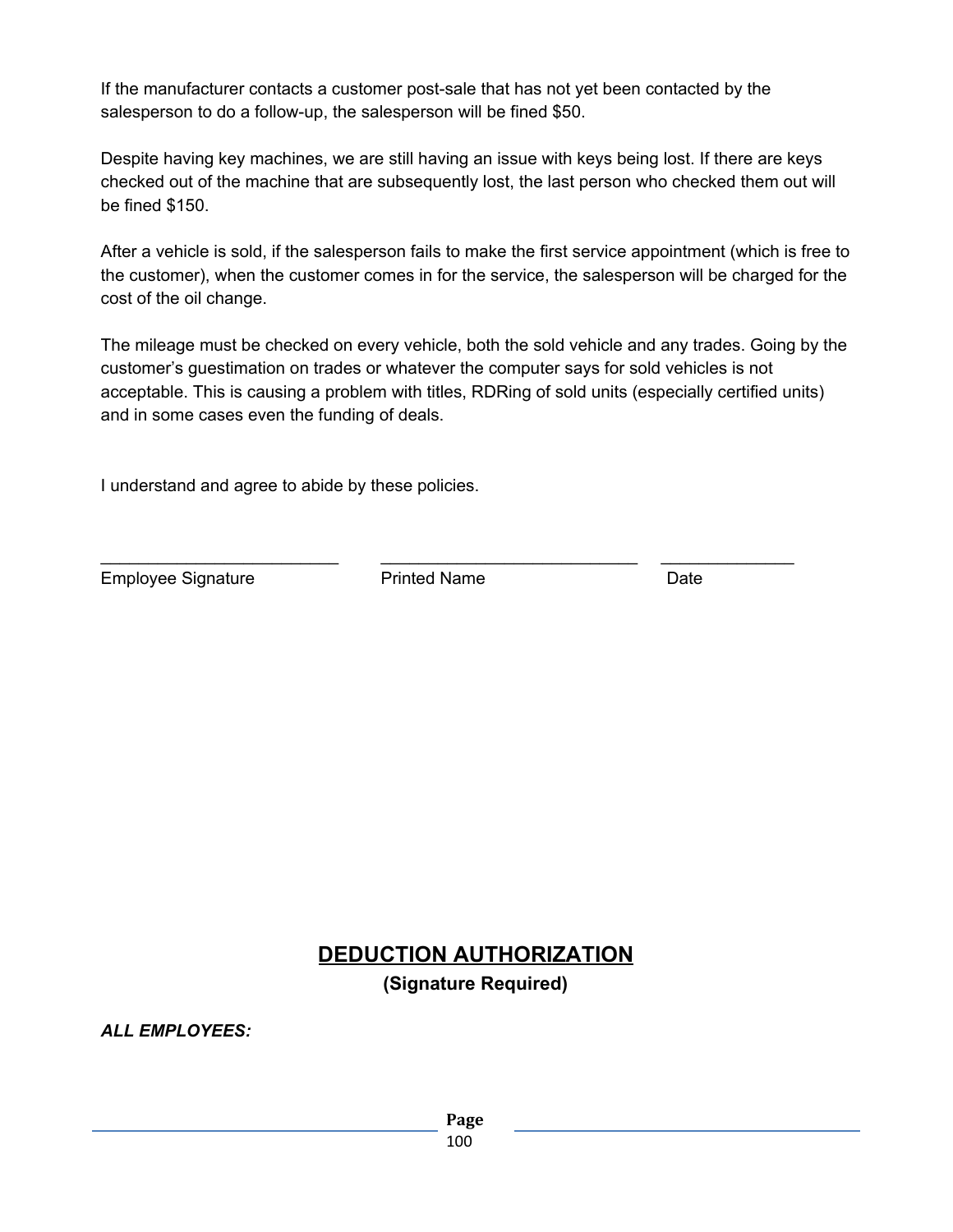I hereby give my permission for Sam Boswell Honda Buick GMC for deduction of funds from my paycheck to cover insurance, uniforms, accounts receivable balance, or any other monies owed to the company.

I understand that if I damage a company or customer's vehicle that I am responsible for paying for any repairs up to \$1000.00 (or the current insurance deductible for Sam Boswell Honda Buick GMC). For any repairs over \$1000.00 (or the amount of the deductible), I am responsible for paying the total amount of the deductible.

\_\_\_\_\_\_\_\_\_\_\_\_\_\_\_\_\_\_\_\_\_\_\_\_\_\_\_\_\_\_\_\_\_\_ \_\_\_\_\_\_\_\_\_\_\_\_\_\_\_\_\_\_\_\_\_\_\_\_\_\_\_\_\_\_

Employee Signature **Printed Name** 

Date

#### *SERVICE TECHNICIANS ONLY:*

\_\_\_\_\_\_\_\_\_\_\_\_\_\_\_\_\_\_\_\_\_\_\_\_\_\_\_\_\_\_\_\_\_\_

\_\_\_\_\_\_\_\_\_\_\_\_\_\_\_\_\_\_\_\_\_\_\_\_\_\_\_\_\_\_\_\_\_\_

I understand that it is my responsibility to correctly diagnose a problem, and to accurately perform the work necessary to correct the problem within the time allotted. If that work is not done correctly and the customer must bring the vehicle back in, I understand that I may be de-flagged for any time spent on performing prior repairs that failed to correct the problem.

Employee Signature **Printed Name** 

\_\_\_\_\_\_\_\_\_\_\_\_\_\_\_\_\_\_\_\_\_\_\_\_\_\_\_\_\_\_\_\_\_\_ \_\_\_\_\_\_\_\_\_\_\_\_\_\_\_\_\_\_\_\_\_\_\_\_\_\_\_\_\_\_\_

Date